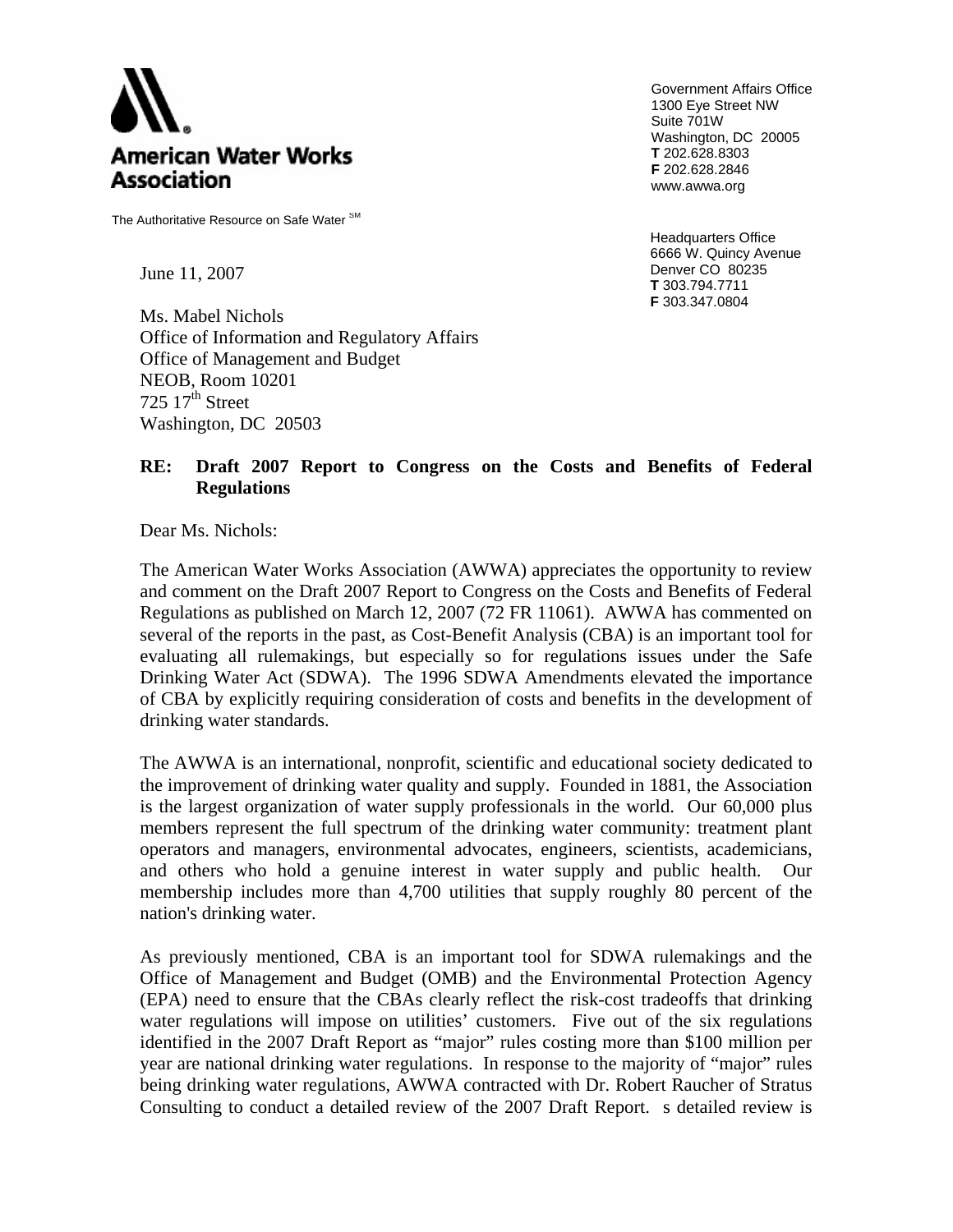enclosed as part of these comments, along with previous critiques of the Economic Analyses (EAs) for the Stage 2 Disinfection By-Products Rule (DBPR) and the Long-Term 2 Enhanced Surface Water Treatment Rule (LT2ESWTR) as appendices to his review.

If you have any questions about these comments, please feel to call Alan Roberson or me in our Washington Office at 202-628-8303.

Yours Sincerely,

Tom Cente

Thomas W. Curtis Deputy Executive Director

 cc: Ben Grumbles—USEPA OW George Gray—USEPA ORD Audrey Levine—USEPA ORD Brian Mannix—USEPA OPEI Cynthia Dougherty—USEPA OGWDW Alan Roberson Steve Via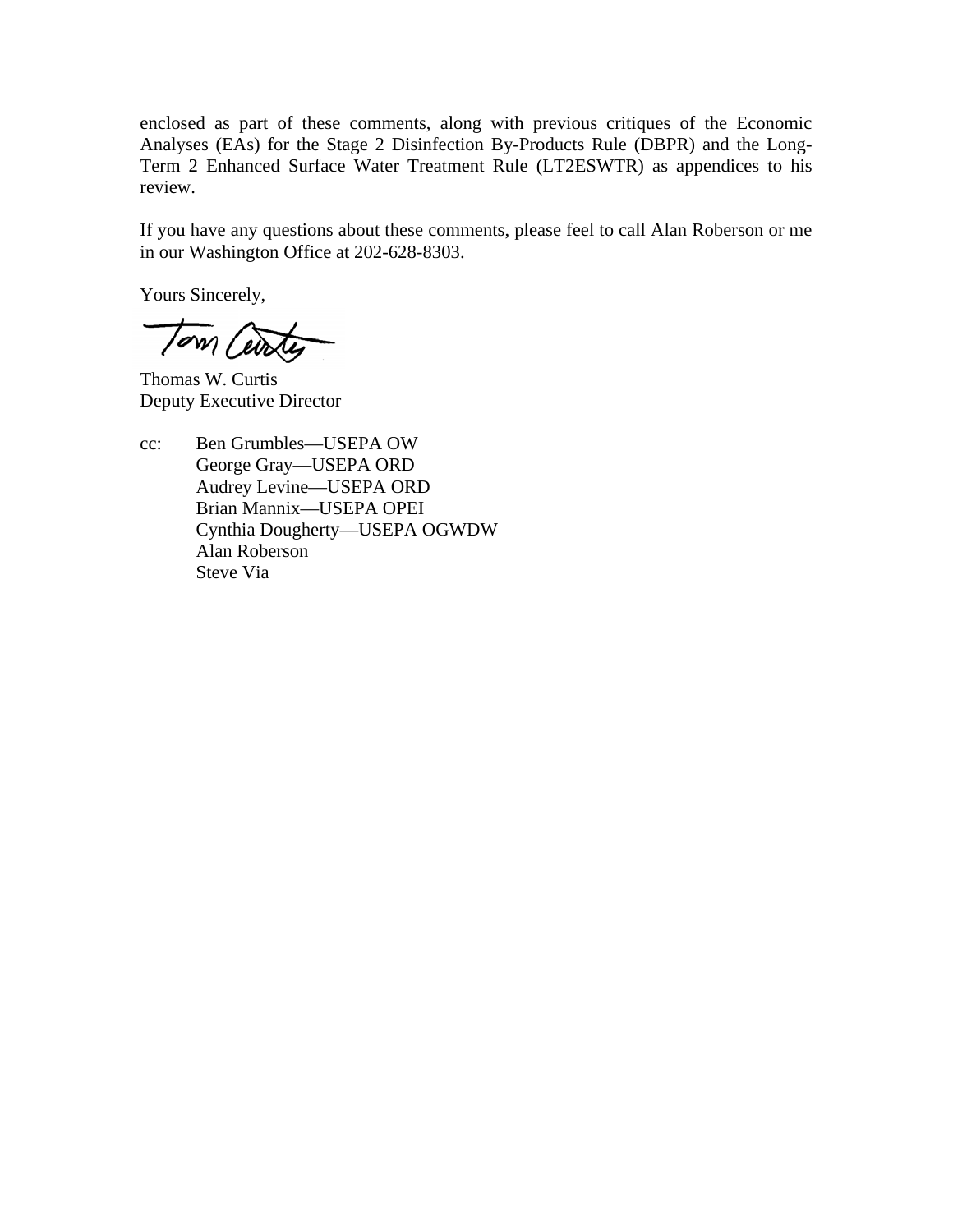#### **FORMAL COMMENTS BY THE AMERICAN WATER WORKS ASSOCIATION ON THE DRAFT 2007 REPORT TO CONGRESS ON THE COSTS AND BENEFITS OF FEDERAL REGULATIONS, NOTICE AND REQUEST FOR COMMENTS** (March 12, 2007, 72 FR 11061)

#### **EXECUTIVE SUMMARY**

The American Water Works Association (AWWA) is pleased to submit this set of comments on the Office of Management and Budget (OMB) draft *2007 Report to Congress on the Costs and Benefits of Federal Regulations,* as printed in the *Federal Register* (Vol. 72, No. 47, March 12, 2007, p 11061). AWWA is dedicated to providing safe drinking water to the American public, and recognizes the importance of setting health-based standards that are balanced against the need to keep drinking water affordable.

Cost-Benefit Analysis (CBA) is an important tool for evaluating all rulemakings, but especially so for regulations issued under the Safe Drinking Water Act (SDWA). The 1996 SDWA Amendments have elevated the importance of CBA by explicitly requiring consideration of costs and benefits in the development of drinking water standards. Hence, the concerns raised here are not only about how benefits and costs are estimated, but also how they are compared to one another and interpreted in the standard setting context. Further, because the consumers who receive the benefits of drinking water standards are also the same group that will bear the costs, it is especially important that the CBAs clearly reflect the risk-cost tradeoffs that regulations will impose on them, as accurately as possible.

One of our main concerns with the draft *2007 Report to Congress* is that AWWA believes that the Environmental Protection Agency (EPA) is not giving adequate recognition of other related research when SDWA CBAs are developed. For example, AWWA typically reviews in detail each of the Economic Analyses (EAs) prepared for each SDWA rulemaking, and AWWA believes that our issues are not adequately addressed in the comment response documents or in later rulemakings. OMB relies solely on EPA-based estimates of the costs and benefits of the major drinking water rulemakings that it discusses. Relying solely on EPA-derived estimates provides a toolimited perspective of the likely benefits and costs of the regulations.

The discussion of the Stage 2 Disinfection Byproducts Rule (DBPR) is one notable example. There are many reasons that indicate that the EPA-based estimates of the benefits of this rule are considerably over estimated, and costs under estimated, and many of these reasons are detailed in the critique of the Stage 2 DBPR EA attached as Appendix A. As most drinking water regulations as considered "major" rules as defined by the federal government, OMB should provide a more in-depth and broadly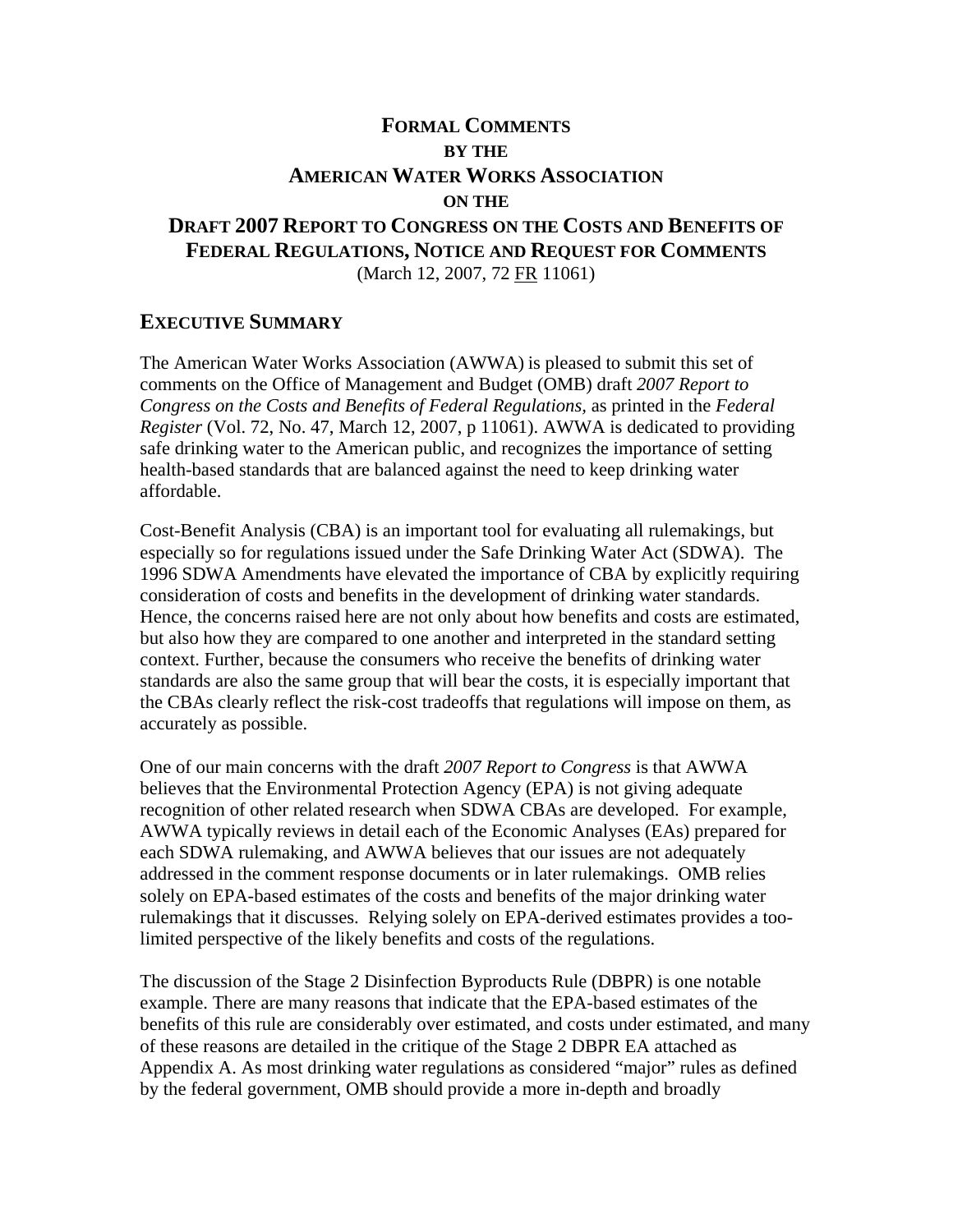representative perspective on these regulations' likely levels of benefits and costs and not simply accept, report and, in essence, codify the EPA estimates.

In addition to AWWA's comments about specific rules and the associated estimates of their costs and benefits, AWWA also offers several insights and comments on how CBAs can and should be improved for evaluating and setting federal drinking water standards under the SDWA. More specifically, the Association offers insights and examples of ways to improve the quality, accuracy, and transparency of CBAs – and hence improve the effectiveness of the regulatory process and the standards promulgated – for federal rules issued under the SDWA. These comments are provided in response to OMB's request for "recommendations for improving the transparency, accountability, and effectiveness of the regulatory process, as well as for improving this Report" (p. 5). AWWA's observations for improving CBAs and associated regulatory processes include:

- Transparency, full disclosure, and replicability are essential. The methodologies utilized in developing a CBA and the intermediate (building block) results of the estimation process should be presented in a meaningful way, rather than only the final results. This will improve upon the current approach in which reviewers often are required to accept on faith the outcomes of a "black box" process, in which initial inputs may be known, and outputs described, but the intermediate steps in the CBA are not available for reality checks or public scrutiny.
- applied in risk assessments) need to be identified and removed from CBAs. • Central tendency "best" estimates need to be used. In addressing inevitable uncertainties underlying risk and other values in a CBA, extreme values should not be used for key inputs. "Best" estimates are not simply the average of the range. Instead, central estimates, along with plausible bounds and sensitivity analyses, are most suitable. Overly conservative assumptions (e.g., from the "precautionary principle" as
- Benefits should be portrayed in the most useful and relevant metrics. For example, life years saved (LYS) should be estimated and used instead of (or alongside) estimates of premature fatalities.
- Sound economic principles should be applied in valuing benefits and costs. For example, where value of a statistical life (VSL) estimates are applied, appropriate latency and discounting should be used.
- Incremental benefits should be compared to incremental costs. This is an acceptable manner for assessing whether the regulatory choices may increase social welfare by maximizing net benefits.
- CBA results should be disaggregated to gauge important equity and efficiency considerations. For drinking water standards, key issues include the cost-benefit outcomes in small systems, and also cumulative regulatory impacts on affordability by low income households.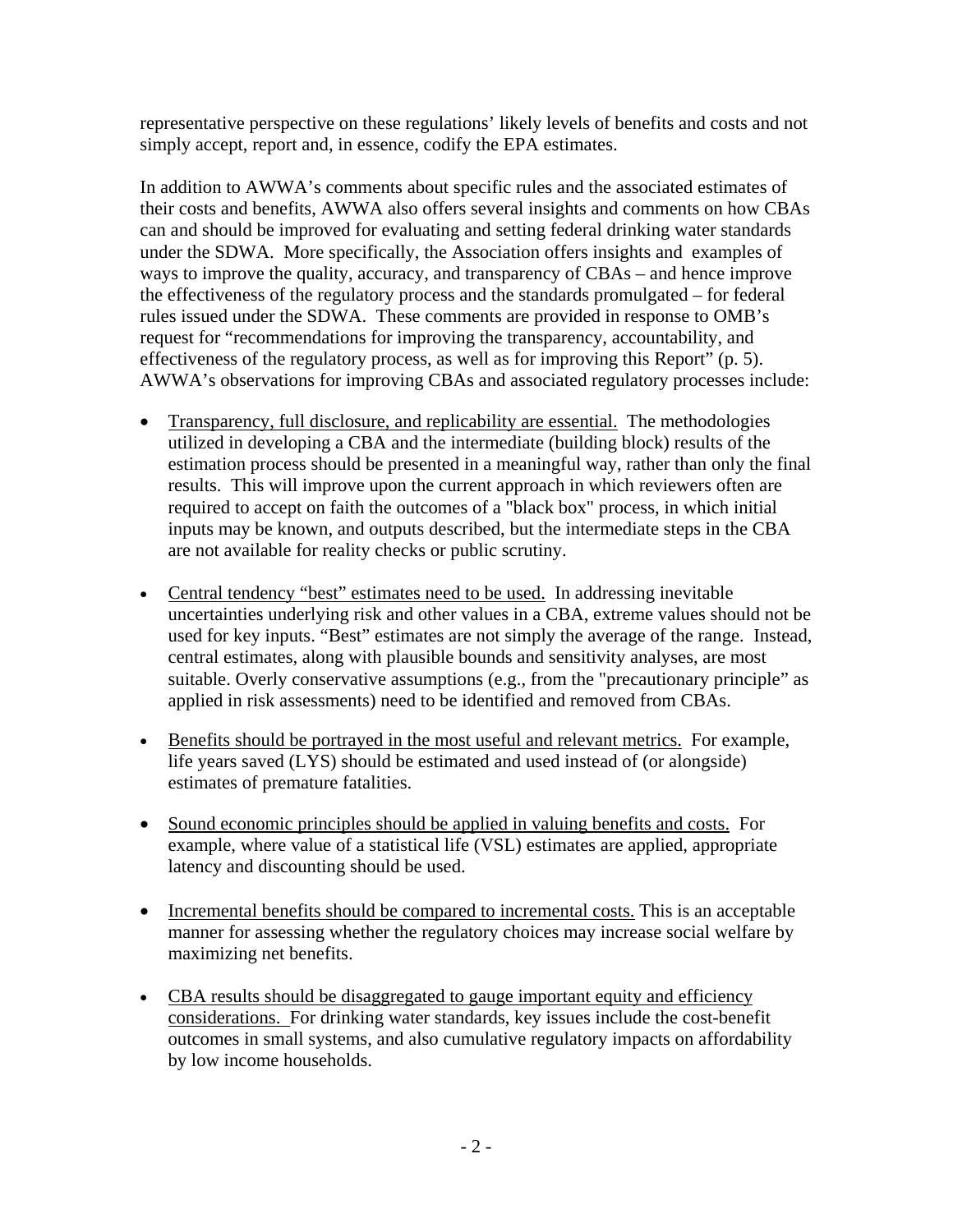#### **A. INTRODUCTION**

The American Water Works Association (AWWA) is pleased to submit this set of comments on the Office of Management and Budget (OMB) draft *2007 Report to Congress on the Costs and Benefits of Federal Regulations,* as printed in the *Federal Register* (Vol. 72, No. 47, March 12, 2007, p 11061). OMB did an excellent job in assembling and reviewing the complex issues associated with analyzing the benefits and costs of the federal regulatory program. This is an important task, and a difficult one, and OMB is to be commended for its efforts.

AWWA is an international, nonprofit, scientific and educational society dedicated to the improvement of drinking water quality and supply. Founded in 1881, the Association is the largest organization of water supply professionals in the world. Our 60,000-plus members represent the full spectrum of the drinking water community: treatment plant operators and managers, environmental advocates, scientists, academicians, and others who hold a genuine interest in water supply and public health. Our membership includes more than 4,700 utilities that supply roughly 80 percent of the nation's drinking water. Given the depth and breadth of AWWA's representation, these comments should be taken as reflecting the predominant view of the nation's drinking water professionals. It is therefore appropriate that these AWWA comments be heard on behalf of the drinking water community in general.

AWWA is principally interested in providing safe drinking water to the American public, and recognizes the importance of health-based standards that are balanced against the need to keep drinking water affordable. AWWA's primary focus is thus on regulations issued by the U.S. Environmental Protection Agency (EPA), under the 1996 Safe Drinking Water Act (SDWA) Amendments, that establish Maximum Contaminant Levels (MCLs) and treatment requirements for chemical and microbial contaminants in drinking water. We also are interested in the broader issue of evaluating health policies and environmental protection choices that span the wide spectrum of federal programs that affect water quality and public health.

AWWA believes that judicious use of cost-benefit analysis (CBA) has an important role to play in helping society ensure that investments in drinking water quality (and other programs) yield the greatest public health protection benefits possible. CBA can help identify which contaminants are the highest priorities to regulate, and the most suitable level at which to regulate them.

CBA is an important tool for evaluating all rulemakings, but especially so for regulations issued under the SDWA. The 1996 Amendments have elevated the importance of CBA by explicitly requiring consideration of costs and benefits in the development of drinking water standards. Hence, the concerns raised here are not only about how benefits and costs are estimated, but also how they are compared to one another and interpreted in the standard setting context. Further, because the people who receive the benefits of drinking water standards are also the same group that will bear the costs, it is especially important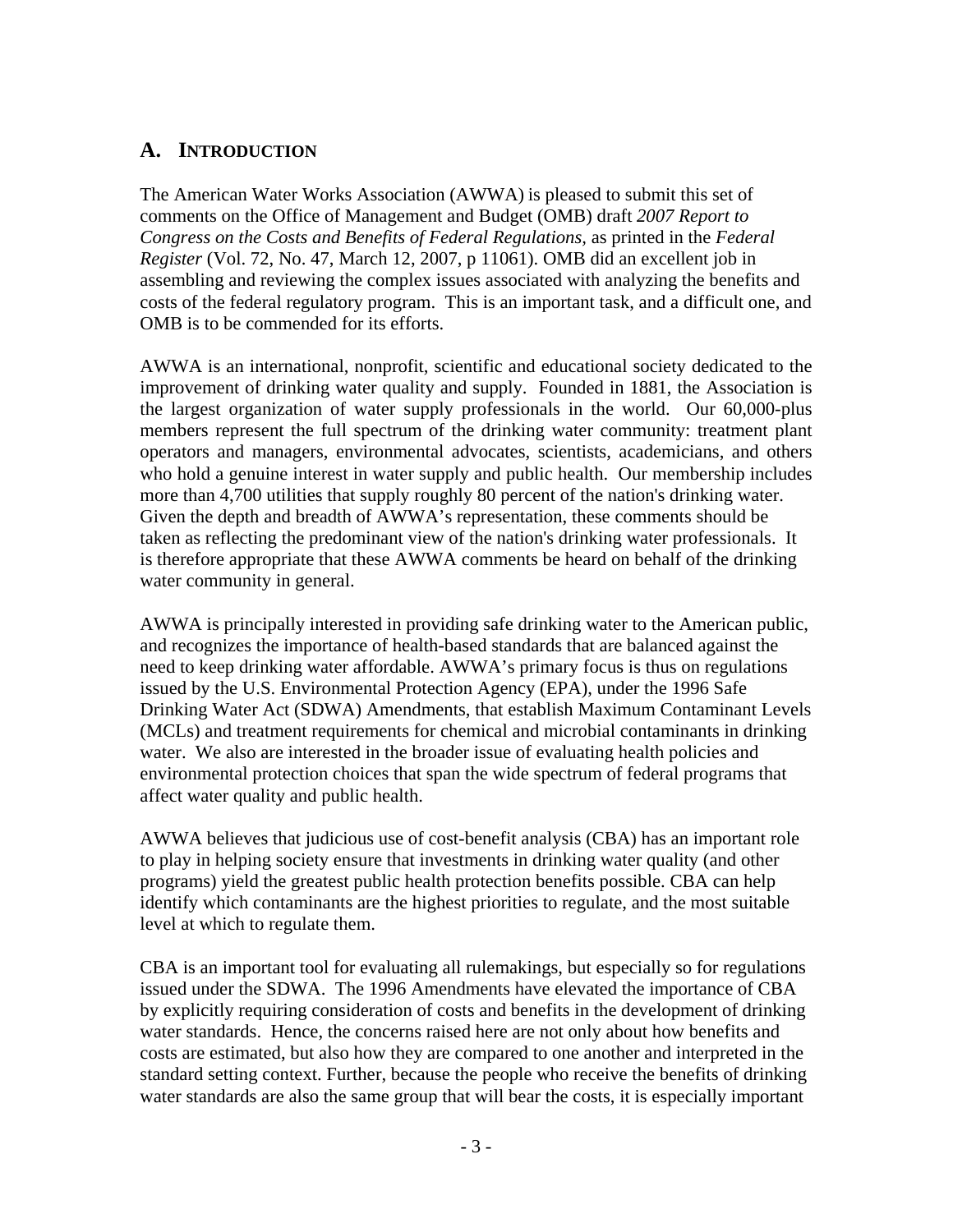that the CBAs clearly and accurately reflect the risk-cost tradeoffs that regulations will impose on them.

For many years, AWWA has been carefully reviewing CBAs for national primary drinking water regulations issued by EPA under the Safe Drinking Water Act (SDWA). We have extensively commented on many significant cost-benefit issues in our lengthy comments on EPA's proposals for radon, radionuclides, arsenic, the groundwater rule, and the group of rules known as the Microbial/Disinfection By-Product (M/DBP) Cluster. We have also taken a look backwards at the CBAs in the final drinking water regulations. We were an active participant in the 2001 review of the arsenic regulation, and still have some unresolved concerns with the EPA CBA and the Agency's related documentation for the arsenic rulemaking.

As part of developing comments on EPA's proposed rules, the drinking water community as a whole has invested thousands of member person-hours and spent millions of dollars with the hope of improving the regulatory development process. EPA has made some improvements in the quality of its CBAs for drinking water regulations. However, despite considerable efforts by Association staff, members, and experts on AWWA's behalf, and some improvement from EPA, significant concerns remain about the quality and interpretation of many of the CBAs developed by EPA for drinking water regulations.

Benefits and costs must be estimated by the federal agencies and presented to the public in a manner that is as objective, accurate, transparent, and replicable as possible. Section  $1412(b)(3)(C)$  of the SDWA details the requirements of the health risk reduction and cost analyses that must be conducted. Sections 1412(b)(5) and 1412(b)(6) detail additional health risk and cost considerations. Further, policy decisions must be made on suitable and objective interpretations of how the benefits compare to costs, including instances where significant uncertainties exist and/or important benefits or costs cannot be readily quantified within the CBA framework.

Accordingly, AWWA applauds OMB's efforts to ensure that CBAs are done properly and consistently by federal regulatory agencies. Further, AWWA believes OMB's efforts in its annual *Report to Congress* are important, and has comments to offer on the issues raised in the 2007 draft. The Association's comments are organized by "chapter" as presented in the OMB draft.

#### **B. ESTIMATES OF THE BENEFITS AND COSTS OF FEDERAL REGULATIONS (CHAPTER I)**

#### **Benefits and Costs of "Major" Rules: Stage 2 Disinfection Byproducts Rule**

The OMB draft *2007 Report to Congress* provides a summary of the benefits and costs of the seven "Major Rules" it reviewed in federal fiscal year 2006. One of these major rules is the National Primary Drinking Water Regulation: Stage 2 Disinfection Byproducts Rule (referred to below as the "Stage 2" or "DBP" rule). AWWA has several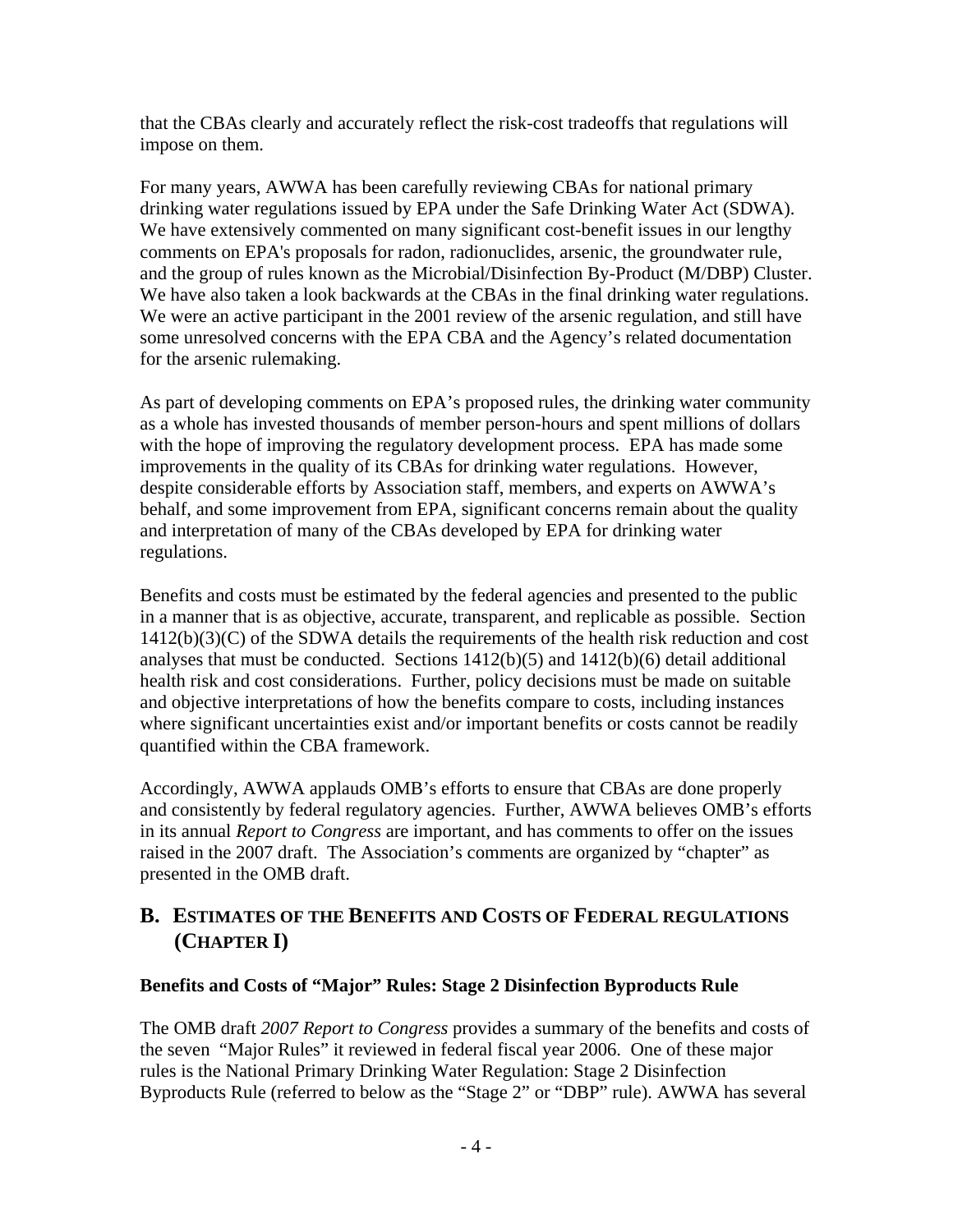observations regarding the EPA benefit and cost estimates used by OMB for this major Stage 2 DBP rule, and most of these points are provided later in these comments.

For the Stage 2 DBP Rule, OMB reports a range of annual benefits of approximately \$600 million to \$1.5 billion, and annualized costs of \$74 million to \$76 million (in year 2001 U.S. dollars, from Table 1-4, p. 12). AWWA believes that there is considerable evidence that the EPA estimated benefits are overstated and costs understated – perhaps to a significant degree. For example, EPA's epidemiologically based estimates of bladder cancer are inconsistent with its interpretation of the toxicological evidence, and the difference is implied risk is more than a factor of 400 using the toxicological evidence. And this is just one of the many factors that could significantly lower the benefits for this specific rulemaking.

The reasons why the Association believes that there are significant inaccuracies in the Stage 2 DBP Rule benefits and costs as reported by OMB (based on EPA's estimates) are discussed in greater detail at the end of these comments, and are important in their own right. However, the more critical issue for AWWA is that by reporting only the EPAbased CBA results, OMB lowers the value and credibility of its own *Report to Congress*. OMB needs to continue to pressure EPA to address the many limitations in the EPA analyses that OMB itself has often recognized and tried to get EPA to address.

AWWA believes that instead of simply reporting EPA and other federal agency CBA results, OMB also should describe the key limitations, uncertainties, and potential inaccuracies in EPA (and other agency) CBA outcomes. OMB also should provide alternative estimates of benefits and costs, when they have been developed in credible fashion by OMB and/or other parties. OMB can do this by using reliable information as is often available from public comments and other sources, and from OMB's own reviews of EPA's CBAs (which are part of OMB's routine activities in its oversight of major federal rulemaking activities).

As there were only seven major federal rules for FY 2006 on which OMB needs to report, this should not be an unreasonable burden (especially as OMB already is deeply involved in reviewing and critiquing the agency CBAs during the rulemaking process). The value added by diving more deeply into the basis of the estimated benefits and costs, and providing readers with alternative and equally (or more) valid estimates would be a useful public service and help lead to a better regulatory process.

Finally, AWWA would like to encourage OMB to report not just the total benefits and costs of the rules evaluated, but also the incremental benefits and costs. Where feasible, it is quite informative to show how the benefits and costs change as one moves from one regulatory option to the next more stringent alternative.

#### **Impact of Federal Regulations on State, Local, and Tribal Governments**

Six federal regulations issued over the past 10 years are identified in OMB's draft *2007 Report to Congress* as having estimated annual costs of \$100 million or more that are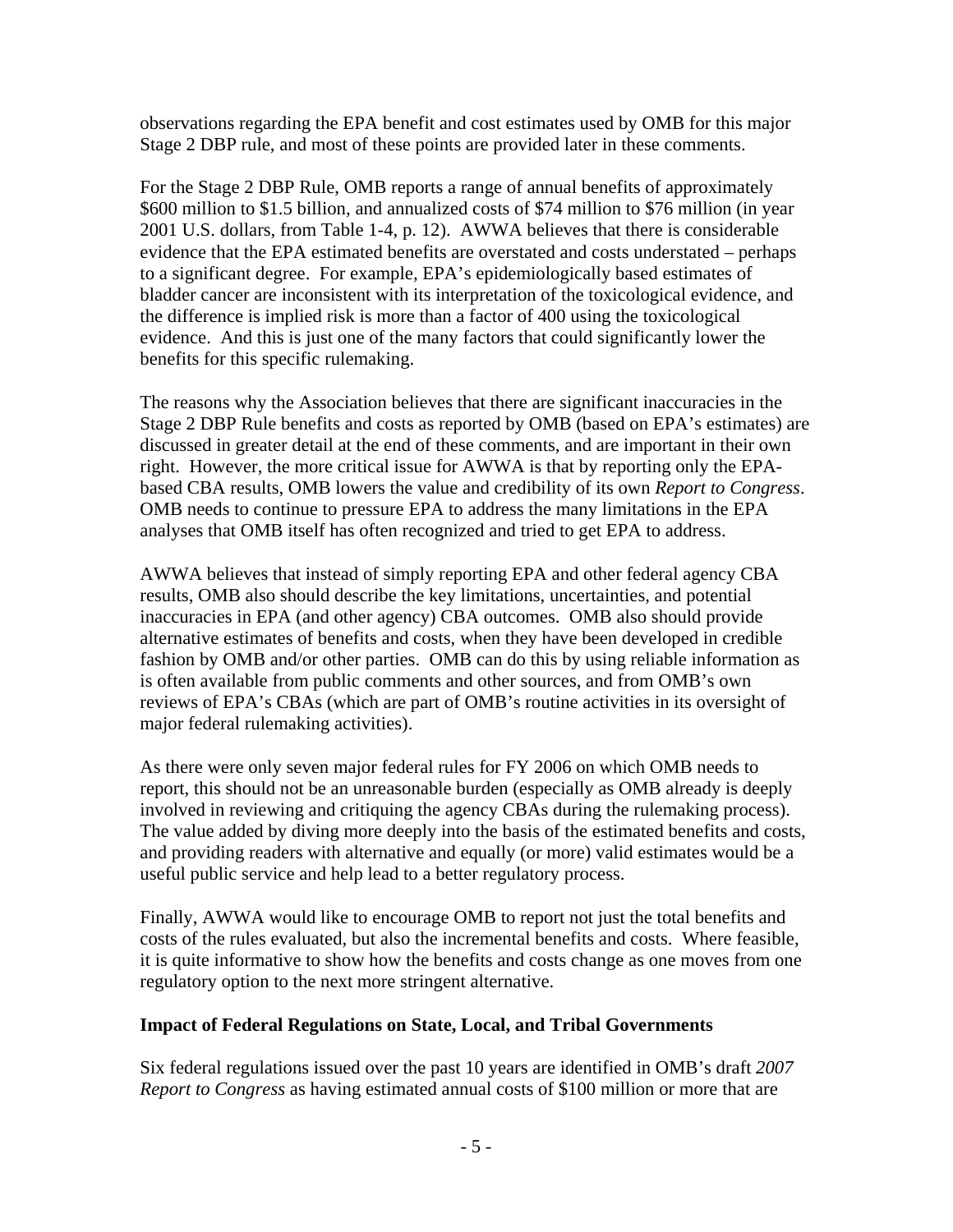imposed on state, local, or tribal governments. Five out of these six are National Primary Drinking Water Regulations (and the sixth is a storm water discharge rule that will tend to impact the same communities, and in many cases the very same utilities as affected by the drinking water standards).

The federal drinking water standards noted for their impact on state and local communities are:

- ` Stage 1 DBP Rule (1998)
- ` Interim Enhanced Surface Water Treatment Rule (IESWTR) (1998)
- $\blacktriangleright$  Arsenic Rule (2001)
- ` Long Term 2 Enhanced Surface Water Treatment Rule (LT2) (2005)
- $\blacktriangleright$  Stage 2 DBP Rule (2006)

The EPA-derived cost estimates for these rules combined amounts to more than \$1.5 billion per year (in year 2001 dollars). This is the sum of the EPA-based costs for each of the above rules, as reported by OMB to be approximately \$700 million (Stage 1) , \$400 million (IESWTR), \$200 million (Arsenic), \$130 million (LT2), and \$70 million (Stage 2) (pp. 24, 25).

The impact of these rules deserves greater consideration and discussion than is provided in the draft *2007 Report to Congress*. First, the cumulative cost impact is significant – over \$1.5 billion for 5 rules issued within an 8-year period. Second, the true cumulative impact is likely to be considerably higher than the EPA-based estimate. This is because: (1) AWWA strongly believes most of the EPA-derived cost estimates are considerably understated, and (2) there are other federal drinking water rules that have (or are about to) also impact these same communities (e.g., covering radionuclides, unregulated contaminant monitoring, and groundwater). AWWA encourages both OMB and EPA to allocate sufficient budgetary resources to conduct an appropriate retrospective study on the cost of drinking water regulations. AWWA is considering contracting for a retrospective cost of compliance study for the arsenic regulation, as any new treatment installed for arsenic compliance is unique compared to conventional treatment so that appropriate cost allocation would be relatively simple. To place this in perspective, consider that the total national cost of SDWA regulations promulgated since 1986 has been estimated to be about \$5 billion per year (Raucher and Cromwell, 2004).

It also is important to recognize that these cumulative costs fall overwhelmingly on the local and regional water supply utilities that are owned and run by cities, towns, counties, and other localities. The fiscal impacts of these federal drinking water regulations are not broadly dispersed throughout the U.S. economy. Instead, they are concentrated on the households that bear the higher water rates needed to pay for compliance with these standards. Federal fiscal assistance, such as through the Drinking Water State Revolving Fund (DWSRF), is often touted as the solution, but the annual DWSRF appropriation is only 0.3% of the 20-year need based on EPA's Drinking Water Needs Survey (Roberson, 2006). If the current level of the DWSRF were maintained for the next 20 years, the total appropriations would be approximately 6% of the \$276.8 billion 20-year funding need.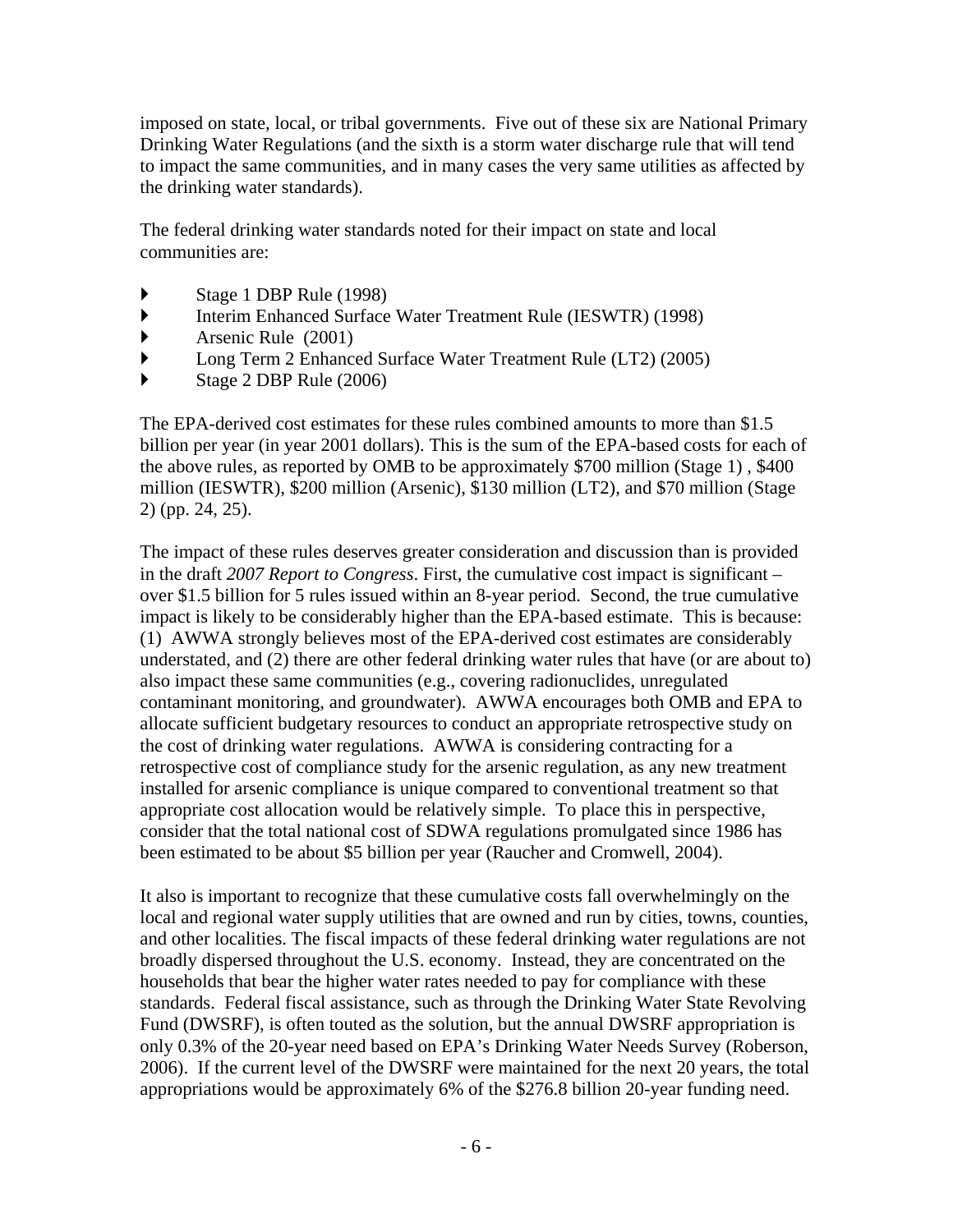Additionally, the DWSRF is primarily a loan program (even at low- or no-interest rates), and these loans have to paid back through rate increases. This leaves most of the cost burden on localities and the households who reside in them. Given the other costimpacting issues faced by these water utilities (e.g., infrastructure renewal, enhanced security measures, securing additional source waters), there are significant fiscal pressures on America's water utilities.

In addition, although the OMB draft *2007 Report to Congress* clearly identifies these rules and provides a brief description of their costs and anticipated benefits, there is no discussion of the *impacts* these collective rules impose on communities. It would be useful for OMB to assess and report the level and types of *impacts* these rules have on communities, rather than to simply acknowledge that these rules exist and impose costs.

One important type of impact to address is the potential for health risk tradeoffs faced by the low income and fixed income households bearing the regulatory compliance costs of drinking water regulations. As noted above, the total national cost of Safe Drinking Water Act (SDWA) regulations promulgated since 1986 has been estimated to be about \$5 billion per year (Raucher and Cromwell, 2004). CBAs conducted in development of these standards assert that health benefits are at least equal to these expenditures. By comparison, if there are 10 million low income households facing an average water and sewer bill of more than \$400 per year (Rubin, 2005), this equates to more than \$4 billion per year to be raised from low-income households. To whatever extent that portion of water revenue is obtained at the expense of other health-related expenditures by these households, the resulting detriment to health could rival the magnitude of improvements to health intended under the SDWA.

The National Rural Water Association recently released a White Paper: *The Relationship Between Household Financial Distress and Health: Implications for Drinking Water*  Regulation (Rubin, Raucher, and Harrod, 2007)<sup>1</sup>. The 2005 Behavioral Risk Factor Surveillance System (BRFSS) used in this research indicates a strong correlation between financial distress and several illnesses and other adverse health outcomes such as diabetes and cardiovascular disease. Water utilities and regulators need to remain mindful that public health is their core business, and that there is conceivably as much health impact at stake in the manner in which they obtain revenue from low income households as there is in treating the water to higher standards.

Finally, while AWWA does not have specific insights to provide on the CBA results described for the storm water rulemaking, the Association does wish to raise the important but oftentimes overlooked connection between actions taken under the Clean Water Act (CWA) and the 1996 SDWA Amendments (or on drinking water quality issues in general). There are many regulatory actions that have an impact on source water quality, and AWWA believes source water protection benefits should be fully recognized when wastewater or land use regulations are being evaluated. Rules governing pesticides or other agricultural chemicals also may provide important drinking water benefits. AWWA has commented previously on several pesticide reregistrations

 $\overline{\phantom{a}}$ 

<sup>&</sup>lt;sup>1</sup> Available at http://www.nrwa.org/whitepapers/2007/Rubin%20tradeoff%20health%20risk%20final.pdf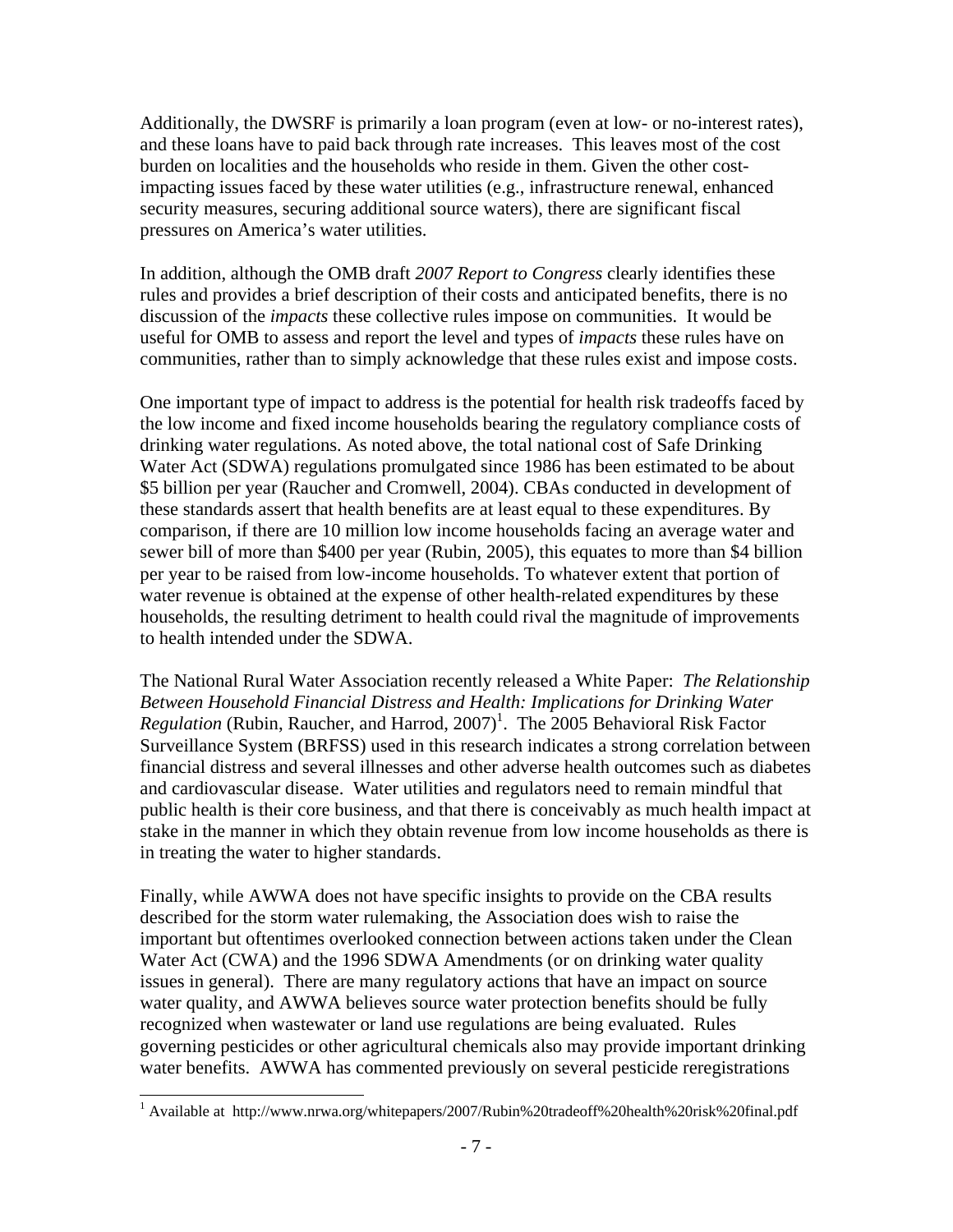by recommending that manufacturers be required to conduct more sampling in drinking water sources as part of the reregistration process. In general, it often makes sense to control the source of pollution rather than its consequences, and source water protection also is more consistent with the "user pays" principle.

#### **C. TRENDS IN BENEFIT AND COST ESTIMATES (CHAPTER II)**

AWWA does not have specific comments about the information provided in this chapter of the draft *2007 Report to Congress*. However, the Association suggests that it would be instructive in this Report (or future year Reports) to examine the *cumulative* costs of federal rulemakings on key sectors of the economy over time. For example, the cumulative impact of federal drinking water standards on local water utilities and the households they serve is significant, and important to recognize on both the cost and benefit sides of the ledger.

#### **D. UPDATE ON IMPLEMENTATION OF THE INFORMATION QUALITY ACT (CHAPTER III)**

AWWA does not have specific comments about the information provided in this chapter of the draft *2007 Report to Congress*. AWWA has followed the implementation of the Information Quality Act and internally discussed filing a petition on the Stage 2 DBP rule on the fetal loss estimate, but has not been involved in any petition at this time.

#### **E. AGENCY COMPLIANCE WITH THE UNFUNDED MANDATES ACT (CHAPTER IV)**

This chapter of the draft *2007 Report to Congress* focuses on regulations issued in federal FY 2006, and describes the Stage 2 DBP drinking water rule as one of the federal regulations that will have a sizable fiscal impact on local government entities. The draft *2007 Report to Congress* also notes that although this rulemaking is an unfunded federal mandate, some impacted communities may be eligible for federally supported financial assistance through the Drinking Water State Revolving Fund.

present a cumulative cost of all its drinking water regulations.<br>-8 -In reference to the information provided in this chapter of the *2007 Report to Congress*, AWWA would like to reiterate a few points raised earlier in these comments. Specifically, the Association believes it is important to point out that (1) the fiscal impact of the Stage 2 DBP rule will likely be significantly higher than indicated by the EPAbased cost estimate; and (2) it is important to recognize the cumulative fiscal impact of the federal drinking water regulatory program over time, rather than focus on the latest fiscal year alone. AWWA recommends that in future EAs on future rulemakings, EPA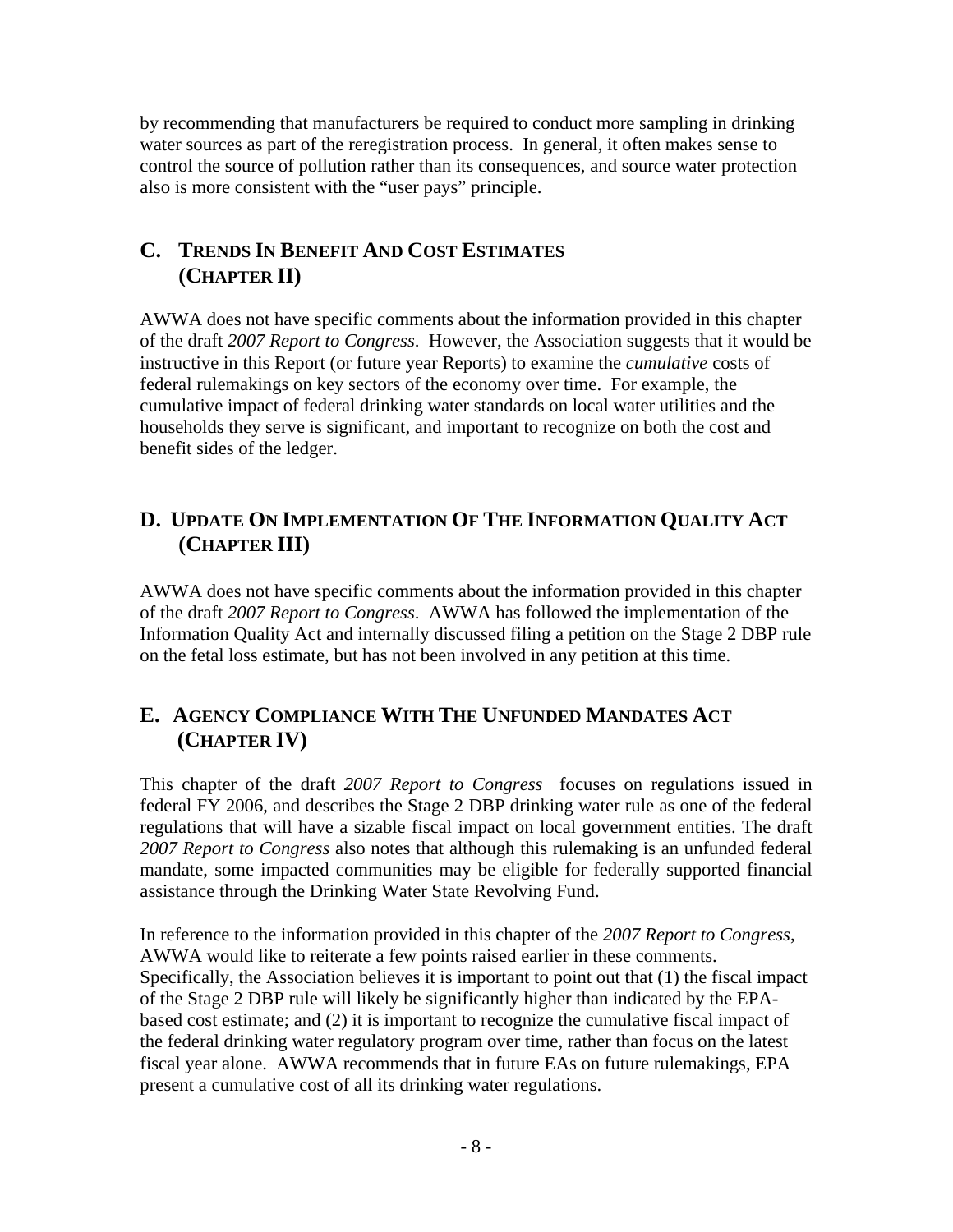#### **F. RECOMMENDATIONS FOR IMPROVING THE REGULATORY PROCESS: IMPROVING COST-BENEFIT ESTIMATES OF FEDERAL REGULATIONS**

#### **Introduction**

The draft *2007 Report to Congress* includes a request from OMB for "recommendations for improving the transparency, accountability, and effectiveness of the regulatory process, as well as for improving this Report" (p. 5). Below, the Association offers insights and examples of ways to improve the quality, accuracy, and transparency of CBAs – and hence improve the effectiveness of the regulatory process and the standards promulgated – for federal rules issued under the SDWA.

AWWA understands the difficulties and frustrations of trying to evaluate federal agency CBAs for national regulations. Below, the Association offers insights and examples based on its review of federal rules issued under the SDWA, and offers ideas to facilitate OMB's and other reviews in the future. The role of CBA is important in all rulemakings, but especially now under the SDWA, where CBA has a role in standard setting. Hence, the concerns raised here are not only about how benefits and costs are estimated, but also how they are interpreted in the standard setting context.

#### **AWWA Recommendations for Improving EPA's Drinking Water CBAs**

For many years, AWWA has been carefully reviewing CBAs for federal rulemakings issued by EPA under the SDWA. Considerable efforts by Association staff, members, and experts on AWWA's behalf, and OMB reviewers have led to some limited improvements in some recent EPA EAs for drinking water standards. OMB Circular A-4, providing guidance on best practices for regulatory analysis, has also been useful in this regard. Nonetheless, there remain concerns about many of the key CBAs developed by EPA on drinking water issues.

EPA's drinking water CBAs often have been difficult to review or replicate, and/or appear to be in error in several respects. In certain respects, EPA's CBAs also have not conformed to the explicit requirements of the SDWA (notably, CBA-related provisions under various portions of section 1412). A discussion of issues related to EPA's CBA for the Stage 2 DBP Rule and the Long Term 2 Enhanced Surface Water Treatment (LT2) Rule are provided later in this review, as well as in the attached appendices (Appendix A and B are AWWA-supported reviews of EPA's EAs for the Stage 2 DBP and the LT2 microbial rules, respectively).

The key issues that tend to re-occur in EPA's CBAs for drinking water rules include:

• Lack of transparency, replicability, and consistency. In several instances, it has been difficult or impossible to follow what the Agency has done in its analyses. Key citations are not always made available (or refer back to other documents such as internal Agency memoranda, until the trail ends short of the key facts). Results from intermediate steps are not always provided, so it is impossible to "put the pieces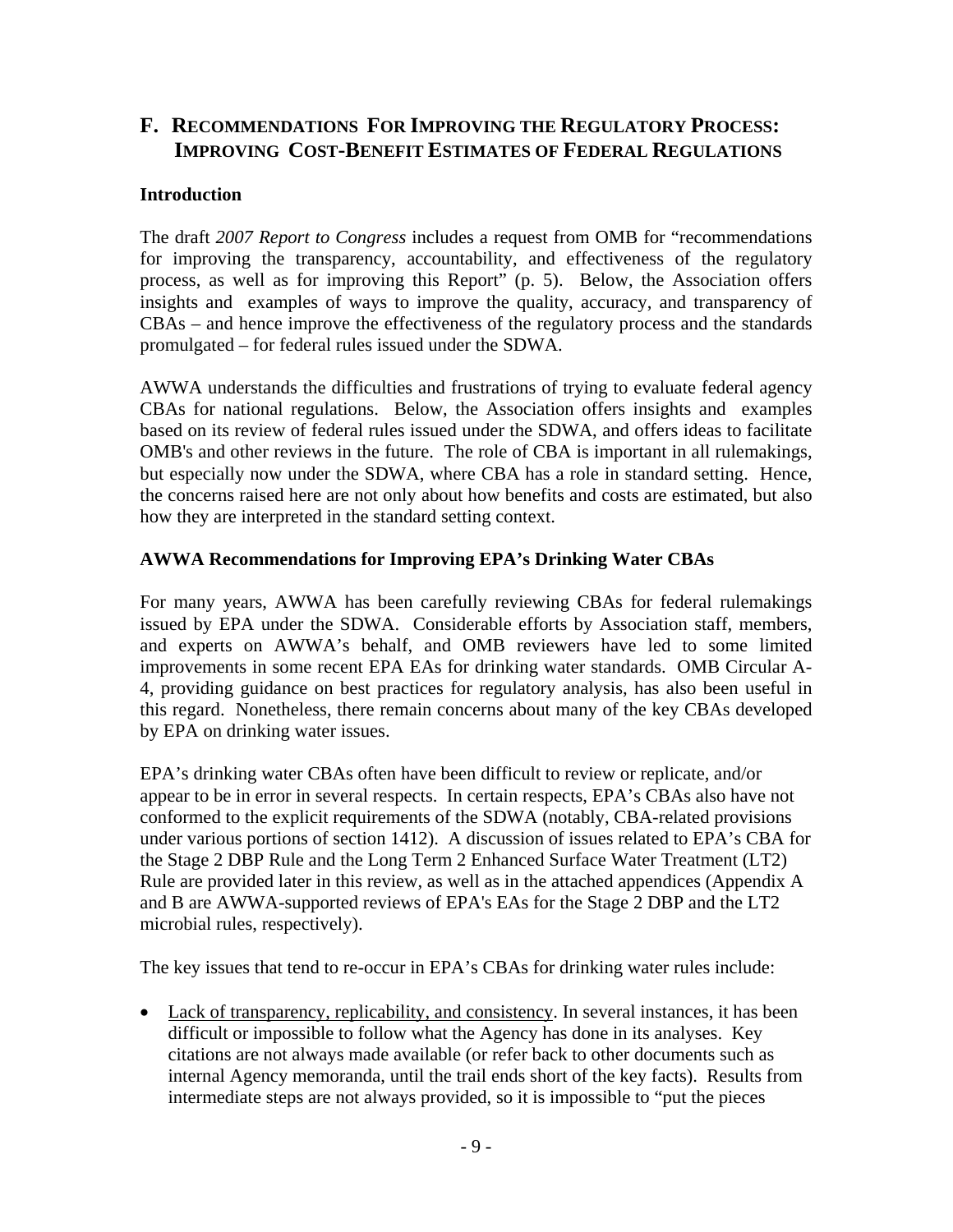together" to determine the source of numerical discrepancies. This means that in certain instances the public must accept the EPA estimates on faith. This is at odds with sound practice, and also does not conform to the SDWA requirement for public information [section  $1412(b)(3)(B)$ ].

There also has sometimes been a lack of consistency among studies in terms of data, methods, or assumptions applied. Inconsistency would not be a problem if the changes over time reflected a steady evolution toward improved methods and data. Regrettably, this is not the case for some of OGWDW's CBAs.

• Reliance on overly conservative assumptions and default values when estimating benefits. In the face of uncertainty, risk assessors traditionally apply the "precautionary principle" in determining what exposure levels are "safe." This is done through use of uncertainty factors, reliance on upper confidence limits and a linear dose-response model for carcinogens, and the application of other practices that are intentionally designed to avoid understating risk.

The use of the precautionary principle is perhaps suitable in defining an unenforceable, risk-free, or *de minimus*, goal such as an MCLG. For other purposes, however, it is inappropriate for risk assessment to include such conservative policy judgments. For its CBAs, EPA should provide unbiased estimates of risk that are in turn suitable for risk *management* applications such as the use of CBA in standard setting . Otherwise, the risk assessments will lead to a considerable overstatement of likely benefits.

Benefits analyses need to reflect "best estimates" (or suitable probability distributions) for key exposure, dose-response, latency period, and benefits valuation issues. This is not only sound economics and policy analysis, but it also is required under the Section 1412(b)(3)(B) of the SDWA.

- • Not providing or considering meaningful *incremental* comparisons of benefits to costs. EPA has typically used a comparison of total benefits to total costs in evaluating MCL options, even though the SDWA (section 1412) and economic principles dictate that incremental benefits should be compared to incremental costs to maximize net social benefits. A comparison of total benefits and costs indicates only whether or not a rule is a break-even proposition, and this is an insufficient basis for choosing whether or not to regulate, or how stringently to set the standard. This is especially important for SDWA regulations because many of the standards (MCLs) have been set where the total costs exceed the total benefits if the central tendencies were appropriate examined or if benefits were appropriately discounted.
- Reluctance to use meaningful measures of risk reduction benefits, such as "Life Years" Saved" (LYS). Reduced risks of premature fatalities need to be viewed in the context of the amount of increased longevity (years of life extension) provided by a regulation. This provides a more meaningful way to interpret regulations, some of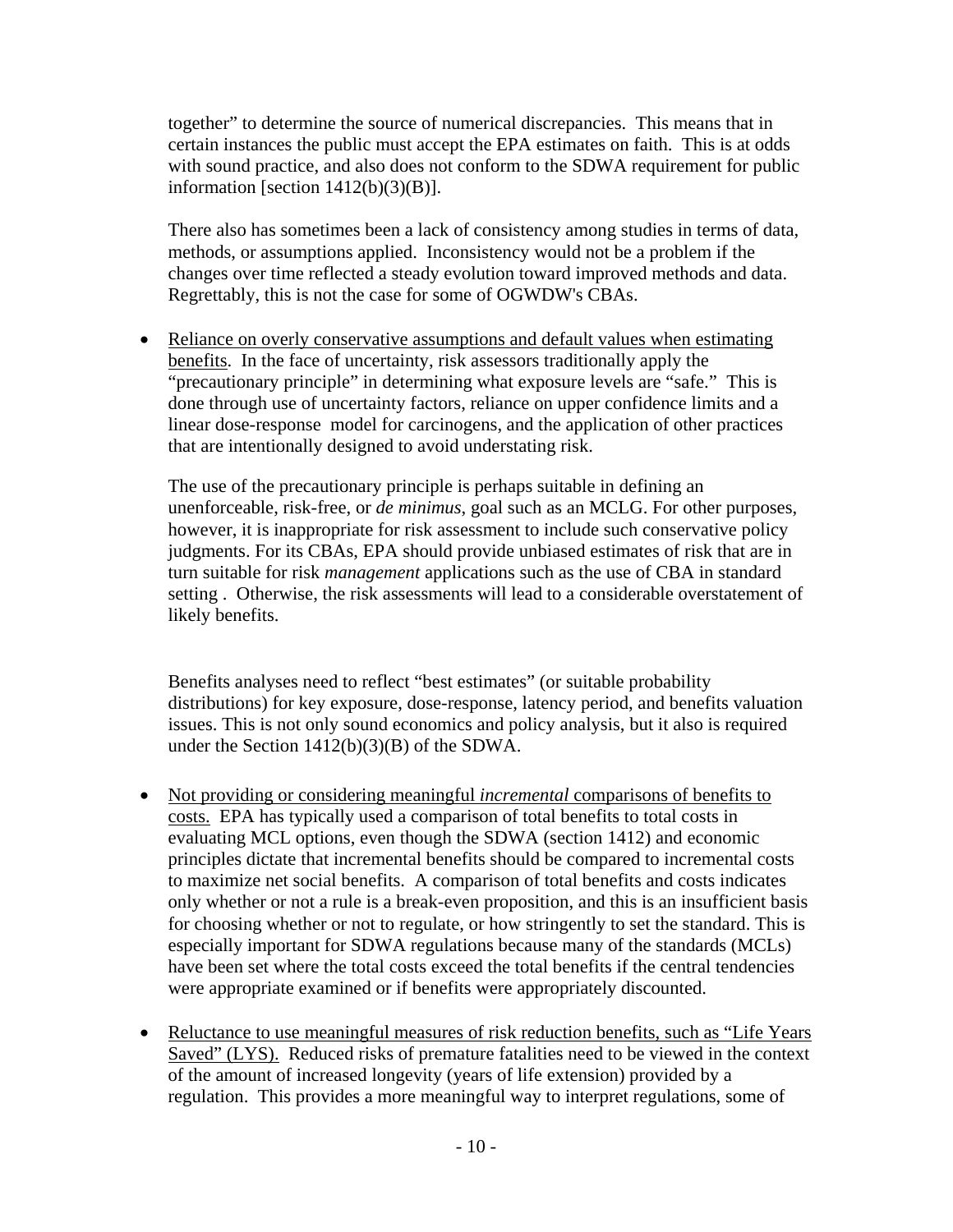which may reduce premature fatalities early in life, and others that are aimed more at risks faced late in life. EPA has steadfastly adhered to the more generic, less informative "lives saved" approach, even though EPA (in its own Clean Air Act analysis) and other agencies (e.g., FDA) have published more informative CBAs using the LYS approach.

EPA has refused to estimate LYS in drinking water regulations because the Science Advisory Board (SAB) raised some concerns with valuing LYS on the basis of adjusting estimates of the Value of a Statistical Life (VSL). Nonetheless, even if there are concerns about developing a monetary estimate of the value of a statistical life year (VSLY), this is no basis for refusing to at least quantify the degree of life extension provided by regulatory options developed under the SDWA regulatory program.

Finally, Quality Adjusted Life Years (QALYs) and related measures may also be worth considering as alternative ways of portraying the health-related risk reduction benefits of drinking water and other federal regulations.

- Lack of more systematic approaches for considering unquantified benefits and costs within CBA and standard setting. In some instances, important benefits or costs may not be readily quantified or portrayed in dollar value terms. In these instances, the unquantified or omitted benefits and costs need to be suitably considered in the regulatory decision-making process -- they should neither be ignored nor given undue weight. EPA's CBAs for drinking water standards have sometimes failed to use available information on unquantified outcomes in an informative manner, despite examples being provided to EPA in our comments on several past rulemakings.
- Inadequate consideration of the affordability of rulemakings. EPA focuses only on median household incomes, and does not adequately consider the cumulative impact of multiple pending regulations on household water bills. This is a particular concern when considering low income households and residents of smaller communities.
- Masking significant regional economic impacts under a national context. Several SDWA regulations have regionalized impacts due to contaminant occurrence being concentrated in a few geographic areas (e.g., uranium, radium). The regional impact of these rules can be significant, but this important perspective is masked when the Agency uses only a national aggregate analysis which makes the overall impact seem modest.

All of above recommendations (and more) are also part of the recommendations in one of the following four recent reports on drinking water regulatory actions: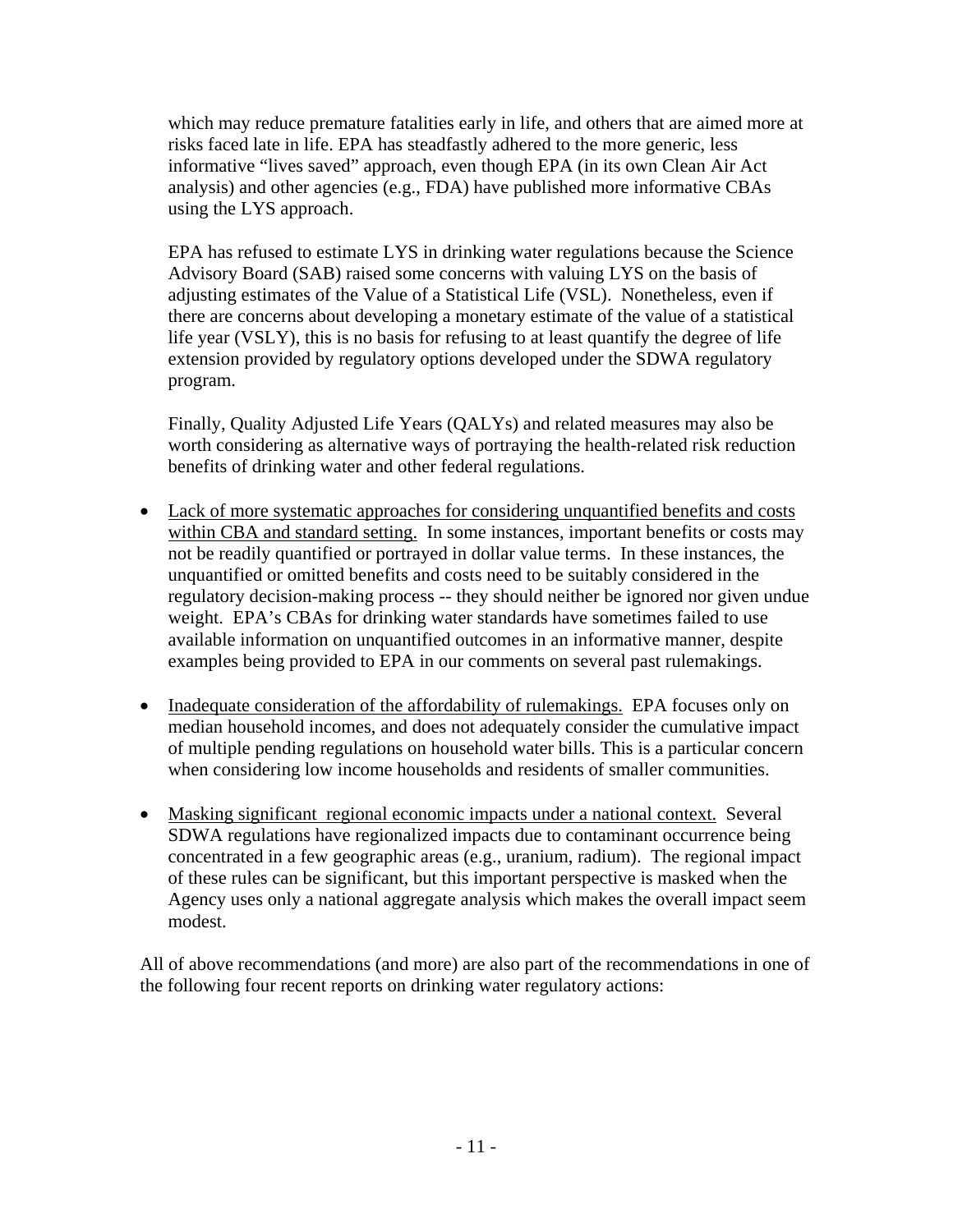- *Report to Congress: Small Systems Arsenic Implementation Issues (March 2002)*
- *Drinking Water: Revisions to EPA's Cost Analysis for the Radon Rule Would Improve Its Credibility and Usefulness* (GAO, February 2002)
- • *Report of the Arsenic Cost Workgroup to the National Drinking Water Advisory Council* (August 2001)
- *Arsenic Rule Benefits Analysis: An SAB Review* (August 2001) While the recommendations from these reports (and other reports dating back several

years) have been known and well articulated for several years, EPA needs to fully incorporate these recommendations in its drinking water CBAs.

EPA took some small steps in addressing these recommendations in the proposed Stage 2 Disinfection By-Products Rule and the Long-Term 2 Enhanced Surface Water Treatment Rule.<sup>2</sup> However, EPA still fell short in incorporating these recommendations in the proposed CBAs performed for the Stage 2 DBP Rule and LT2 Rule (as detailed later in these comments).

#### **Additional Recommendations for Improving the Regulatory Process**

*OMB should develop a* **cumulative** *programmatic assessment of the federal drinking water regulatory program.* To supplement the more limited rule-by-rule and year-byyear approach in the annual *Reports to Congress*, AWWA recommends OMB develop a comprehensive evaluation of drinking water regulatory programs and their associated benefits and costs. This will improve the general comprehension of the tradeoffs and priorities that can be made within the program to ensure the greatest public health protection is obtained at the lowest possible cost.

AWWA also encourages OMB to evaluate other public health and safety programs, so that suitable and informative cross-program comparisons can be made. For example, it is important to grasp how investments in traffic safety, occupational health, food and drug programs, air quality, wastewater and nonpoint source controls, and source water protection compare to those in drinking water in terms of how the benefits compare to the costs. This could be done in an informative manner similar to that presented in Graham et al (1998), which facilitates cross-program comparisons of regulatory results and efficiencies based on a common cost-effectiveness metric (i.e., cost per life year saved).<sup>3</sup>

<sup>2</sup> The regulatory structure for these rules was approved through a lengthy Federal Advisory Committee (FACA) process. Therefore, the CBAs did not have any impact on the options selected for these specific standards. Nonetheless, it is important to ensure that the CBAs are of the highest quality possible.

 *Effectiveness of Clinical and Public Health Measures.* Published in the *Annual Review of Public Health*, 3 Graham, J.D., P.S. Corso, J.M. Morris, M. Segui-Gomez, and M.C. Weinstein. 1998. *Evaluating the Cost*  Volume 19. J.E. Fielding, editor.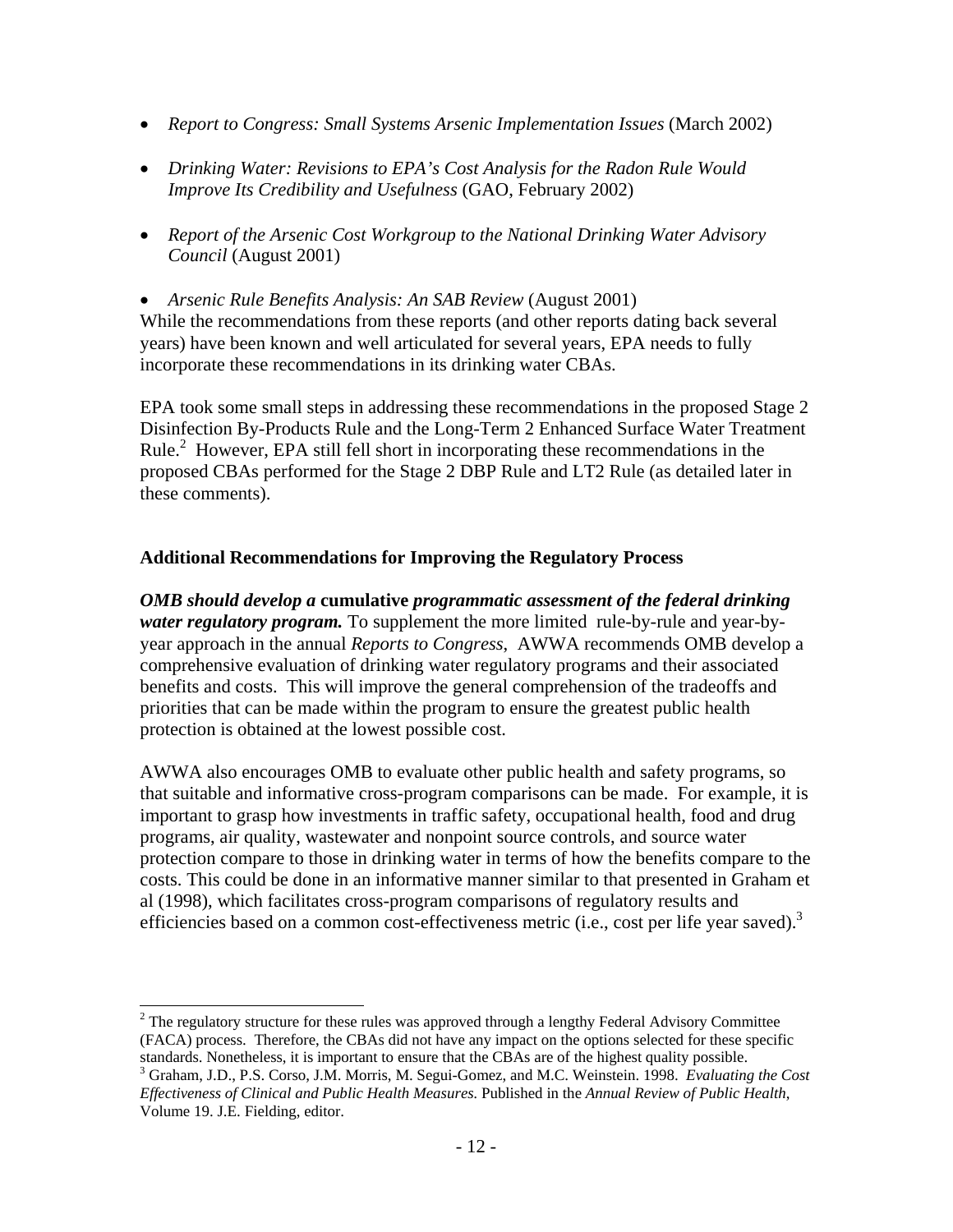*OMB should consider credible CBA estimates provided by parties other than those developed by the federal agencies responsible for the rulemaking.* Many times, CBArelevant insights are available from nonfederal parties. OMB should consider CBArelevant information regardless of its source, and include the data and results of CBAs performed by independent organizations (unless there is clear reason to believe the analyses lack technical credibility).

Thus, OMB should review and use analyses and results provided by stakeholders and other outside parties, where those results are credible. OMB should not rely exclusively on EPA or other federal agency data and results. OMB should consider input from other informed parties, and use the input data and/or findings of these other parties where such stakeholder analyses are objective, credible, and reliable.

*Greater credence should be provided to public comments, and related technical supporting materials*. OMB should review Public Comments submitted in response to proposed rulemakings, and also review Agency "Comment-Response Documents" to better ensure that EPA (and other federal regulatory agencies) fully and suitably considers public comments. AWWA, other stakeholders, and researchers face frustration when their public comments and technical reports are virtually ignored by regulating agencies. AWWA has often submitted relevant data and credible analyses to EPA within the rulemaking process, and frequently the Association feels that the materials are largely ignored by EPA. OMB may find it informative to review the submitted comments, as well as Agency "Comment-Response Documents" to determine if the comments are suitably considered (rather than being noted only in pro-forma manner).

#### **Technical Issues with EPA's CBA Estimates for the Stage 2 DBP Rule**

Research and analyses sponsored by AWWA, the AWWA Research Foundation (AwwaRF), and/or other stakeholders have often found significant differences between their data and results and those provided by EPA. Because the draft *2007 Report to Congress* relies solely on EPA's estimates of the benefits and costs of the Stage 2 Disinfectants and Disinfection Byproducts Rule (as one of seven major regulations issued by the federal government in 2006), this section provides a summary of the critique of the EPA's Economic Analysis (EA) of the proposed rule and the full critique is attached as Appendix A. This is intended to highlight specific reasons why AWWA believes the EPA-reported estimates are seriously in error and should not be the only values shown in the OMB *2007 Report to Congress*.

AWWA's review of the EA methods, data, results, and presentation by EPA reveals some good efforts by the Agency, but also several critical areas of concern that generate erroneous and misleading results and that require extensive improvement. Our major observations and findings with respect to the EA are as follows:

1. Overall, EPA has overstated the net benefits of the proposed rule.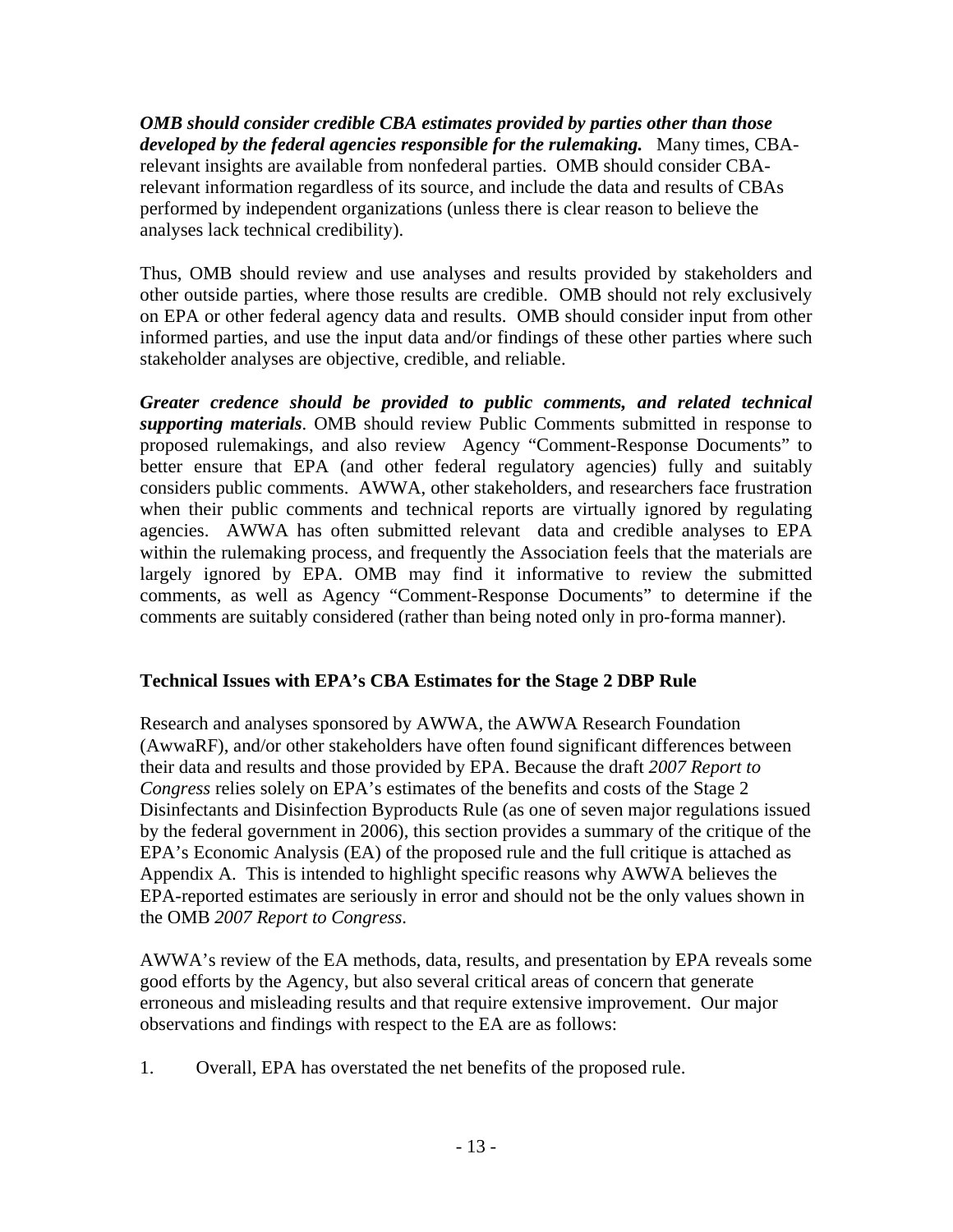- a. EPA has significantly understated how many water systems might be affected by the rule as proposed, and the per system cost of compliance may also be underestimated based on EPA's assessment of the "increment" between Stages 1 and 2. Therefore, EPA probably has underestimated the total regulatory costs and impacts considerably.
- the proposed rule to a considerable degree.<sup>4</sup> b. EPA, through its selective and questionable use of epidemiological evidence, has significantly overstated the risks associated with DBP exposures, and thus the Agency overestimates the per system benefits of
- 2. The occurrence analysis provides a potential underestimate of the number of utilities (and distribution site locations) with compliance issues for the Stage 2 rule. This is due to the inherent and well-recognized limitations of the SWAT model (and the underlying ICR data) for the purposes of estimating plant-specific DBP profiles, especially for values near the tail of the distribution (i.e., away from the mean).
- 3. EPA's exposure assessment contributes to considerably overestimated levels of bladder cancer risks associated with elevated DBP levels.
	- a. For EPA's risk estimates based on epidemiological evidence, the implicit exposure assessment applied by EPA is that Americans of the regulationimpacted future (2013 and beyond) will have levels and durations of chlorinated surface water ingestion identical (or nearly so) to the tap water exposure patterns observed over the many past decades of the epidemiological study populations. Given increased use of bottled water and in-home treatment devices, as well as increased residential mobility, the levels and durations of exposure are likely to be far lower for the regulation-impacted population than for the epidemiological study groups. This implies that, based on ingestion-related exposure issues alone, any epidemiologically associated risks and benefits applied to the proposed Stage 2 rule would be lower than those estimated by EPA.
	- b. For EPA's risk estimates based on toxicological evidence, the explicit exposure assessment is based on 2 liters of Community water System (CWS) tap water consumption per day over 70 year exposure duration. These are standard assumptions used in conservative risk assessments, but are extremely overstated values for a realistic assessment of exposures for a benefit-cost analysis. As a result of the tap water ingestion factor alone, EPA overstates the exposure (and hence risks) posed by DBPs by a factor of 2 or 3 or more, compared to risk estimates derived when EPA's own estimates of central tendency ingestion rates for CWS waters, and

 $\overline{\phantom{a}}$ 

<sup>&</sup>lt;sup>4</sup>. The extent of overstatement for national level benefits is mitigated to some extent by EPA's underprediction of systems affected. However, the nation level net benefit (benefits – costs) is still distorted.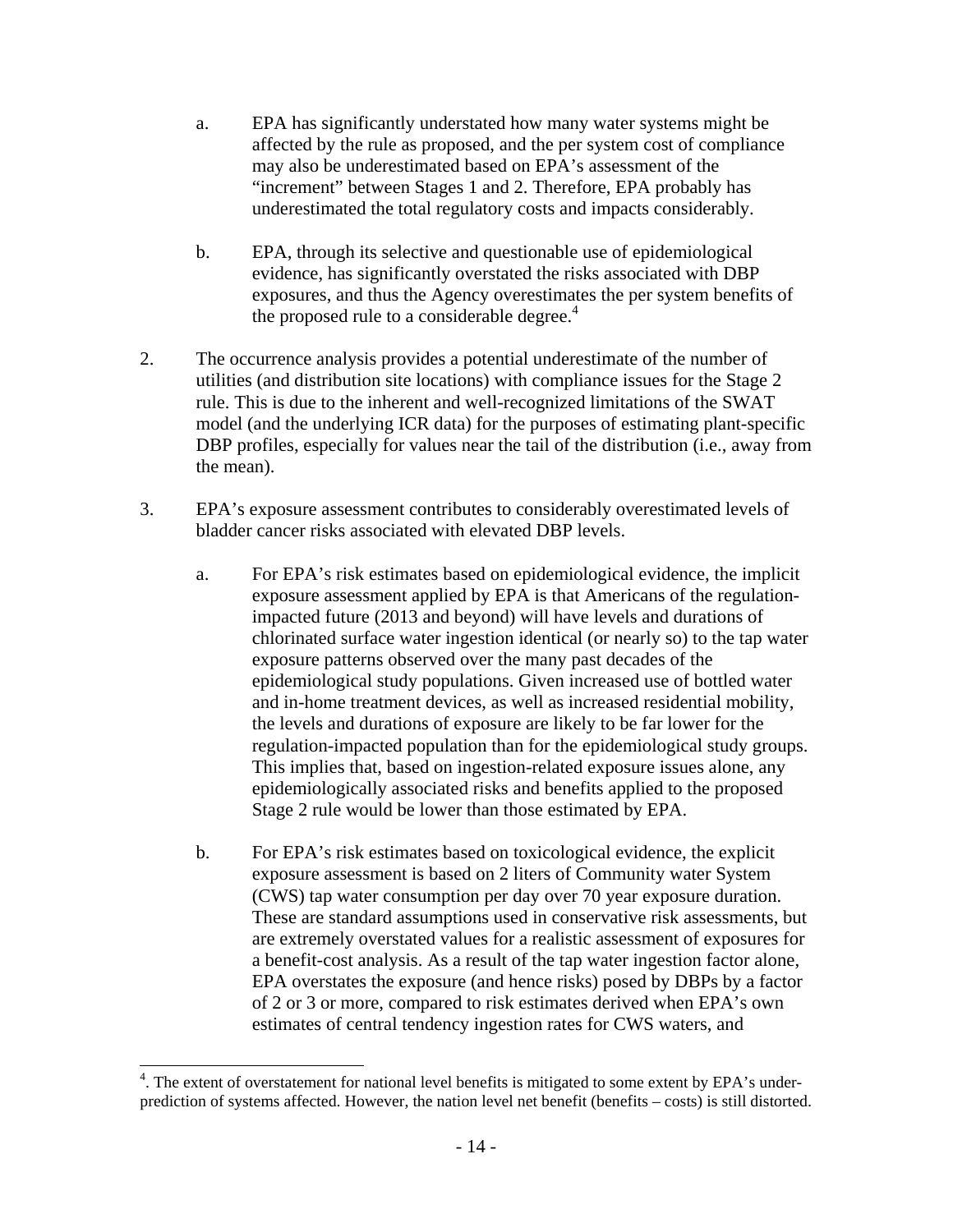increased bottled water use, are properly considered.

- 4. EPA's use of epidemiological evidence to develop quantified estimates of bladder cancer risk (and risk reduction benefits attributable to the rule as proposed) is considerably flawed and ill-advised.
	- a. A suitable association between bladder cancer and DBPs is lacking. EPA makes a fundamental and unsubstantiated leap of faith by taking evidence associating bladder cancer with long-term exposure to chlorinated surface waters and equating that to a basis for estimating risks posed by THM4, HAA5, and/or other DBPs as may coincidently be reduced through the proposed Stage 2 rule. EPA clearly recognized this limitation in its Stage 1 rulemaking with a lower bound of the cases avoided of zero. However, in the Stage 2 rulemaking, this lower bound disappeared and the Agency moved beyond the bounds of sound science while still using the same information.
	- b. EPA applies an internally inconsistent and biologically implausible set of assumptions by implicitly applying a linear dose-response function for DBPs (as consistent with carcinogens that are "initiators") and at the same time imposing a very short cessation lag for risk reduction (as consistent with carcinogens that act as "promoters" rather than initiators, and only if the promoting agents are evident at effective doses).
	- c. EPA's epidemiologically based risk estimates are wholly inconsistent with its interpretation of the toxicological data. The difference in implied risk is perhaps more than a factor of 400 lower using the toxicological evidence (Crawford-Brown, 2003). The wide divergence suggests that the epidemiological studies are compromised by one or more significant confounding factors associated with exposure to chlorinated surface water.
- 5. The Agency's development of fetal loss estimates stretches the limits of sound science, imprudently makes the Agency appear to be fear-mongering, and represents a probable violation of the federal data quality guidelines.
	- a. The epidemiological evidence does not support quantified analysis. The FACA Advisory Committee reviewed this body of research, and after two years of deliberation and consultations with the world's leading experts, concluded that the existing research lacked sufficient strength and evidence of causality to support any quantified risk assessment. EPA has acted contrary to the Committee's directive, and any semblance of sound science, in developing its "illustrative calculation" of fetal loss.
	- b. EPA's review, presentation, and use of the epidemiological evidence is biased and misleading. The Agency has engaged in a "data dredging" exercise in which it downplays or ignores inconclusive, inconsistent, or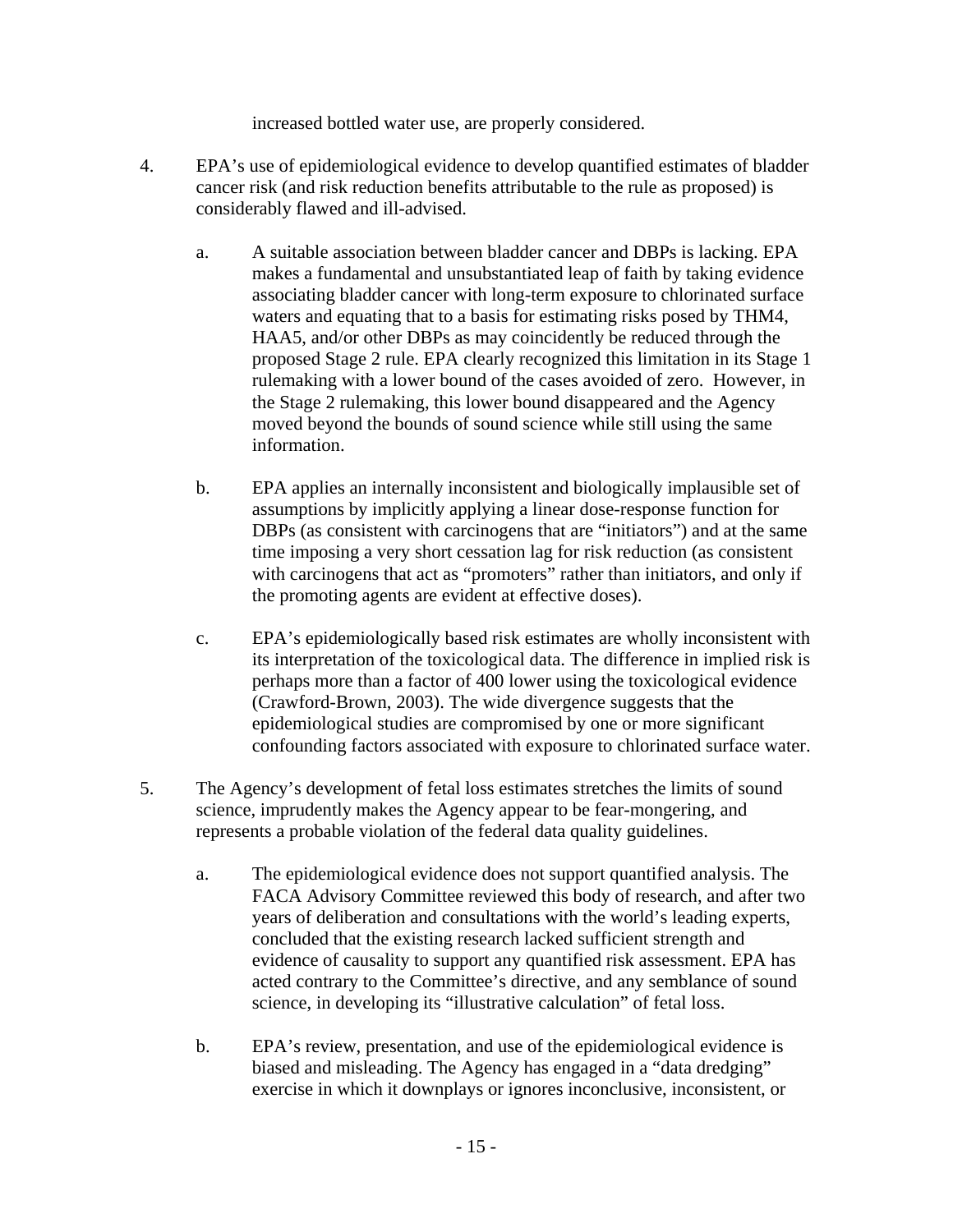contrary results, and instead highlights and applies only the observed positive associations between DBPs and reproductive or developmental effects. The Agency has simply provided a laundry list of positive associations noted amongst the many endpoints and studies. This is not in keeping with the Agency's own *Carcinogenicity Guidelines,* nor is it consistent with EPA's higher standards of assessment typically applied by the Agency to epidemiological evidence.

- c. EPA, and the underlying studies that EPA selects for application, do not account for other probable causative agents and exposure pathways. Therefore, there is a likelihood of significant confounding that is not considered.
- d. EPA's quantitative "illustration" not only is based on a biased and inappropriate interpretation of the underlying epidemiological evidence, but also is significantly flawed in how it interprets the ICR data to estimate cases avoided due to Stage 2. EPA misinterprets the ICR data to estimate a 69% reduction due to Stage 2 in fetal loss associated with chlorinated drinking water. In contrast, a more appropriate evaluation of the same data (such as focusing on the site-specific ICR data, and on brominated species instead of chloroform) suggests that a 1% reduction is more likely.
- 6. EPA's valuation of nonfatal bladder cancer cases is problematic.
	- a. The high end estimate is based on a proportional relationship to the "Value of Statistical Life" (VSL), based on a "benefits transfer" of results drawn from a study by Magat et al. (1996). EPA does not develop its benefits transfer in accordance with its own *Guidelines for Preparing Economic Analyses*, and important documentation needed to assess the reliability and applicability of the Magat et al. study has not been made available for review (despite considerable efforts to obtain the important information from study authors, their university, and the Agency office that funded the original research). Our own assessment suggests that the EPA estimates appear overstated.
	- b. EPA's use of data on the willingness to pay (WTP) to avoid chronic bronchitis is also questionable. Again, the Agency has not provided any evidence of a careful and systematic benefits transfer (as would be consistent with the Agency's own *Guidelines*). Our perspective is that the differences between the health endpoint studied and nonfatal bladder cancer suggest that the literature-based estimate may be too high for application to the Stage 2 rulemaking context.
- 7. The Agency should develop and portray estimates of life years saved (in addition to its estimates of numbers of cancers avoided). Further, the cost per life year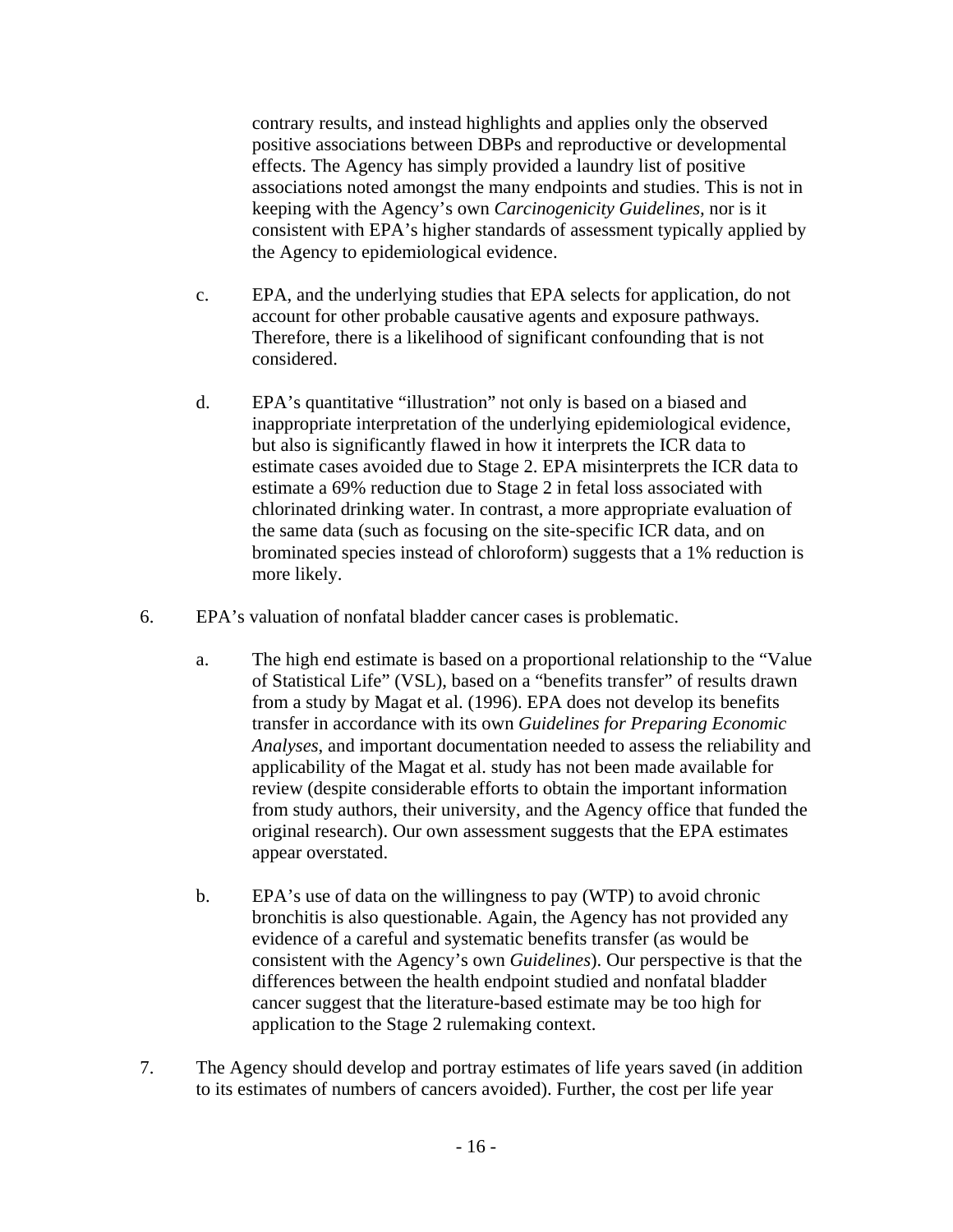saved should be provided for public review, decision-maker deliberations, and stakeholder consideration.

- 8. EPA's estimation of the cancer risk reduction cessation lag is highly questionable, and probably overstates how quickly bladder cancer risks might be reduced by a reduction in drinking water DBP exposures.
	- a. The cessation lag concept applies to a portion of the population, whereas latency applies to others. EPA needs to consider how to reflect both concepts in its temporal analysis of risk reductions.
	- b. EPA directly applies data from reduced lung cancer risks among smokers who cease their tobacco use in a direct transfer to bladder cancer risk reductions from lowering levels of DBPs in drinking water. The numerous and profound problems with this direct transfer of the smoking cessation results to the Stage 2 context include issues of different agents, biokinetics, cell turnover rates, bioaccumulation, distinctions between initiators and promoters (and the levels at which either or both occur), exposure pathways, target organs, and cessation versus marginal exposure reduction.
	- provided much more systematic peer review of this issue.<sup>5</sup> c. Given the vast uncertainties associated with the cessation lag estimation, and the numerous problems in applying the tobacco results directly to the DBP context without adjustment, EPA should have, at a minimum, conducted sensitivity analyses to reveal how different the key EA results would be if alternative assumptions were applied. EPA also should have
- 9. Various portions of the EPA EA may well be in violation of EPA and OMB information quality guidelines. The fetal loss estimates may be the most serious and apparent transgression of these guidelines.
	- a. EPA itself states that it "does not believe the available evidence provides an adequate basis for quantifying potential reproductive/developmental risks." Yet despite this assessment, the Agency nonetheless proceeds to develop empirical estimates. EPA characterizes these empirical estimates as "illustrative calculations" yet the Agency highlights their numeric results throughout the rulemaking package and EA.
	- b. The EPA fetal loss analysis is not objective either in its presentation or in terms of its substance. EPA's presentation of the epidemiological evidence is neither even-handed nor unbiased, and its illustrative calculation is not accurate, reliable, or unbiased. EPA cherry-picked what data and studies

l <sup>5</sup> In its EA for the final Stage 2 rulemaking, EPA did offer a limited sensitivity analysis of two additional review issues and, therefore, are not particularly useful. cessation lag scenarios. However, these alternatives also overlook the more fundamental scientific and peer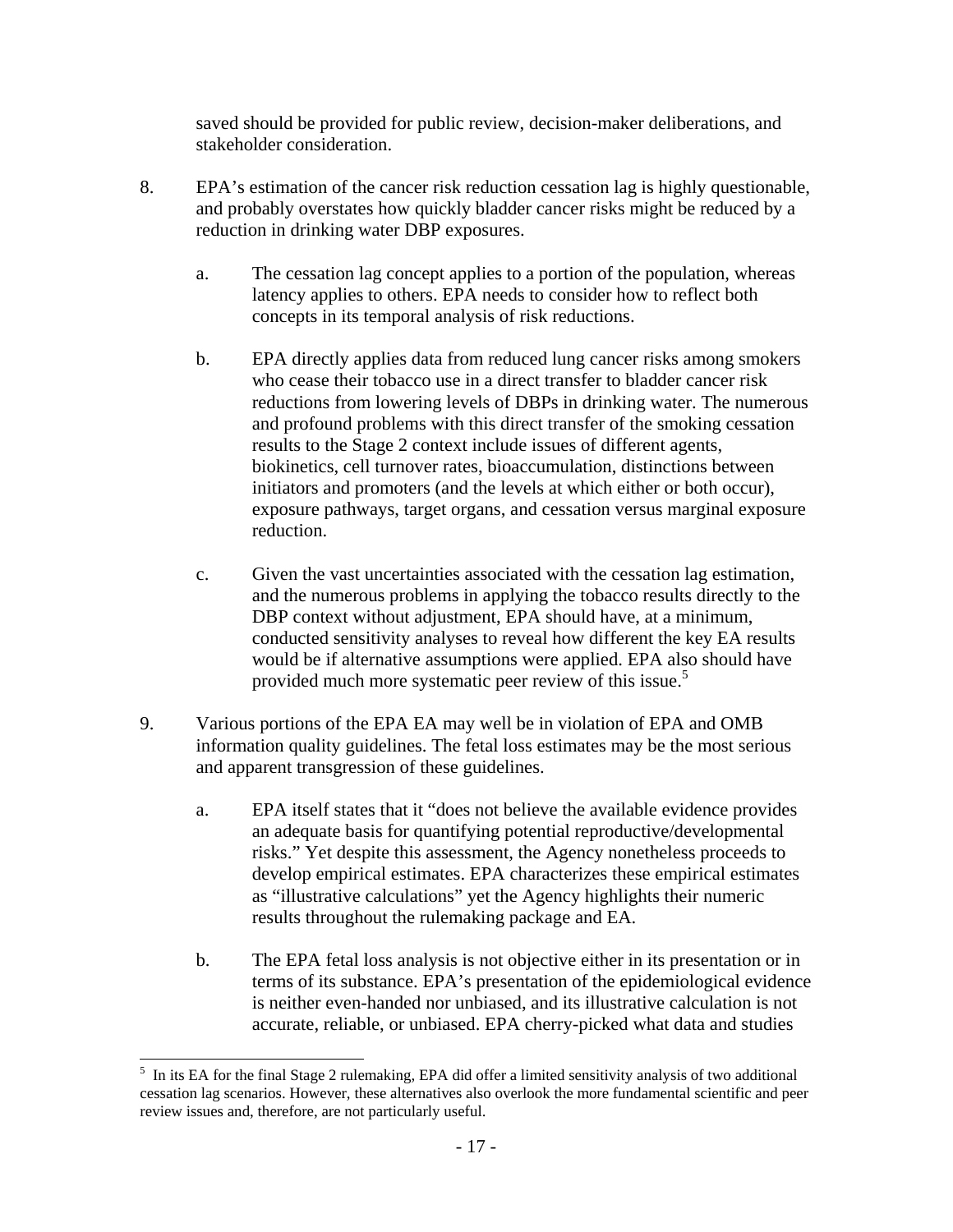to use and ignored a more balanced approach that would have more fully captured the mixed and inconsistent results evident in the body of relevant research.

- c. EPA does not appear to have conducted any substantive expert peer review of its fetal loss approach or results, nor did the Agency conduct a pre-dissemination review (as clearly required under the OMB guidelines for information quality).
- d. The Agency's interpretation of the cessation lag estimates from tobacco smoking and lung cancer, and its application of these findings to the DBP context and bladder cancer, may reflect another area in which the spirit and letter of information quality guidelines were both ignored.
- 10. EPA estimates the costs of the proposed Stage 2 rule as a simple increment over Stage 1. At the time of the FACA negotiations, this was a legitimate approach because Stages 1 and 2 were anticipated to be implemented within a relatively short time of each other, such that the compliance efforts would be highly integrated. However, as the time between Stage 1 and Stage 2 has grown, the selection and implementation of Stage 1 compliance strategies have become more separate from the upcoming Stage 2 requirements, and higher costs are now likely to be incurred for Stage 2 than EPA projects under its incremental costing approach.
- 11. EPA's presentation of regulatory costs, affordability, and benefits is overly aggregated, and fails to reveal how affordability, costs, and benefits vary across system size categories.
- 12. EPA fails to provide any incremental net benefits analysis. Instead, the Agency simply provides national aggregate estimates of total benefits and total costs. The need for an incremental perspective has been clearly articulated in previous SAB and NDWAC reviews, yet the Agency fails to provide this simple yet highly informative portrayal of its findings.

These and other points are discussed in greater detail in the Stratus Consulting critique of the Stage 2 DBP rule EA, which is attached as Appendix A.

#### **Technical Issues with EPA's CBA Estimates for the LT2 Rule**

The EPA CBA for the proposed LT2 Rule had numerous shortfalls. The Economic Analysis (EA) and associated support documentation offered extensive detail and information. However, EPA should have found a better balance in the support documentation so that it provided not only complete, but also the most critical information to interested and involved parties. To find this balance, EPA should use more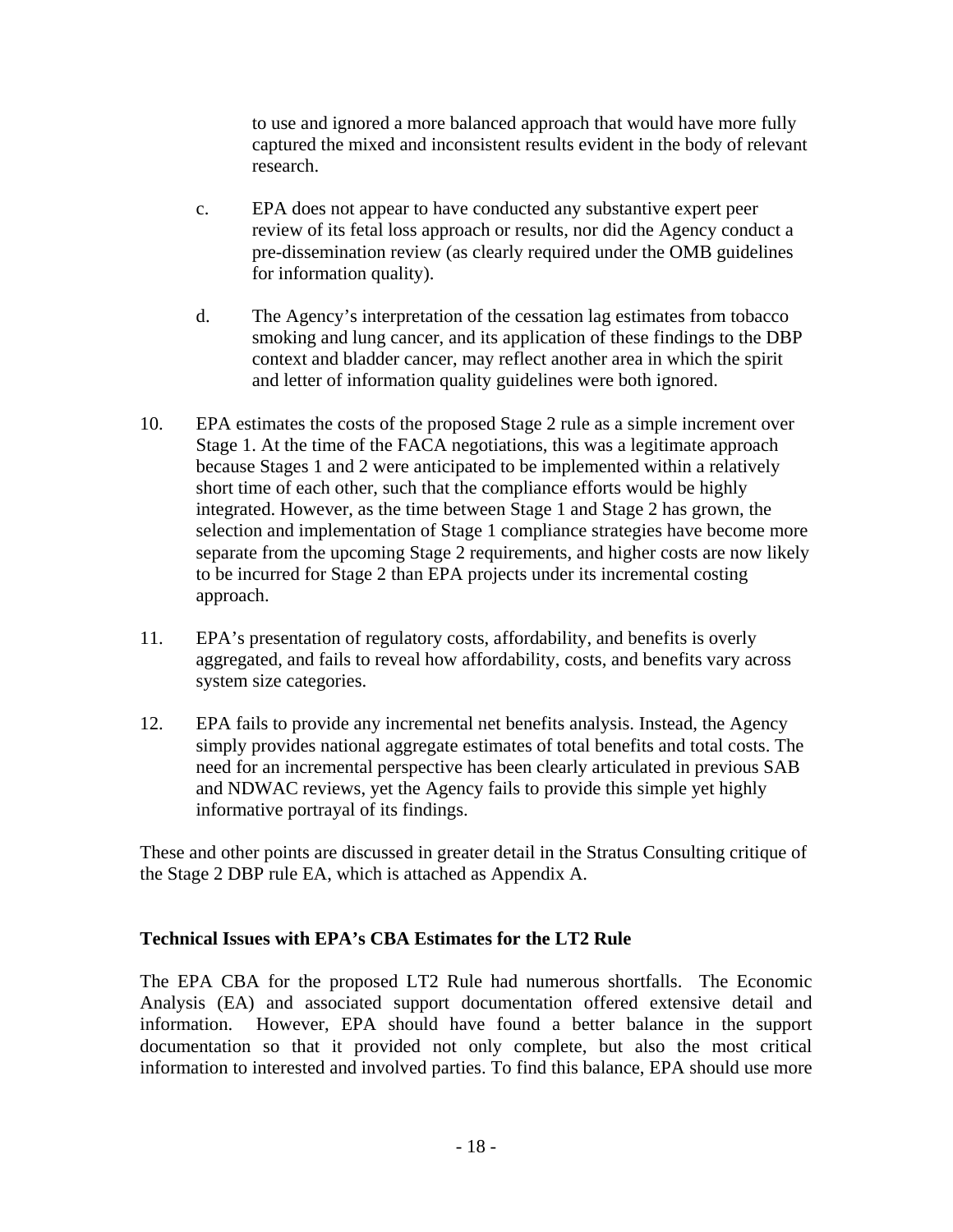fundamental, informative, and simple analyses of core components rather than using more sophisticated approaches for some less important aspects of the EA.

In some critical elements of the EA, the agency made powerful assumptions that could have significant impacts on the final results of the EA. The agency did not always clearly articulate what assumptions are being made and often presented a one-sided view of relevant uncertainties and data limitations to derive its interpretation. In some instances where the agency made key assumptions, the supporting analysis lacked sensitivity analyses based on equally or more plausible alternative assumptions.

Our major observations and findings with respect to the LT2 Rule EA included:

- 1. Overall, we believed EPA considerably overstated the occurrence and risks associated with endemic levels of cryptosporidium in finished waters, and thus the agency overstated the benefits of the proposed rule to a considerable degree.
- 2. The ICRSS data indicated a much smaller percentage of systems will end up in bins 3 and 4 under the proposed rule than do the analyses based on the ICR data, implying that the net benefits (benefits minus costs) of the proposed rule may be 20% of the high end estimates shown by EPA (all else equal). The ICRSS data would be better predictors than the ICR data of what the impact of the rule would be as proposed.<sup>6</sup>
- 3. EPA applied a Bayesian interpretation to the ICR and ICRSS data that was suspect and driven by unsubstantiated and perhaps extreme assumptions. For example, EPA imposed an assumption that only 1 out of every 1000 "zeroes" observed in the database is truly a zero. The agency estimated occurrence and risk based on a presumption that 999 out of every 1000 observed zeroes in the database were instead, one oocyst or more.
- 4. EPA's exposure assessment was based on considerably over-estimated levels of direct ingestion of CWS-provided waters. Relevant exposures (and, hence, risks) may be overstated by a factor of 2 or 3 when direct ingestion rates for CWS waters, and increased bottled water use, are properly considered.
- 5. The infectivity dose-response relationship applied by EPA was subject to considerable uncertainty and probably overstated the risk associated with exposures to an infectious oocyst by a significant degree.

 $\overline{\phantom{a}}$ 

a. The underlying clinical studies used extremely high doses relative to oocyst levels in finished waters (levels of oocysts ingested of 23,000 to 2.3 billion times higher than now found in finished waters) and relied on

 $6$ The ICRSS data are more indicative of what the rule's impacts will be because they (1) probably are more accurate than the ICR data (ICRSS results are based on Method 1622/1623 with higher recovery rates than the IFA method applied in the ICR data) and (2) reflect the method (1622/1623) that utilities will apply in their compliance monitoring.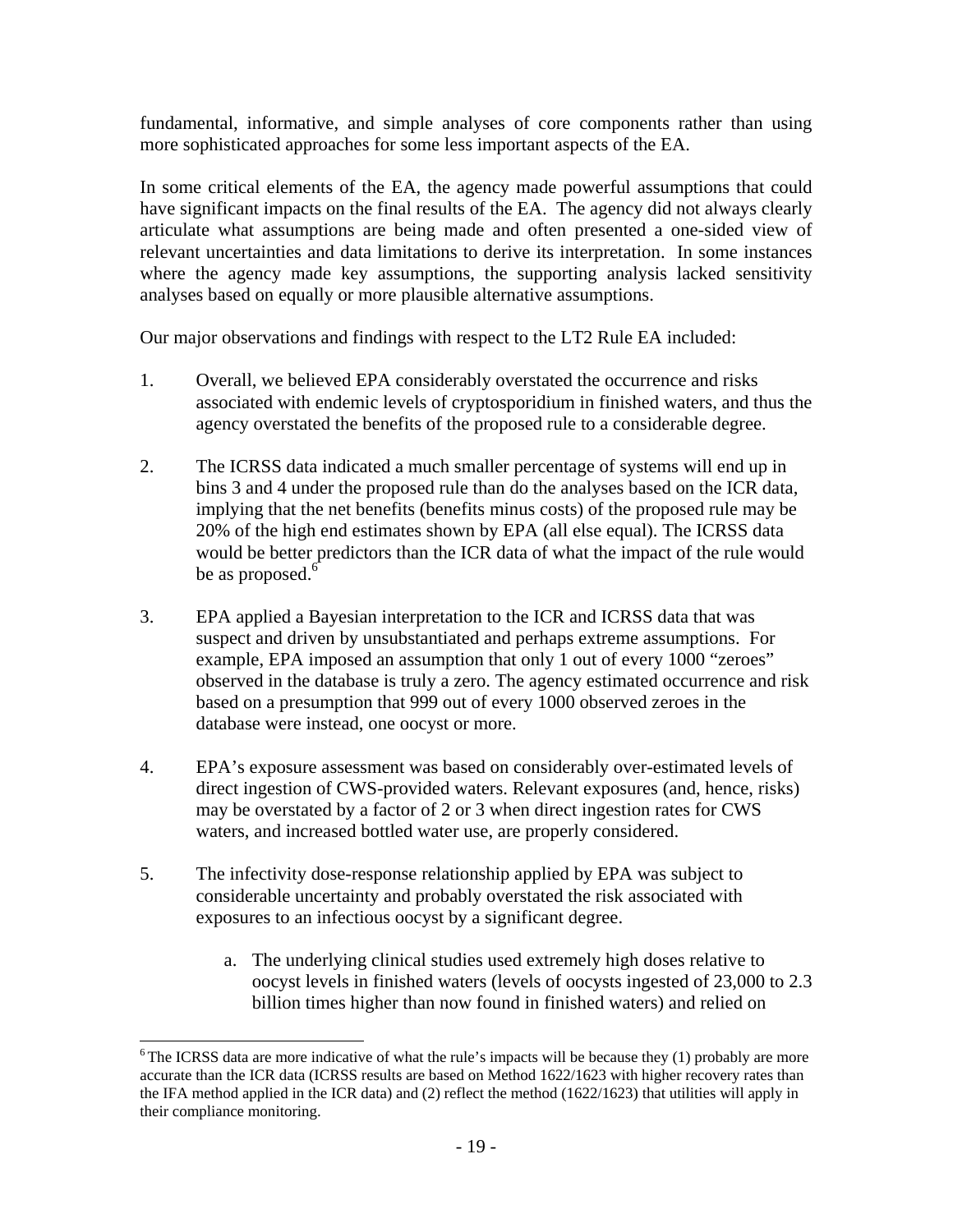extremely small number of subjects and strains (between 14 and 29 subjects, for each of only 3 strains).

- subjects had no documented infection (e.g., via positive oocyst shedding). b. The results of the clinical studies were interpreted liberally, based on a "presumed infection" approach that assumed that any subject with symptoms had cryptosporidiosis, even when several of the symptomatic EPA's risk estimates were overstated to the extent that reported symptoms could be attributable to causes other than cryptosporidiosis.
- c. The results of the clinical studies were interpreted via complex statistical models that were driven by -- and highly sensitive to -- unsubstantiated assumptions. While the modeling approaches used by EPA in the EA were suggested by the SAB, the obscurity of the presentation and the sensitivity of the results to the model assumptions (e.g., increasing a key estimated mean risk parameter by a factor of 4 or 5 over the level found in the peer reviewed published literature) revealed the need for more transparency, continued scientific discourse, and greater use of sensitivity analyses in portraying the possible risk levels.
- 6. The extent by which EPA's risk model overstated risks can be viewed, in part, by comparing the agency's estimated number of waterborne cases of cryptosporidiosis at the pre-LT2 baseline to its estimated reduction in cases due to the proposed LT2 rule:
	- a. EPA estimated the pre-LT2 baseline (i.e., post IESWTR) to be between 60,000 and 111,000 cases per year.
	- b. The agency's risk model used for the LT2 rule benefit-cost analysis predicted 256,000 to over 1,000,000 cases per year will be avoided due to the rule as proposed.
	- c. Therefore, EPA estimated a reduction in cases that is up to  $9+$  times higher than the number of cases it stated existed at the baseline.
- 7. EPA should explore the soundness and implications of its questionable assumption that the risk of illness (as well as severity and duration of illness) was independent of dose. The morbidity assessment -- used to project the number, severity, and duration of illnesses due to a possible infection – was based exclusively on results from the Milwaukee outbreak of 1993, where oocyst levels were much higher, exposure durations much longer, and opportunities for secondary spread and exposure more pervasive than anticipated under the endemic low dose exposure context addressed by the proposed rule.
- 8. EPA's use of an "enhanced" cost of illness (COI) approach to value avoided cases of nonfatal cryptosporidiosis was highly problematic. The approach was a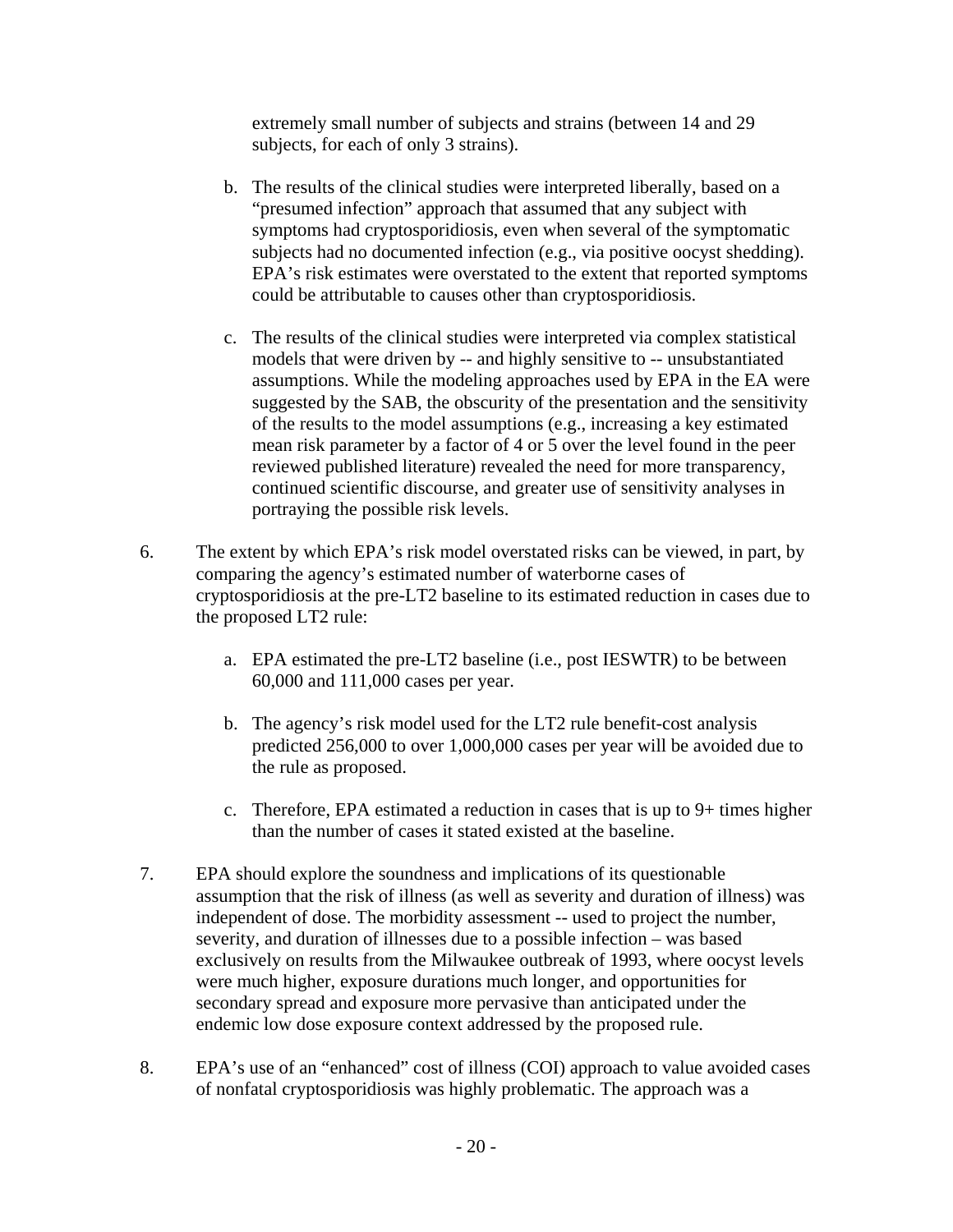significant departure from standard economics practice, did not appear to have been subjected to expert peer review, and yielded results that seem implausible and unrealistic compared to other well-established risk valuation benchmarks.

9. EPA's presentation of regulatory costs and benefits was overly aggregated, and failed to reveal how affordability and net benefits vary across system size categories or across other relevant program elements in the proposed rule (e.g., reservoir covering, filtered versus unfiltered systems).

These and other points are discussed in greater detail the Stratus Consulting critique of the LT2 rule EA, which is attached as Appendix B.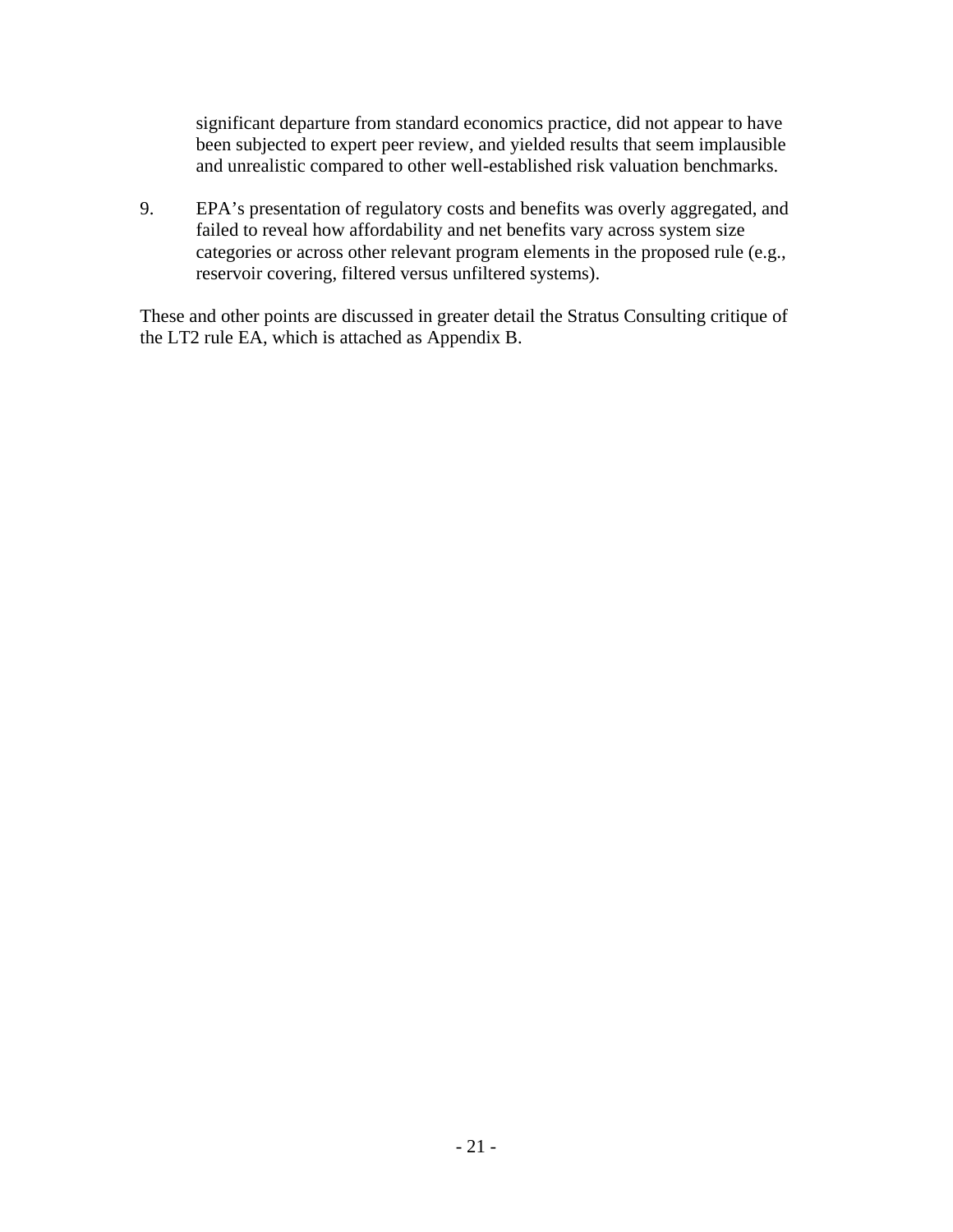**Appendix A. Critique of the Economic Analysis for the Proposed Stage 2 Disinfectants and Disinfection Byproduct Rule, Final Report, Stratus Consulting**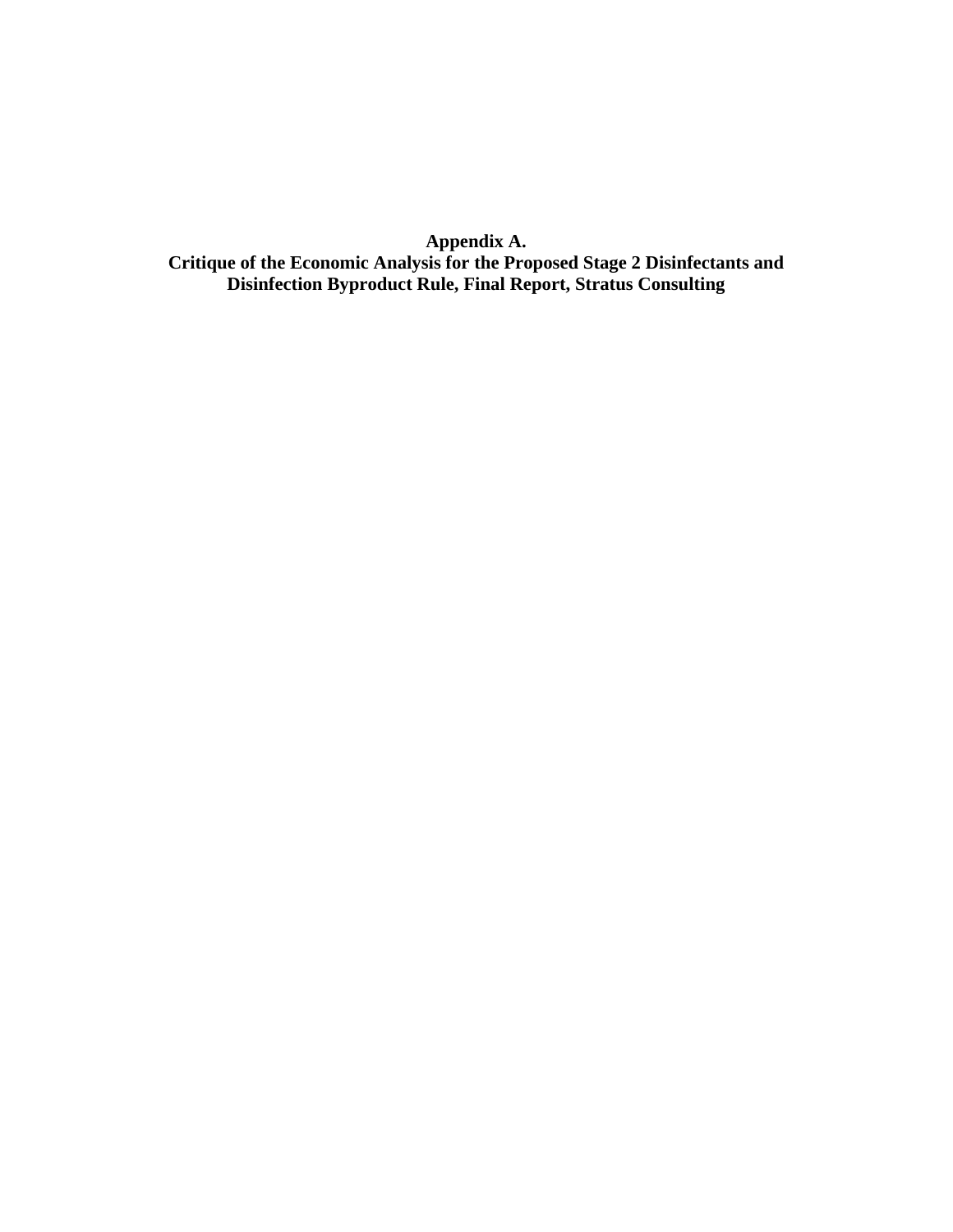# Stratus Consulting

## **Critique of the Economic Analysis for the Proposed Stage 2 Disinfectants and Disinfection Byproducts Rule**

**Final Report** 

*Prepared for:* 

AWWA 1401 New York Ave., NW Suite 640 Washington, DC 20005

#### *Prepared by:*

Robert Raucher, PhD David Mills Lauraine Chestnut Stratus Consulting Inc. PO Box 4059 Boulder, CO 80306-4059 (303) 381-8000

January 14, 2004 SC10365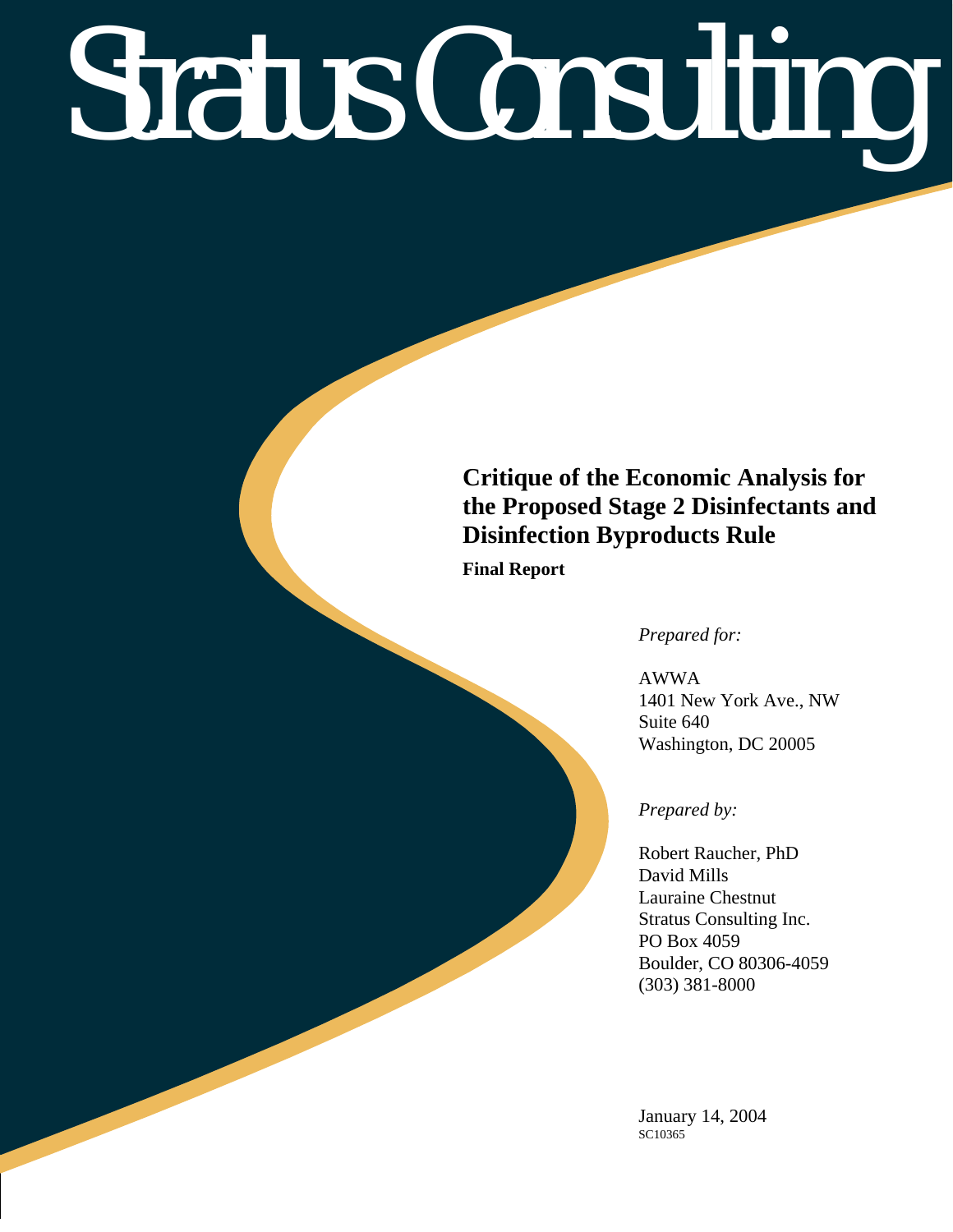## **Critique of the Economic Analysis for the Proposed Stage 2 Disinfectants and Disinfection Byproducts Rule**

**Final Report** 

*Prepared for:* 

AWWA 1401 New York Ave., NW Suite 640 Washington, DC 20005

*Prepared by:* 

Robert Raucher, PhD David Mills Lauraine Chestnut Stratus Consulting Inc. PO Box 4059 Boulder, CO 80306-4059 (303) 381-8000

> January 14, 2004 SC10365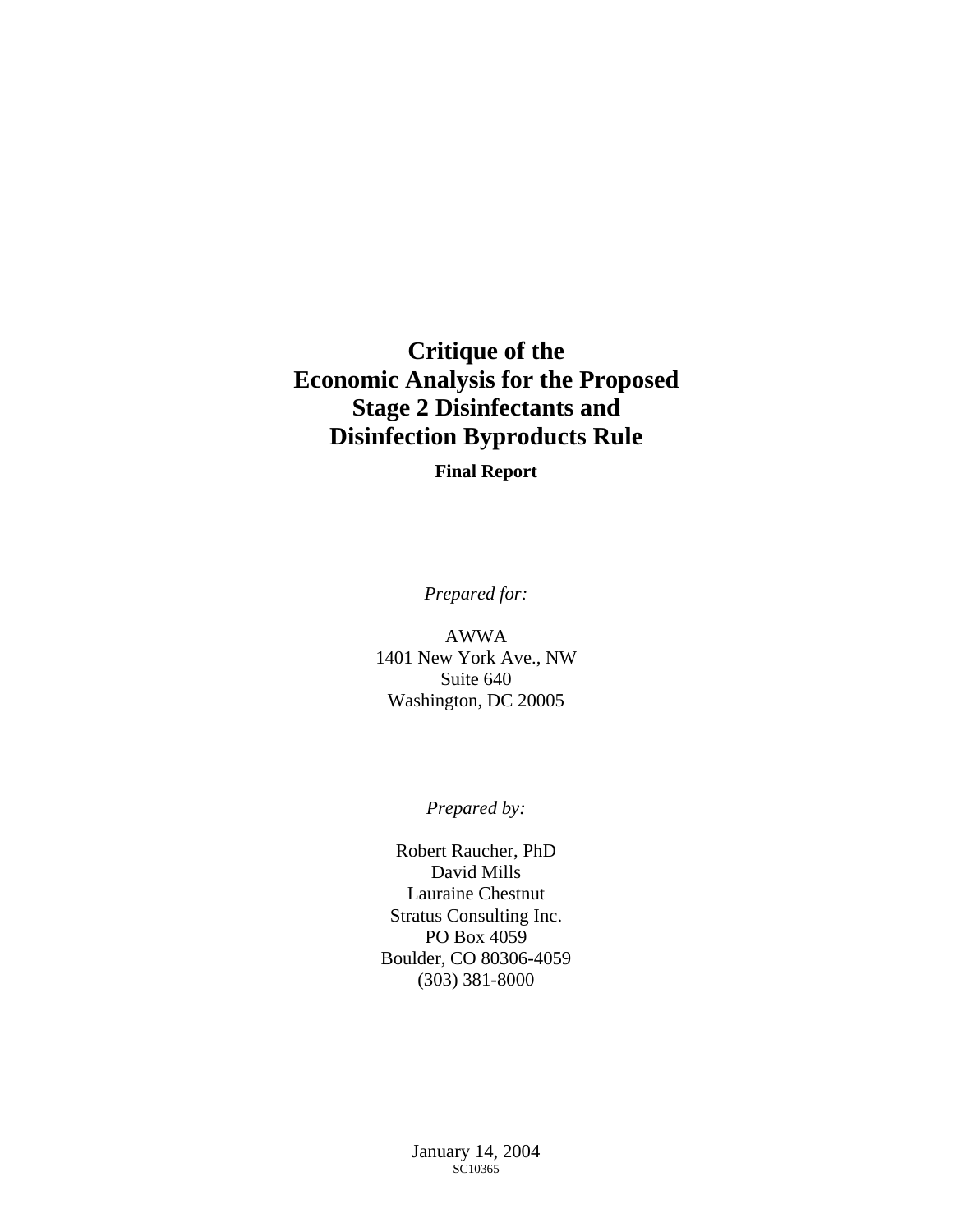# **Contents**

| <b>Chapter 1</b>                | <b>Introduction</b>                                                                                                                                                                                                                                                                                               |  |
|---------------------------------|-------------------------------------------------------------------------------------------------------------------------------------------------------------------------------------------------------------------------------------------------------------------------------------------------------------------|--|
| 1.1<br>1.2<br>1.3<br>1.4        |                                                                                                                                                                                                                                                                                                                   |  |
| <b>Chapter 2</b>                |                                                                                                                                                                                                                                                                                                                   |  |
| <b>Chapter 3</b>                |                                                                                                                                                                                                                                                                                                                   |  |
| <b>Chapter 4</b>                | <b>Exposure Assessment</b>                                                                                                                                                                                                                                                                                        |  |
| 4.1<br>4.2<br>4.3<br>4.4<br>4.5 |                                                                                                                                                                                                                                                                                                                   |  |
| <b>Chapter 5</b>                | <b>Quantification of Health Risk Reductions</b>                                                                                                                                                                                                                                                                   |  |
| 5.1                             | A suitable association between bladder cancer and DBPs is lacking 5-1<br>5.1.1<br>5.1.2<br>The linear dose-response function is fundamentally inconsistent<br>5.1.3<br>The epidemiological evidence is inconsistent with the<br>The role of tobacco smoking is fundamental to assessing bladder<br>5.1.4<br>5.1.5 |  |
| 5.2                             | The epidemiological evidence does not support quantified analysis 5-4<br>5.2.1<br>The EPA review of epidemiological evidence is neither complete<br>5.2.2<br>5.2.3                                                                                                                                                |  |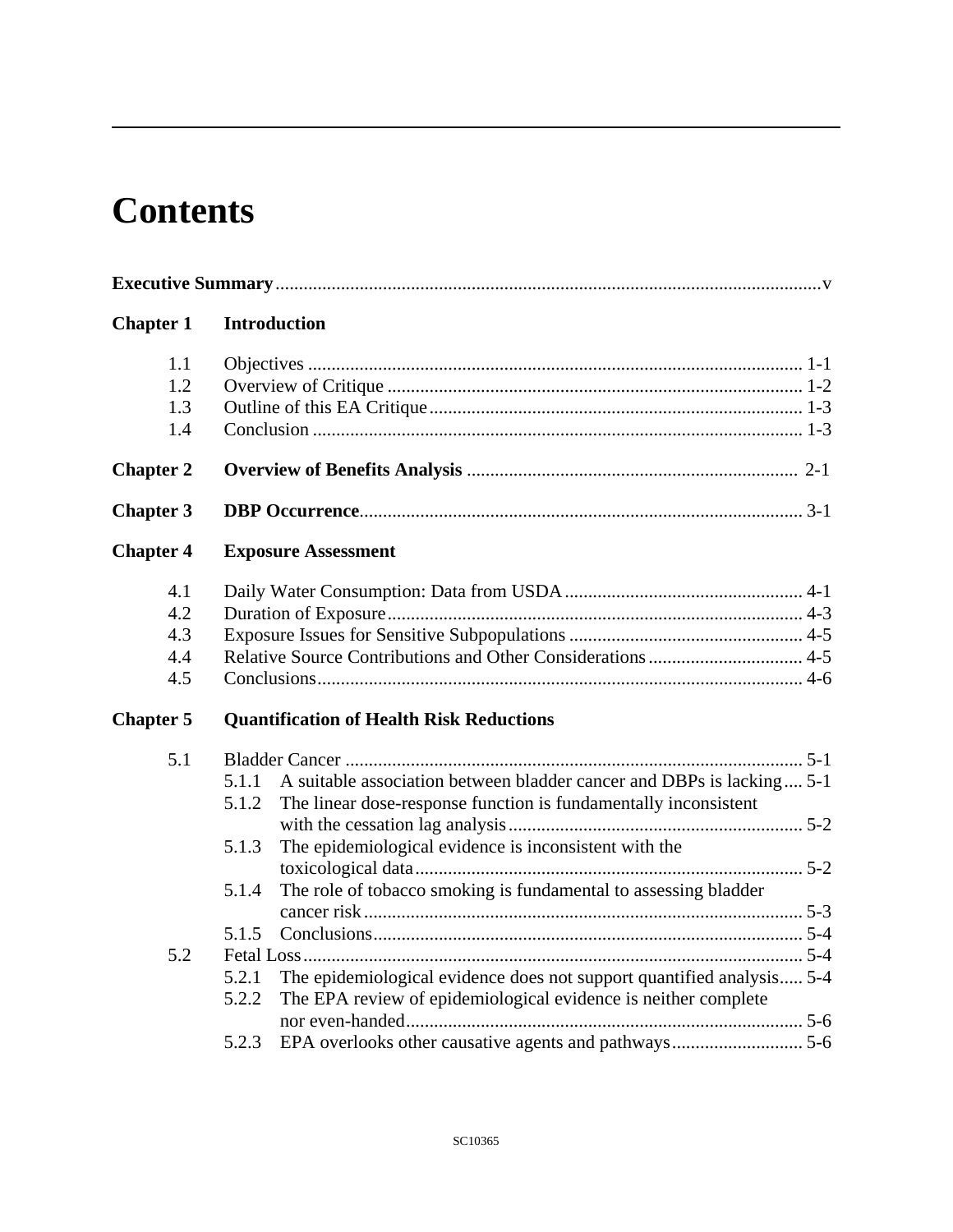|                  | 5.2.4 EPA's interpretation of the ICR data to quantify fetal loss avoided           |
|------------------|-------------------------------------------------------------------------------------|
|                  |                                                                                     |
|                  | EPA's fetal loss analysis may violate federal information quality<br>5.2.5          |
|                  |                                                                                     |
| 5.3              |                                                                                     |
| <b>Chapter 6</b> | <b>Characterization and Valuation of Bladder Cancer Risk Reduction</b>              |
| 6.1              | Valuation of Fatal Bladder Cancers in the Stage 2 Rule's                            |
|                  |                                                                                     |
| 6.2              | Valuation of Nonfatal Bladder Cancers in the Stage 2 Economic                       |
|                  |                                                                                     |
|                  | Issues with the use of the Magat et al. results in a benefits transfer 6-3<br>6.2.1 |
|                  | Alternative valuation using the WTP estimates for chronic<br>6.2.2                  |
|                  |                                                                                     |
| 6.3              |                                                                                     |
| 6.4              |                                                                                     |
|                  | Cessation lags and latency periods are distinct concepts<br>6.4.1                   |
|                  |                                                                                     |
|                  | 6.4.2<br>Both latency and cessation lags may be applicable to the                   |
|                  |                                                                                     |
|                  | 6.4.3                                                                               |
|                  | Limitations and concerns with EPA's cessation lag approach  6-11<br>6.4.4           |
|                  | Conclusion and suggested alternatives regarding cessation<br>6.4.5                  |
|                  |                                                                                     |
| 6.5              |                                                                                     |
| <b>Chapter 7</b> | <b>Compliance Costs and Net Benefits</b>                                            |
| 7.1              |                                                                                     |
| 7.2              |                                                                                     |
| 7.3              |                                                                                     |
|                  |                                                                                     |

### **Appendix: Problems with EPA's Use of ICR Data in its Fetal Loss Calculations**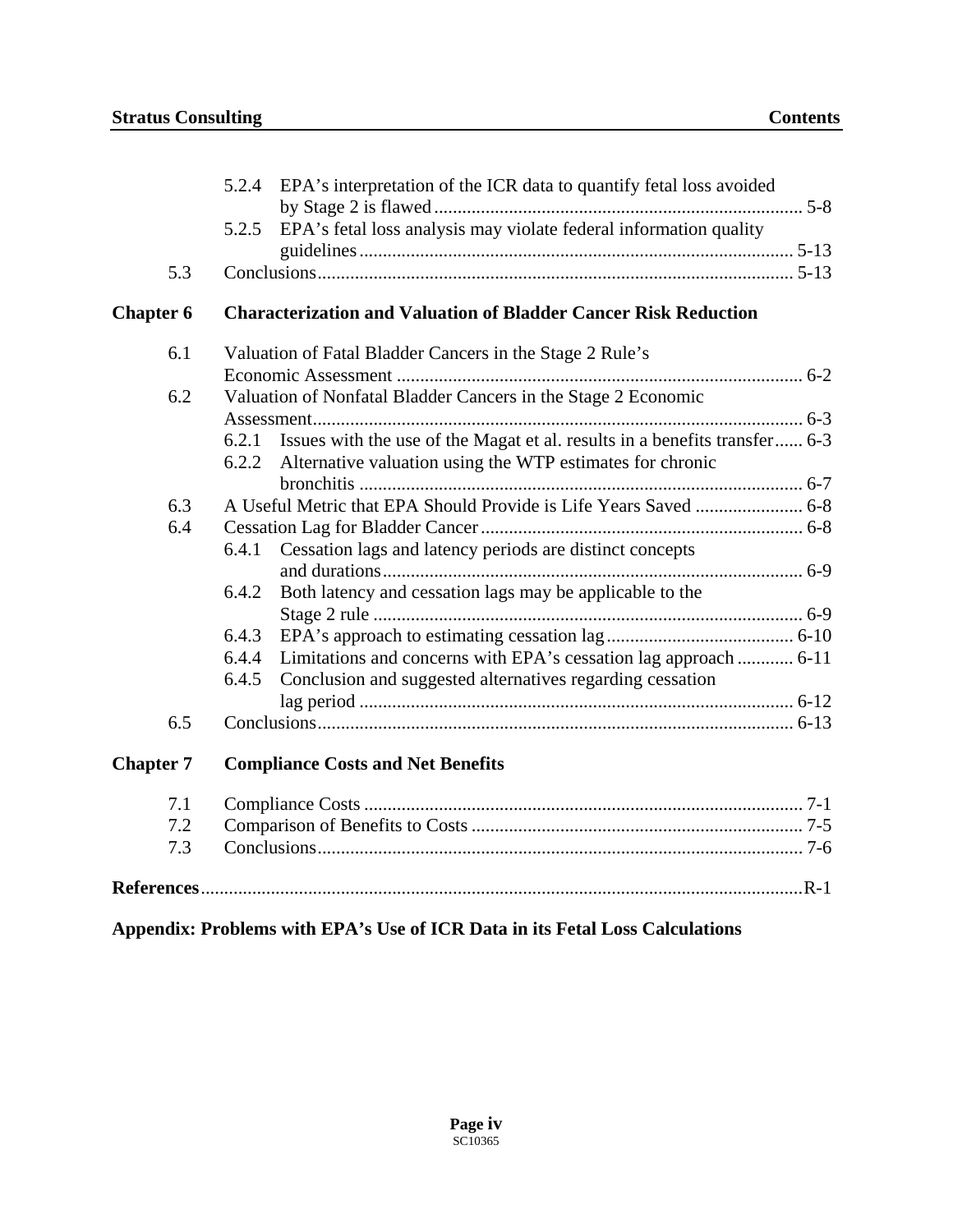# <span id="page-28-0"></span>**Executive Summary**

 $\overline{a}$ 

This report provides a critique of the U.S. Environmental Protection Agency (EPA) Economic Analysis (EA) of the proposed Stage 2 Disinfectants and Disinfection Byproducts Rule (referred to hereafter as the Stage 2 or DBP rule). The EA provides a benefit-cost analysis of the proposed rule. Our review of the EA methods, data, results, and presentation by EPA reveals some good efforts by the Agency, but also several critical areas of concern that generate erroneous and misleading results and that require extensive improvement.

Our major observations and findings with respect to the EA are as follows:

- 1. Overall, EPA has overstated the net benefits of the proposed rule.
	- a. EPA has significantly understated how many water systems might be affected by the rule as proposed, and the per system cost of compliance may also be underestimated based on EPA's assessment of the "increment" between Stages 1 and 2. Therefore, EPA probably has underestimated the total regulatory costs and impacts considerably.
	- $\text{considerable degree.}^1$ b. EPA, through its selective and questionable use of epidemiological evidence, has significantly overstated the risks associated with DBP exposures, and thus the Agency overestimates the per system benefits of the proposed rule to a
- 2. The occurrence analysis provides a potentially significant underestimate of the number of utilities (and distribution site locations) with compliance issues for the Stage 2 rule. This is due to the inherent and well-recognized limitations of the SWAT model (and the underlying ICR data) for the purposes of estimating plant-specific DBP profiles, especially for values near the tail of the distribution (i.e., away from the mean).
- 3. EPA's exposure assessment contributes to considerably overestimated levels of bladder cancer risks associated with elevated DBP levels.
	- a. For EPA's risk estimates based on epidemiological evidence, the implicit exposure assessment applied by EPA is that Americans of the regulation-impacted future (2013 and beyond) will have levels and durations of chlorinated surface

<span id="page-28-1"></span><sup>1.</sup> The extent of overstatement for national level benefits is mitigated to some extent by EPA's underprediction of systems affected.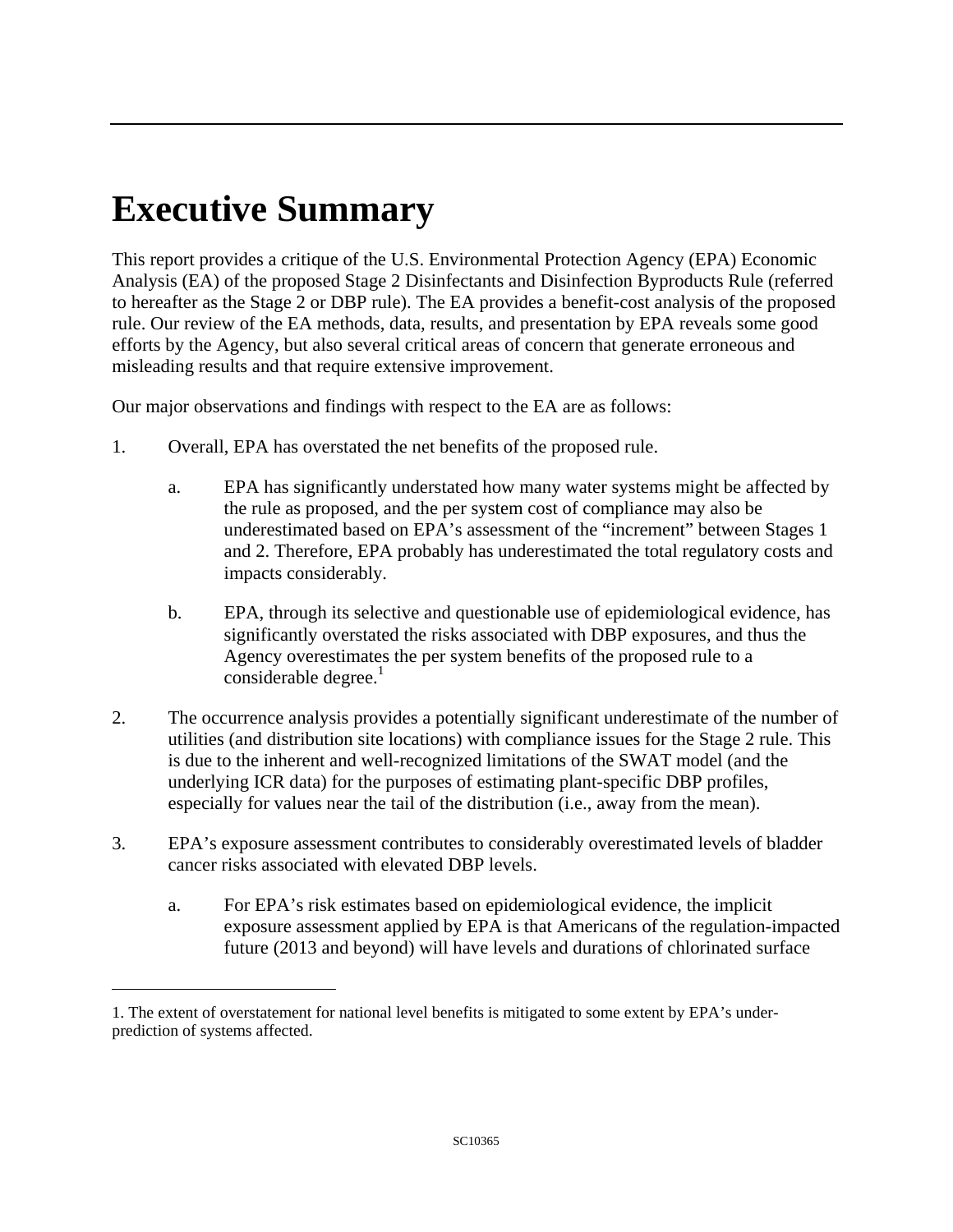water ingestion identical (or nearly so) to the tap water exposure patterns observed over the many past decades of the epidemiological study populations. Given increased use of bottled water and in-home treatment devices, as well as increased residential mobility, the levels and durations of exposure are likely to be far lower for the regulation-impacted population than for the epidemiological study groups. This implies that, based on ingestion-related exposure issues alone, any epidemiologically associated risks and benefits applied to the proposed Stage 2 rule would be lower than those estimated by EPA.

- b. For EPA's risk estimates based on toxicological evidence, the explicit exposure assessment is based on 2 liters of CWS tap water consumption per day over a 70 year exposure duration. These are standard assumptions used in conservative risk assessments, but are extremely overstated values for a realistic assessment of exposures for a benefit-cost analysis. As a result of the tap water ingestion factor alone, EPA overstates the exposure (and hence risks) posed by DBPs by a factor of 2 or 3 or more, compared to risk estimates derived when EPA's own estimates of central tendency ingestion rates for CWS waters, and increased bottled water use, are properly considered.
- 4. EPA's use of epidemiological evidence to develop quantified estimates of bladder cancer risk (and risk reduction benefits attributable to the rule as proposed) is considerably flawed and ill-advised.
	- a. A suitable association between bladder cancer and DBPs is lacking. EPA makes a fundamental and unsubstantiated leap of faith by taking evidence associating bladder cancer with long-term exposure to chlorinated surface waters and equating that to a basis for estimating risks posed by THM4, HAA5, and/or other DBPs as may coincidently be reduced through the proposed Stage 2 rule. EPA itself recognized this limitation in its Stage 1 rulemaking, but for Stage 2 the Agency has moved beyond the bounds of sound science in how it uses the same information.
	- b. EPA applies an internally inconsistent and biologically implausible set of assumptions by implicitly applying a linear dose-response function for DBPs (as consistent with initiators) and at the same time imposing a very short cessation lag for risk reduction (as consistent with promoters rather than initiators, and only if the promoting agents are evident at effective doses).
	- c. EPA's epidemiologically based risk estimates are wholly inconsistent with its interpretation of the toxicological data. The difference in implied risk is perhaps more than a factor of 400 lower using the toxicological evidence (Crawford-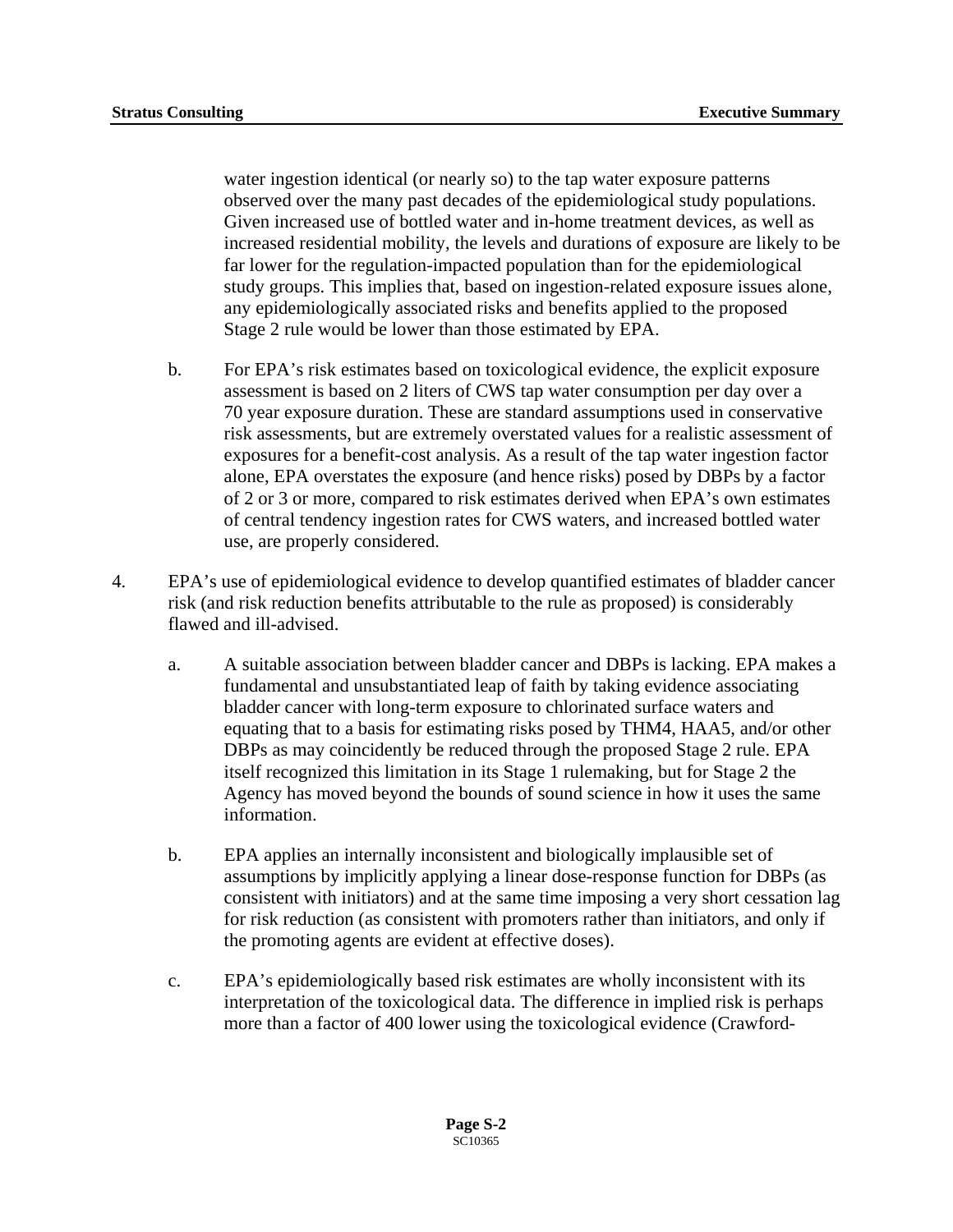Brown, 2003). The wide divergence suggests that the epidemiological studies are compromised by one or more significant confounding factors associated with exposure to chlorinated surface water.

- 5. The Agency's development of fetal loss estimates is completely at odds with sound science, imprudently makes the Agency appear to be fear-mongering, and represents a probable violation of the federal data quality guidelines.
	- a. The epidemiological evidence does not support quantified analysis. The FACA Advisory Committee reviewed this body of research, and after two years of deliberation and consultations with the world's leading experts, concluded that the existing research lacked sufficient strength and evidence of causality to support any quantified risk assessment. EPA has acted contrary to the Committee's directive, and any semblance of sound science, in developing its "illustrative calculation" of fetal loss.
	- b. EPA's review, presentation, and use of the epidemiological evidence is biased and misleading. The Agency has engaged in a "data dredging" exercise in which it downplays or ignores inconclusive, inconsistent, or contrary results, and instead highlights and applies only the observed positive associations between DBPs and reproductive or developmental effects. The Agency has simply provided a laundry list of positive associations noted amongst the many endpoints and studies. This is not in keeping with the Agency's own *Carcinogenicity Guidelines,* nor is it consistent with EPA's higher standards of assessment typically applied by the Agency to epidemiological evidence.
	- c. EPA, and the underlying studies that EPA selects for application, do not account for other probable causative agents and exposure pathways. Therefore, there is a likelihood of significant confounding that is not considered.
	- d. EPA's quantitative "illustration" not only is based on a biased and inappropriate interpretation of the underlying epidemiological evidence, but also is significantly flawed in how it interprets the ICR data to estimate cases avoided due to Stage 2. EPA misinterprets the ICR data to estimate a 69% reduction due to Stage 2 in fetal loss associated with chlorinated drinking water. In contrast, a more appropriate evaluation of the same data (such as focusing on the site-specific ICR data, and on brominated species instead of chloroform) suggests that a 1% reduction is more likely.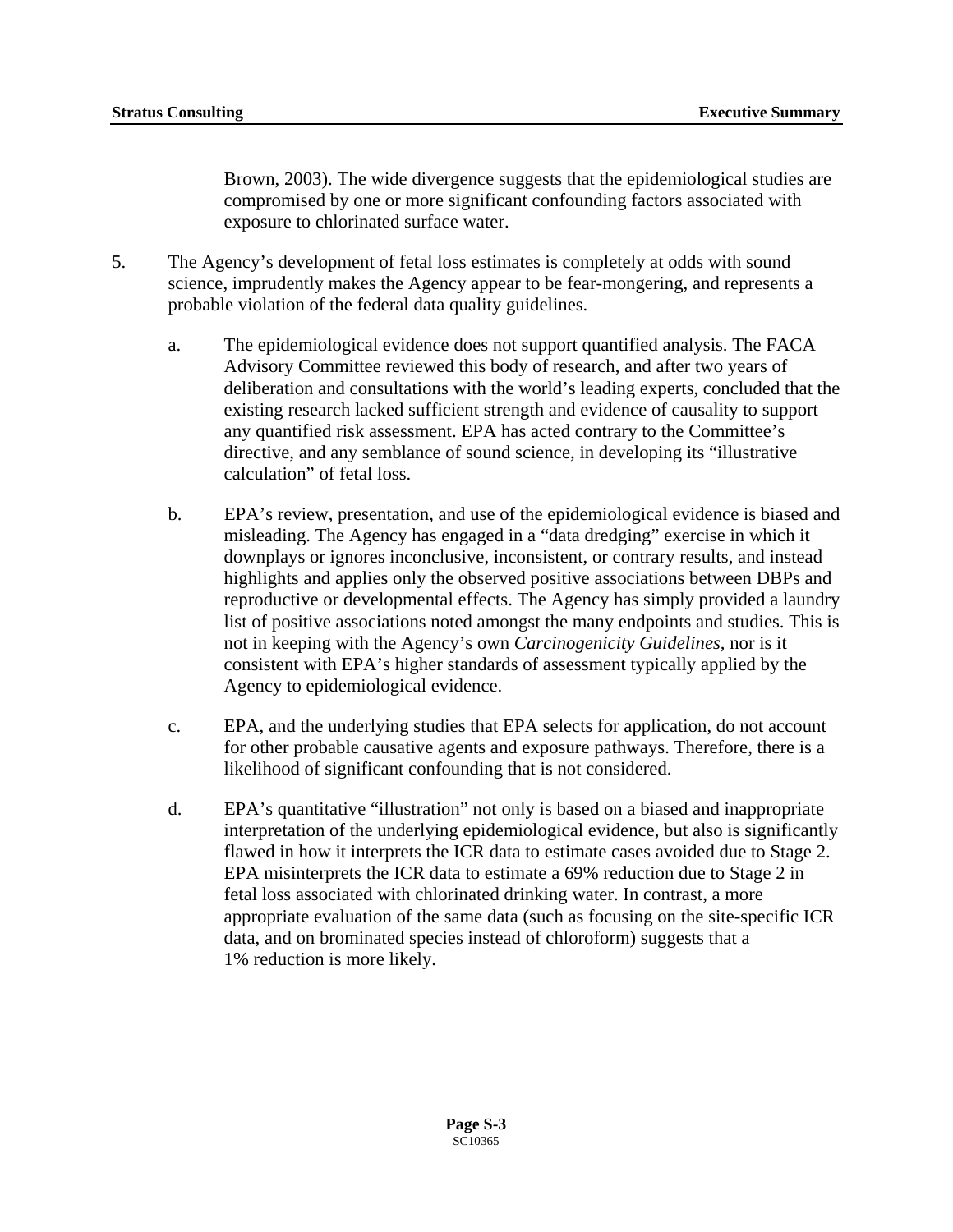- 6. EPA's valuation of nonfatal bladder cancer cases is problematic.
	- a. The high end estimate is based on a proportional relationship to the "Value of Statistical Life" (VSL), based on a "benefits transfer" of results drawn from a study by Magat et al. (1996). EPA does not develop its benefits transfer in accordance with its own *Guidelines for Preparing Economic Analyses*, and important documentation needed to assess the reliability and applicability of the Magat et al. study has not been made available for review (despite considerable efforts to obtain the important information from study authors, their university, and the Agency office that funded the original research). Our own assessment suggests that the EPA estimates appear overstated.
	- b. EPA's use of data on the willingness to pay (WTP) to avoid chronic bronchitis is also questionable. Again, the Agency has not provided any evidence of a careful and systematic benefits transfer (as would be consistent with the Agency's own *Guidelines*). Our perspective is that the differences between the health endpoint studied and nonfatal bladder cancer suggest that the literature-based estimate may be too high for application to the Stage 2 rulemaking context.
- 7. The Agency should develop and portray estimates of life years saved (in addition to its estimates of numbers of cancers avoided). Further, the cost per life year saved should be provided for public review, decision-maker deliberations, and stakeholder consideration.
- 8. EPA's estimation of the cancer risk reduction cessation lag is highly questionable, and probably overstates how quickly bladder cancer risks might be reduced by a reduction in drinking water DBP exposures.
	- a. The cessation lag concept applies to a portion of the population, whereas latency applies to others. EPA needs to consider how to reflect both concepts in its temporal analysis of risk reductions.
	- b. EPA directly applies data from reduced lung cancer risks among smokers who cease their tobacco use in a direct transfer to bladder cancer risk reductions from lowering levels of DBPs in drinking water. The numerous and profound problems with this direct transfer of the smoking cessation results to the Stage 2 context include issues of different agents, biokinetics, cell turnover rates, bioaccumulation, distinctions between initiators and promoters (and the levels at which either or both occur), exposure pathways, target organs, and cessation versus marginal exposure reduction.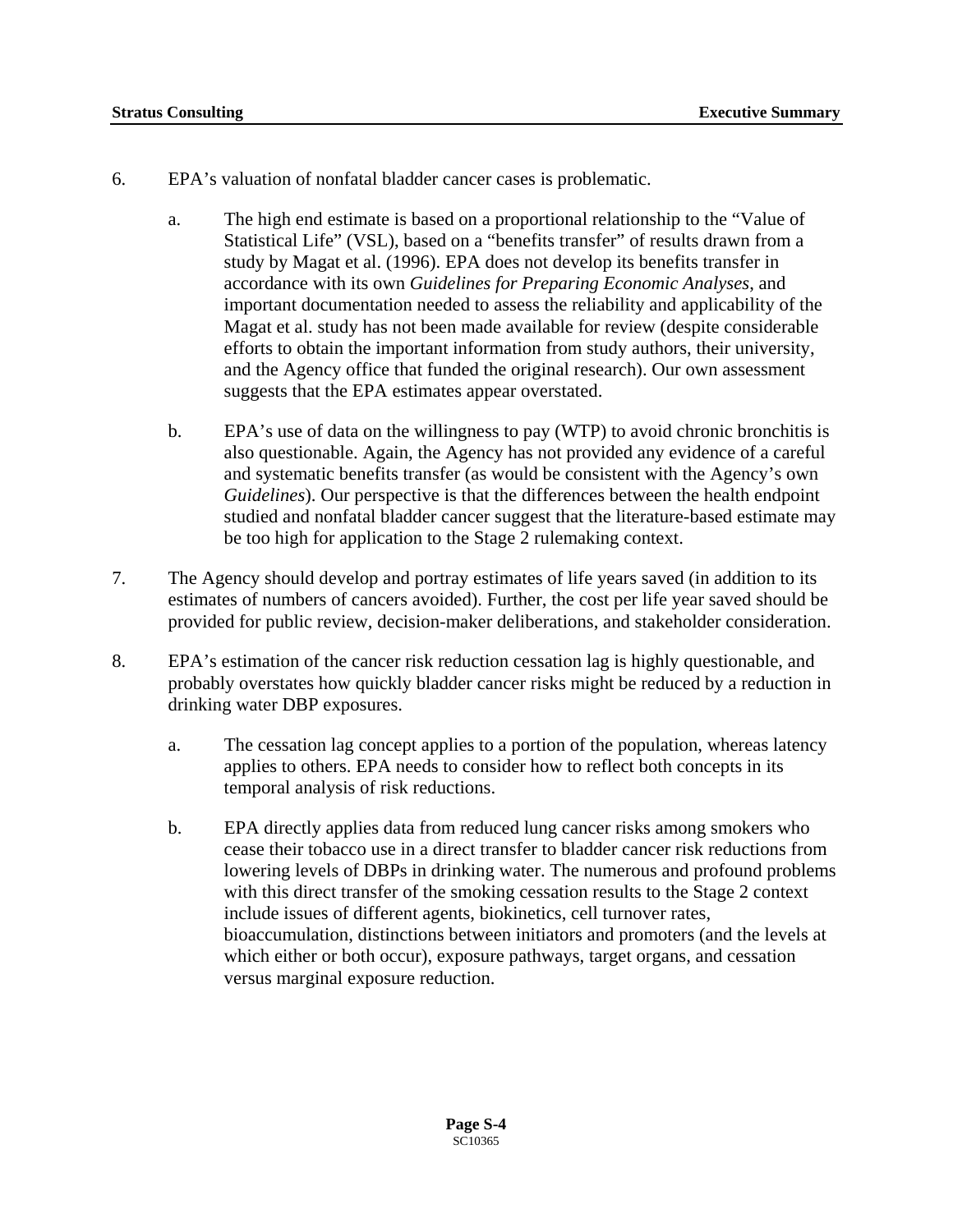- c. Given the vast uncertainties associated with the cessation lag estimation, and the numerous problems in applying the tobacco results directly to the DBP context without adjustment, EPA should have, at a minimum, conducted sensitivity analyses to reveal how different the key EA results would be if alternative assumptions were applied. EPA also should have provided much more systematic peer review of this issue.
- 9. Various portions of the EPA EA may well be in violation of EPA and OMB information quality guidelines. The fetal loss estimates may be the most serious and apparent transgression of these guidelines.
	- a. EPA itself states that it "does not believe the available evidence provides an adequate basis for quantifying potential reproductive/developmental risks." Yet despite this assessment, the Agency nonetheless proceeds to develop empirical estimates. EPA characterizes these empirical estimates as "illustrative calculations" yet the Agency highlights their numeric results throughout the rulemaking package and EA.
	- b. The EPA fetal loss analysis is not objective either in its presentation or in terms of its substance. EPA's presentation of the epidemiological evidence is not evenhanded or unbiased, and its illustrative calculation is not accurate, reliable, or unbiased. EPA cherry-picked what data and studies to use and ignored a more balanced approach that would have more fully captured the mixed and inconsistent results evident in the body of relevant research.
	- c. EPA does not appear to have conducted any substantive expert peer review of its fetal loss approach or results, nor did the Agency conduct a pre-dissemination review (as clearly required under the OMB guidelines for information quality).
	- d. The Agency's interpretation of the cessation lag estimates from tobacco smoking and lung cancer, and its application of these findings to the DBP context and bladder cancer, may reflect another area in which the spirit and letter of information quality guidelines were both ignored.
- 10. EPA estimates the costs of the proposed Stage 2 rule as a simple increment over Stage 1. At the time of the FACA negotiations, this was a legitimate approach because Stages 1 and 2 were anticipated to be implemented within a relatively short time of each other, such that the compliance efforts would be highly integrated. However, as the time between Stage 1 and Stage 2 has grown, the selection and implementation of Stage 1 compliance strategies have become more separate from the upcoming Stage 2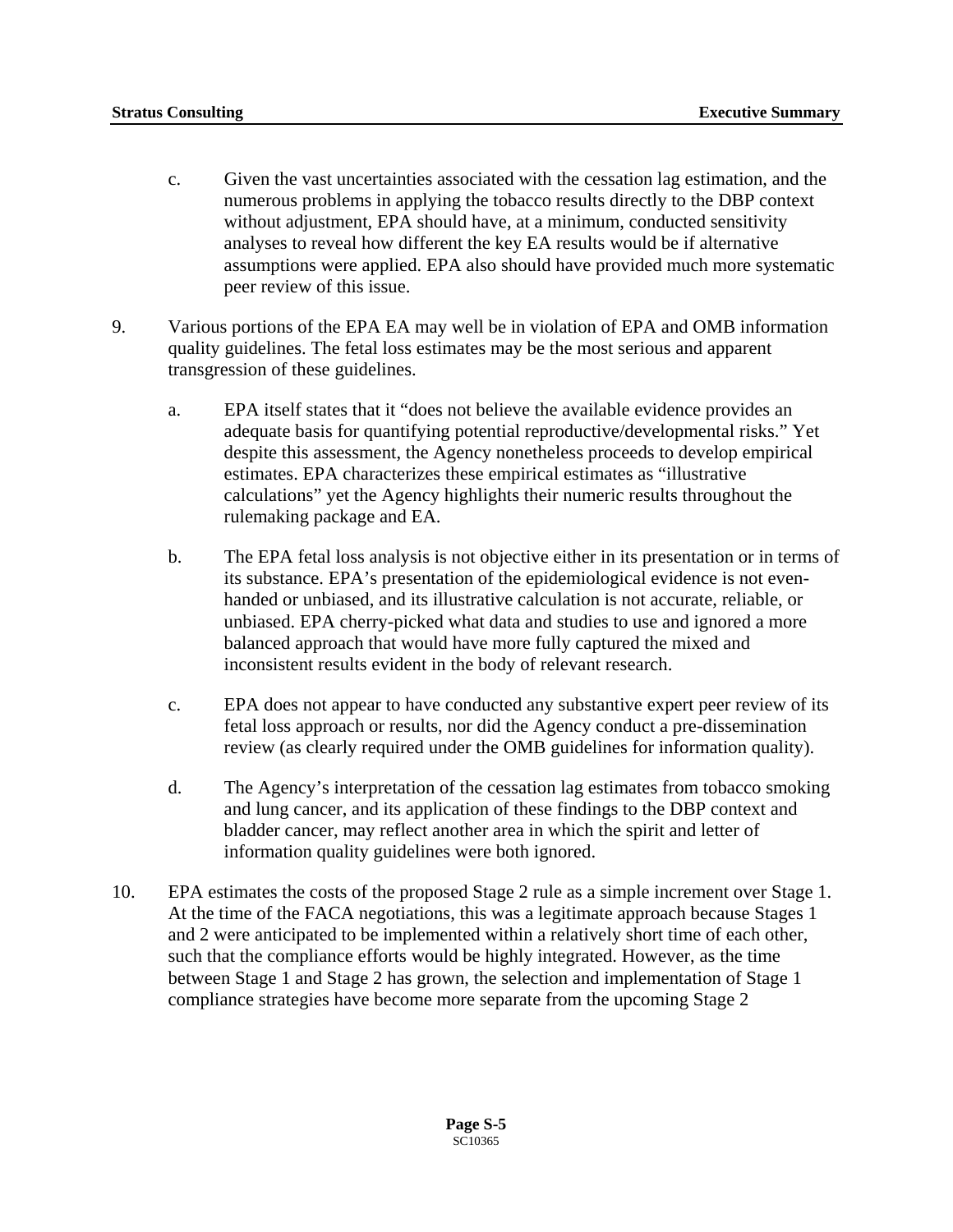requirements, and higher costs are now likely to be incurred for Stage 2 than EPA projects under its incremental costing approach.

- 11. EPA's presentation of regulatory costs, affordability, and benefits is overly aggregated, and fails to reveal how affordability, costs, and benefits vary across system size categories.
- 12. EPA fails to provide any incremental net benefits analysis. Instead, the Agency simply provides national aggregate estimates of total benefits and total costs. The need for an incremental perspective has been clearly articulated in previous SAB and NDWAC reviews, yet the Agency fails to provide this simple yet highly informative portrayal of its findings.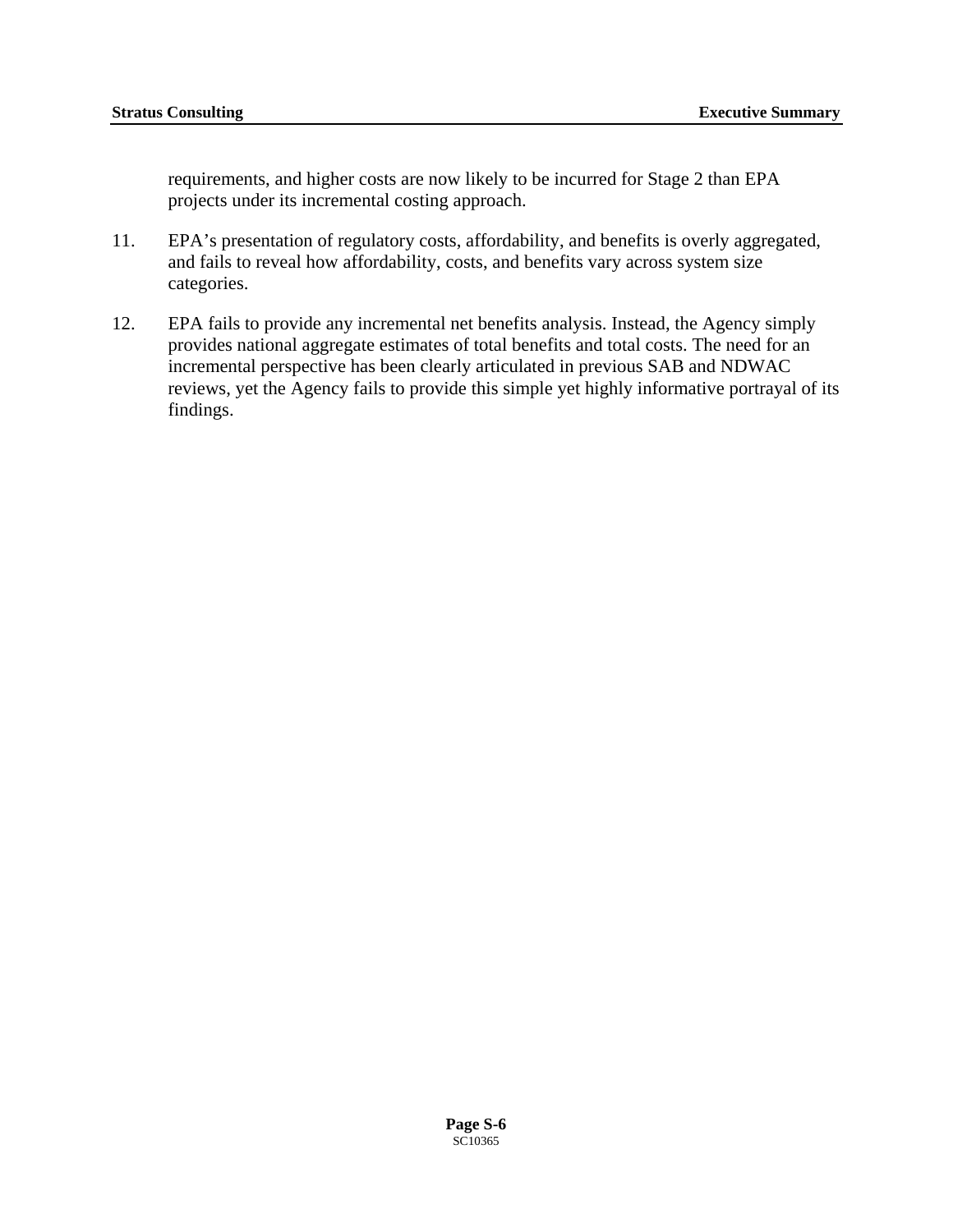# **1. Introduction**

This report provides a review and critique of the Economic Analysis (EA) (U.S. EPA, 2003a), developed by the U.S. Environmental Protection Agency (EPA), in support of its proposed rulemaking for the Stage 2 Disinfectants and Disinfection Byproducts (DBP) Rule (referred to hereafter as the Stage 2 or DBP rule), published in the *Federal Register* on August 18, 2003 (U.S. EPA, 2003b). In essence, the EA is a benefit-cost analysis, and as such it contains many critical elements that support the rationale for the rulemaking and that are used to predict the rule's expected impacts on public health and water costs. The EA includes issues of occurrence, exposure, dose-response relationships, quantified risk characterization, and the valuation of health risk reductions. Issues related to compliance technologies, and their performance and costs, are also integral to the EA.

# **1.1 Objectives**

The objective of this critique is to focus on key aspects of the Agency's empirical analysis, and highlight where there appear to be actual or potential errors or omissions of consequence in the EA. Our primary concerns are with the quality, transparency, replicability, objectivity, clarity, and reliability of the data and methods used to develop and present estimates of the benefits and costs of the proposed rule. Our focus is on the proper use and interpretation of sound methods and data, the presentation of the approach and outcomes in a clear and unbiased manner, and the drawing of suitable inferences and policy interpretations given the uncertainties and other limitations inherent in the data and analyses. The overall objective is to help EPA identify and remedy potential errors and limitations in its own EA, and thereby help EPA generate more reliable, accurate, and policy-useful benefit-cost analyses for the final Stage 2 and other rules in the future.

No attempts are made here to develop or report independent estimates of the proposed rule's benefits, costs, or incremental net benefits. Instead, we focus on identifying aspects of EPA's analysis that appear to require correction or, at a minimum, further investigation and documentation. The overall goal is to help identify areas in which improvements can and should be made, so that EPA's EA of the final Stage 2 rule — and of other future rulemakings — can embody improved quality, integrity, and meaning for the important public health protection policies the Agency pursues in accordance with the mandates of the Safe Drinking Water Act (SDWA). We hope and expect that in the EA supporting the final Stage 2 rule, EPA will embody the changes and improvements noted in this report so that the Agency can provide the public and decision-makers with a more accurate and informative assessment of benefits and costs.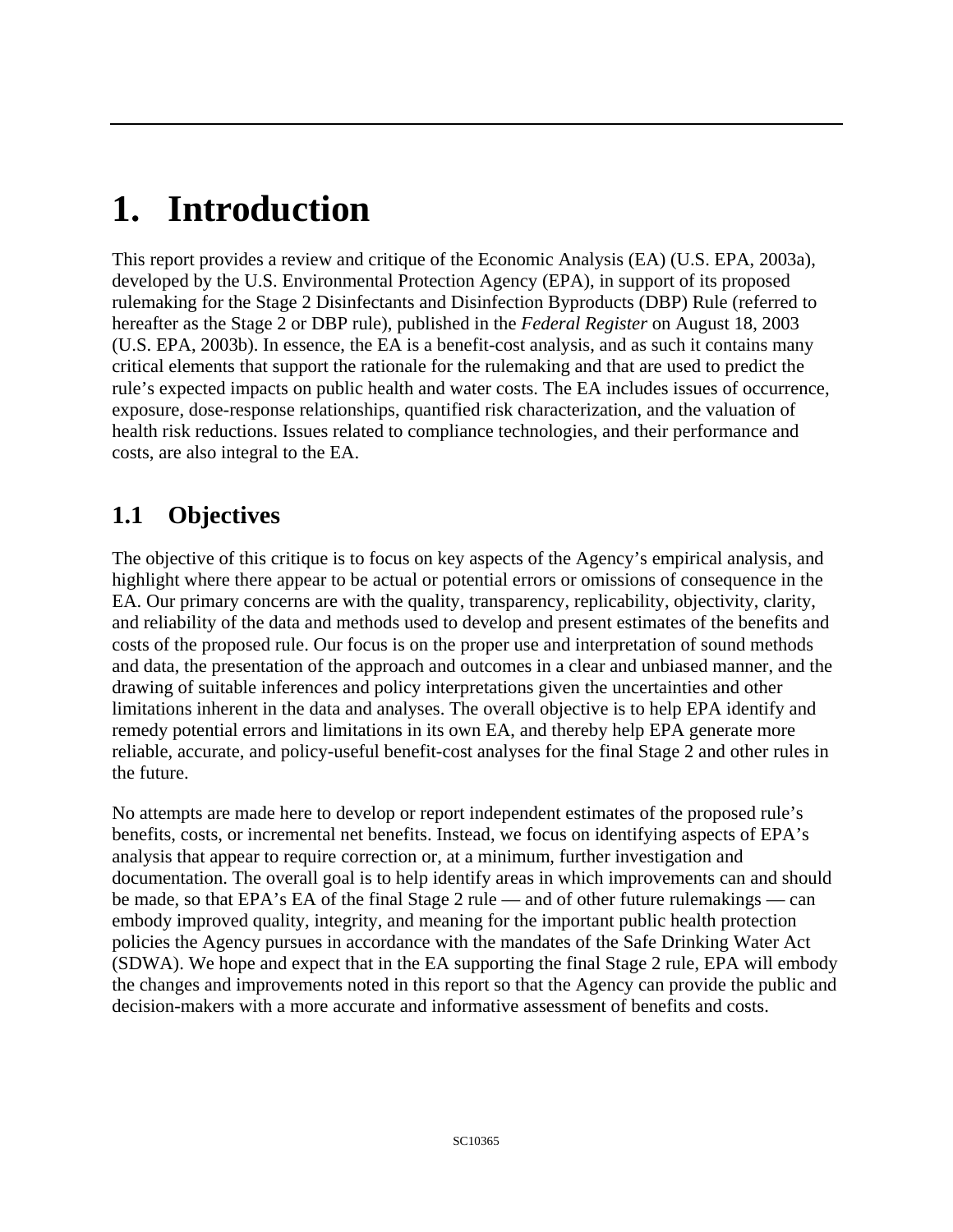## <span id="page-35-0"></span>**1.2 Overview of Critique**

Our critique of the EPA EA and associated Agency-provided documentation focuses on the need to find a better balance and sense of prioritization in the EA's analyses and presentation. For example:

- ` EPA is to be commended for provided a vast quantity of detail and back-up documentation. On the other hand, there is too much material to effectively review within the comment period. More important, EPA is inconsistent in that its documentation is sometimes lacking in terms of not providing enough information on some core issues, while offering mountains of data on other matters of sometimes lesser significance. In general, more balance and prioritization is needed in terms of detail and documentation.
- $\blacktriangleright$  EPA is to be commended for attempting to quantify benefits to the greatest degree feasible, so that benefits can be compared to costs. On the other hand, EPA has in places stretched credibility and the bounds of "good science" in its efforts to generate estimates. "Good science" must always be the guiding principle, and empirical estimates based on interpretations or assumptions that have strayed from that principle are potentially misleading and a disservice to the public, stakeholders, and decision-makers.
- ` EPA has taken some good strides forward by providing considerable discussion and sophisticated numeric evaluation for several of the uncertainties and variabilities (e.g., using Monte Carlo simulations) for some aspects of the analysis. On the other hand, EPA neglects to detail, justify, or fully explore some of the most fundamental of its assumptions. In the face of these core uncertainties, sensitivity analyses are essential for evaluating the impact of core assumptions at key junctures of the analysis. EPA needs to find a better balance by using more fundamental, informative, and simple analysis of core components rather than using more sophisticated approaches for some lesser aspects of its analysis.

Hence, at the core of our critique is the message that EPA needs to take better stock of its analyses, determine what components are most critical in terms of driving the benefit or cost estimates, and focus its attention (and that of the reviewers) on those aspects. Models, analytic tools, and documentation should be presented in a way that sheds light rather than obfuscates and overwhelms attempts at good faith public review.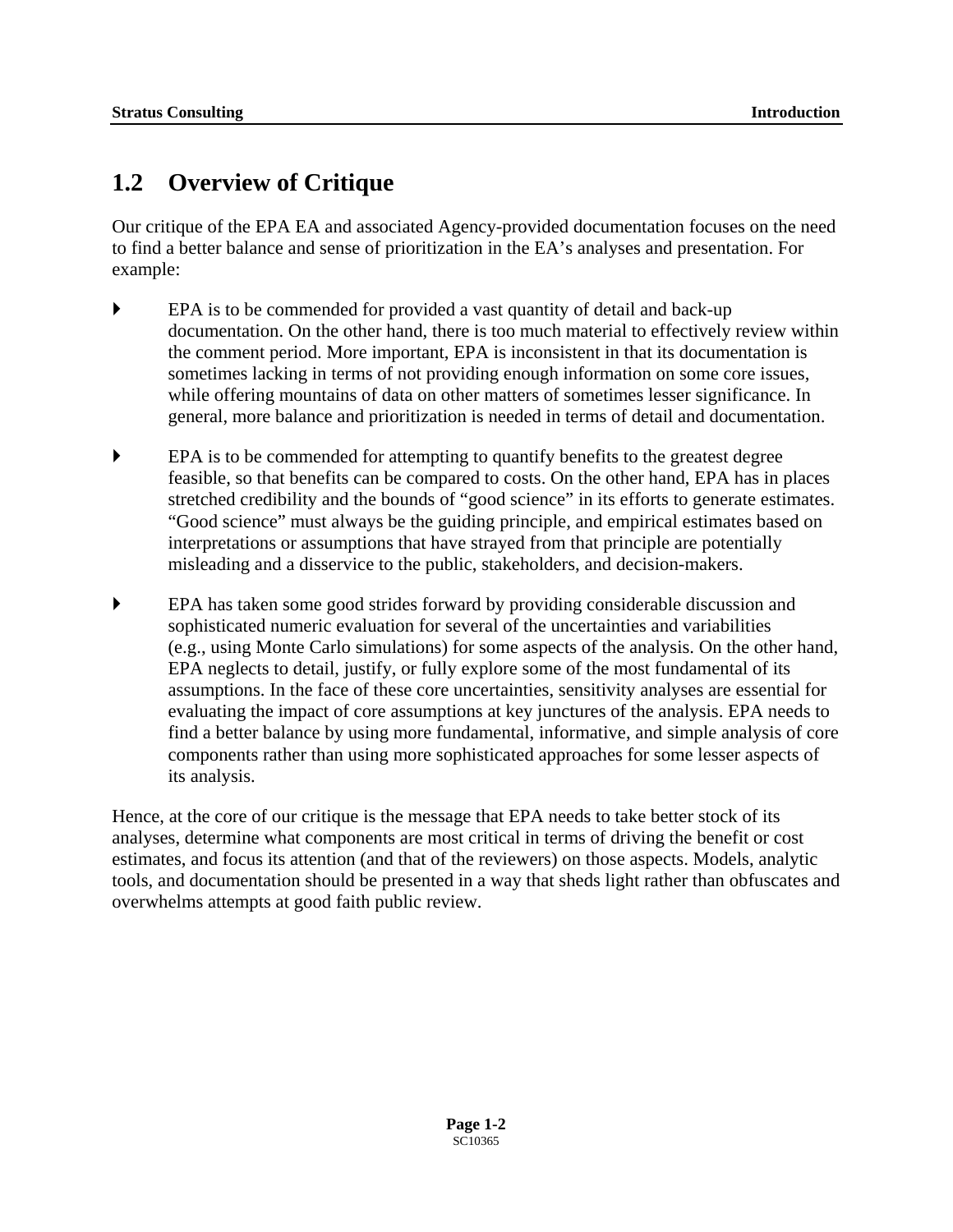## **1.3 Outline of this EA Critique**

Following this introductory chapter, the following information is provided:

- $\blacktriangleright$  Chapter 2 provides a schematic overview of the EPA benefits analysis for the proposed Stage 2 rule, along with a summary of the key concerns identified by our review.
- Chapter 3 explores issues with the first set of steps in the analysis related to predicted changes in the quality of distributed water, in terms of both reduced temporal averages and reduced "peaks" that may occur at some times in some locations within a distribution system.
- Chapter 4 explores exposure issues and their impacts on the analysis.
- ` Chapter 5 discusses the dose-response elements of the analysis, notably the potential association of exposures to elevated DBPs with bladder cancers and adverse reproductive effects.
- $\blacktriangleright$  Chapter 6 critiques the valuation of risk reductions, notably the monetized values assigned to nonfatal cancers, and the manner in which the timing (e.g., cessation lags) for bladder cancer cases are addressed by the Agency.
- Chapter 7 evaluates the Agency's cost analyses and the comparison of benefits to costs.

### **1.4 Conclusion**

The EA and associated EPA-provided documents offer extensive detail, information, and background material. It is evident that the EPA has explored many aspects of the analysis and has provided a considerable body of documentation. However, some key elements of EPA's work are not sufficiently documented or detailed for an effective review, and this has hampered our evaluation. Overall, the Agency needs to find a more suitable balance.

In some very critical elements of the EA, the Agency makes strong assumptions that can have a significant impact on the final results, yet the Agency does not always clearly articulate what assumptions it is making or it appears to take a one-sided view of the uncertainties and data limitations to derive its interpretation. More important, in these instances of strong assumptions, EPA has in several instances failed to offer sensitivity analyses based on equally or more plausible alternative assumptions. EPA should follow the basic tenants of its own *Guidelines for Economic Analyses* and (a) be explicit regarding its core assumptions, (b) document the basis for those assumptions, and (c) develop some useful sensitivity analyses to evaluate and convey the impact of these core uncertainties on the outcomes of the analysis.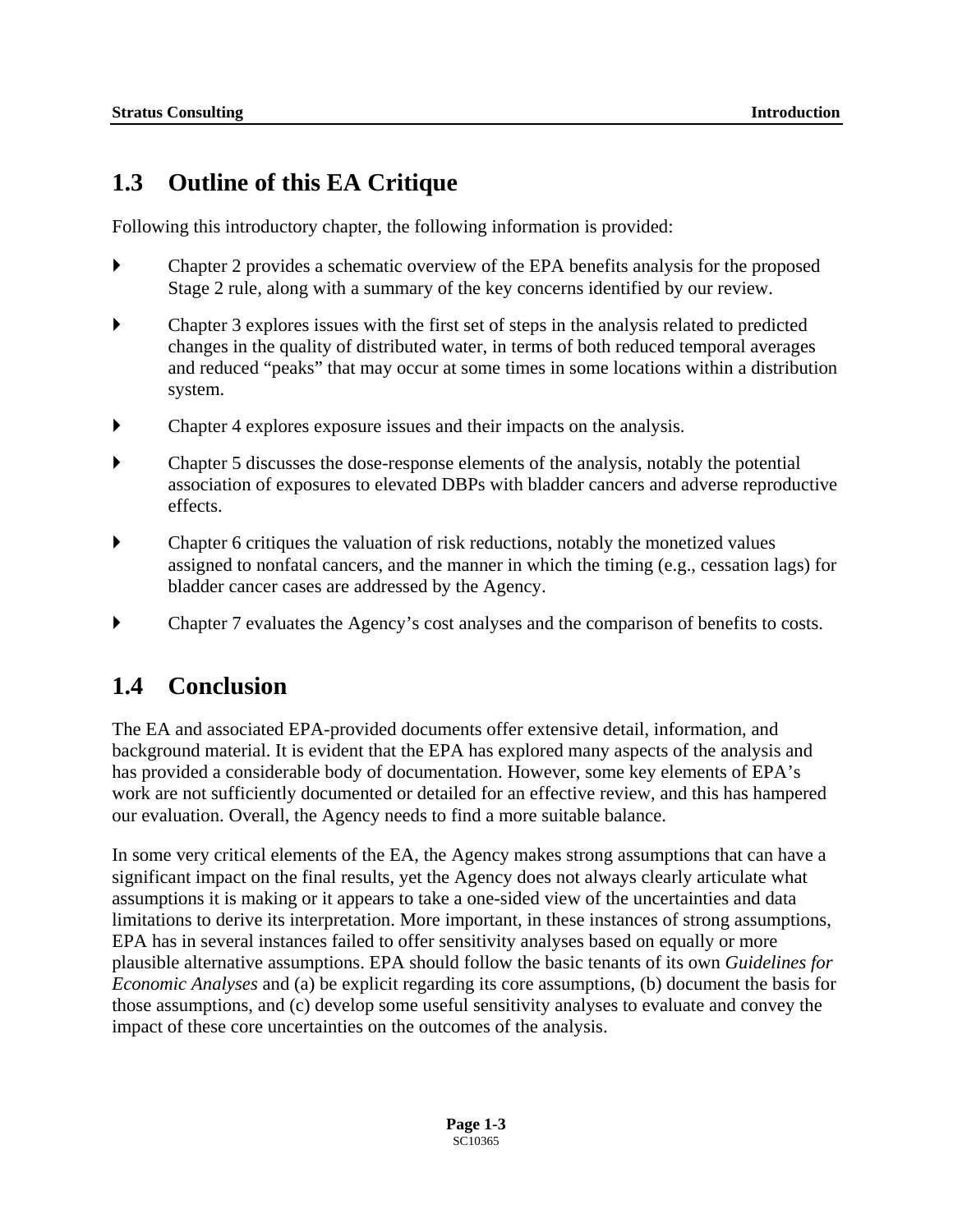# **2. Overview of Benefits Analysis**

To best understand the nature of the EPA analysis, a simplified flow diagram is shown in Exhibit 2.1 to identify and describe the key steps of the benefits assessment. The same underlying logic and data also underlie the basis for the cost analysis (although the path of the cost analysis naturally differs from that of the benefits after the initial occurrence assessment).

Along with each critical step in the analysis, Exhibit 2.1 displays a summary of some of the key issues and concerns regarding each of these steps. Additional detail is then provided in subsequent chapters of this report.

It is apparent when examining the issues identified in Exhibit 2.1 that there are many ways in which the risk reduction benefits developed by EPA may be overstated, all else equal. The "big picture" view of the EPA analysis, as afforded by Exhibit 2.1, allows us to glean how much the overall EPA results might be altered if alternative (but equally or more plausible) assumptions and data interpretations were investigated. Compounding the changes at each step as depicted in the figure, the overall estimate of benefits derived by EPA could be an order of magnitude or more larger than a more plausible and likely estimate. Detailed discussions are provided in the chapters that follow.

Other aspects of EPA's approach may lead to an underestimation of how many water systems may be affected by the Stage 2 rule as proposed. This implies that EPA may have significantly underestimated costs (and, if more systems are affected, the benefits may also be understated, all else equal). Overall, our impression is that EPA has understated the impact of the proposed rule in terms of costs. While some higher-than-projected effects may also yield more widespread DBP reduction efforts than projected by EPA, on net, benefits may still be overstated.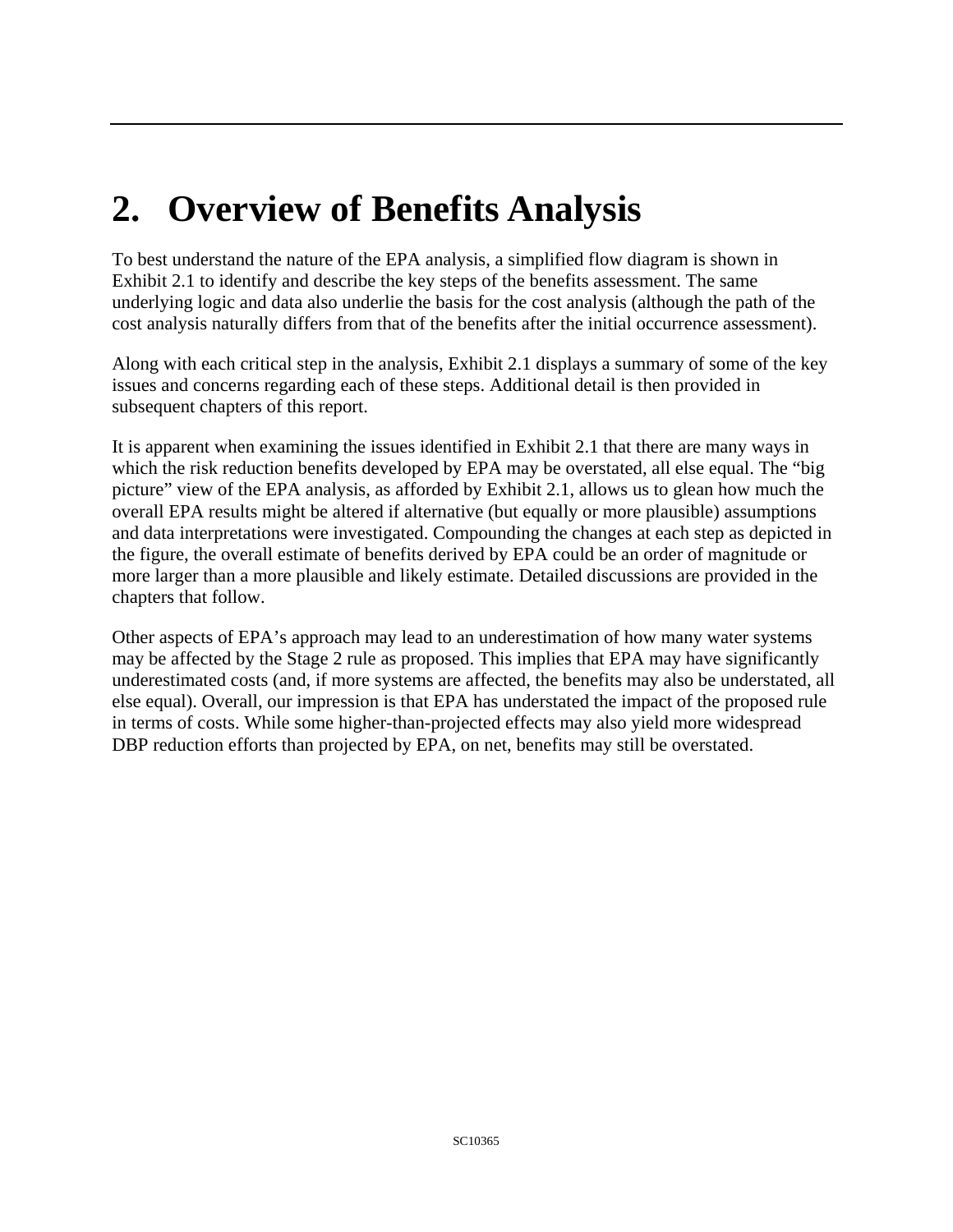

**Exhibit 2.1. Benefits analysis process.**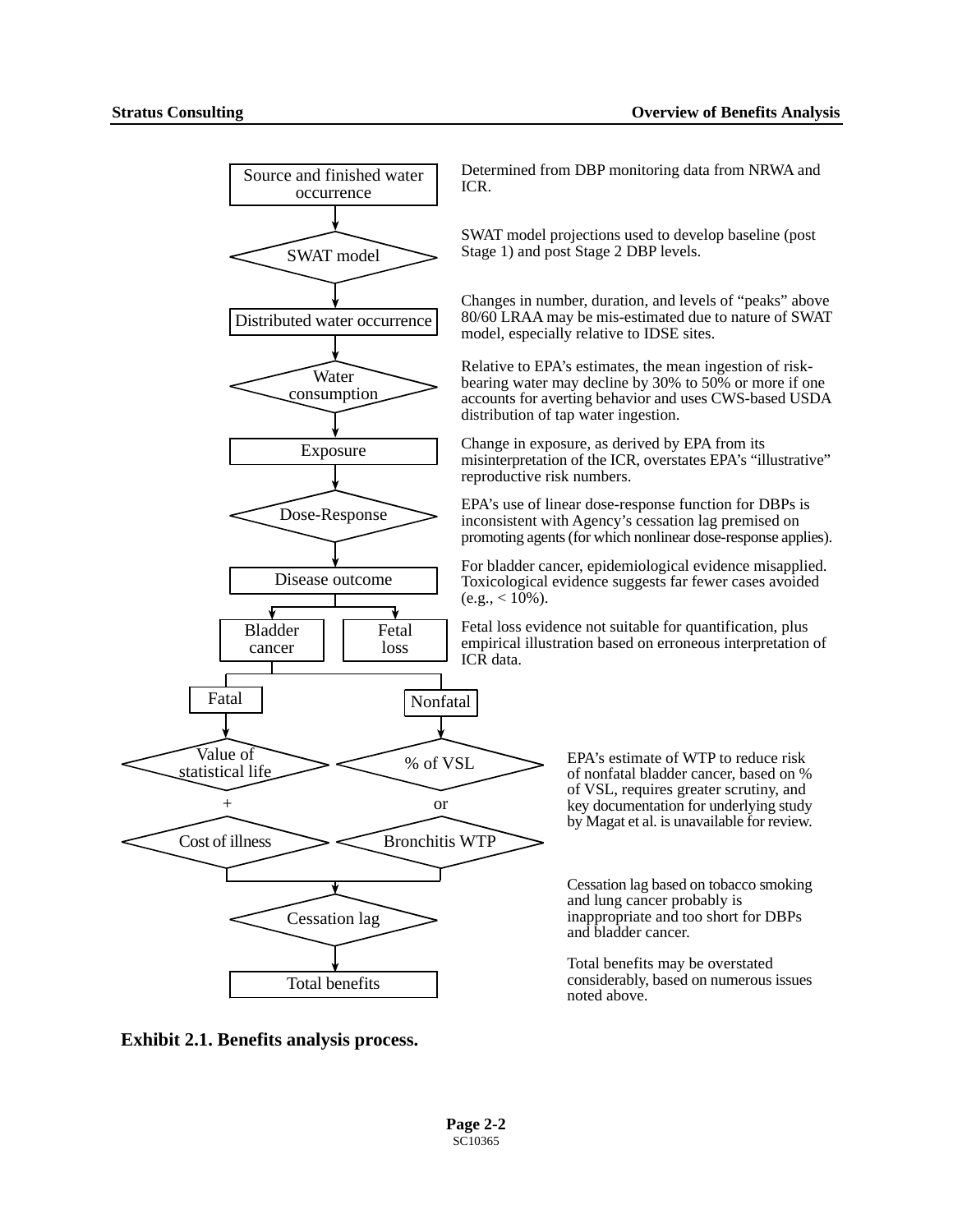# **3. DBP Occurrence**

The occurrence analysis of DBP levels is a important component of the benefit-cost analysis. It is used to project the Stage 2 baseline by estimating how many systems have DBP levels above regulatory thresholds of interest (i.e., MCL options) post Stage 1. The occurrence analysis is also used to project how much those DBP levels will decrease because of compliance with a given regulatory option. Because the preferred regulatory alternative for Stage 2 entails a locational running annual average (LRAA) that must be complied with based on water quality at various representative elevated DBP sites within the distribution system, projecting baseline and postcompliance DBP levels (and their composition) is a very challenging exercise.

The rule as proposed is aimed at providing more uniform DBP levels throughout a distribution system. More specifically, it is intended to minimize the possibility that DBP levels in some locations within a distribution network could be far higher than the 80  $\mu$ g/L and 60  $\mu$ g/L running annual average (RAA) for THM4 and HAA5 that were established for utilities (plant-wide rather than locational) under Stage 1. Therefore, Stage 2 as proposed will reduce locational variability in DBPs levels through impacted distribution systems by changing DBP levels temporally (e.g., seasonally) or spatially within distribution network, or both.

- At specific "relatively high DBP" sites within distribution systems that exceed the LRAAs at baseline, average levels of HAA5 and THM4 will be reduced by compliance. In the process of reducing site-specific LRAAs, it is likely that the temporal variation at that site will be reduced as well (e.g., that the relatively high DBP values that may occur from time to time will be reduced, thus shaving some of the "peak" DBP values).
- ` It is also possible that some of the compliance strategies will reduce average and relatively high temporal DBP levels at other locations throughout the distribution system in addition to the specific regulation-driven sites with representatively high DBP levels.

Thus, while compliance with the rule is geared specifically at select sites and running averages at those sites, it is also likely that in many instances the "peaks" also will be shaved at those sites, and that averages and "peaks" may be reduced at other locations as well.

EPA's approaches to address the complex occurrence aspects outlined above are based on efforts made to inform deliberations by the FACA Advisory Committee. There are several well recognized limitations with the data, methods, and results derived from the approaches developed during the FACA process. These limitations affect the reliability and interpretation of the occurrence analysis in terms of projected costs and benefits.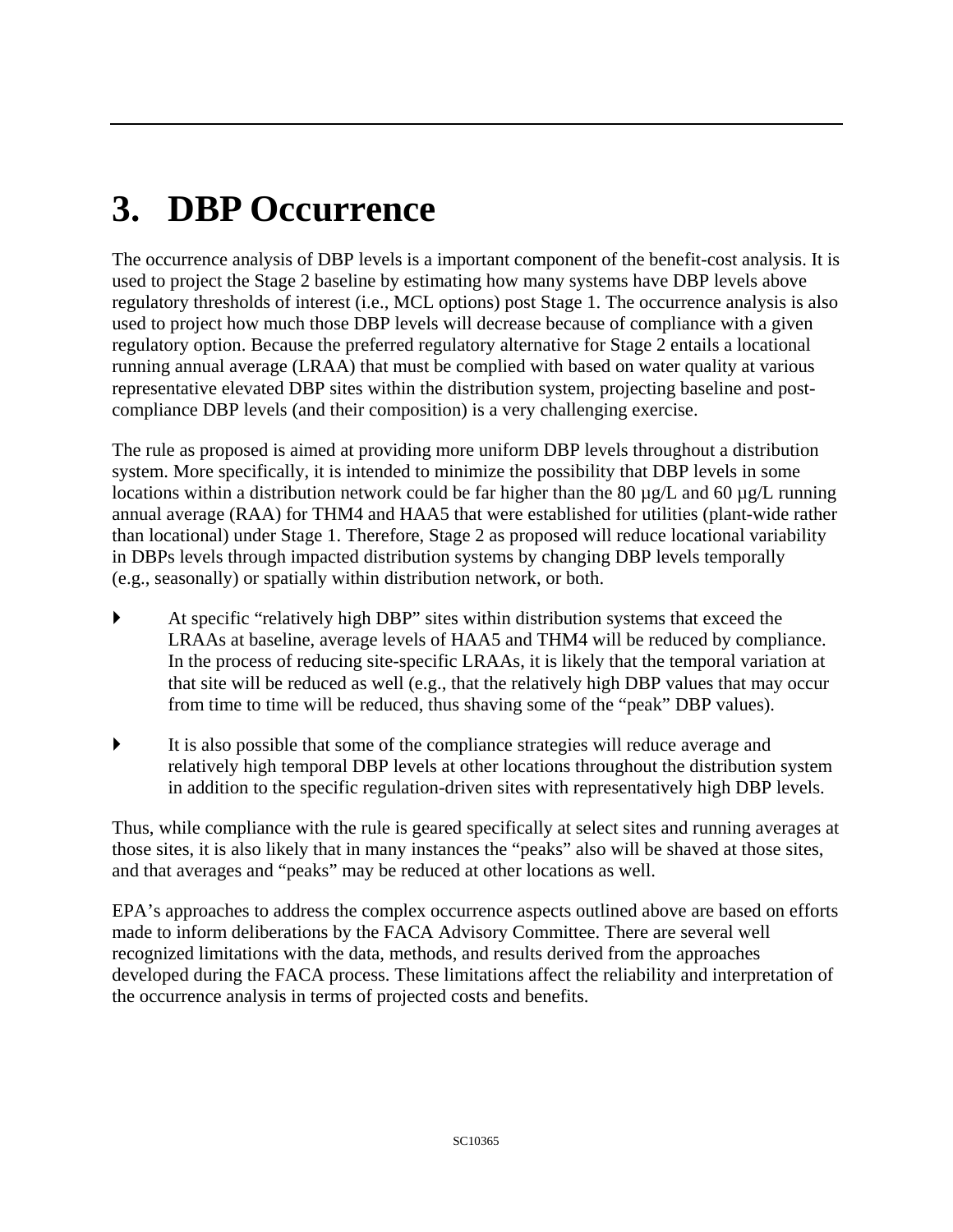Many of the significant limitations of the occurrence analysis reflect the inherent limitations of the SWAT model (in conjunction with the ICR data that provide essential DBP level inputs) to predict baseline and post-Stage 2 DBP levels, especially for extreme events that deviate from national-level means. The SWAT/ICR model/data combination was not designed for and does not predict well DBP results on a plant-specific basis (although the FACA Committee accepted the outcomes as a basis for considering national means and standard deviations), nor does it predict well values at the tails of the distribution (it is intended for use at or near the means). As a consequence, the EPA occurrence projections probably underestimate occurrence and hence compliance costs (and risk reductions, all else equal).

The SWAT- and ICR-related limitations, and their implications, include potential significant underprediction of Stage 2 compliance for reasons including:

- The IDSE-based sites at which utilities will need to monitor and come into compliance with the proposed LRAAs in many cases will have higher DBP levels than levels measured at the ICR monitoring locations. This is because the IDSE will be used to identify sites with the highest anticipated DBP levels (whereas even the ICR "MAX" site probably does not capture the worst case locations for DBPs, although it is intended to reflect a high-end residence time).
- $\blacktriangleright$  The proposed regulatory compliance monitoring requirements requiring monitoring in the hottest month and then every 90 days thereafter — are more likely to reveal exceedences of the proposed MCLs than projected in the EA using the ICR-based estimates derived by SWAT. In part, this is due to capturing higher temperatures in the compliance monitoring regime as proposed (compared to temperatures most likely represented in the ICR monitoring data).
- ` Predictions of "peak" levels based on SWAT are especially suspect, and practitioners who helped develop and apply the model believe a significant underprediction has resulted. The model is limited to single hit projections and thus misses variability within and across months; it also lacks real time distribution system kinetics that are essential to predicting the temperature-driven episodes of elevated DBP levels (Malcolm Pirnie Inc., 1999).

The potential for potentially significant underprediction of the number of locations with Stage 2 compliance needs will lead to EPA's underestimation of the costs and overall financial impacts of the rule. It will also contribute to a potential understatement of risk reductions and associated benefits (all things equal). However, the occurrence issues alter both baseline and post-rule estimates, so the overall net change in potential risks and benefits due to the rule as proposed is not certain.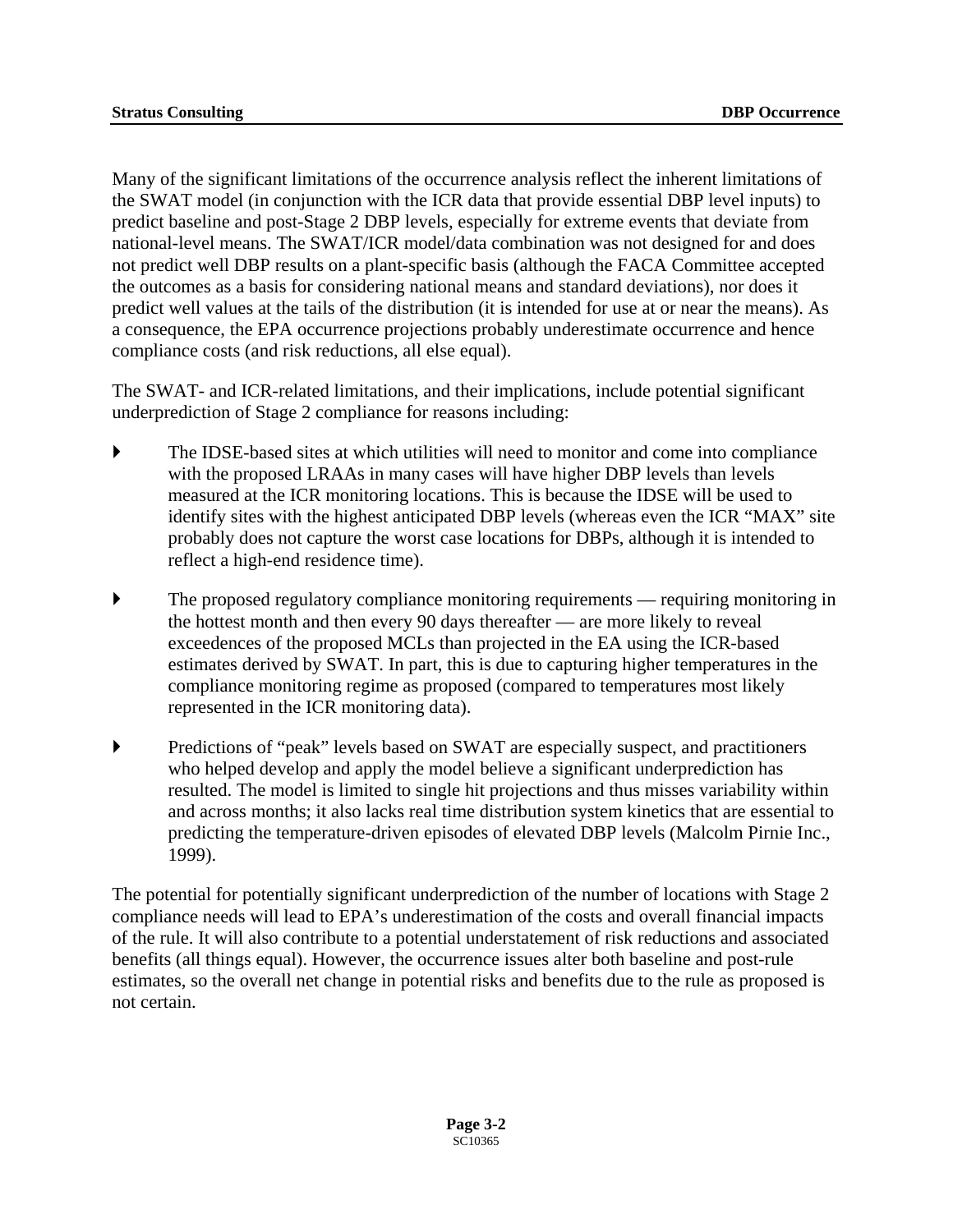# **4. Exposure Assessment**

Because EPA's benefits analysis is driven primarily by population attributable risk (PAR) estimates derived from epidemiological research (see Chapter 5), there is limited explicit use of drinking water consumption patterns (i.e., liters per day) involved in the Agency's risk assessment and associated benefits analysis. Instead, the PAR-based approach implicitly assumes that the level (or distribution of levels) of tap water consumption in the general population of 2008 and beyond will be the same as in the study populations (and time periods) from which the PAR estimates are formed. This becomes a core issue with respect to if or how the epidemiological evidence for DBPs and cancer can be applied to the population of the future affected by the regulation.

In addition, tap water consumption issues have other important implications for some aspects of the benefits analysis, and these also are addressed in this chapter. For example, the toxicologybased risk estimates are based on multiplying percentage changes in estimated finished water DBP concentration levels (in micrograms per liter) by an assumed number of liters of distributed CWS water a person is expected to drink in a day. Also relevant to this review is the issue of the duration of exposure, since the carcinogenic risks that may be associated with DBPs are expected to arise from long periods (e.g., 30 years or more) of exposure, and (based on epidemiological evidence presented by EPA) may be positively correlated with duration of exposure.

# **4.1 Daily Water Consumption: Data from USDA**

In the limited use of toxicological evidence applied in the EPA Stage 2 EA, baseline levels of bladder cancer cases, and reductions in these cancers, are based on an assumed level of water consumption of 2 L/day, over a 70-year (i.e., presumed lifelong) duration of exposure (U.S. EPA, 2003a, Exhibit 5.8). These are standard risk assessment assumptions. However, these are unrealistic levels and durations of exposure for virtually all Americans. Therefore, when these conventional precautionary assumptions of exposure are used in a benefit-cost context, they overestimate lifetime exposures and, hence, likewise overestimate the level of risk. Given EPA's use of linear dose-response functions, both the baseline risks and the projected risk reductions attributed to the proposed Stage 2 options are overstated by the same proportion that lifetime exposures are overstated.

In terms of daily tap water intake, EPA typically has used data from the U.S. Department of Agriculture's (USDA's) *1994 — 1996 Continuing Survey of Food Intakes by Individuals*  (CSFII). These data have been used for the proposed LT2 rule, for example (U.S. EPA, 2003c). The USDA distribution data based on water ingestion from CWS sources have a median (50th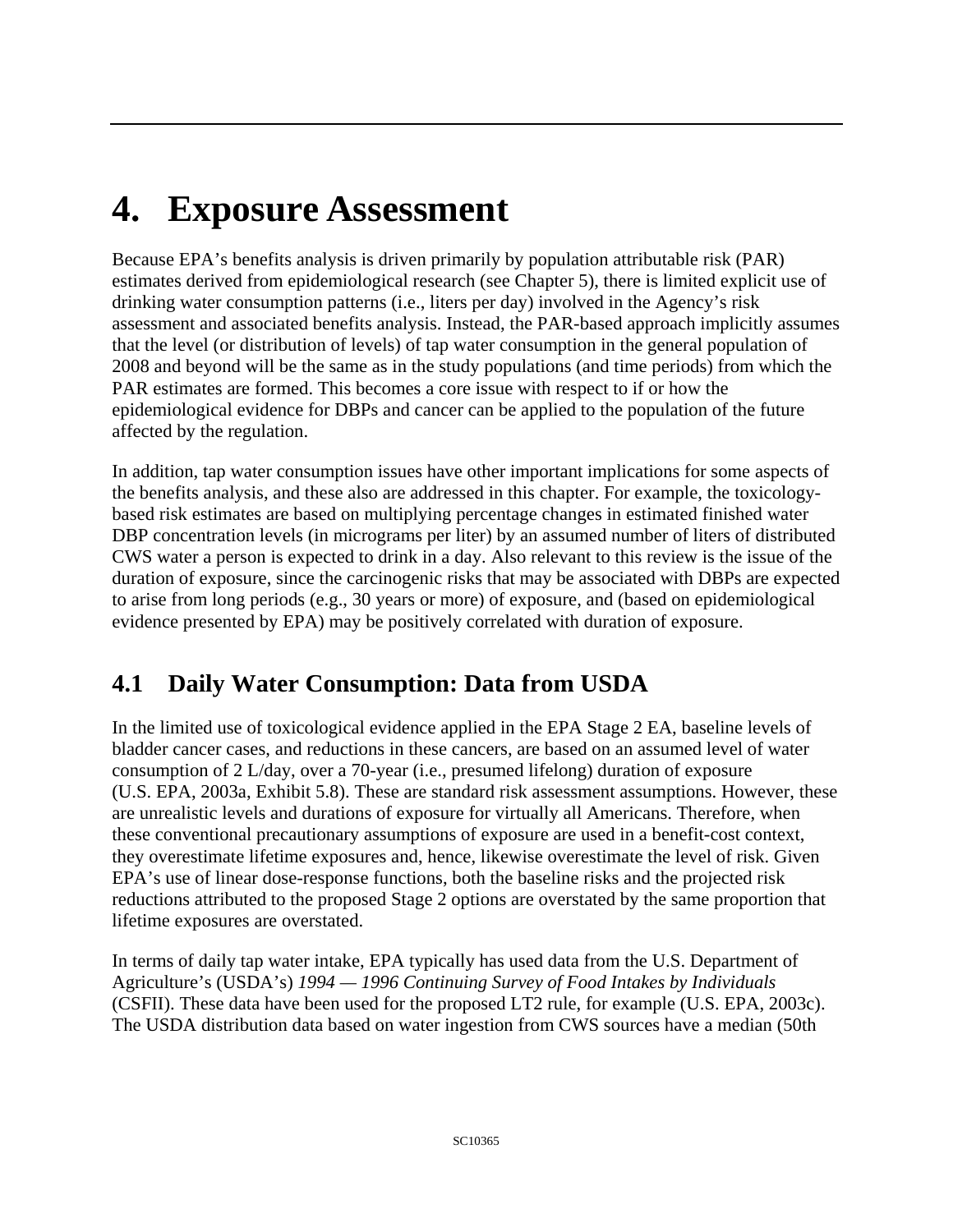$\overline{a}$ 

percentile) ingestion level of 0.71 L/day and a 90th percentile of 2.02 L/day. The mean from this distribution is 0.93 L/day. Therefore, the average level of CWS water ingestion (0.93 L/day) is less than half the level used in EPA's toxicological risk analysis (2 L/day), and half of the population consume roughly one-third or less than this amount  $\left($  <0.71 L/day, compared to 2 L/day). Accordingly, EPA's results are likely to overstate the number of cases avoided by a factor of more than 2, based on daily CWS tap water intake alone (all else equal).

overestimating actual ingestion risk. $1$ Second, there are several reasons to believe that even the results from the USDA distribution of CWS water use may overstate daily ingestion levels for some DBP-relevant waters. The USDA water use estimates include both *direct* and *indirect* water consumption. Indirect water is used for final food preparation in the home, and includes water used for coffee and tea, beverages for which the water is boiled or steamed before ingestion (U.S. EPA, 2000a). Hot coffee and tea preparation therefore should volatilize TTHMs (but not HAA5), thereby removing them from the ingested water. Therefore, a portion of the USDA estimates of ingested waters would not carry TTHM-related ingestion risk (although the volatilized TTHMs might pose some inhalationrelated risks). Mean per capita direct use of CWS water is 0.50 L/day (U.S. EPA, 2000a), which is 54% of the total water use mean of 0.93 L/day (and only 25% of the 2 L/day EPA uses in its analysis). Thus THM-related risk estimates based on total water consumption could be

Third, when these USDA data were collected, approximately 13% of daily water intake was from bottled water (U.S. EPA, 2000a). In the 7 to 9 years since the USDA data were collected, there has been a considerable and well documented growth in the use of bottled water and in-home filtration devices [i.e., use of tap water alternatives has grown at a 10% annual rate, according to the Water Quality Association (WQA, 1999)]. Therefore, tap water ingestion for many households has declined considerably since the USDA data were collected. A recent EPAsponsored Gallup poll (U.S. EPA, 2003c) and AwwaRF-sponsored research by Raucher et al. (forthcoming) indicate that as of 2002, 75% of Americans drink bottled water, 14% to 20% drink ONLY bottled water, 37% use in-home filtration devices, and only 49% to 56% drink exclusively tap water in their homes.

Finally, the ingestion levels for the USDA distributions as presented by EPA in the LT2 EA (U.S. EPA, 2003d, p. 5-23) are higher than applied or derived previously. For example, EPA's prior estimate of tap water intake for the arsenic rule (U.S. EPA, 2000b) reflects a mean of 1.0 L/day, and the National Research Council assumed 0.6 L/day ingestion for its radon risk analysis (NRC, 1999). Tap water intake estimated and reported by Roseberry and Burmaster (1992) is 0.73 L/day at the mean, which also is considerably lower than the levels that EPA now

<span id="page-42-0"></span><sup>1.</sup> Ingestion risks for HAAs and other unspecified nonvolatile DBPs in the mixture would not be affected by this distinction between direct and indirect ingestion.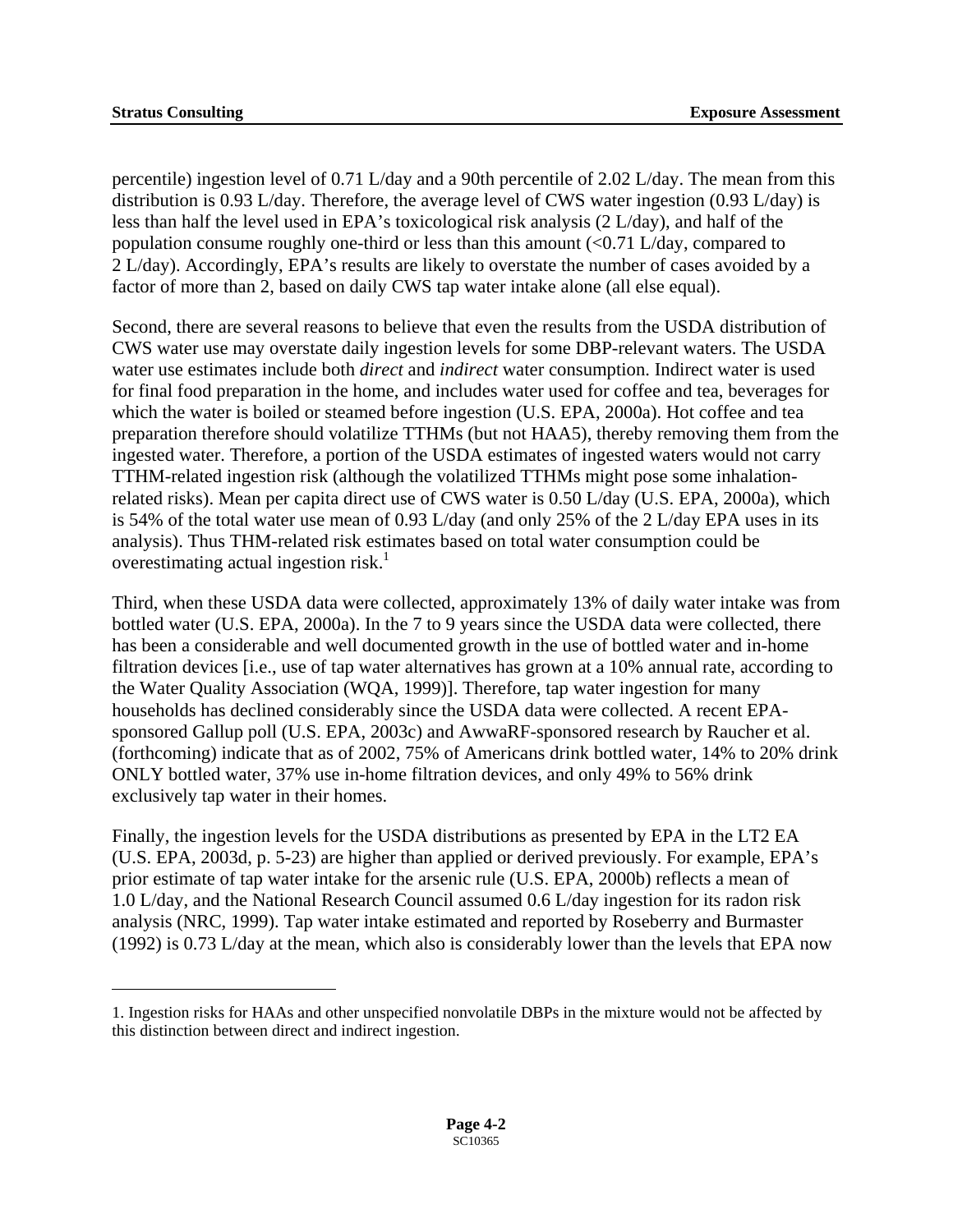reports and applies. This may in part reflect differences in accounting for direct versus total (direct plus indirect) use of tap water.

Based on the above, it seems very likely that the toxicologically based risk and benefit estimates derived by EPA are overstated considerably because of the Agency's assumption of a 2 L/day ingestion level. Direct intake of CWS water is more typically 25% of the EPA-applied level (0.5/2), and total (direct and indirect) use is probably 47% or less of the standard assumption applied by EPA (0.93/2). These percentages would be further reduced by factoring in the considerably increased use of bottled water and in-home treatment devices since the mid-1990s, when the USDA data were collected.

### **4.2 Duration of Exposure**

Cancer risks are generally associated with relatively long, chronic exposures to a cancer-causing compound. The epidemiological evidence presented in the EA suggests this is the case for DBPs in drinking water. To the extent associations are found in these studies between chlorinated surface water use and cancer, they are evident for exposure durations of 30 or 60 years or more (depending on the study), and risk levels appear to increase with the duration of exposure according to many of the cited studies (e.g., see summaries in Exhibit 5.6 in U.S. EPA, 2003a).

Because most of EPA's primary risk estimates are PAR-based, the EA shows no explicit duration of exposures used in the Agency's primary set of benefits estimates. However, there are some implications for how to interpret the PAR-based findings. If one assumes a given PAR estimate is reliable and valid for the study population, then applying that PAR estimate to the general (nonstudy) population will yield unbiased results insofar as the demographics and patterns of exposure across relevant population groups (e.g., by gender and smoking status) are the same in the study group as in the general population. There may be no reason to expect differences between the study and general population in terms of gender, but there may well be important differences in other risk-relevant factors such as duration and levels of exposure, and these are discussed below. (In addition, because tobacco use is declining relative to levels found during the study period — which goes back several decades — smoking status may be another factor that introduces a bias between the study group from the past and the general population of today and the future.)

In terms of duration of exposure, the study groups were specifically selected (at least in some instances) for their relative stability in terms of residential location. Epidemiological study populations were targeted in part because they provided long residential tenancies (reduced confounding) and above average opportunities to evaluate relatively long exposure durations (e.g., Cantor's use of Iowa-based study populations; see Raucher et al., 2001). In contrast, the general U.S. public has been more mobile, and probably increasingly so as we look forward to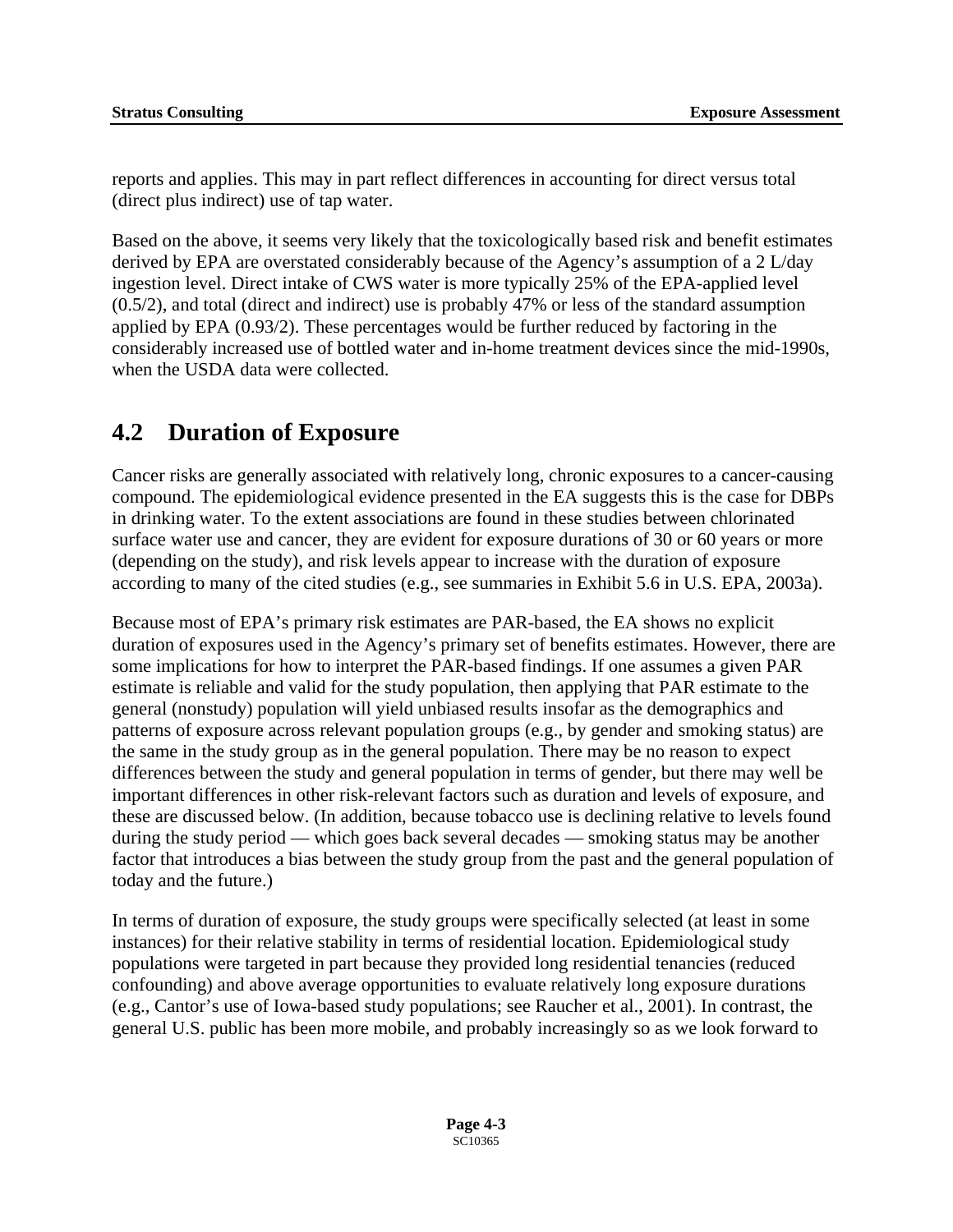$\overline{a}$ 

the implementation period for the proposed Stage 2 rule. For example, the median duration of residence in the United States is only 5.2 years, and only 2.5% of the American population remains in the same residence for 40 or more years (Hansen, 1998).<sup>[2](#page-44-0)</sup> Therefore, it is plausible and indeed likely that the durations of exposure in several, if not all, of the key epidemiological studies (both in terms of the study location and the past decades that constitute the time period of the study) over-represent high duration exposure periods relative to the general U.S. population (i.e., nationwide, and in the future) as relevant for the proposed rule.

In addition to exposure durations, it is likely that levels of daily tap water ingestion have decreased (and will continue to decrease) over time compared to tap water ingestion levels during the long-past decades of the epidemiological study periods. Increased reliance on bottled water and in-home treatment have already reduced the percentage of households facing elevated CWS-related DBP exposures, and this trend is projected to continue. For example, the 14% to 20% of U.S. households that no longer drink any tap water should be removed from the risk assessment and benefits analysis entirely. This would reduce the national risk and benefits estimates by the same amount (given the near-linearity of the risk and benefits functions applied). In other words, this indicates national results offered by EPA are overstated by 16% to 25% (i.e.,  $1.0 - 1.0/0.8 = 25%$ ) just because of exclusive bottled water drinkers alone. And, because use of bottled water is growing rapidly in the United States, even higher percentage adjustments may be suitable to reflect the compliance period of 2008 and beyond.

In the context of EPA's limited use of the toxicology-based risk data, the duration of exposure becomes an issue as well. EPA's toxicology-based risk and benefit estimates are based on 70 years of exposure (U.S. EPA, 2003a, Exhibit 5.8). As noted above, residential tenancy is likely to be for periods appreciably less than 70 years, and in fact only 0.6% of Americans are believed to reside in the same location for 70 years or more (Hansen, 1998). While relocated households may face DBP exposures in many of their ultimate residential locations, the levels and composition of the DBP mixture are likely to change considerably over time and location. Thus, the toxicology-based results developed by EPA based on 70 years of exposure are likely to overstate actual exposures and, hence, risks (and benefits) will be overstated as well.

<span id="page-44-0"></span><sup>2.</sup> When a household exposed to relatively high DBP levels in one location moves to another home, they may or may not face relatively elevated DBP levels again. However, the levels and composition of the DBP mixture are likely to vary across household locations, even if they move within the same CWS. Thus, the nature and level of DBP exposures are likely to change — perhaps considerably — with most residential moves. Because the epidemiological studies rely on relatively stationary populations and reveal cancer risks that tend to be strongly associated with duration of exposure, the changes in exposure levels or mixtures expected in more typical U.S. residents may render the epidemiological results of questionable applicability to the proposed Stage 2 rule.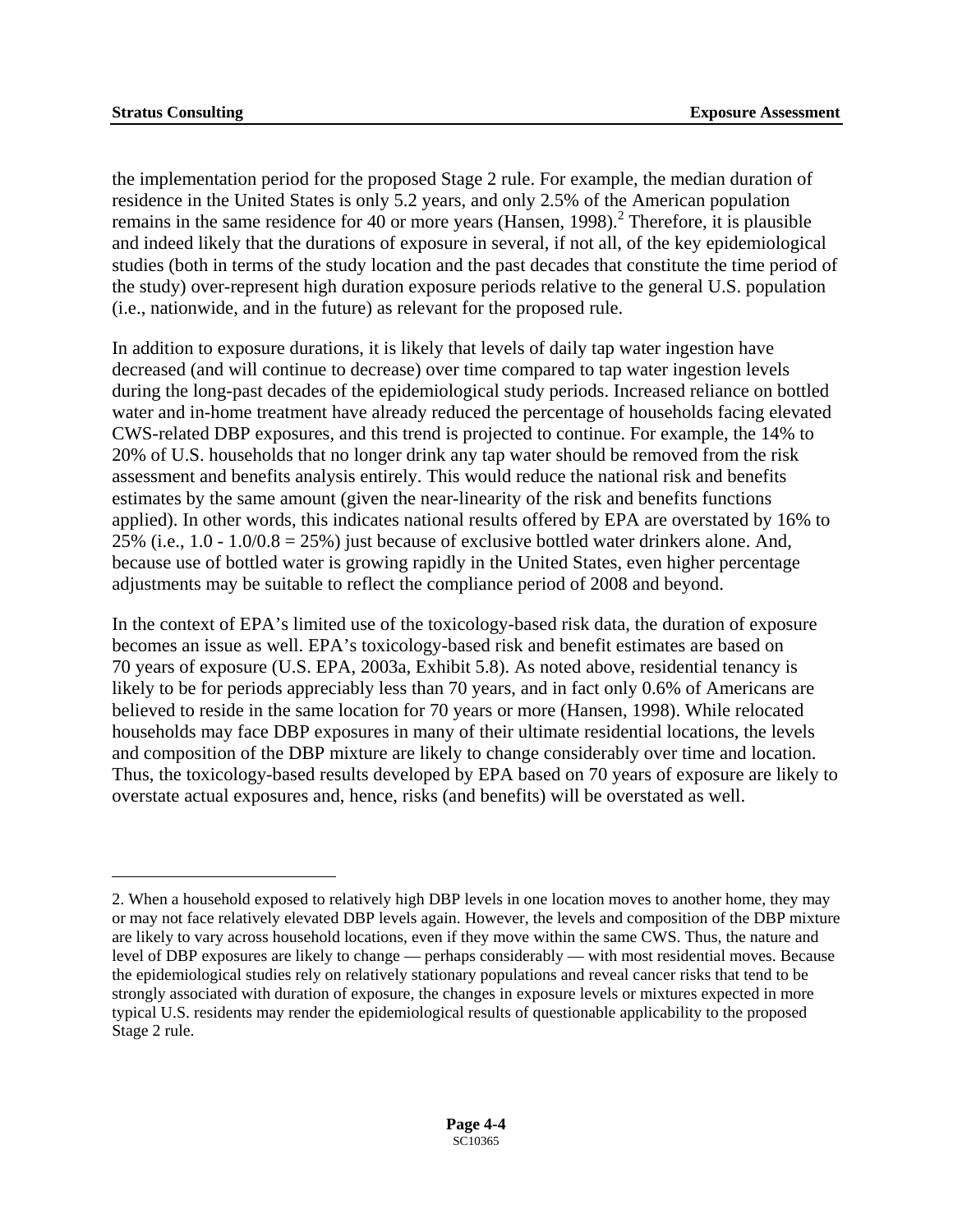## **4.3 Exposure Issues for Sensitive Subpopulations**

Two population groups may be at heightened risk from elevated DBP levels in distributed CWS waters. Older male smokers appear most susceptible to bladder cancer, and there may be no specific practical approach to limiting exposures across this particular group (although declines in smoking rates may be highly beneficial).

The second sensitive subpopulation may be pregnant women and their developing fetuses. As noted in the next chapter and in other reviews, the scientific evidence associating elevated DBP levels to possible reproductive and developmental effects is still inconclusive and preliminary. However, if there is indeed an association between some DBPs and fetal loss (spontaneous abortions and stillbirth) or other reproductive/developmental effects, then women of childbearing age who may be pregnant may wish to take extra precautions.

Pregnant women are encouraged to consume close to 2 L water per day [eight 8-ounce glasses are recommended per day by the March of Dimes (2003), amounting to 2 quarts or 1.9 L]. This is roughly twice the mean level across the population. Pregnant women, who as a class typically receive medical attention and advice, may be warned to avert possible exposures to DBPs in tap water, or might opt to use tap water alternatives regardless of any advisories. If this were true, then exposure levels amongst this group may be reduced in part by averting behavior. However, at this time we have no data to assess this possibility, and a search of various medical and pregnancy-related web sites does not reveal any generic warnings or advisories to pregnant women to avoid tap water.

# **4.4 Relative Source Contributions and Other Considerations**

As noted above, volatile TTHMs may pose health risks through inhalation exposure pathways, and some DBPs may pose risks through dermal contact. Thus, the focus on ingestion alone (especially for TTHMs) may understate the total exposure and risk associated with DBP levels in distributed waters. However, to the extent that inhalation and dermal exposure pathways pose sizable risks relative to ingestion, then it also may be the case that these compounds are posing appreciable risks though swimming pools and other out-of-home exposure scenarios that are unrelated to levels of DBPs in distributed CWS waters. If it is the case that ingested CWS tap water has a comparatively low relative source contribution (RSC) for DBPs, then this has implications for how the epidemiological evidence is evaluated.

More specifically, if there is reason to believe that tap water has a relatively low RSC for DBPrelated exposure and risks, then this has implications for the reliability and transferability of the PAR estimates from the epidemiological studies. The key issues are (1) whether the epidemiological studies controlled for these other significant exposure pathways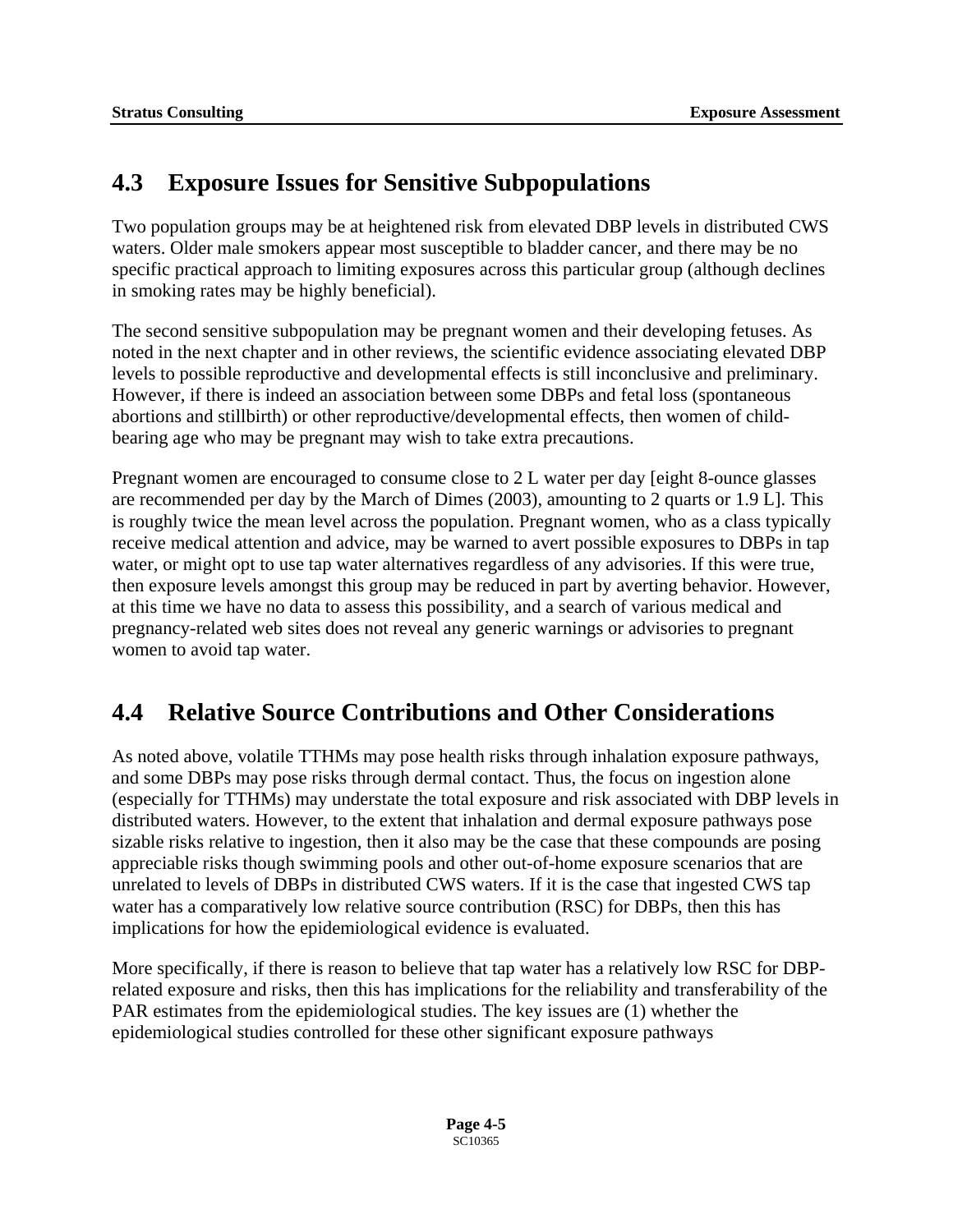(i.e., confounders), and (2) whether the study populations (in time and location) have similar exposure patterns for these other DBP exposure pathways when compared to the general, rulerelevant population (nationwide, in the future). If either or both of these aspects are problematic (and we suspect that both aspects may be present and pose notable limitations), then the inherent reliability and applicability of the epidemiological evidence to the Stage 2 rule become increasingly suspect. This issue requires additional investigation by EPA and stakeholders.

Finally, exposures may be seasonal in terms of both water ingestion (probably highest in the hotter summer months) and the general seasonal patterns of elevated DBP levels. DBP levels are positively related to temperature, so there is a possible coincidence of highest tap water ingestion rates during periods when DBPs are at relatively high levels. However, DBP formation also is strongly correlated to the levels of precursors (i.e., TOC), which in some locations may peak with spring runoff and in other locations may be highest in fall months because of leaf litter organic materials. Thus, it is possible that the exposures may be especially high if comparatively elevated seasonal DBP levels coincide with high ingestion intervals. For cancer risks, this is not an issue (since the relevant exposure is based on long-term averages), but for potential reproductive risks that may be associated with limited but time-sensitive exposure periods, this may be a factor to consider in future investigations.

### **4.5 Conclusions**

A fundamental component of the risk assessment and benefits analysis is the amount of tap water ingested by the public and the duration of those exposures. The discussion above reveals several concerns with the assumptions employed implicitly and explicitly by EPA in this aspect of its EA. For example:

- $\blacktriangleright$  The exposure scenarios (levels, mixtures, and durations) in the epidemiological studies of past study populations may be far different from what will apply in the general U.S. population affected in the future by the proposed Stage 2 rule. This may significantly reduce the validity of applying the study-based PAR estimates to the Stage 2 rule population.
- ` Exclusive use of bottled water would reduce the subsequent risk analysis and benefits results by approximately 20%.
- ` Adjusting exposures to reflect direct ingestion in the home might reduce the THM-related ingestion risk and benefits results by as much as 50%.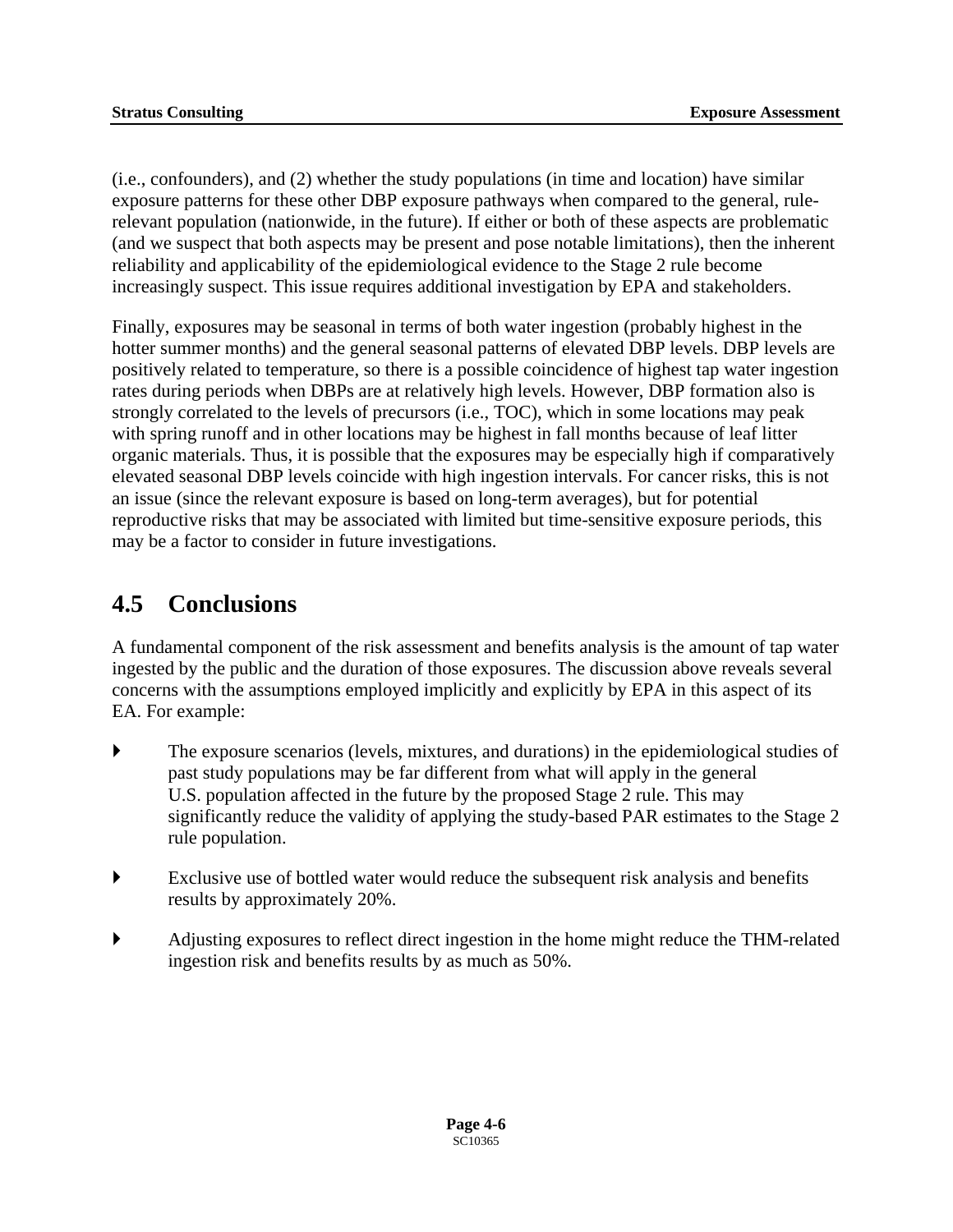` Reflecting possible averting behavior by pregnant women and other sensitive populations would directly affect proportionally an important component of the Agency's concerns over potential reproductive and developmental risks.

While the drinking water intake and duration values used in an analysis are not often the focal point of much scrutiny, the values used do have a sizable impact on the ultimate risk and benefit findings. EPA should reconsider how it has approached this aspect of the EA, and provide improved and more expansive analysis and documentation.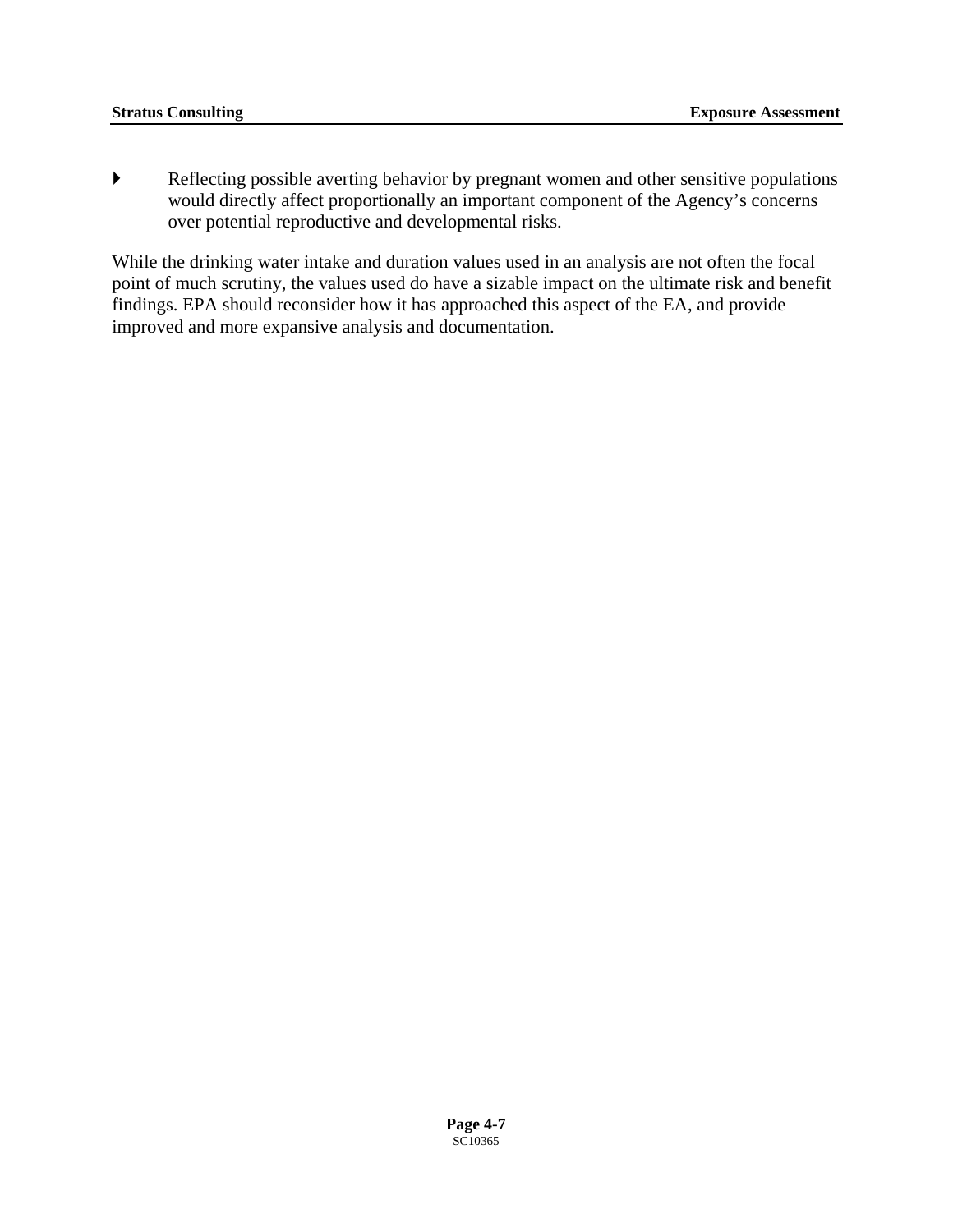# **5. Quantification of Health Risk Reductions**

EPA develops quantified estimates of the reduction in two types of adverse health effects in the EA for the proposed Stage 2 rule. These health endpoints are bladder cancer (both fatal and nonfatal) and reproductive risks (fetal loss, through either spontaneous abortion or stillbirth).

For both types of adverse health endpoints, the Agency relies on epidemiological data to develop estimates of population attributable risk (PAR). These PAR values are then used to develop empirical estimates of the projected number of cases at baseline (i.e., without the preferred option for Stage 2). This is accomplished by multiplying the PAR estimates times the total national number of annual cases of each relevant adverse health outcome. The Agency then estimates the change (reduction) in case numbers that EPA anticipates would be attributable to implementation of the preferred Stage 2 option, based on projections of exposure (dose) reductions.

For both types of health endpoints, there are considerable concerns with the manner in which EPA has developed its quantified risk estimates from the underlying epidemiological evidence. In this chapter, an overview is provided of the core issues and concerns (additional and more detailed critiques of these issues are being developed by other reviewers).

# **5.1 Bladder Cancer**

A large body of epidemiological research conducted over the past several decades has explored potential statistical associations between the duration of past exposure to drinking waters drawn from chlorinated surface waters, and the incidence of various cancers (especially cancer of the bladder). The results from this body of research tend to suggest that such an association might exist.

#### **5.1.1 A suitable association between bladder cancer and DBPs is lacking**

The critical question that arises is whether the findings from the existing body of epidemiological studies might logically and defensibly infer an association between DBPs (notably THM4, HAA5, or other DBPs likely to be reduced through compliance efforts) and bladder cancer. This is where the EPA analysis makes a fundamental and unsubstantiated leap of faith that undermines the credibility of its approach and findings. Quite simply, the epidemiological studies of *duration of chlorinated surface water use* do not support an association between the proposed Stage 2 regulatory target (*levels of THM4 and HAA5*) and a reduction in bladder cancer incidence.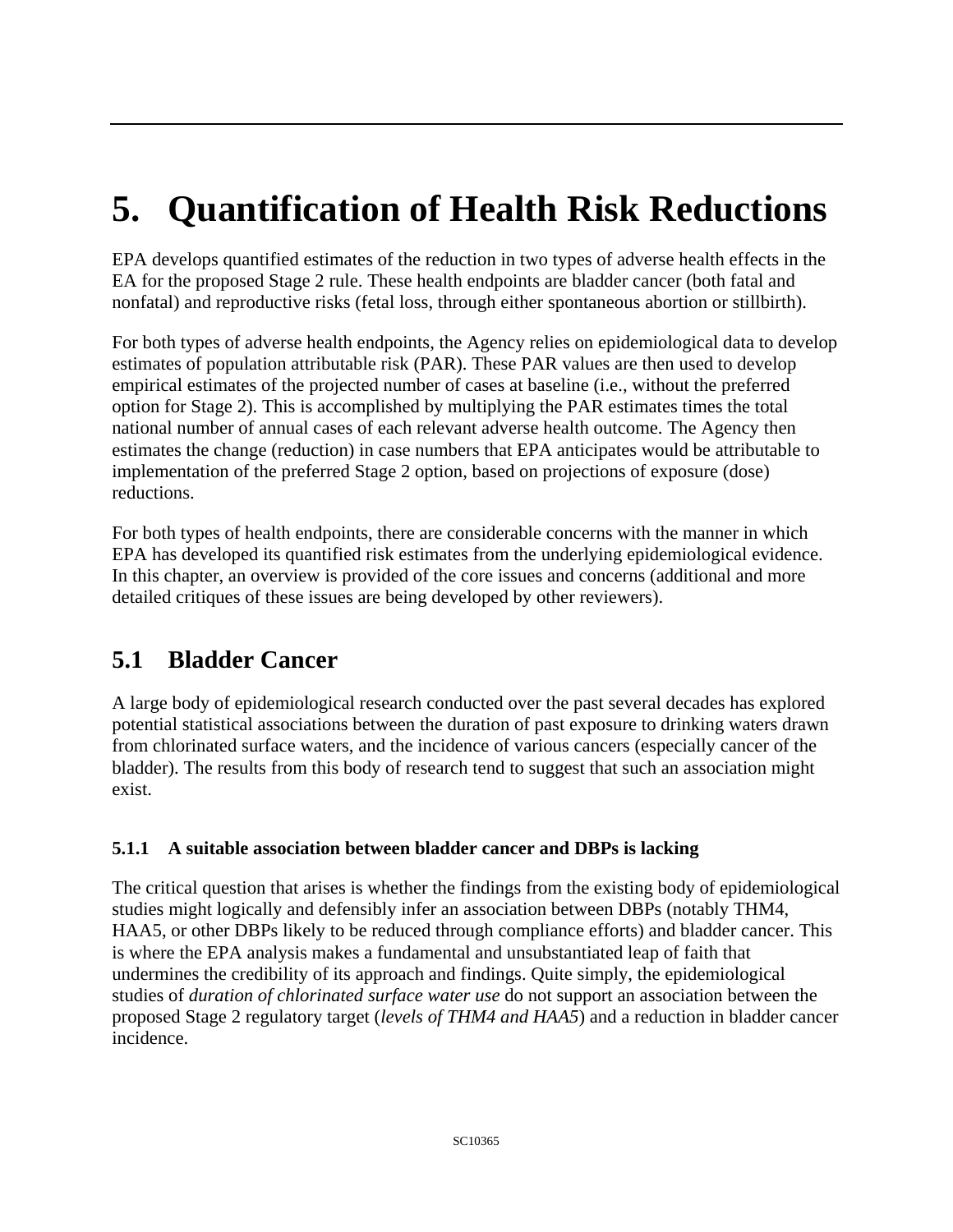EPA came to this conclusion itself, when developing the Stage 1 DBP rule, in 1998. At that time, given the inability to properly interpret the available epidemiological evidence as providing a basis of association, EPA developed empirical estimates simply as an illustration of the potential magnitude of benefits (using an illustrative range of PAR estimates of 2% to 17%).

For the Stage 2 rulemaking, there is no fundamentally new evidence upon which to assess the bladder cancer risks (aside from a meta-analysis that shares the limitations of the original, underlying studies). Nonetheless, EPA departed from its prior position of considering the evidence suitable only for illustrative sensitivity analysis, and the Agency is now using the same evidence to formally quantify regulatory benefits. This is inappropriate. The available epidemiological evidence is still inadequate for the purposes for which it is applied by EPA in the Stage 2 EA.

#### **5.1.2 The linear dose-response function is fundamentally inconsistent with the cessation lag analysis**

In its application of the PAR values it derives from the epidemiological evidence, EPA implicitly applies a linear dose-response function for DBPs. The toxicological evidence interpreted by EPA also typically assigns linear dose-response functions for DBPs (chloroform being a notable exception). The linear dose-response functions are compatible with a carcinogen that acts as an initiator. In contrast, a carcinogenic compound that is a promoting agent will have a highly nonlinear dose-response function.

For its cessation lag analysis (see Chapter 6 for further discussion), EPA uses estimates based on tobacco smoke and lung cancer. The carcinogenic agents in cigarette smoke are dominated by promoters, especially with respect to cessation lag (Crawford-Brown, 2003).

Therefore, EPA has developed and applied an internally inconsistent and biologically implausible set of assumptions about DBPs. DBPs must either be treated as initiators (linear dose-response functions and relatively long cessation lags) or be viewed as being dominated by promoters (and have highly nonlinear dose-response functions and short cessation lags). EPA cannot have it both ways. Accordingly, EPA should clarify its view on the mode of action for DBPs and apply that perspective in an internally consistent, biologically plausible manner.

#### **5.1.3 The epidemiological evidence is inconsistent with the toxicological data**

There is a considerable difference between the number of excess cancer cases anticipated because of DBPs when one uses EPA's interpretation of the epidemiological data and results derived when applying unit risk factors derived from the toxicological evidence. The EPAestimated reductions in bladder cancer cases due to the proposed Stage 2 rule are: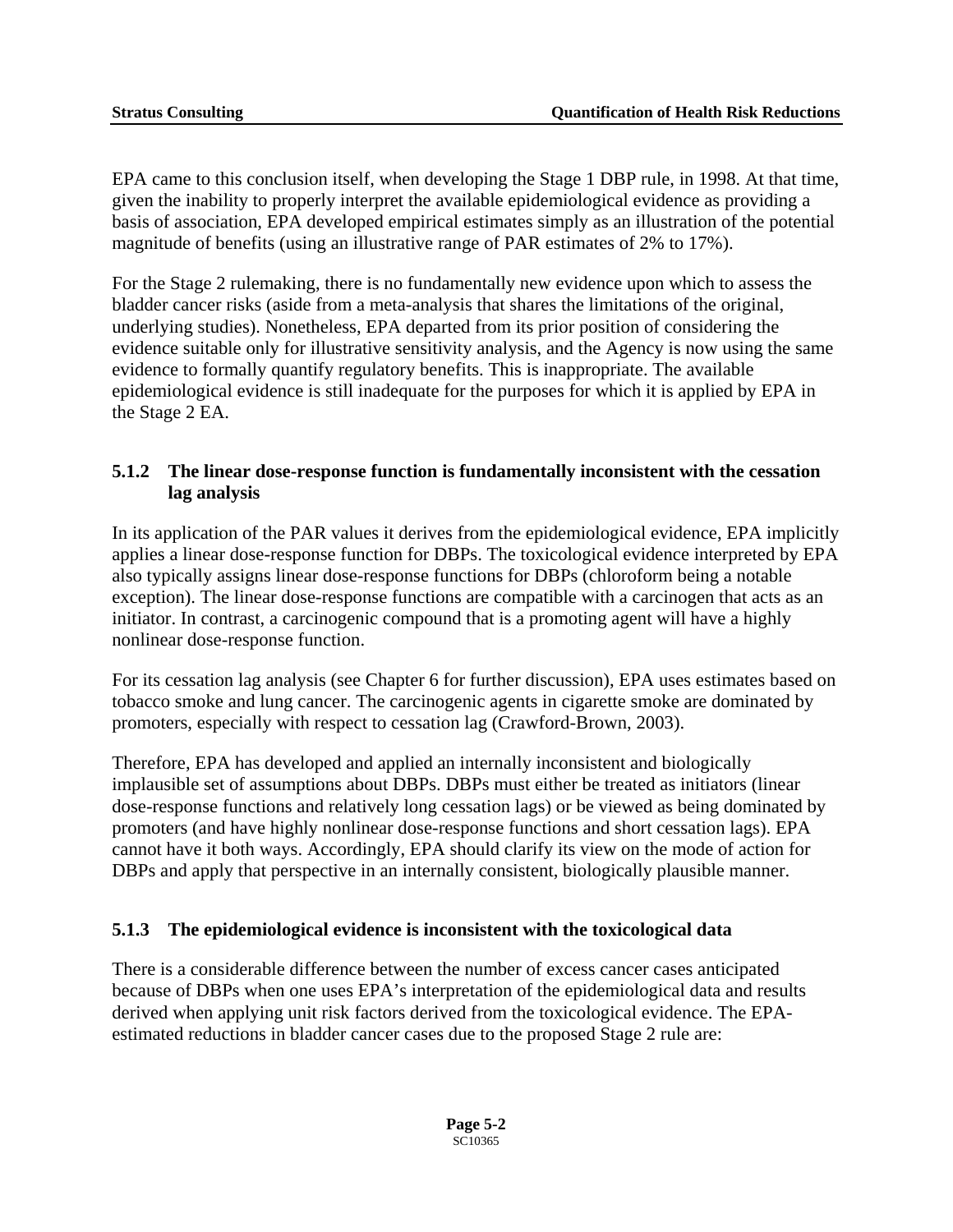- $\blacktriangleright$  between 20.1 and 182.2 cases per year when the PAR-based analysis is applied
- ` between 1.7 to 4.0 cases avoided when the toxicology-based results are applied.

The results thus differ by a factor of 11.2 to nearly 45.6 (e.g.,  $182.2/4.0 = 45.6$ ). A key issue that thus arises for the benefits analysis is how to compare the epidemiological results (for bladder cancer) against what is known about the risks of individual DBPs from the body of toxicological research.

Crawford-Brown (2003) discusses these inconsistencies and points out an additional way to compare the epidemiological and toxicological bases for risk estimates by drawing on the results of the epidemiological study by King and Marrett (1996). That study indicates a slope factor of 0.11 per 1,000 µg/L TTHM-year, and if one assumes 73 years of exposure, this translates into a lifetime risk factor of 8E-3 per µg/L TTHM. Comparing these results to the toxicological information requires an assumption about the average ratio of the TTHMs in the water. Even if the mixture is assumed dominated by bromate (with the highest Unit Cancer Risk Factor), the epidemiological value is higher than the toxicological value by a factor of 400 (i.e.,  $8E-3/2E-5 =$ 400). Given that bromate is not likely to dominate any DBP mixture (especially where ozonation is not used, as would be the case in the past periods covered by the epidemiological studies), the magnitude of the difference is probably even higher than 400-fold.

Crawford-Brown (2003) further points out that the Agency argues that this difference may arise because so many DBPs are of unknown toxicity, and so the risk calculated on the basis of the summation of risks from individual DBPs can at best be considered an underestimate. EPA also argues that exposure through drinking water may include inhalation and dermal contact, routes not considered in the toxicological studies. Still, the epidemiological results seem to be significantly out of line with what is known from toxicological studies, raising the distinct possibility that the epidemiological studies are compromised by one or more significant confounding factors associated with exposure to chlorinated surface water.

#### **5.1.4 The role of tobacco smoking is fundamental to assessing bladder cancer risk**

There is a well-recognized link between tobacco smoking and the incidence of bladder cancer. As the EPA Science Advisory Board has previously noted, "A well established and major risk factor for lung and bladder cancer is smoking. Since this falls into the area of common knowledge, we will not belabor the point further" (U.S. EPA, Science Advisory Board/DWC, 2000a).

In accounting for the bladder cancer risks posed by DBPs, the confounding effects of tobacco smoking need to be addressed and, if possible, accounted for. This adjustment is potentially significant. This can be deduced by noting that in the United States, smokers are 2 to 3 times more likely to develop bladder cancer than nonsmokers (NCI, 2000), and that some 48% of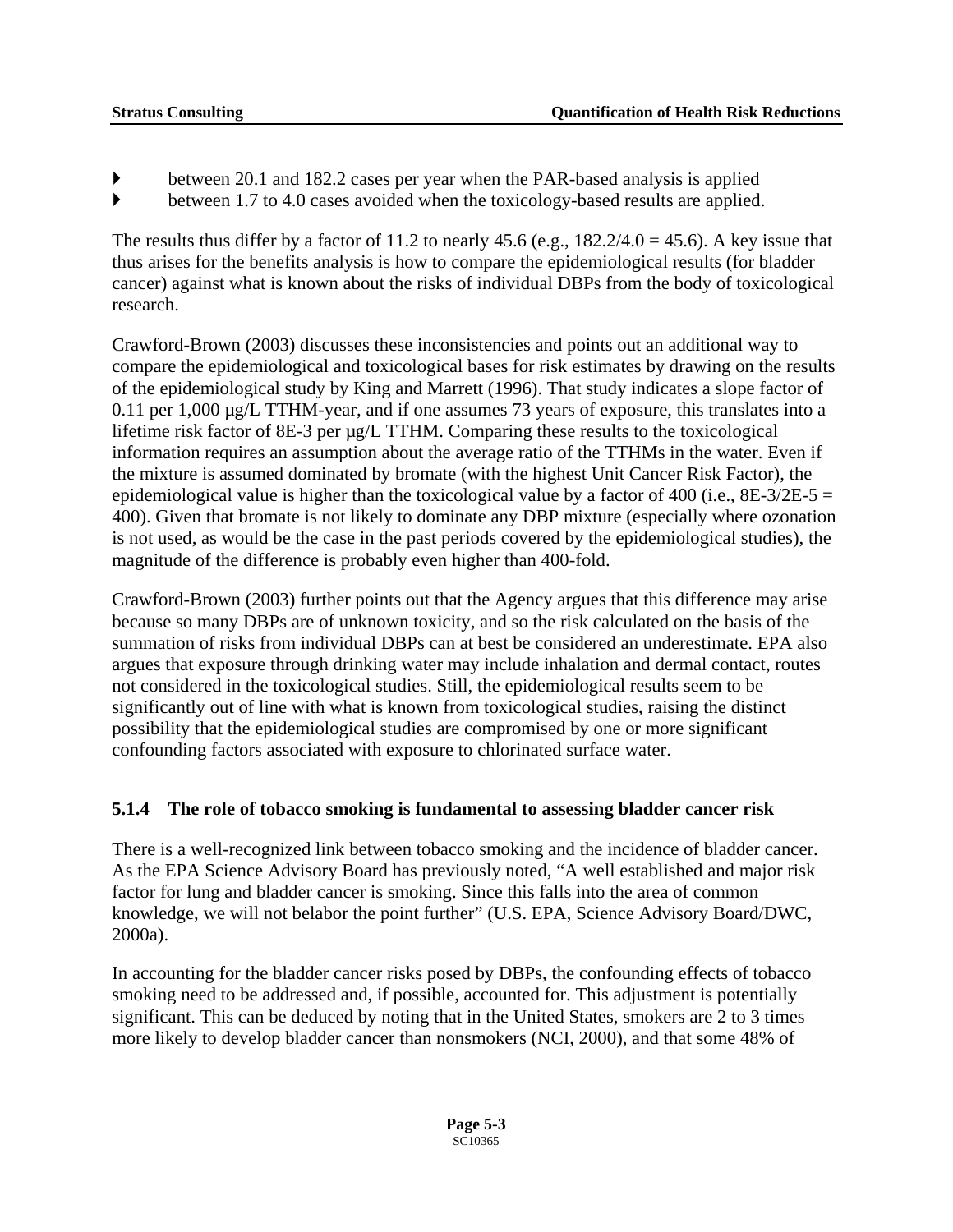bladder cancer cases are realized in smokers (NCI, 1998), even though smokers constitute only about 23% of the U.S. population (CDC, 2003).

In the various epidemiological investigations that have associated elevated bladder cancer rates with exposure to drinking waters drawn from chlorinated surface water supplies, the elevation in risk appears to be associated almost entirely with smokers, and particularly male smokers. As noted by Crawford-Brown (2003), "There is a possibility, therefore, that the risk is confined to male smokers, with smoking being the underlying cause of an increased susceptibility to D/DBPs."

While scientific evidence at this time does not clearly show whether there is a synergistic or other mechanism that accounts for the prevalence of bladder cancers among smokers, the association is strongly evident. Given that tobacco smoking is a voluntary activity, it can be argued that the incremental elevation in bladder cancer risk in smokers relative to nonsmokers should not be considered in estimating baseline cases attributed to DBPs (or to the reduction in cases estimated due to the proposed Stage 2 rule). EPA should investigate the extent to which the estimated risk reduction (number of cases avoided) would decrease if a "net of smoking" basis was used in its analysis. This would be consistent with overall public policy of making smokers responsible for the added risk they impose on themselves, instead of attributing those voluntarily borne risk increments (and risk reduction benefits) to DBPs (and DBP-reducing policies).

#### **5.1.5 Conclusions**

EPA's interpretation and use of the epidemiological evidence for bladder cancer is highly problematic in the context of the Agency's Stage 2 benefits analysis. The evidence does not provide a sufficient basis for estimating reliable PAR values, and the results of the analysis are implausibly inconsistent with toxicological data (and the latter may themselves be overstated due to precautionary assumptions that often are embedded in toxicology-based unit risk factor estimates). The numeric results derived by EPA from the epidemiological evidence should be viewed simply as an illustrative exercise, not as a sound scientific basis for any defensible benefit-cost analysis.

### **5.2 Fetal Loss**

#### **5.2.1 The epidemiological evidence does not support quantified analysis**

Epidemiological research on the possible association of one or more DBPs with adverse reproductive effects such as fetal loss is in its formative stages. Some positive associations of adverse outcomes with some brominated TTHMs have been suggested by a small number of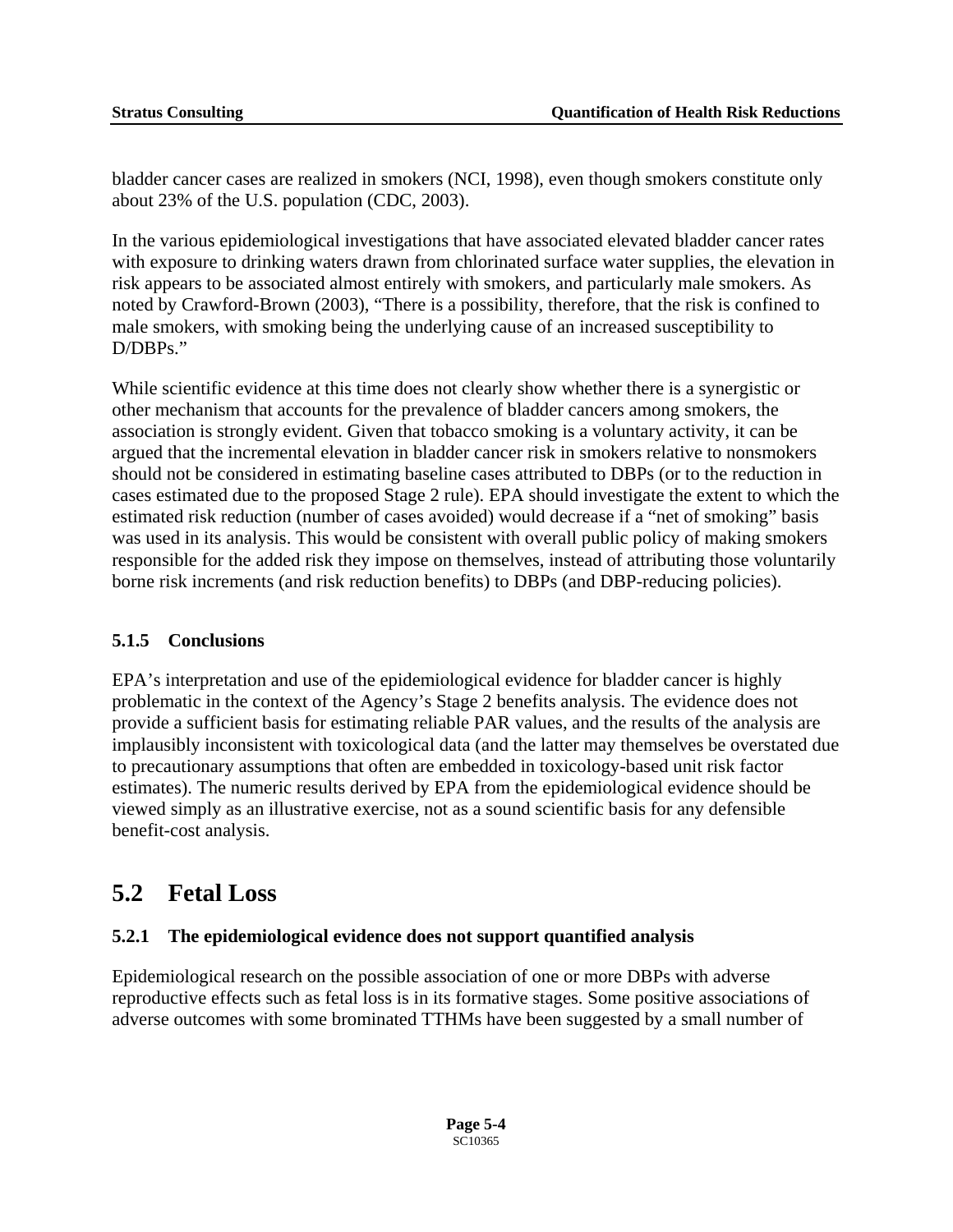1

studies (e.g., Waller et al., 1998), leading to a rapidly growing set of other research efforts to examine these issues in greater scope. The body of epidemiological knowledge in this area is still in its infancy, and is mostly useful at this stage for suggesting hypotheses that can or should be tested by more refined and better focused epidemiological studies and toxicological investigations. However, the research at this time is too limited, inconclusive, and inconsistent for drawing any strong inferences about causality or association between DBPs in tap water and reproductive risks.

The FACA Advisory Committee reviewed the research on the potential association between chlorinated drinking water and reproductive effects and, after 2 years of deliberation and consultations with the world's leading experts on the topic, concluded that the evidence was not strong enough to support any empirical estimation of reproductive risks. Because of a lack of reasonably conclusive evidence on causality, the Committee's clear directive to EPA was to NOT quantify these risks (i.e., that quantitative risk assessment was inappropriate given the limitations of the existing body of science).

and sound judgment. $1$ Despite this clear, explicit, and well reasoned directive from the FACA Advisory Committee, EPA opted to provide an "illustrative calculation" (EA, p. 5-4) of fetal loss reductions (i.e., the number of cases avoided per year) that EPA believes can be attributed to the proposed Stage 2 rule. While EPA may be correct in characterizing the potential association of DBPs with reproductive risks to be a matter of "concern," the Agency's choice to develop and publish empirical estimates of these effects is clearly inappropriate. This exercise by EPA might be construed as evidence that the Agency opted to place political expediency ahead of good science

<span id="page-52-0"></span><sup>1.</sup> One example is EPA's use of the estimated odds ratio results from the Dodds et al. (1999) study, as published by King et al. (2000), to derive a PAR value from which to estimate stillbirths. The odds ratio from Dodds et al. for stillbirths was 1.59 for TTHM levels above 80 µg/L versus below 80 µg/L (as reported by EPA, in EA Exhibit 5.2). Only one other study, Bove et al. (1995), was listed as examining stillbirths, and they derived an odds ratio of 0.65 (and a 95% confidence interval of 0.45 to 0.95). Why did EPA opt to use the King et al. (i.e., Dodds et al.) results to quantify stillbirth risks in lieu of also factoring in the Bove et al. findings? While the latter study did not disaggregate THM components, is this a sufficient (or even relevant) basis for disregarding this study when examining THMs in aggregate, as EPA does in its analysis? Whether or not EPA was "cherry picking" only those results that supported high fetal loss estimates, the presence of highly conflicting empirical results reveals the problem of trying to develop quantified estimates from the body of research at this time.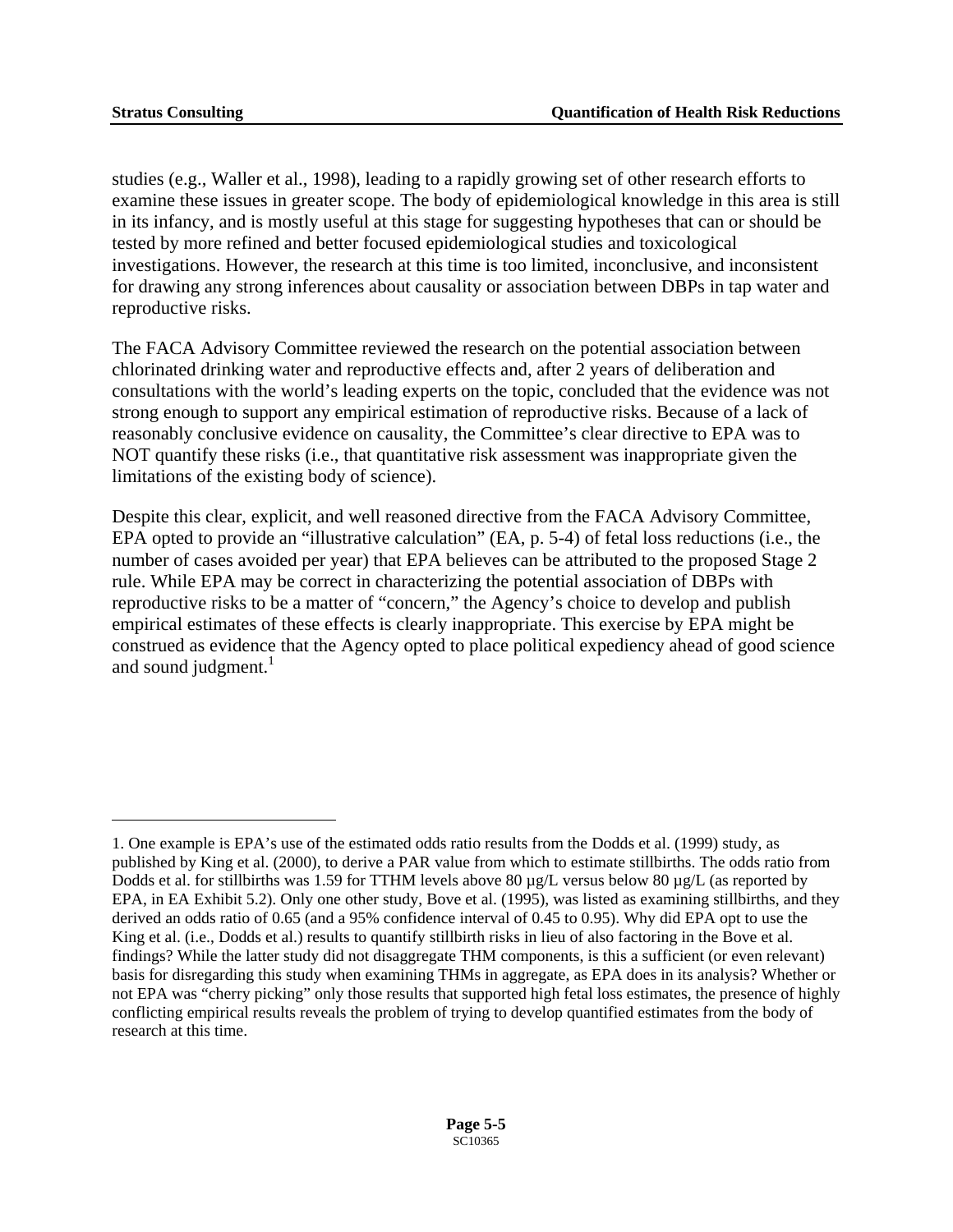#### **5.2.2 The EPA review of epidemiological evidence is neither complete nor even-handed**

A central characteristic of the epidemiological studies cited by the Agency in the EA is that the many epidemiological studies available typically examined multiple endpoints, and dozens of studies were considered. When a large number of endpoints are examined, across multiple studies, it is important to avoid data dredging.

Data dredging refers to the process in which multiple associations are considered, and the ones showing a positive association is highlighted. This appears to the how the Agency reviews and portrays the results of the epidemiological investigations for reproductive effects within the EA. As noted by Crawford-Brown (2003), the problem with such an approach is that random positive associations will appear even where there is no causal connection, so long as a sufficient number of associations are examined and the statistical significance of each association is not given an important role. In the case of the EA, the Agency seems to have simply provided a laundry list of positive associations noted amongst many endpoints and studies, with no systematic exploration of their strength, their specificity, their consistency, or the expected rates of false negatives and positives.

This is not in keeping with EPA's own *Carcinogenicity Guidelines*, nor is it consistent with the much higher standards of assessment typically brought by the Agency to the analysis of epidemiological data. Until a far more balanced and systematic assessment is made of the existing and at times conflicting body of research, it is inappropriate for the Agency to suggest that the complete body of data support the claim that exposure to TTHMs and/or HAAs, at levels expected in drinking water, is associated with increased incidence of the reproductive effects mentioned in the EA. This was in fact the conclusion reached by the FACA panel after two years of deliberations and presentations by international experts in the field.

#### **5.2.3 EPA overlooks other causative agents and pathways**

EPA's interpretation of the epidemiological evidence overlooks several important considerations. For example, if DBPs are indeed causal agents for fetal loss, then exposures to pregnant women through exposure pathways other than in-home tap water must be considered. Swimming pools and associated environs may be a source of considerable exposures to disinfectants and DBPs, yet these do not appear to be factored into the empirical illustration developed by EPA.

Second, EPA's analysis (and the underlying epidemiological studies) do not account for what may be significant causal factors for fetal loss and other reproductive or developmental effects. The research field for these adverse health outcomes is still in its early stages of development, so we cannot know what important causative agents may be overlooked and, thereby, lead to an over-attribution (or erroneous association) of cases to DBP levels.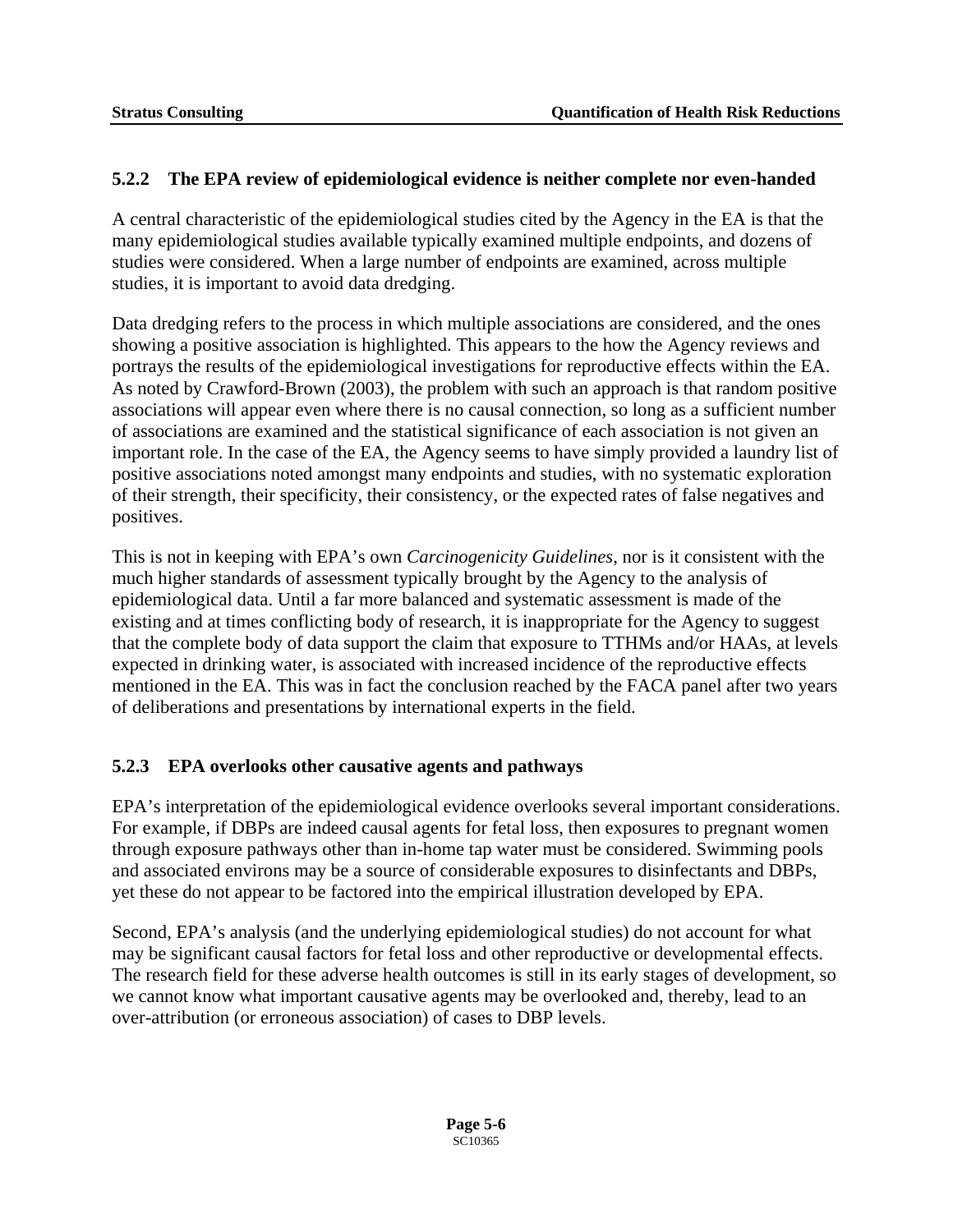For example, recently published epidemiological research (Nielsen et al., 2001; Li et al., 2003) reveals a very strong empirical association between miscarriage and prenatal use of aspirin or nonsteroidal anti-inflammatory (NSAID) drugs (e.g., the widely used pain reliever, ibuprofen). Li et al. (2003) found an 80% increased risk of miscarriage (an adjusted hazard ratio of 1.8, with a 95% confidence interval of 1.0 to 3.2) for NSAID use near the time of conception or during pregnancy. The association is higher for use near the time of conception or for a duration of NSAID use of a week or more. Similar results were obtained for aspirin use. The empirical results generally replicate what Nielsen et al. (2001) observed in Danish women, and suggest a far stronger association between NSAID or aspirin use and fetal loss than the evidence found to date on DBPs and fetal loss (in which, of the four relevant DBP studies, the odds ratios are 0.65, 1.06, 1.29, and 1.59, and the 95% confidence intervals include three lower bounds less than 1.0 and upper bounds ranging from 0.95 to 2.1). The link between fetal loss and NSAID and aspirin use may be an important confounder (omitted significant variable) in the inconclusive body of evidence on DBPs and fetal loss.

Other causative factors associated with fetal loss also are not fully or properly considered. These include the potential impact of maternal age (as associated with delayed childbearing for many women in today's society), and chromosomal abnormalities (which may account for more than half of spontaneous abortions, Bick et al., 1999). In addition, there are some key definitional issues that further call into question the reliability and validity of the EPA approach, including how spontaneous abortion has been lumped together with stillbirth in EPA's notion of "fetal loss" even though they are distinct phenomena, and in how fetal loss is reported in the underlying aggregate data from Ventura et al. (2000) versus how it is defined in the epidemiological studies EPA applies to those data (e.g., Waller et al., 2001 use the twentieth week of pregnancy as a cutoff, whereas the Ventura et al. data reflect full term outcomes).

Finally, a basic review of national statistics is revealing. With the promulgation of the original TTHM rule in 1979, EPA initiated the first regulatory controls that limited DBP exposures. If a strong association existed between DBPs and adverse pregnancy outcomes, perhaps some evidence would be revealed in the years since compliance with the TTHM rule was required. Between 1979 and the mid-1980s, when systems were coming into compliance, the national rate of fetal loss ranged from 13.9 to 14.1 per 100,000 pregnancies (Ventura et al., 2000). Since 1988, that rate has climbed to levels ranging from 15.4 to 17.2 per 100,000 (Ventura et al., 2000). Thus, the rates of fetal loss have increased fairly appreciably since the initial efforts to monitor and control TTHM levels. This casual observation is not intended as empirical evidence that fetal loss is not associated with DBP levels; however, it is suggestive that other factors may be far more important as potential causal agents (e.g., advancing maternal age, caffeine use, or aspirin use). The omission of these other causal agents from the epidemiological research on DBPs (and the empirical application by EPA thereof) makes the Agency's quantitative use of the existing DBP evidence fairly weak, if not downright ill-advised.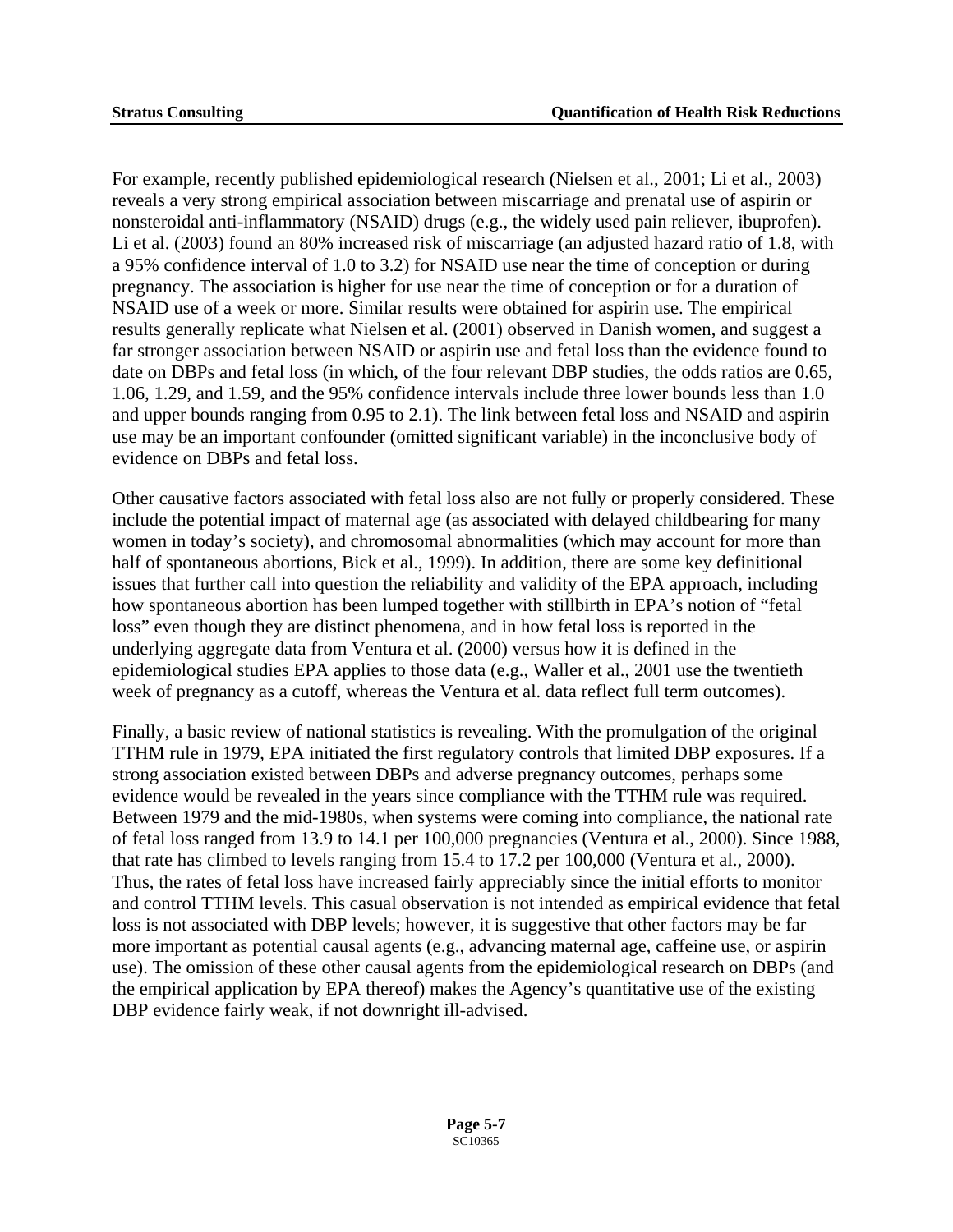#### **5.2.4 EPA's interpretation of the ICR data to quantify fetal loss avoided by Stage 2 is flawed**

EPA's effort to quantify the potential fetal loss risk reduction benefits is driven by the Agency's estimates of how many location-specific levels of TTHMs above a key threshold are eliminated by Stage 2. The Agency focuses on location-specific quarterly THM4 levels that exceed 80 µg/L as its benchmark, based on its review of selected epidemiological studies (as described in EA Appendix G).

EPA's assessment of locational observations above its THM4 threshold of 80 µg/L is based entirely on the Agency's limited evaluation of the ICR data. EPA's use of ICR data to quantify fetal losses avoided is neither transparent nor reproducible. An appendix to this critique provides specific details.

EPA identifies 39 plants from the ICR database that it believes are already in compliance with Stage 1 (RAA < 80 µg/L for THM4, and RAA < 60 µg/L for HAA5), but are not in compliance with Stage 2 as proposed. This is shown in EA Exhibit 5-10 (262 plants minus 223 plants = 39). These 39 plants thus are the focal point for EPA's Stage 2 analysis (representing plants in compliance with Stage 1, but still not, in EPA's estimation, in compliance with Stage 2).

EPA's analysis is then driven by the assumption that after Stage 2, these 39 plants will have the same proportion of locational quarterly observations of THM4 above the 80  $\mu$ g/L benchmark as found in the 223 ICR plants that EPA believes to be already in compliance with Stage 2. According to EPA's interpretation of the ICR data (Exhibit 5-13 in the EA), in Stage 1 compliant systems, 7.1% of the location-specific quarterly observations exceed the 80 µg/L threshold, whereas only 2.2% of the locational quarterly observations exceed that benchmark in the ICR plants that EPA considers already in compliance with Stage 2.

Based on this comparison of different plants in the ICR database, EPA asserts that there will be 69% fewer quarterly location-specific THM4 observations above the 80 µg/L threshold after Stage 2 than in Stage 1 (7.1% - 2.2% = 4.9%, and  $4.9\%/7.1\% = 69.0\%$ ). Thus, EPA calculates that Stage 2 would reduce the number of fetal losses by 69% from the pre-Stage 2 baseline (i.e., post-Stage 1). This leads to EPA's quantified estimate of 1,100 to 4,700 fetal losses avoided annually because of Stage 2 as proposed (i.e., 69% of the EPA estimate of 1,583 to 6,780 cases that the Agency attributes to chlorinated drinking water post-Stage 1). Note that the EPA baseline estimate for post-Stage 1 may be overstated considerably, but that issue is not explored in depth here.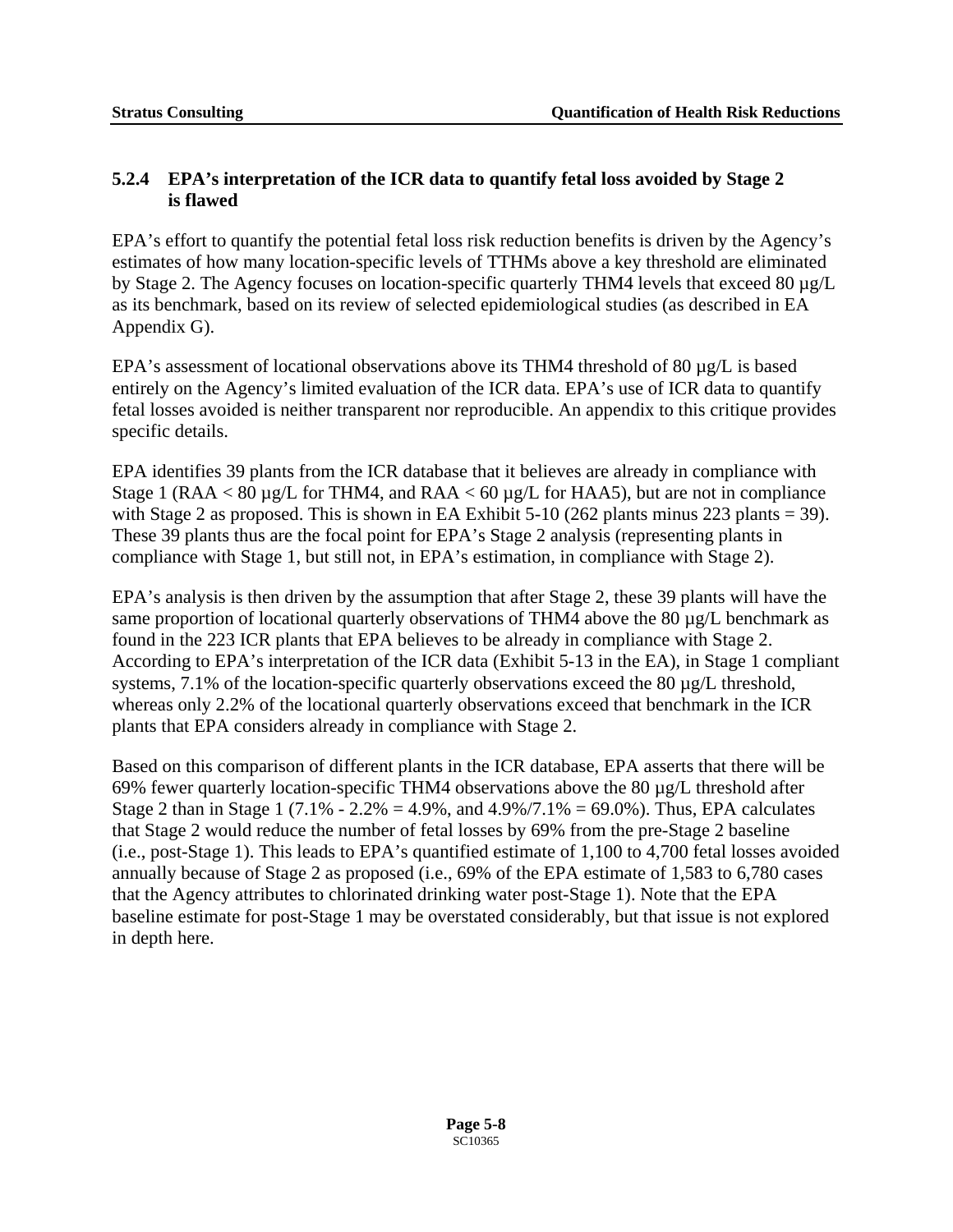#### **Independent re-evaluation of the ICR data yields very different results**

Because EPA's quantified fetal loss estimates are driven by its interpretation of the ICR data, and because EPA's approach to the ICR data seems misguided (i.e., simply assuming all plants post-Stage 1 will have outcomes like those ICR plants the Agency believes are already compliant with Stage 2), we have taken a closer look at the underlying ICR data for the 39 plants that EPA identifies as representing the facilities that would need to undertake compliance activities to move from Stage 1 conformance to compliance with the proposed Stage 2 rule. This plantspecific evaluation of the ICR data is much more relevant to the regulatory analysis than is the EPA approach, and it reveals very different conclusions about the degree to which Stage 2 would reduce location-specific quarterly observations below the 80 µg/L THM4 threshold applied in the EPA fetal loss analysis.

Of the 39 plants, one plant (ICR WTP ID #753) has an apparent data entry error (a THM4 level at site AVG1 is reported as 300, whereas the true value apparently was 30.0). Accordingly, this plant is dropped from the analysis. The highest THM4 level recorded for this plant is 52.0, and the highest level at the other three locations in the quarter in question is 30.3. Thus the data error is apparent, and removing this plant does not alter the outcomes developed below.

#### **Examining plant- and location-specific data for the utilities affected by Stage 2**

From the remaining 38 plants relevant for Stage 2 compliance evaluation, we had 151 locations within the distribution systems with THM4 observations by quarter (38 plants times four ICR monitoring locations per plant, less one location lacking observations).<sup>[2](#page-56-0)</sup> The ICR data for these 38 plants also furnished 142 plant-level quarterly observations (38 plants times 4 quarters = 152 plant quarters, less 10 missing plant quarterly observations). From these 142 plant quarters and 151 locations, we had 541 total observations of location-specific quarterly THM4 measurements (142 plant quarters times four locational monitoring sites per plant, less 27 missing location-specific quarterly data points).

From the available data for these 38 ICR plants, we counted how many quarterly locationspecific THM4 observations were above the 80 µg/L threshold. We noted 65 location-specific quarterly observations above 80  $\mu$ g/L, out of 541 observations (65/541 = 12.0%), at the Stage 2 baseline (i.e., post-Stage 1).

 $\overline{a}$ 

<span id="page-56-0"></span><sup>2.</sup> The missing location was the DSE site in plant ICR WTP ID 164.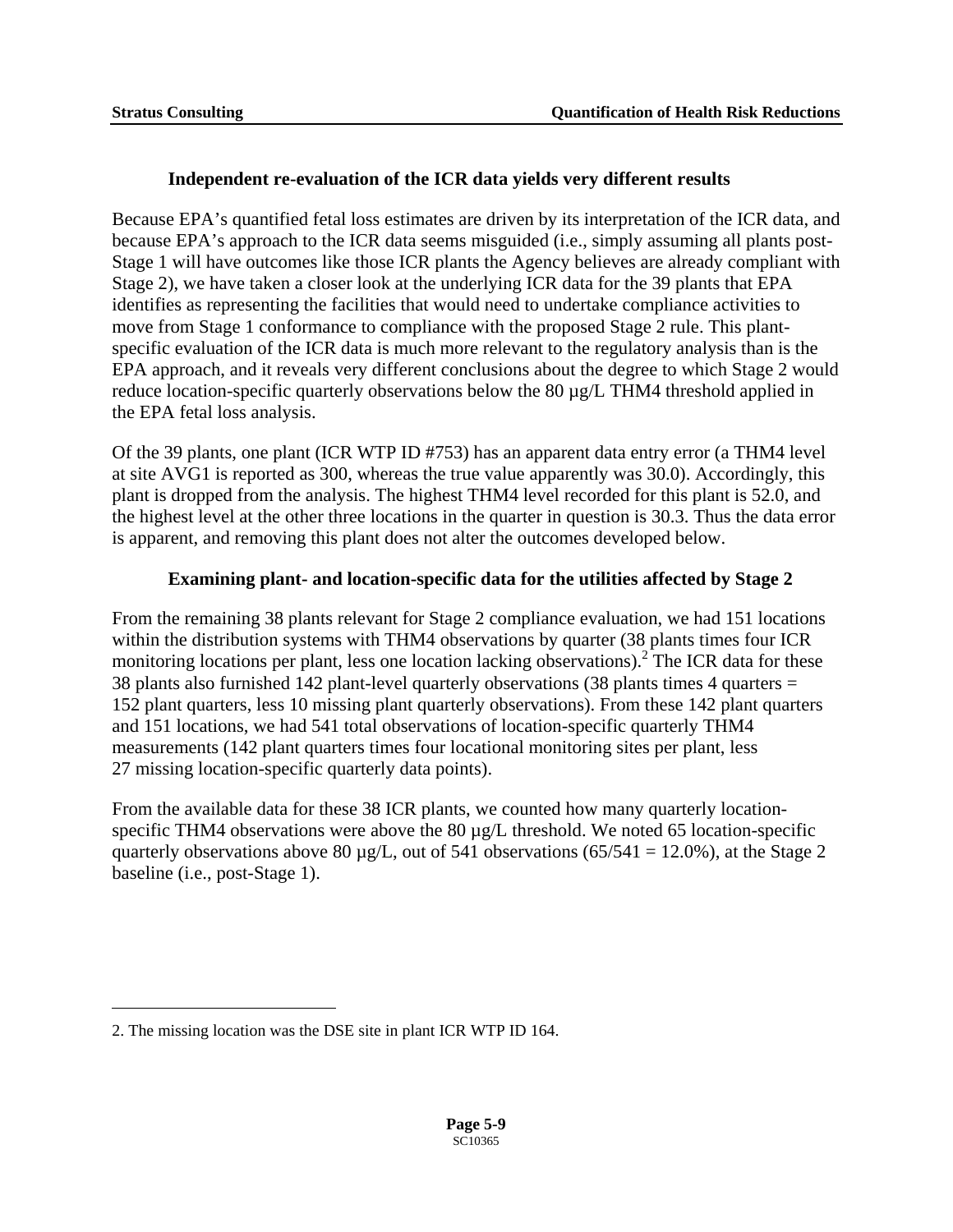1

For each of the 151 locations with ICR data, we also estimated the LRAA for that site. Only four locations exceeded the proposed [T](#page-57-0)HM4 LRAA of 80  $\mu$ g/L.<sup>3</sup> These four locations had a total of eight quarterly observations above the 80 µg/L threshold. Utility compliance efforts, if aimed at 64 µg/L for THM4 (i.e., including the 80% safety factor) would probably drive six of these locationalquarterly observations below the 80  $\mu$ g/L threshold.<sup>4</sup> This would leave 59 locationspecific quarterly observations above 80  $\mu$ g/L (65 at Stage 2 baseline, minus 6 eliminated due to compliance with the proposed Stage 2 LRAA).

After Stage 2 compliance, there would be 10.9% of the quarterly location-specific observations above the threshold (59/541 = 10.9%). Comparing the results between pre- and post-Stage 2 compliance, there is a 9.2% reduction in sites with observations above 80  $\mu$ g/L (12.0% minus  $10.9\% = 1.1\%$ , and  $1.1\%/12.0\% = 9.17\%$ .

Alternatively, if one assumes that utilities will also take compliance action at sites where the LRAA is below the proposed MCL of 80  $\mu$ g/L, but within 90% of the rule (i.e., above 72  $\mu$ g/L), then four additional sites enter the analysis. Across these sites, there are five additional individual locational quarterly observations above 80  $\mu$ g/L, of which three are likely to be reduced below 80 µg/L by compliance with 80% of the proposed LRAA-based MCL (i.e., targeting for post-compliance THM4 levels of 64 µg/L). These would leave 56 location-specific quarterly observations above 80  $\mu$ g/L (59 minus 3 = 56), or 10.4% (56/541 = 10.4%). Comparing the results between pre- and post-Stage 2 compliance under this scenario, there is a 13.3% reduction in sites with observations above 80  $\mu$ g/L (12.0% minus 10.4% = 1.6%, and  $1.6\%/12.0\% = 13.3\%$ .

Therefore, when examining DBP monitoring results for the 38 specific plants and associated locations in the ICR database that EPA identifies as representing systems moving from Stage 1 to Stage 2 compliance, the anticipated change in site-specific locations with quarterly observations above the 80  $\mu$ g/L threshold is far lower than EPA claims when it looks at the data at the more aggregated level. Instead of EPA's claim of a 69% reduction in location quarters with THM4 values above the threshold, the ICR data actually reveal the true reduction is likely to be closer to 9% to 13%. Thus, even if one accepts EPA's estimate of DBP-associated fetal loss at the Stage 2 baseline, the resulting quantified estimate of reduced cases is overstated by a factor of 5.2 (69.0/13.3) to 7.5 (69.0/9.2).

<span id="page-57-0"></span><sup>3.</sup> The LRAAs were 80.7 µg/L (MAX site for plant 113), 83.3 µg/L (MAX site for plant 124), and 97.6 µg/L (AVG1 site for plant 266), and 81.9 (MAX site for plant 605). Two of these four sites were missing samples for low THM4 quarters (these appear to be low quarters for THM4 based on other plant location data). Therefore, inclusion of any missing quarters may have led to LRAA < 80 µg/L for plants 113 and 605.

<span id="page-57-1"></span><sup>4.</sup> Based on estimating the percent reduction required to move the LRAA value from its reported level to 64 µg/L, and applying that percent reduction to each quarterly observation.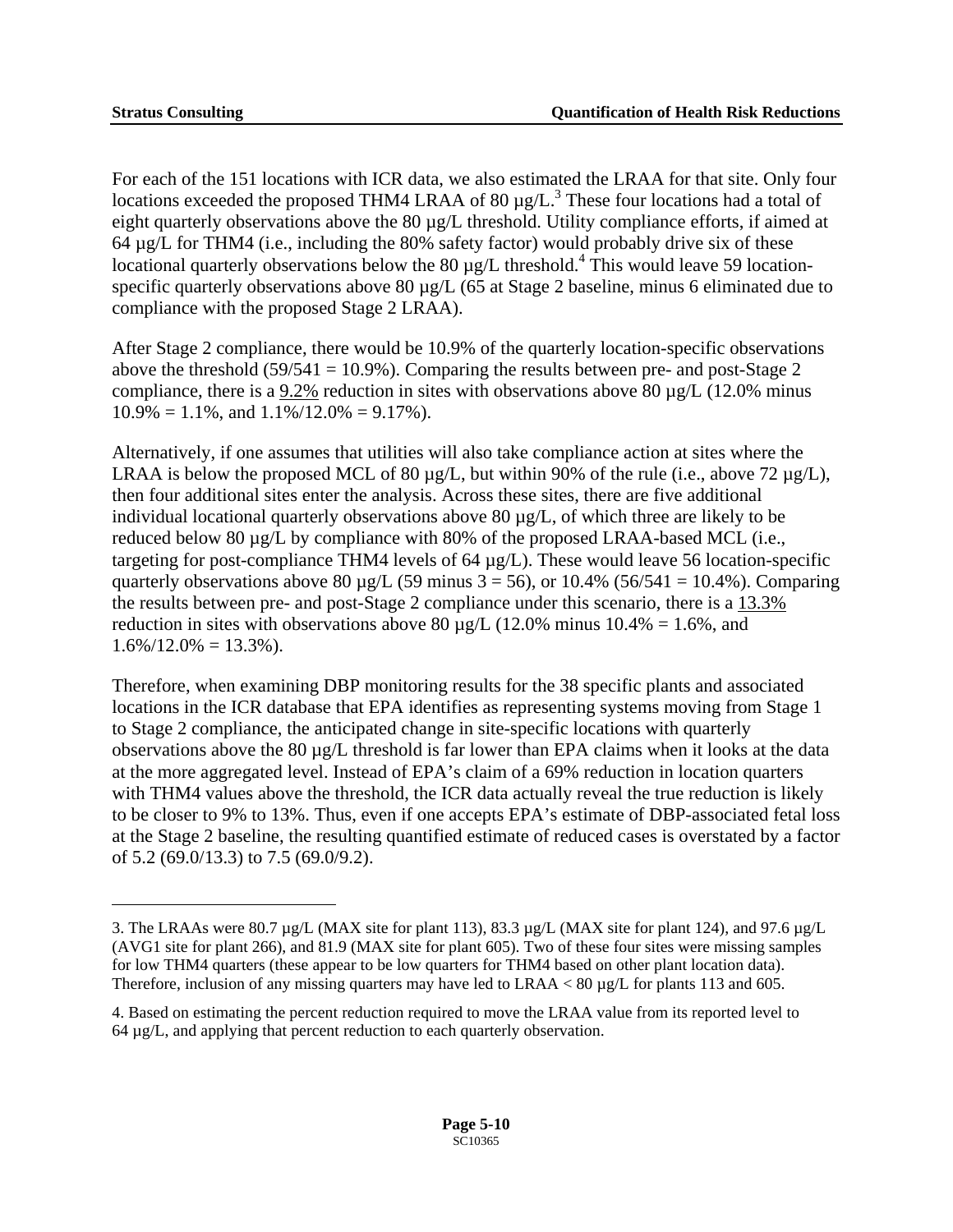$\overline{a}$ 

#### **Accounting for the composition of THM4 levels and reductions**

The above analyses are based on THM4, of which chloroform  $(CHCl<sub>3</sub>)$  is the dominant compound. At the median, chloroform accounts for 70% of the THM4 levels observed in the ICR for the 65 locational quarterly observations above 80  $\mu$ g/L. However, chloroform appears to be the least likely candidate of the TTHM mix for possible association with reproductive or developmental effects. It is the brominated THM species that are most suspect, given the limited available data, as the DBP agents possibly associated with these adverse outcomes.

Looking more closely at the ICR data for the four plants in the relevant Stage 2-impacted set (i.e., plants with a site-specific LRAA for THM4 above the 80 µg/L proposed MCL), there are a combined 8 site quarters (out of 14 quarterly data points) with a location-specific THM4 levels observed above the 80 µg/L benchmark. These are the "peaks" that drive EPA's quantitative fetal loss illustration.

Next, based on the existing epidemiological evidence provided by Waller et al. (1998), one might focus on BDCM as the specific THM4 species with the greatest likelihood of being the potential causal agent in any elevated risk of fetal loss, especially at levels above 17 µg/L (a level adopted here from Waller et al. as an illustrative benchmark). Among the 4 relevant Stage 2-impacted sites (i.e., sites with THM4 LRAA >  $80 \mu g/L$ ), there are 14 quarters of data, of which 5 have location-specific quarterly observations with BDCM at or above 17 µg/L.

Assuming that the impacted facilities aim for Stage 2 compliance at an LRAA of 64 µg/L for THM4 at these 4 sites, and also assuming that each compound in the THM4 mix is reduced by an equal percent,<sup>[5](#page-58-0)</sup> then the proportional decrease in BDCM would drive only one of the five quarterly observations for BDCM from above 17 µg/L to below that benchmark level (i.e., a post Stage 1 BDCM level of 22.0 becomes 16.9 µg/L post Stage 2). Thus, the baseline of 5 of 14 site quarters in regulation-impacted systems would be altered due to the regulation to 4 site quarters with BDCM above 17  $\mu$ g/L. This is a reduction of 7.1% (1/14 = 7.1%) in BDCM quarters above

<span id="page-58-0"></span><sup>5.</sup> It is not known how the compliance-related reductions may be split across the 4 species that constitute THM4. Several factors, including source water characteristics and the control strategy implemented, will determine the comparative reductions across species. However, THM4 reductions may, in many locations, result in a higher proportion reduction in chloroform than in the brominated species (e.g., where controls result in organic content being reduced and/or chlorine dose being reduced, while bromide levels are unchanged).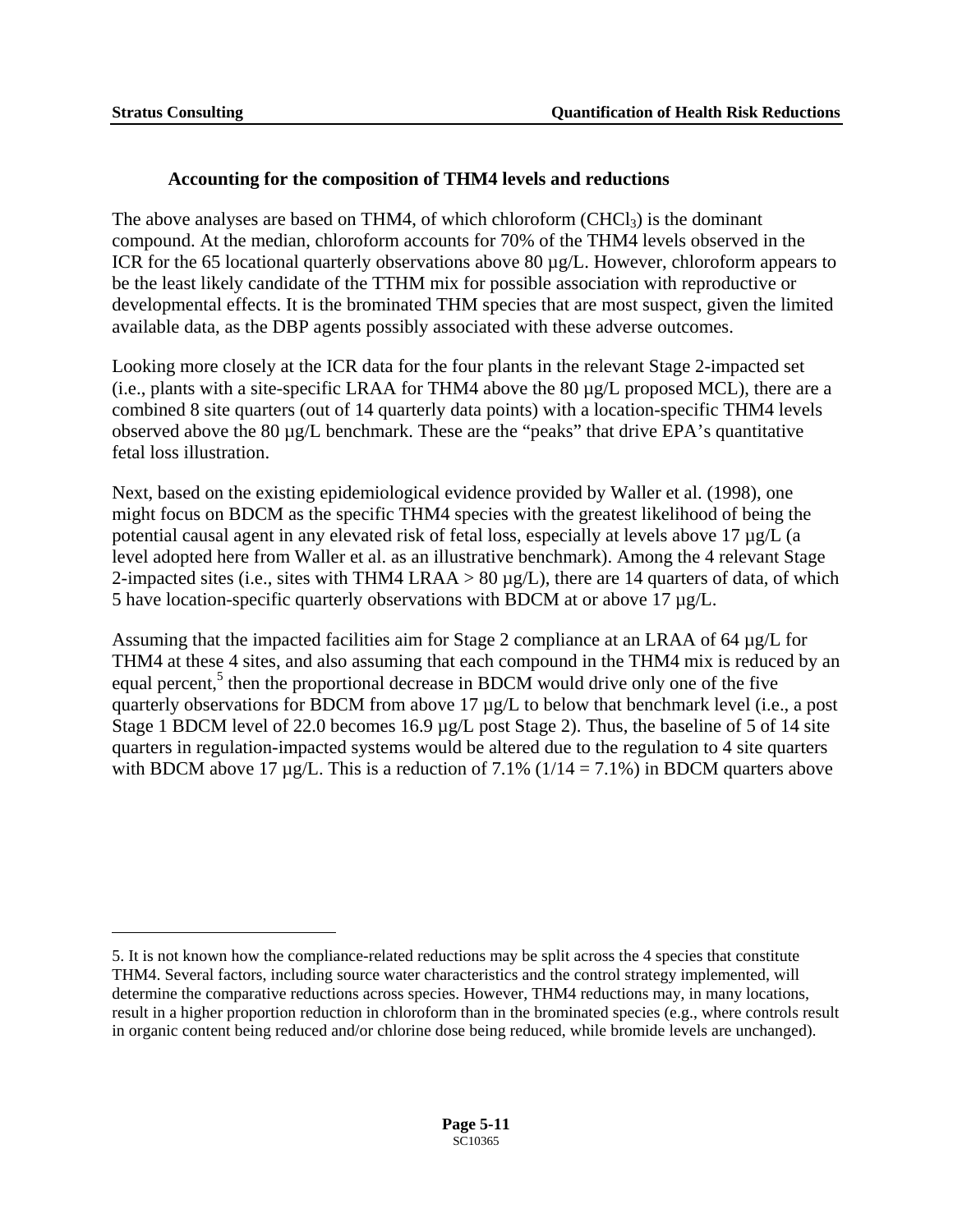$\overline{a}$ 

17  $\mu$ g/L amongst the system sites that are out of compliance with the proposed 80  $\mu$ g/L LRAA for THM4. $6$ 

A more suitable comparison to the ICR data interpretation developed by EPA is to look at the observations for all 38 plants that drive the Stage 2 fetal loss analysis (as described in previous sections). From these 38 plants, we have 539 location- and quarter-specific observations for BDCM levels. Out of the 539 data points for BDCM, there are 114 observations with quarterly site levels of 17  $\mu$ g/L or greater (114/539 = 21.2%).

As noted above (and in footnote 6), only 1 or 2 of these quarterly site observations is projected to move below 17 µg/L based on compliance with Stage 2 as proposed (assuming proportional reductions as needed to get each impacted site's THM4 LRAA down to 80% of the proposed MCL). This would leave 112 or 113 locational quarters above the 17  $\mu$ g/L BDCM benchmark used here. This amounts to a reduction of from 0.9% to 1.7% in the number of site quarters above the BDCM benchmark, due to the rule as proposed (i.e.,  $113/539 = 21.0\%$ ;  $21.2\% - 21.0\%$ )  $= 0.2\%$ ; and  $0.2\%/21.2\% = 0.9\%$ ).

The above illustration — with a focus on BDCM in lieu of the broader THM4 focus — reveals the impact that chloroform may have on EPA's efforts to quantify fetal loss. When looking at the THM4 aggregate in the preceding section, we attributed a 9.2% to 13.3% reduction in baseline DBP-related fetal loss cases to the proposed Stage 2 rule. However, when focusing on BDCM, the reduction attributed to the rule shrinks to 0.9% to 1.7%. If compliance efforts result in preferential reductions in chloroform relative to the brominated species, this impact would be even more sizable (and the fetal loss risk reductions potentially associated with the rule would be smaller).

If one applies the BDCM-relevant ICR observations to the EPA's estimated baseline estimate of fetal loss, then Stage 2 would be associated with a reduction of only 14 to 115 cases per year  $(i.e., 0.9\%$  of  $1583 = 14$ ). This indicates that even if one were to ill-advisedly use the epidemiological evidence to quantify fetal loss, and even if one accepted EPA's estimated PAR values and the associated Agency estimate of baseline fetal loss levels associated with DBPs in drinking water, then a more suitable interpretation of the Stage 2-relevant portion of the ICR data would in and of itself reduce the estimated Stage 2-attributed fetal loss cases avoided to levels between 1% and 2% of the numbers published by EPA.

<span id="page-59-0"></span><sup>6.</sup> Alternatively, if one assumed that any system with a site observation at 90% or more of the proposed MCL (i.e., an LRAA above 72 µg/L for THM4) would make compliance efforts, we then obtain 10 location-specific quarterly observations (out of 26 location-specific quarterly data points amongst 8 sites) with BDCM above 17 µg/L at the Stage 2 baseline. Stage 2 compliance efforts would be projected to drive 2 of these observations below 17  $\mu$ g/L for BDCM, resulting in a 7.7% decrease due to the rule (2/26 = 7.7%).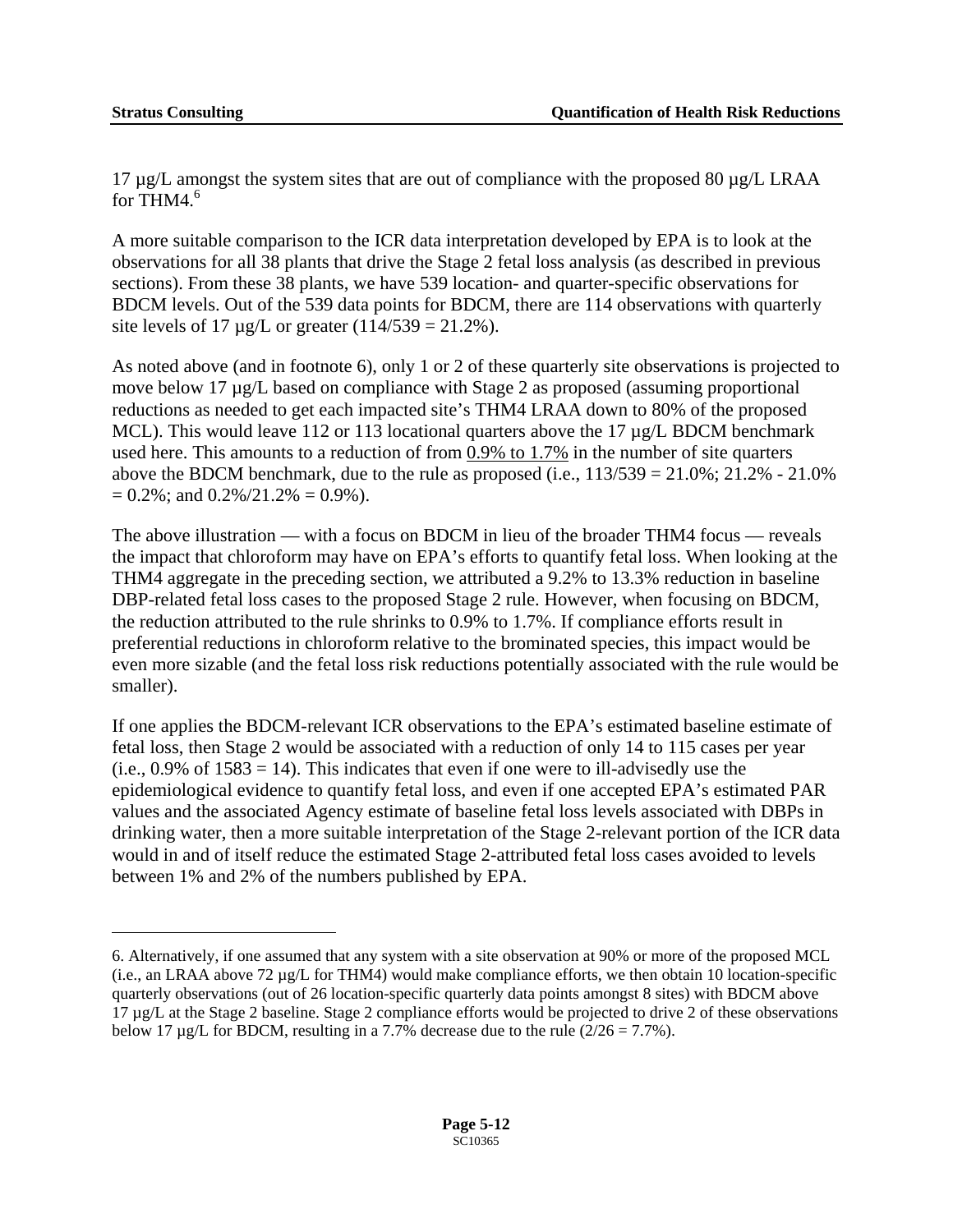#### **5.2.5 EPA's fetal loss analysis may violate federal information quality guidelines**

The fetal loss illustration may well be in violation of EPA and Office of Management and Budget (OMB) information quality guidelines (U.S. EPA, 2002; OMB, 2002). Among the reasons this may be the case:

- 1. EPA itself states that it "does not believe the available evidence provides an adequate basis for quantifying potential reproductive/developmental risks." Yet despite this assessment, the Agency nonetheless proceeds to develop empirical estimates. EPA characterizes these empirical estimates as "illustrative calculations" yet the Agency highlights their numeric results throughout the rulemaking package and EA.
- 2. The EPA analysis is not objective either in the context of its presentation or in terms of its substance. EPA's presentation of the epidemiological evidence is not even-handed or unbiased, and its illustrative calculation is not accurate, reliable, or unbiased. EPA cherry-picked what data and studies to use and ignored a more balanced weight of evidence approach that would have more fully captured the mixed and inconsistent results evident in the body of relevant research.
- 3. EPA does not appear to have conducted any substantive expert peer review of the approach or results, nor did the Agency conduct a pre-dissemination review (as clearly required under the OMB guidelines for information quality).

### **5.3 Conclusions**

EPA quantitative estimates of the number of bladder cancer cases and fetal losses avoided per year due to the Stage 2 rule are the results of ill-advised applications of weak empirical evidence from the body of available epidemiological research. Using these studies as a basis for quantifying benefits is not consistent with good science.

In the case of bladder cancer, there is still no established causal mechanism, which would be needed as a premise for developing and applying PAR estimates in a manner that is scientifically justified. The results are also so appreciably inconsistent with the toxicology-based evidence that it is quite apparent that the estimates are not likely to be credible.

For fetal loss, the epidemiological evidence is even thinner and more inconsistent, and EPA has been rather selective in what portions of the research body it opts to use, and the manner in which they are applied. Further, the quantitative fetal loss estimates are developed by EPA using a very unsuitable interpretation of the ICR data. Even if the epidemiological evidence had been sufficiently robust to justify EPA's efforts to develop quantitative estimates of fetal loss, the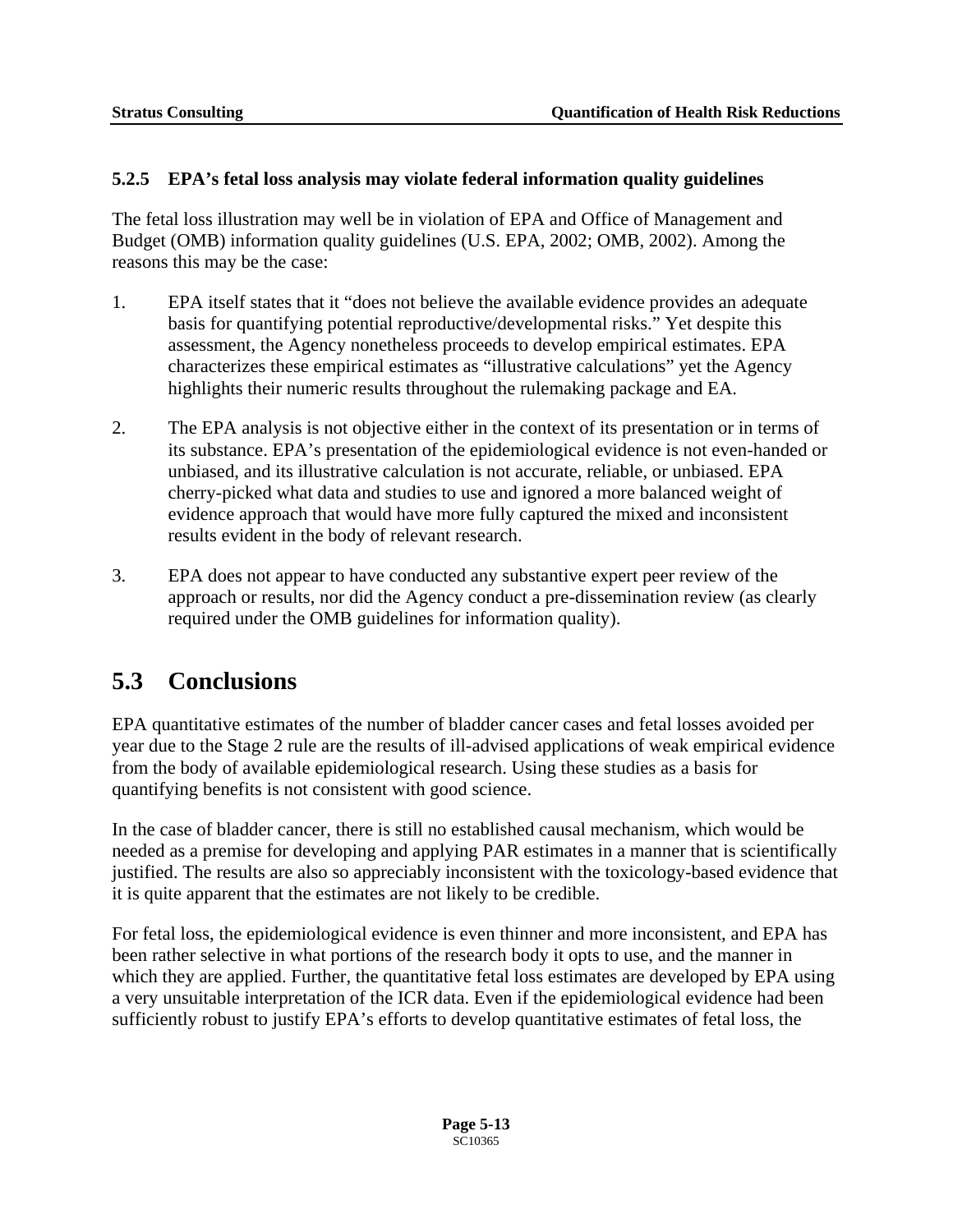Agency's application of its poorly conceived PAR estimates to the ICR data yields very misleading results.

While the scientific evidence may be such that a "concern" can be noted and some exposurereducing options considered, EPA's development and application of quantitative estimates of cases avoided is unfortunate and probably misleading. Steps may be warranted to reduce levels of DBPs (or, more specifically, to reduce the high-side variability in DBP levels across locations within a distribution system), even if the associated health benefits are not immediately quantifiable. However, we strongly object to the Agency's efforts to quantify specific outcomes when the science does not support such endeavors, which is especially true for the potential reproductive and developmental benefits of the proposed rule.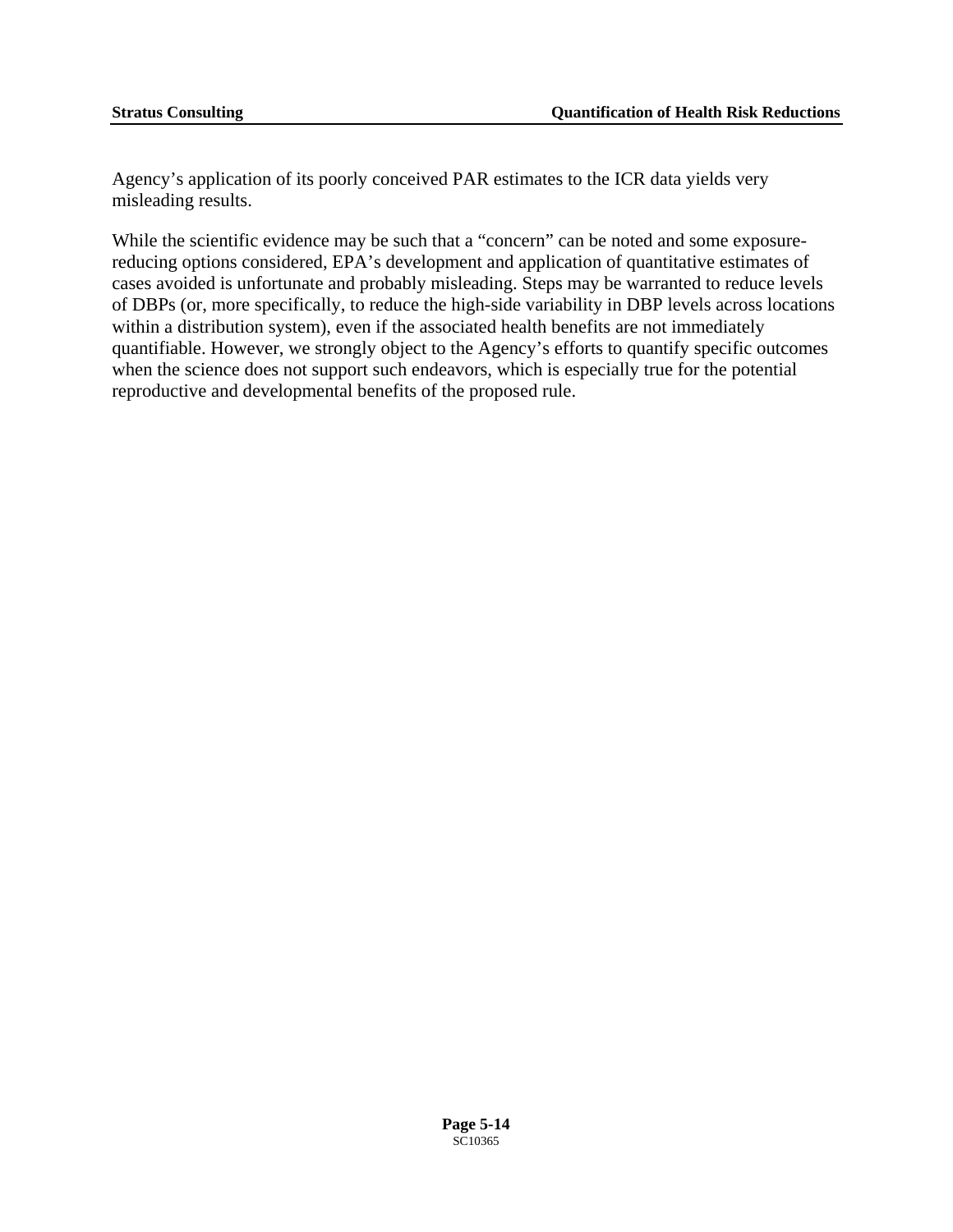# **6. Characterization and Valuation of Bladder Cancer Risk Reduction**

Of the potential adverse health effects that could potentially be avoided with implementation of the Stage 2 DBP rule, the EA monetizes only expected reductions in the incidence of fatal and nonfatal bladder cases.

nonfatal case of bladder cancer. $<sup>1</sup>$ </sup> To value the expected reduction in fatal bladder cancers, EPA uses a distribution of monetary estimates of the value of a statistical life (VSL) that has been incorporated in numerous economic assessments of proposed EPA regulations for various media (e.g., air and water). While theoretical and empirical questions continue to surround the development, use, and interpretation of VSL estimates, the precedent for their use is clearly established and their application in context of the Stage 2 rule raises no new issues or fundamental concerns. In contrast, there are no available studies that directly estimate willingness to pay (WTP) to avoid a

To address this data gap, EPA relies on estimates from two valuation approaches for nonfatal bladder cancer cases. First a quantitative relationship between fatal and nonfatal lymphoma case values developed in a contingent valuation study (Magat et al., 1996) is used as a linear scalar to adjust VSL estimates. Second, nonfatal bladder cancer cases are valued using WTP estimates for a case of chronic bronchitis, following a direct recommendation from EPA's Science Advisory Board (SAB).

This chapter discusses the valuation of fatal bladder cases, in Section 6.1, to provide background for the discussion of the development of the nonfatal case estimates in Section 6.2. Next, Section 6.3 briefly discusses using estimates of life years saved as an alternative measure for summarizing the expected mortality impacts of the Stage 2 rule. Section 6.4 addresses the incorporation of cessation lag and discounting issues into the economic analysis of the Stage 2 rule.

 $\overline{a}$ 

<span id="page-62-0"></span><sup>1.</sup> Economists prefer *ex ante* WTP-based estimates of the value for avoiding an adverse health outcome because they are constrained by disposable income but allow the respondent to consider the relative impact and importance of all aspects relating to the diagnosis and treatment of a condition as well as any pain and/or activity limitations that the condition or its treatments may impose over time.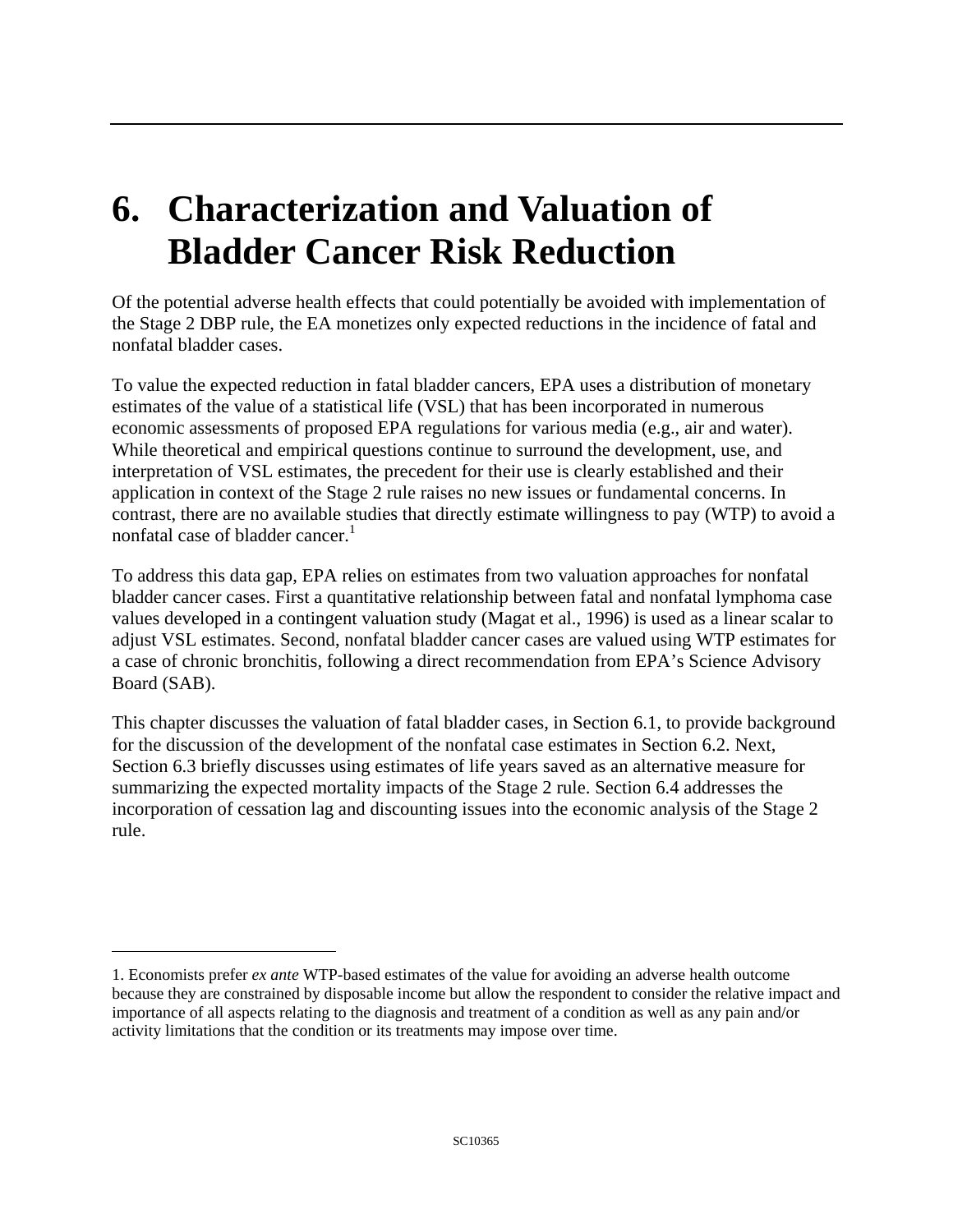$\overline{a}$ 

## **6.1 Valuation of Fatal Bladder Cancers in the Stage 2 Rule's Economic Assessment**

To value expected reductions in fatal bladder cancer cases attributable to implementation of the Stage 2 rule, EPA first selects a value from a distribution of the VSL estimates and then adds to it an estimate of the medical costs for treating a fatal case of bladder cancer (U.S. EPA, 2003a).

 $(e.g., air and water).$ <sup>2</sup> The VSL distribution is defined by estimates from 26 studies developed using labor market (i.e., wage-risk) studies and contingent valuation surveys. The resulting VSL distribution has been incorporated in analyses of the economic benefits of proposed EPA regulations expected to provide a reduction in the risk of a fatal health outcome for contaminants in a variety of media

While reductions in cancer risks are not a focus of the studies that contribute to the VSL distribution, the appropriateness of using this VSL distribution to monetize reductions in mortality risks based on anticipated changes in the incidence of fatal cancers has been specifically recognized (e.g., U.S. EPA, Science Advisory Board, 2000b). In addition, recent economic assessments of EPA regulations, such as the one for arsenic concentrations in drinking water, have established a clear precedent for incorporating values drawn from this distribution to monetize expected reductions in the risk of fatal bladder cancer cases.

As a result, there are no new substantive issues regarding the incorporation of results from the VSL distribution to value an expected reduction in fatal bladder cancer cases attributable to the implementation of the Stage 2 rule.<sup>3</sup>

Similarly, there is little question surrounding the addition of expected medical costs for treating a fatal bladder cancer case to any selected VSL estimate. In part, this reflects the relative magnitude of the components contributing to the final fatal case values. The lowest estimates in the pool of results that define the VSL distribution are in the \$800,000 to \$900,000 range, and the estimate of medical costs is in the range of \$90,000 to \$100,000. Therefore, adding medical costs to a VSL estimate does little to change the overall magnitude of the result. Finally, adding this value to any selected VSL estimate for valuing a fatal cancer case directly reflects the

<span id="page-63-0"></span><sup>2.</sup> EPA incorporates the VSL distribution in a Monte-Carlo analysis designed to reflect the variability and uncertainty in key inputs to a benefit assessment. The Monte-Carlo design creates a distribution of monetized benefits for the mortality risk reduction by selecting a value from the VSL distribution over many separate draws.

<span id="page-63-1"></span><sup>3.</sup> There is still a lively debate regarding composition and subsequent use and interpretation of results from the VSL distribution. However, these issues are not directly related to the use of this distribution in the Stage 2 EA, which is consistent with existing EPA precedent.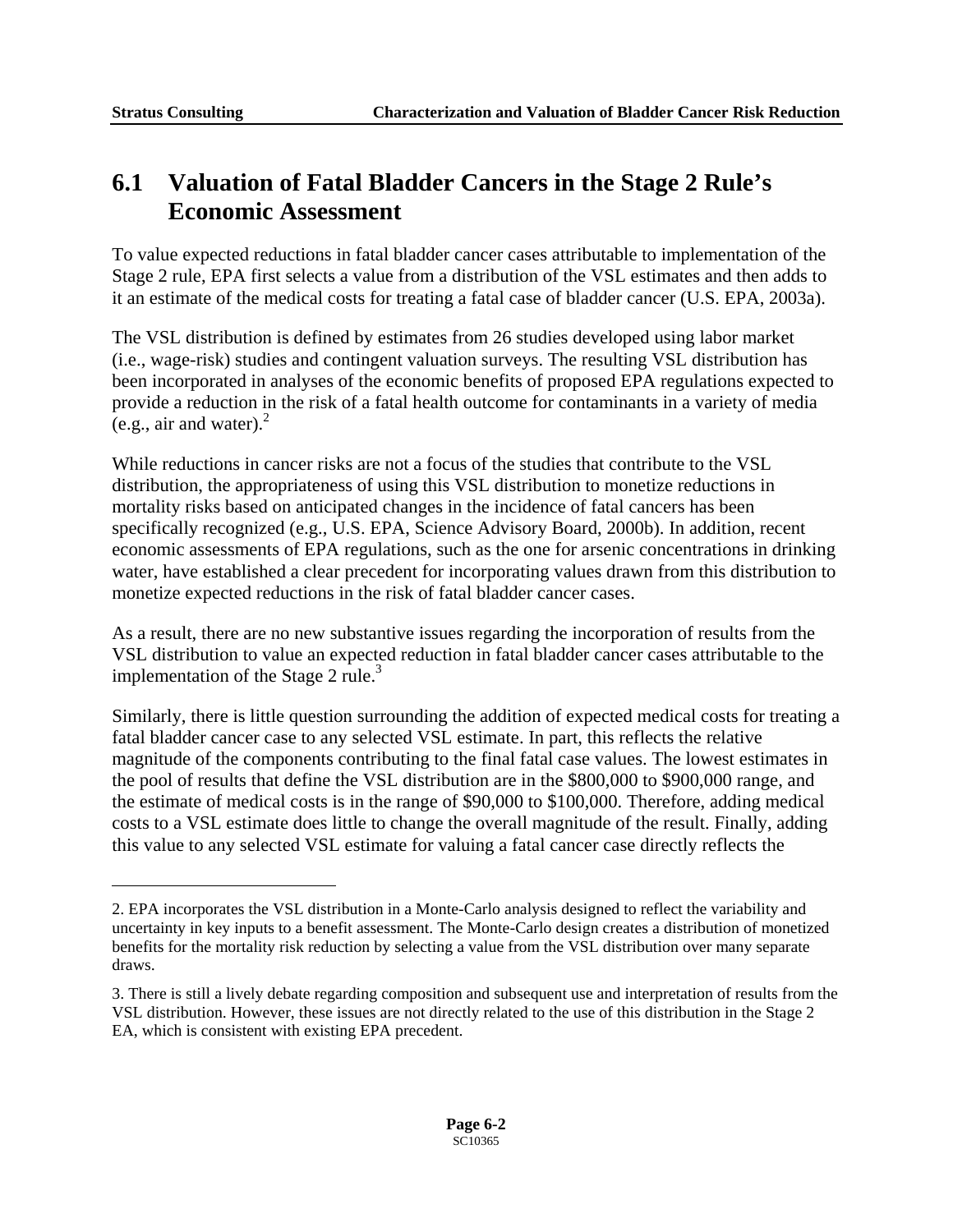incorporation of U.S. EPA SAB comments provided for the recent arsenic MCL rule, which also focused on valuing changes in bladder cancer cases (U.S. EPA, Science Advisory Board, 2000b). Therefore, the adjustment is appropriate for the Stage 2 rule given that the same health outcome is being considered.

## **6.2 Valuation of Nonfatal Bladder Cancers in the Stage 2 Economic Assessment**

In contrast to the VSL distribution that provides a reasonably defensible and EPA-approved source of data for valuing risk reductions for fatal bladder cancer cases, no studies provide WTP estimates for avoiding a nonfatal bladder cancer. To fill this informational void for the economic assessment of the proposed Stage 2 rule, EPA uses a linear scalar to adjust values selected for fatal cases from the previously described VSL distribution.

Specifically, Magat et al. (1996) used respondents' results from a computerized risk-trading survey program in a contingent valuation framework to estimate the value of a nonfatal case of lymphoma (cancer of the lymph system) relative to a fatal lymphoma case and other health outcomes (e.g., automobile death, nerve disease). From the respondents' results, Magat et al. (1996) conclude that "the median respondent found reducing the risk of a nonfatal form of lymphoma to be worth up to 0.583 times the value of an equivalent reduction in the risk of an automobile death" (Magat et al., 1996, p. 1129). Therefore, EPA takes 58.3% of a value drawn from the VSL distribution for a fatal bladder cancer case in the Monte Carlo simulation of the Stage 2 rule's economic assessment to value nonfatal bladder cancers. For a VSL of \$6.3 million (year 2000 dollars), the implied WTP to avoid a nonfatal bladder cancer is nearly \$3.7 million.

On the surface, incorporating a percentage of a VSL estimate to monetize nonfatal bladder cancers appears straightforward. However, because it is effectively a "benefits transfer," the appropriateness of this approach must be evaluated against EPA's benefit transfer criteria (U.S. EPA, 2000a).

#### **6.2.1 Issues with the use of the Magat et al. (1996) results in a benefits transfer**

In its *Guidelines for Preparing Economic Analyses*, EPA noted that benefits transfer valuations are most suitable when the following conditions hold (U.S. EPA, Science Advisory Board, 2000b, p. 87):

1. The good, service, or outcome originally valued is essentially the same as what will be valued by the benefits transfer.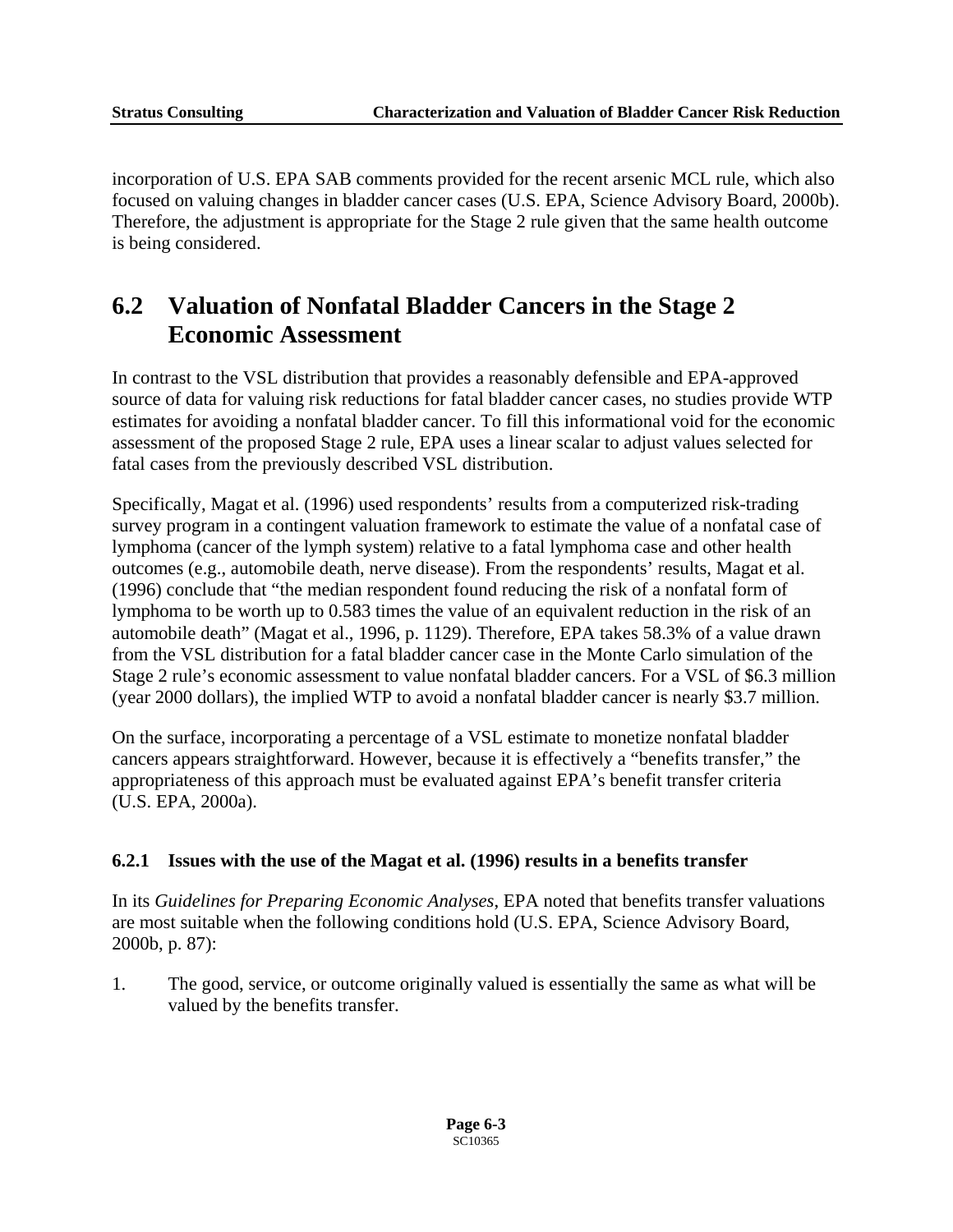- 2. The characteristics and conditions surrounding the good originally valued and that to be valued by the benefit transfer are similar, including the extent of any changes that are being valued.
- 3. The populations affected in each valuation scenario are similar.

In evaluating these conditions for the application of the scaled VSL estimates to nonfatal bladder cancer cases in the Stage 2 EA, the essential question is how similar are a nonfatal case of lymphoma, based on the description provided to the study's respondents, and a typical nonfatal bladder cancer case. Ideally, this comparison would look at information for the two types of cancers on patient characteristics, disease treatment, and side effects (e.g., pain, activity limitations). However, it is in developing this information for the nonfatal lymphoma case valued in Magat et al. (1996) where problems arise.

What we know from Magat et al. (1996) is that respondents were presented with a list of consequences of contracting lymph cancer. A distinction was then made between curable lymphoma cases and terminal lymphoma cases based on the probability of death (10% and 100% fatality probability, respectively) (Magat et al., 1996, p. 1125). From reported rankings of the respondents' highest aversion scores for the consequences of lymphoma (both fatal and nonfatal), we know that the following impacts were presented in the original list: bleeding, infections, depression, loss of energy, swelling, fever, weight loss, and sweating (Magat et al., 1996, p. 1127, Table 4). However, comparing the lymphoma aversion results with those reported for nerve disease suggests that lymphomas were essentially presented as a disease that, if not fatal, is survived without long-term consequence. This conclusion reflects that the nerve disease consequences that received the highest aversion scores included "must restrict exercise," "must quit work," "medications required," or "constant pain," none of which appear in the equivalent list for lymphomas.

Unfortunately, this information still provides an incomplete picture of how lymphomas were characterized to the respondents. Critically, it is not clear from the available information if the consequences of lymphomas were presented merely as a list of potential consequences or whether probabilistic information (e.g., likely consequences or consequences observed in some percentage of patients) was also provided. Additional information on the presentation of the lymphoma cases to the study respondents is apparently available in a Duke University working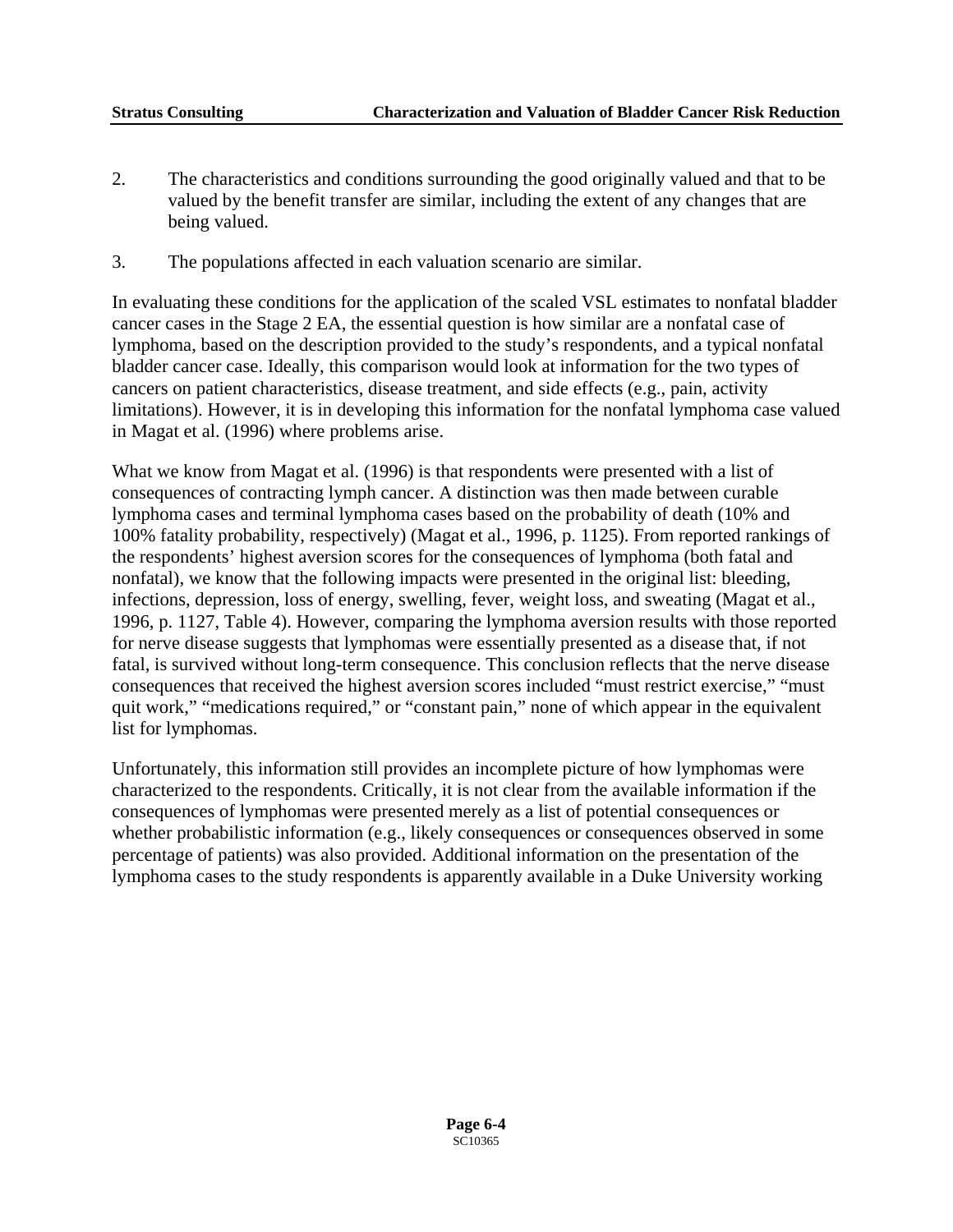paper produced by the authors of Magat et al. (1996); however, extensive efforts to obtain a copy of this paper have been unsuccessful to date.<sup>4</sup>

Despite a lack of information regarding the presentation of lymphomas in Magat et al. (1996), we can still provide a limited comparison of bladder cancer and lymphoma consequences in the United States using readily available data from the National Cancer Institute (NCI, 2003). Exhibit 6.1 presents a limited comparison of characteristics and consequences of lymphomas (combination of Hodgkin's and non-Hodgkin's) and bladder cancer.

|                                                                                                              | <b>Urinary</b> |                               |
|--------------------------------------------------------------------------------------------------------------|----------------|-------------------------------|
|                                                                                                              | bladder        | Lymphoma                      |
| <b>Cancer feature</b>                                                                                        | cancer         | (non-Hodgkin's and Hodgkin's) |
| All age incidence rate per 100,000                                                                           |                |                               |
| (2000 U.S. standard population) for 1996-2000 <sup>a</sup>                                                   | 20.3           | 21.8                          |
| All age death rate per 100,000                                                                               |                |                               |
| $(2000 \text{ U.S. standard population})$ for 1996-2000 <sup>a</sup>                                         | 4.4            | 9.1                           |
| 5-year relative survival rate for 1992-1999 <sup>a</sup>                                                     | 81.8%          | 60.7%                         |
| Number of cases, all ages for 1996-2000 <sup>b</sup>                                                         | 34,052         | 38,020                        |
| Number of deaths, all ages for $1996-2000^{\circ}$                                                           | 58,702         | 122,228                       |
| Median age of patients at diagnosis, all ages for 1996-2000 <sup>d</sup>                                     | 72             | 64                            |
| Median age of patients at death, all ages for 1996-2000 <sup>e</sup>                                         | 77             | 73                            |
| Percent of diagnosed cases in persons 65 years and older                                                     | 71%            | 48%                           |
| Average years of life lost per person dying of cancer all                                                    |                |                               |
| races, both sexes, 2000 <sup>f</sup>                                                                         | 10.9           | 15.3                          |
| a. Table I-4, NCI (2003).                                                                                    |                |                               |
| b. Table I-11, NCI (2003).                                                                                   |                |                               |
| c. Table I-13, NCI (2003).                                                                                   |                |                               |
| d. Table I-12, NCI (2003).                                                                                   |                |                               |
| e. Table I-14, NCI (2003).                                                                                   |                |                               |
| f. Figure I-19, NCI (2003), no figure directly reported for lymphoma. Use information on life years lost for |                |                               |
| non-Hodgkin's (14.8) and Hodgkin's (24.6) with distribution of deaths from 1996 to 2000 for non-Hodgkin's    |                |                               |
| $(115,376)$ and Hodgkin's (6,852) to get weighted average value = [14.8*(115,376/122,228)] + [24.6 *         |                |                               |
| $(6,852/122,228)$ ].                                                                                         |                |                               |
|                                                                                                              |                |                               |

#### **Exhibit 6.1. Comparison of features of urinary bladder cancer and lymphoma for individuals of all races**

<span id="page-66-0"></span>4. The reference to the working paper is provided in Magat et al. (1996) and is as follows: Magat W.A., K. Viscusi, and J. Huber. 1994. "The Death Risk Lottery Metric for Valuing Health Risks: Applications to Cancer and Nerve Disease." Working Paper No. 93-8, (Duke University) Center for the Study of Business, Regulation and Government Policy. Efforts to obtain this paper have included the following: requests to several economists at EPA, requests to the listed Duke University Center, and directly contacting the two surviving authors (Huber and Viscusi). To date none of these efforts has been successful.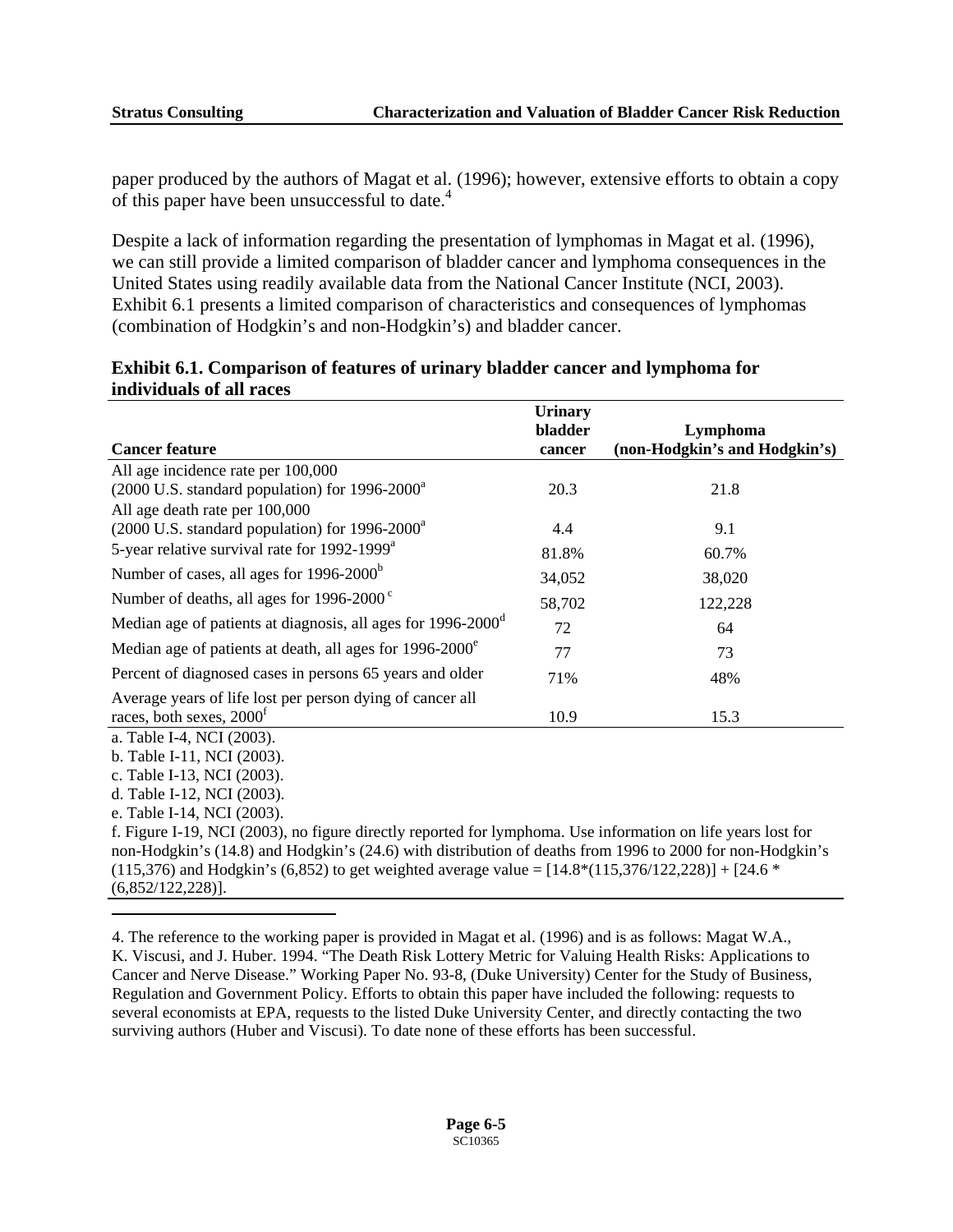Exhibit 6.1 shows that while bladder cancer and lymphoma are diagnosed with about the same frequency in the general population, lymphoma is generally diagnosed in a younger population and has a more significant mortality threat as measured by actual deaths, survival rates, and expected life years lost from a fatality.

In addition, the age differences in patients diagnosed with these cancers are striking. Bladder cancer is almost exclusively an older person's cancer, with over 71% of the diagnosed cases from 1996-2000 occurring in those age 65 and older. In contrast, only 48% of the combined lymphoma cases diagnosed in the same period were in individuals age 65 and older.

In addition, there is a strong potential for these cancers to have different impacts on their patients, at least in the short run, based on a review of treatment descriptions (the comparison was limited to adults with non-Hodgkin's for the lymphomas). In general, it appears that standard treatment for bladder cancer involves surgery or localized infusion of medication into the bladder. In contrast, for adults with non-Hodgkin's lymphomas radiation, therapy or chemotherapy appears to be the central element in standard treatment (Dana Farber Cancer Institute, 2003).

Ultimately, all of this evidence merely raises questions about the extent to which the characteristics and consequences of a nonfatal lymphoma case, as described to respondents in the original Magat et al. (1996) study, are similar or dissimilar to the current characteristics and consequences of a nonfatal bladder cancer case. It is this similarity (or lack thereof) that ultimately will define the appropriateness of the benefits transfer, but this is an area we cannot comment on further without additional information. If EPA intends to use the Magat et al. (1996) findings to value nonfatal bladder cancer, it must provide full documentation of the exact information, context, and wording used in the value elicitation instrument applied in the study. EPA also must then provide a compelling and complete presentation of the suitability of using the Magat et al. findings in a benefits transfer to value nonfatal bladder cancer risk reductions.

Finally, putting aside issues relating to the similarity in nonfatal cases of bladder cancer and lymphomas, it is worth taking note of an interesting conclusion from the comparison of fatal and nonfatal bladder cancer case values provided in Magat et al. (1996). From all available information, it appears that a case of nonfatal lymphoma, as described to the study subjects, would not result in any significant long-term health issues or activity restrictions. In this view, the nonfatal lymphoma represents an adverse health outcome that may seriously disrupt one's health and quality of life for a year or so, after which life would return to normal. Despite this relatively minor disruption, especially in light of the fact that the average age of the respondents is 31.5 years (Magat et al., 1996), a nonfatal lymphoma case still ends up being valued at over half of a fatal case. While there is no direct empirical basis for questioning this result from the Magat et al. study data, it appears to be a very high valuation when considering the relative magnitude of the consequences as presented. While this result may suggest some scenario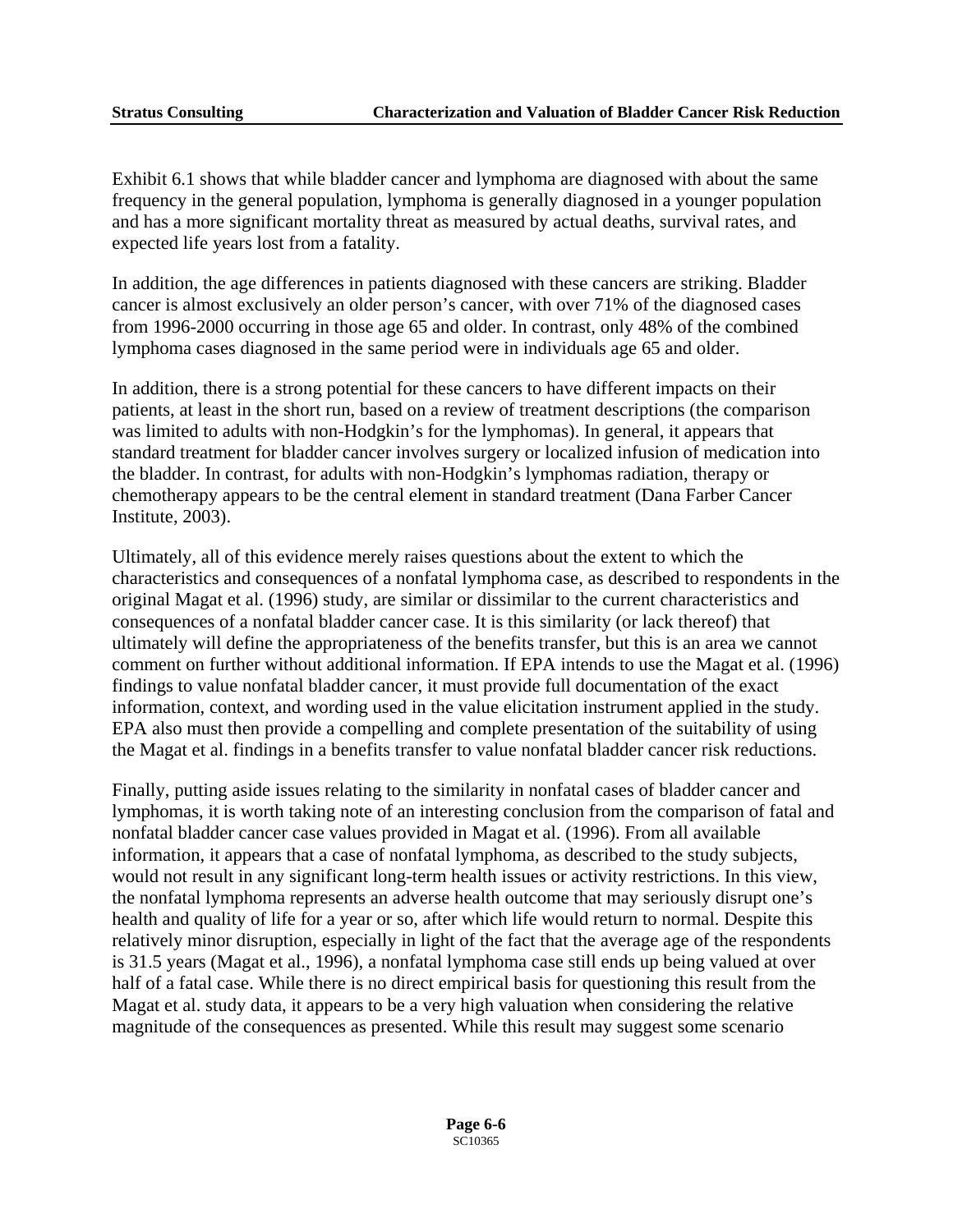rejection and or dread of cancer in any manifestation on the part of respondents, this is less of an issue in the benefit transfer for the Stage 2 rule as another cancer outcome is being valued.

#### **6.2.2 Alternative valuation using the WTP estimates for chronic bronchitis**

As an alternative to using 58.3% of VSL estimates to value nonfatal bladder cancer cases, EPA also values these cases by selecting values from a published WTP distribution for avoiding a case of chronic bronchitis (U.S. EPA, 2003a). This amounts to approximately \$600,000 (in year 2000 dollars) per case avoided.

Clearly, there is little overlap between the characteristics and consequences of nonfatal bladder cancer cases and incident cases of chronic bronchitis. However, this alternative valuation approach follows the recommendation of EPA's Science Advisory Board, which considered issues relating to the valuation of nonfatal bladder cancers in the recent Arsenic rule (U.S. EPA, 2003a, see footnote 10 on p. 5-66). Incorporating these values is consistent with established precedent and facilitates comparisons of the benefits across rules.

Even though the published chronic bronchitis WTP estimate from the literature has been reviewed by SAB and applied in prior rulemakings (e.g., the arsenic MCL), applying this estimate to nonfatal bladder cancers requires a more critical assessment by EPA. As noted in a previous section, there are standard professional practices and norms regarding this type of benefits transfer. Although these standard protocols for benefits transfer have been incorporated in the Agency's own *Guidelines for Preparing Economic Analyses,* EPA has not adhered to them in this application.

Specifically, EPA needs to consider whether and how the two health endpoints in question may be similar or different in terms of how they affect individuals and, hence, their possible WTP to reduce risks. For example, nonfatal bladder cancer, once in remission, may have little or no impact on the duration or quality of life enjoyed by the afflicted individual. Chronic bronchitis, on the other hand, tends to be a life-long illness that will cause pain and typically result in activity restrictions throughout a person's life. Further, it may also increase the victim's susceptibility to other illnesses and might ultimately contribute to premature mortality by other causes. Thus, it may well be the case that people would hold a lower WTP to reduce a risk of a transient nonfatal bladder cancer than they would for lifelong suffering from chronic bronchitis. This is a classic benefits transfer issue that EPA needs to explicitly explore and evaluate openly in its EA.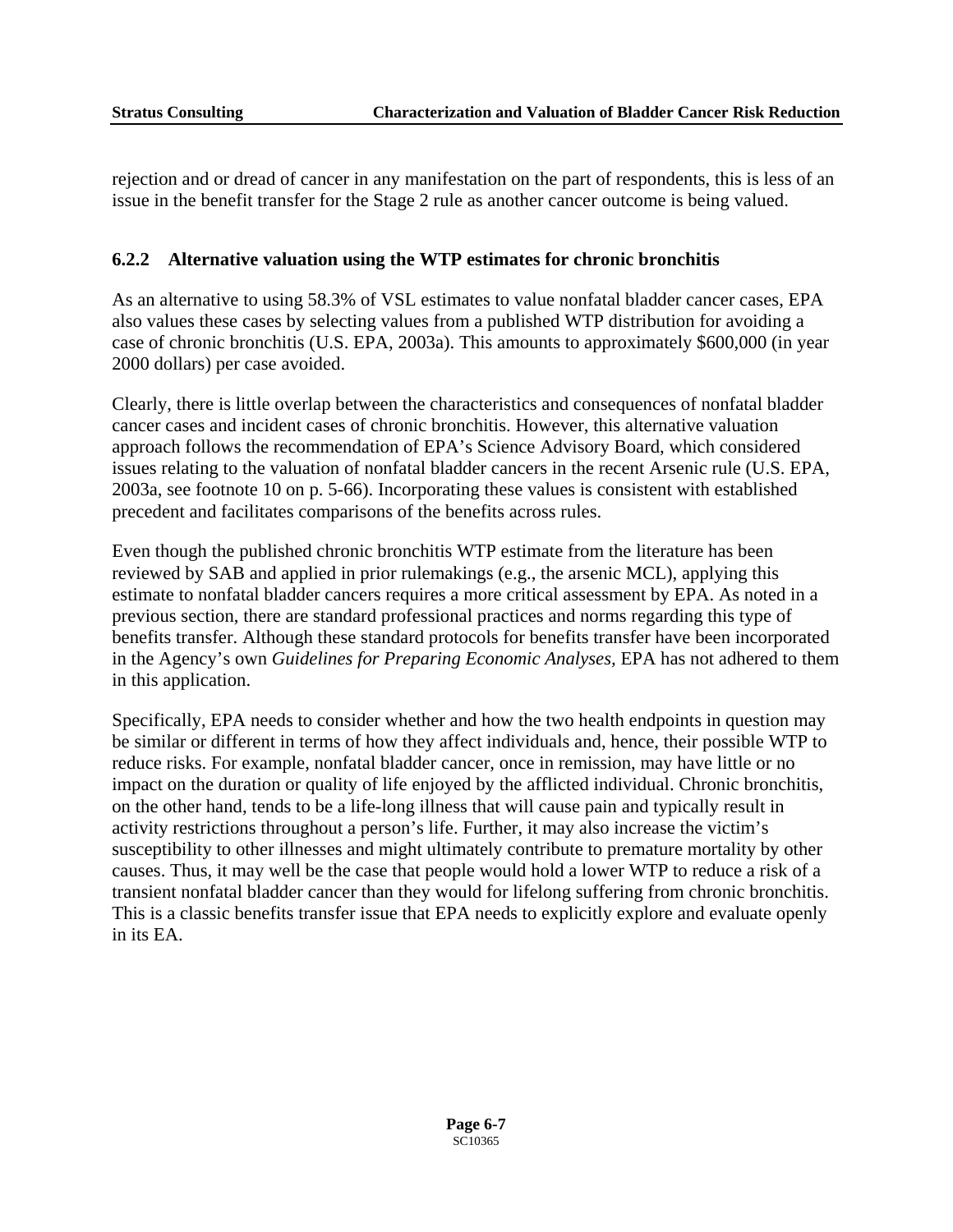## **6.3 A Useful Metric that EPA Should Provide is Life Years Saved**

One approach to quantifying the expected benefits of the Stage 2 rule not incorporated in the economic analysis is the calculation of expected life years to be saved if the proposed rule were implemented. In its most basic application, this could be completed by multiplying the expected fatal bladder cancer case reduction totals by available estimates of average life years lost for the cancer, such as the 10.9 years per case in Exhibit 6.1, as available from the National Cancer Institute (NCI, 2003).

The usefulness of a life-years-saved (LYS) estimate is that it quantitatively integrates information for an outcome of significance (avoided deaths) with characteristics of those affected (e.g., age at diagnosis and death) in a way not currently possible for the mortality risk valuation estimates (i.e., VSL estimates used by EPA do not reflect the extent of expected life duration lost). The LYS estimate thus becomes another measure that can help regulators in making decisions about preferred alternatives for implementing a rule or for deciding between rulemaking options.

One note of caution when considering this approach is to avoid using LYS estimates in conjunction with available VSL estimates to develop monetary estimates of the value of a life year saved. While as a matter of quantification this can be accomplished relatively easily (e.g., incorporating information on the number of expected life years remaining that underlie the VSL estimates, and then calculating a corresponding value per life year using a suitable discount rate), there is currently no consensus within the economic profession regarding the appropriateness of such calculations and their application in regulatory contexts.

# **6.4 Cessation Lag for Bladder Cancer**

The cessation lag portion of the EA is intended to estimate the time lag between a reduction in DBP exposures (i.e., when compliance costs are incurred to reduce DBP levels in distributed waters) and any resulting reduction in cases of bladder cancer. This is used to develop a time path for discounting potential future cancer risk reductions relative to the nearer-term costs incurred for DBP reductions. This section discusses the concepts of cessation lag and its related notion of latency period, and then reviews the manner in which EPA developed and applied a cessation lag to the bladder cancer risk analysis for the Stage 2 rule.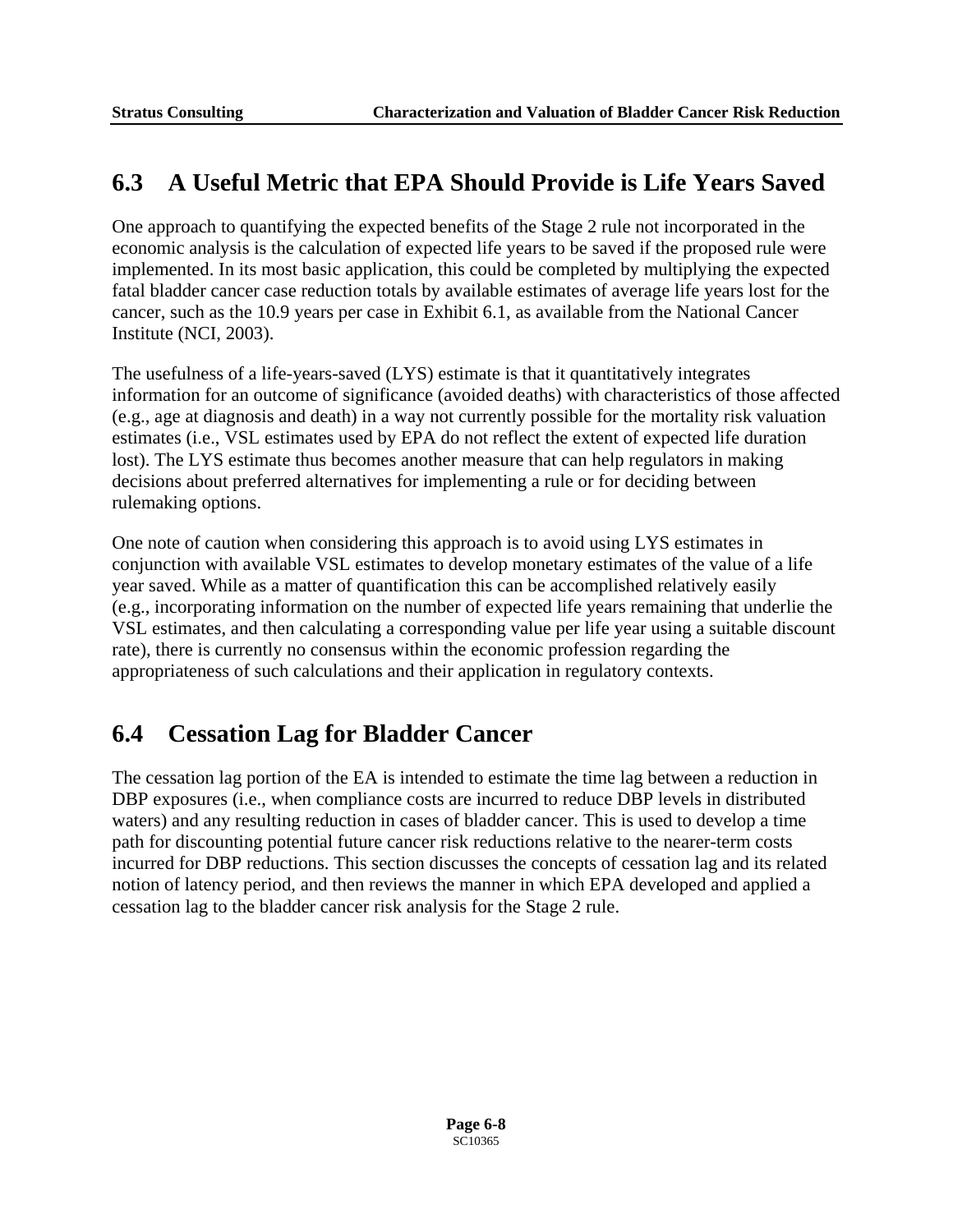#### **6.4.1 Cessation lags and latency periods are distinct concepts and durations**

The term "cessation lag" was coined by the EPA SAB panel reviewing the arsenic rule (U.S. EPA, 2000a), and is used by EPA in lieu of the previously used term and concept of "latency period." The underlying concepts for latency periods and cessation lag are similar they are intended to reflect the period of time (e.g., years) between a change in exposure and an associated change in the risk of manifesting a specific cancer(or another health endpoint associated with chronic exposure). However, there are some important distinctions to consider as well.

Latency refers to the period of exposure before the cancer is likely to manifest. For example, tobacco smokers may typically accumulate several decades of exposure before lung or other cancers typically manifest (i.e., many smokers begin in their teens or twenties, but associated lung cancers usually manifest in their sixties or later, indicating a latency period of perhaps 40 years or more). Persons exposed to DBPs in drinking water may likewise need to accumulate decades of exposure before any risk of bladder cancer would be evident (assuming the targeted DBPs are indeed a causal agent).

In contrast, cessation lag refers to the period after an exposure has been eliminated (or, presumably, reduced) and the resulting reduction in the risk of manifesting a cancer. For longterm smokers who quit the habit, the cessation lag is fairly short, because lung cancer and other smoking-related risks seem to decline fairly rapidly after smoking is terminated (e.g., for many former smokers, risk levels may approximate those for nonsmokers within 5 or 10 years). Thus, latency periods and cessation lag periods can be very different in duration, and probably depend on the mode of action for the carcinogen of relevance (see below).

#### **6.4.2 Both latency and cessation lags may be applicable to the Stage 2 rule**

In a regulatory analysis context, the applicability of latency periods, cessation lags, or both depends on the nature of the policy under consideration and who is likely to be impacted.

For example, a program designed to help prevent teens from becoming smokers will generate benefits in a future period based on the latency period concept. This is because the program is avoiding or reducing exposures for those who have yet to accumulate much (if any) lifetime exposure, and the cancers avoided because of the prevention program would have occurred several decades in the future.

In contrast, a program to encourage and help lifelong adult smokers quit will probably generate benefits within a relatively short time (compared to the teen smoking prevention alternative). This is because the comparatively short cessation lag concept is applied to those who have accumulated high lifelong exposures, since it is their exposures that would be ended.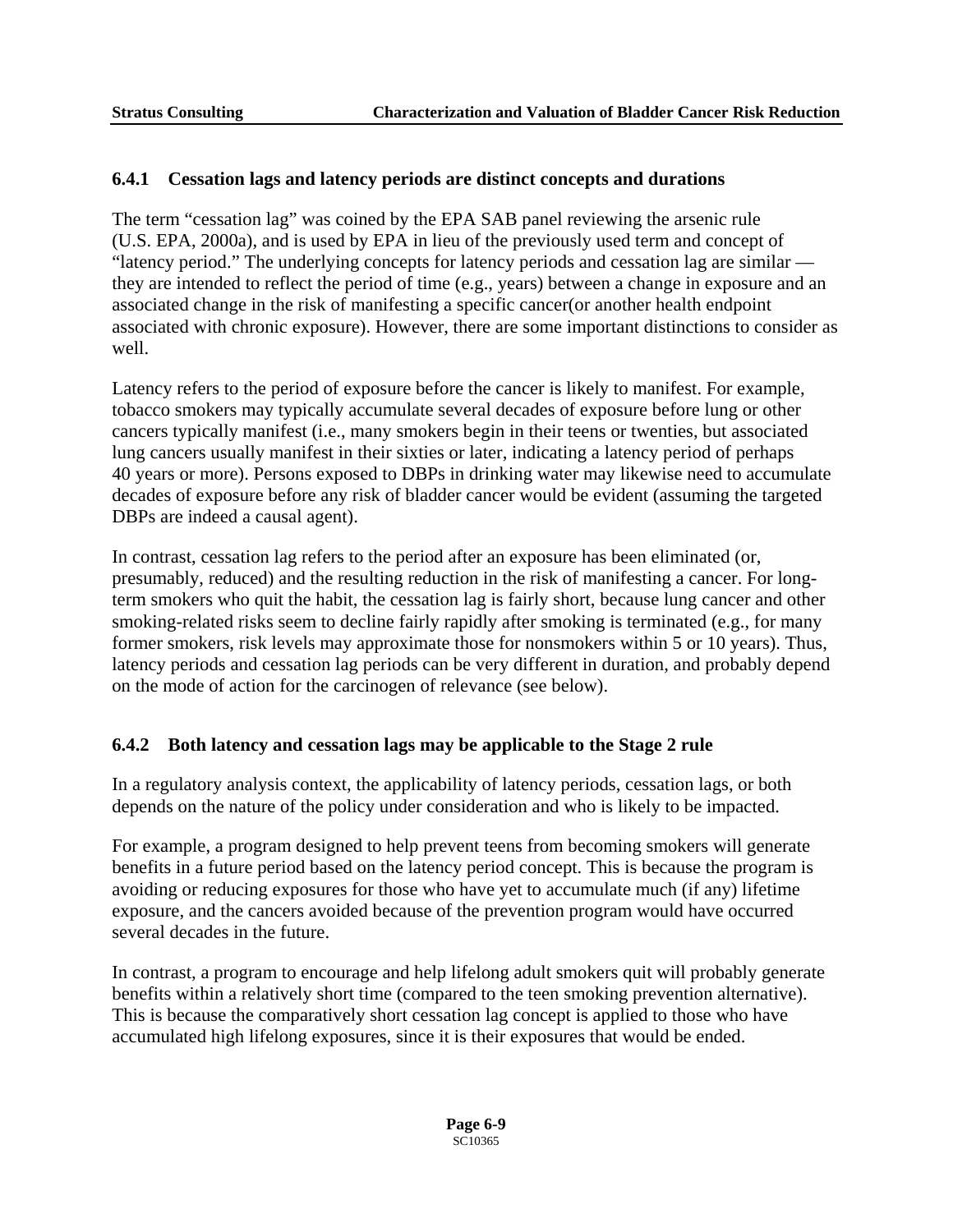For the proposed Stage 2 rule, DBP exposure reductions will be spread across the entire U.S. population regardless of age and accumulated lifetime exposure. For those who have accumulated decades of relatively high exposure (e.g., those past median age who have also spent much of their lifetime drinking CWS tap water with elevated DBP levels and who will remain in water systems affected by the Stage 2 rule), the cessation lag concept and associated duration would apply. But for those who are relatively young (e.g., below median age) or those for whom past exposures have been minimal (e.g., older individuals whose lifetime exposures have been relatively low, but then move to a Stage 2-affected CWS later in the life), the latency concept will apply. Thus, some fraction of the cancer risk reduction associated with the rulemaking would accrue according to a timetable associated with the cessation lag, and the remaining portion of the avoided cases would accrue according to the latency period.

In the initial years of rule implementation, cessation lag may be the relatively dominant impact. However, as the years after initial implementation pass, the latency period would become the predominant or sole relevant factor (i.e., as all those with relatively high accumulated lifetime exposures when the rule was first implemented reach the end of the natural lives, and the remaining impacted population is solely those with limited accumulated lifetime exposure).

#### **6.4.3 EPA's approach to estimating cessation lag**

EPA applies a relatively short time lag based on its assessment of how lung cancer risks decline after cessation of tobacco smoking (an exponent value of 0.77 is applied in the relevant cessation equation, and this value is based on tobacco smoking data).

EPA justifies its approach by claiming that tobacco smoke and DBPs may both reflect a mix of cancer promoters and initiators. Hence, EPA asserts that the cessation lags might be similar (i.e., short). EPA acknowledges many differences between the smoking and lung cancer scenario, and the potential bladder cancer risks associated with DBP exposure. However, EPA does not develop alternative estimates (e.g., as a sensitivity analysis) or discuss how biased their results might be.

The approach used by EPA results in a projected cancer case reduction of 694 cases within the first 5 years of the rulemaking, compared to an alternative estimate of between 300 and 400 (perhaps less) using more plausible cessation lag exponents. Over a 20-year period, the present value (at 3%) of bladder cancer risk reduction benefits would be 61.8% of the EPA estimate, using an exponent of half the tobacco smoking value applied by EPA. Thus, the monetized value of benefits may be over-projected by a factor of 1.6 (or more), if the true value for the lag period is half or less than the smoking estimate.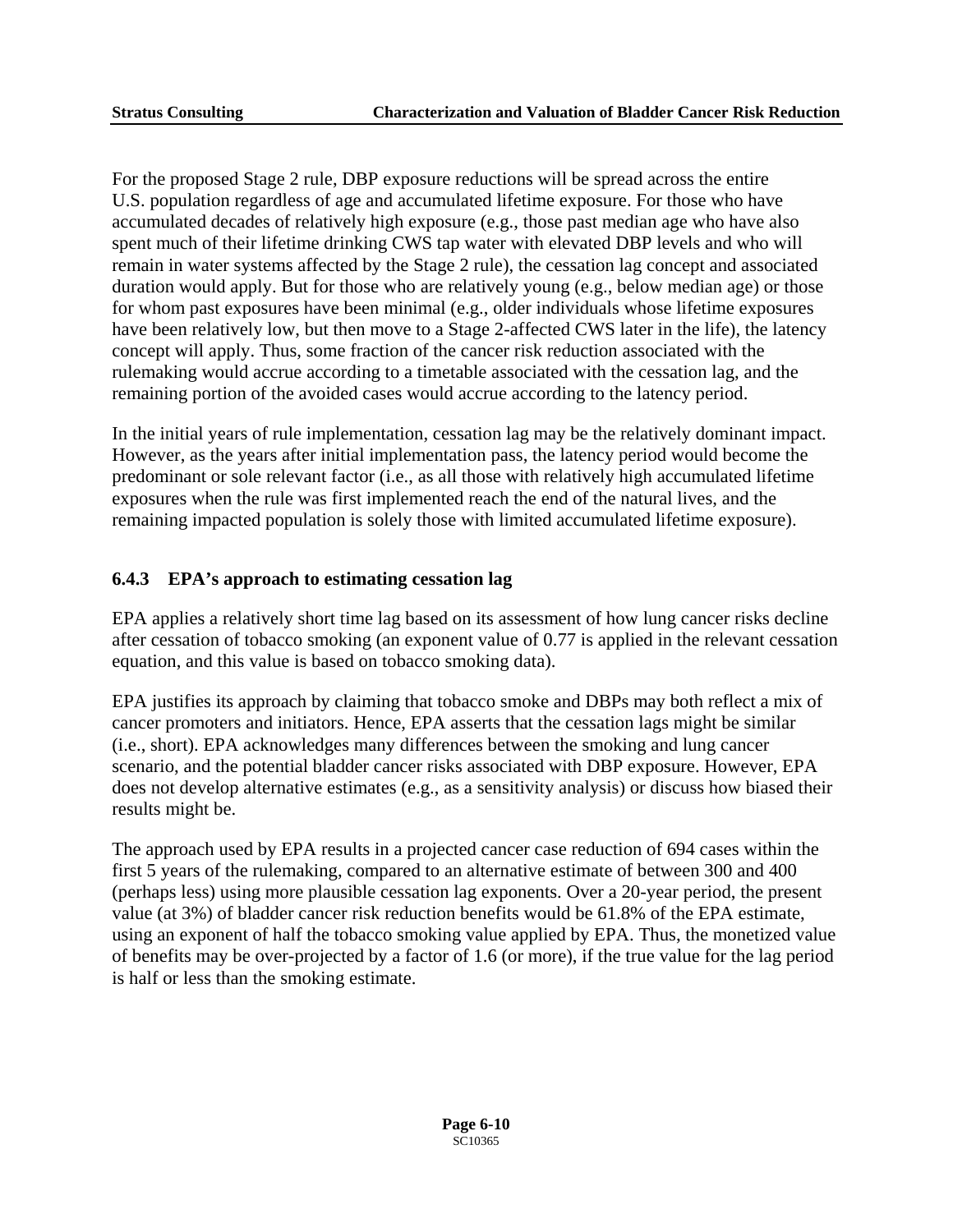1

### **6.4.4 Limitations and concerns with EPA's cessation lag approach**

EPA provides a fairly good discussion of several of the inherent limitations and uncertainties associated with applying the tobacco smoking cessation data for lung cancer to the Stage 2 relevant scenario of reduced DBP exposures and bladder cancer. For example, EPA acknowledges differences between inhalation and ingestion, cessation versus reduction in exposure, and direct versus indirect pathways to the target organ.

These are all relevant concerns, but numerous additional problems also exist with the EPA approach of using the cessation data for tobacco smokers. Some of the key issues include:

- **E** *Biokinetics:* The carcinogenic agents in tobacco smoke (and their metabolites) have much more rapid biokinetic clearance in the lungs than do DBPs from the bladder; hence one expects a longer cessation lag for DBPs and bladder cancer.
- ` *Cell turnover rates:* There is a higher turnover rate of lung cells than bladder cancer cells, implying a relatively longer cessation lag where the bladder is the target organ.
- ` *Initiators versus promoters:* EPA's use of a linear dose-response function is consistent with a belief that DBPs are dominated by initiators. While cigarettes contain a mixture of promoters and initiators, it is the promoters that dominate. If EPA retains its application of the tobacco-based cessation lag, then it is taking a position that it believes promoters dominate the DBP mixtures. Accordingly, EPA would then be compelled to (a) demonstrate this, or at least offer a compelling argument; and (b) apply a nonlinear dose-response function for DBPs, to be internally consistent.<sup>5</sup>
- ` *Bioaccumulation assumption:* EPA's approach is premised on a key biological argument, which the Agency does not clearly state as its assumption, that there is neither passive nor active bioaccumulation of the cancer causing agent that may be present in the DBP mixture affected by the Stage 2 rule. If there is bioaccumulation, then a relatively short cessation lag is not likely.
- ` *Cessation versus reduced exposure*: The smoking estimates are based on data from people who ceased smoking (i.e., eliminating exposure), whereas the Stage 2 rule would simply reduce (but not eliminate) exposures to DBPs. Risk reductions are likely to be less

<span id="page-72-0"></span><sup>5.</sup> Further, in order for any promoting agents in the DBP mix to imply a relatively short cessation lag, the components need to be present at effective doses. These agents are present at effective doses in cigarette smoke, but there are no data suggesting that a promoting agent (or group of promoting agents) is present at effective doses in the DBP levels present in drinking water (Dr. Richard Bull, personal communication, January 2004).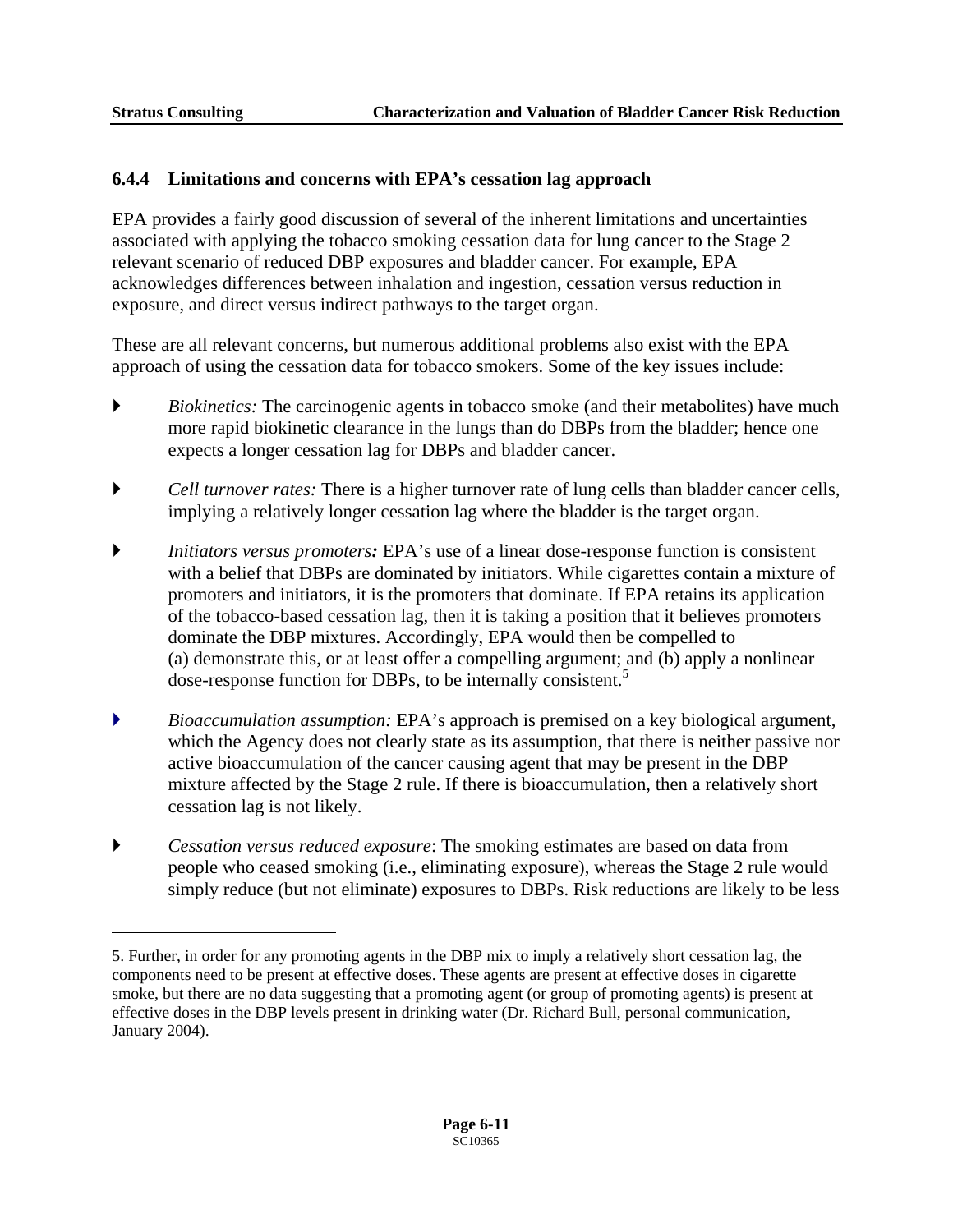rapid when exposure is not completely eliminated. In addition, if the dose-response function is nonlinear, then reducing (rather than eliminating) exposures may have limited impacts in terms of reducing risks.

It also should be noted that data on bladder cancer cessation lags do exist, but only in relation to the changes in elevated risks of bladder cancer as borne by smokers. The observed cessation lag in those data thus reflect eliminating exposure to the relevant carcinogenic agents in tobacco smoke, and may not have relevance for reduced exposure to DBPs. Hence, it seems inappropriate to draw inferences from the data on smoking cessation and bladder cancer.

### **6.4.5 Conclusion and suggested alternatives regarding cessation lag period**

cancer cases if the exponent value is one-half the level EPA applies in the EA. The cessation lag can have a sizable impact on the benefit-cost outcomes. For example, EPA's present value benefits estimates would be overstated by a factor of 1.6 (or more) for bladder

Given considerable scientific uncertainty regarding the cessation lag, EPA should have, at a minimum, conducted a sensitivity analysis reflecting a range of values (scenarios) that are more plausible than the single value used in its analysis. Lower cessation exponents are more likely than the value applied by EPA.

In addition, cessation lag may be applicable for only a portion of the exposed population, and latency periods would apply to the balance (in lieu of cessation lag). EPA should further explore the use of a blend of both latency and cessation lag periods.

Further, greater scientific scrutiny and peer review are necessary. At a minimum, EPA should pursue independent expert peer review for these issues before applying any smoking-related cessation data for DBPs or other contaminant exposures via drinking water.

Finally, EPA's internal inconsistency between the promoter-oriented assumption necessary to support the short cessation lag estimate and the Agency's implicit use of a linear dose-response function is very troubling. EPA needs to acknowledge this internal inconsistency, and then articulate a logical and defensible position that is both internally consistent and consistent with good science.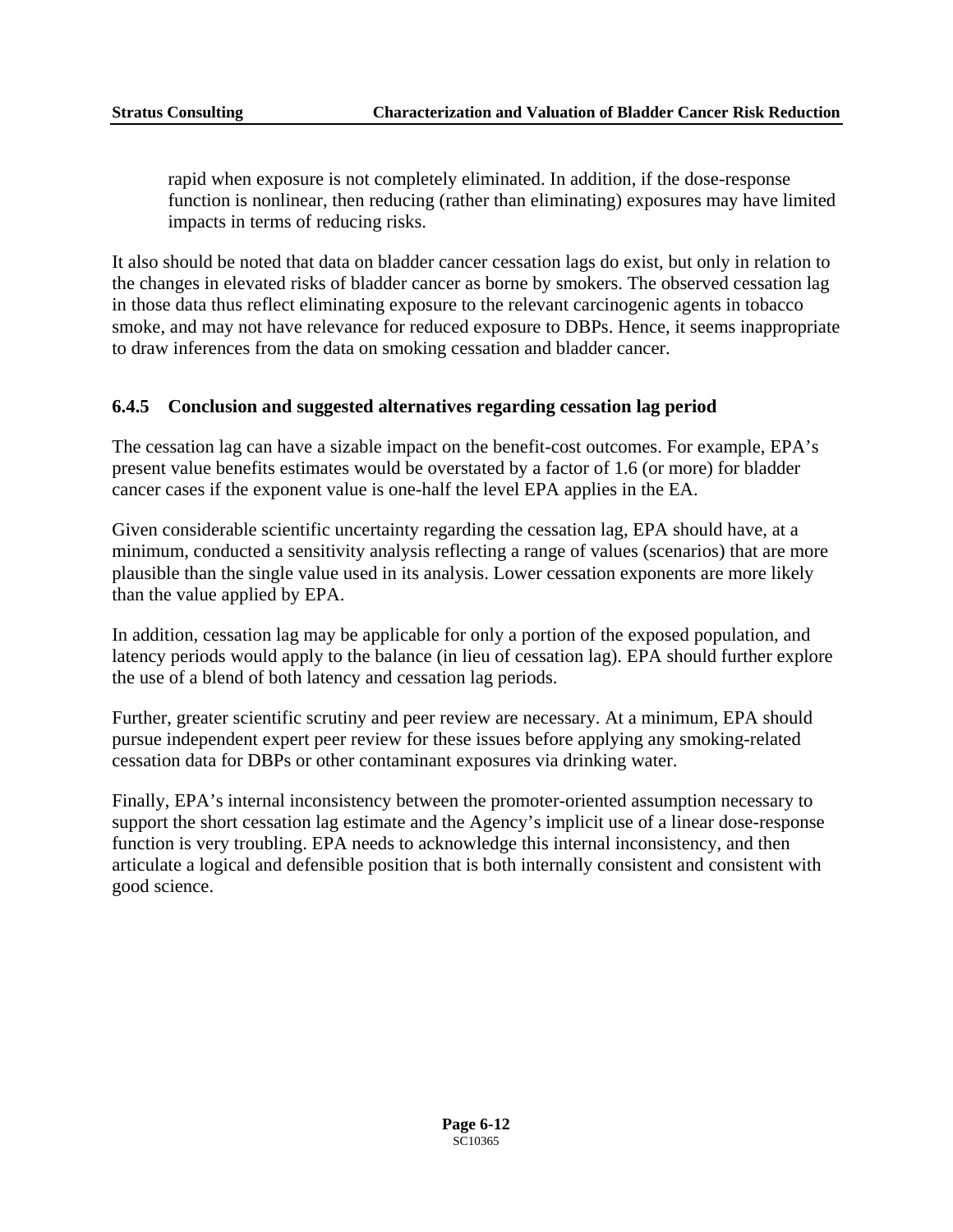# **6.5 Conclusions**

There are several key aspects of how EPA monetizes the benefits of reduced bladder cancer risks in the EA for the proposed Stage 2 rule. These include:

- ` The use of what appears to be a very high WTP estimate for nonfatal bladder cancer cases, where the benefits transfer is made without following standard protocols to ensure consistency across the study and policy scenarios (i.e., the health endpoints), and where critical documentation needed to make an objective evaluation of the underlying Magat et al. data (e.g., background documentation on the context and survey questions actually posed in the key study) are not available (at least to date) from EPA for public review.
- ` The use of cessation lag periods that seem to be too short because they are based inappropriately on data for smoking cessation, rely on several questionable implicit and explicit assumptions, are internally inconsistent with the dose-response relationship applied by the Agency, lack proper scientific peer review, may need to be blended with latency periods for portions of the population impacted, and for which alternative (and equally or more plausible) scenarios need to be assessed through sensitivity analyses.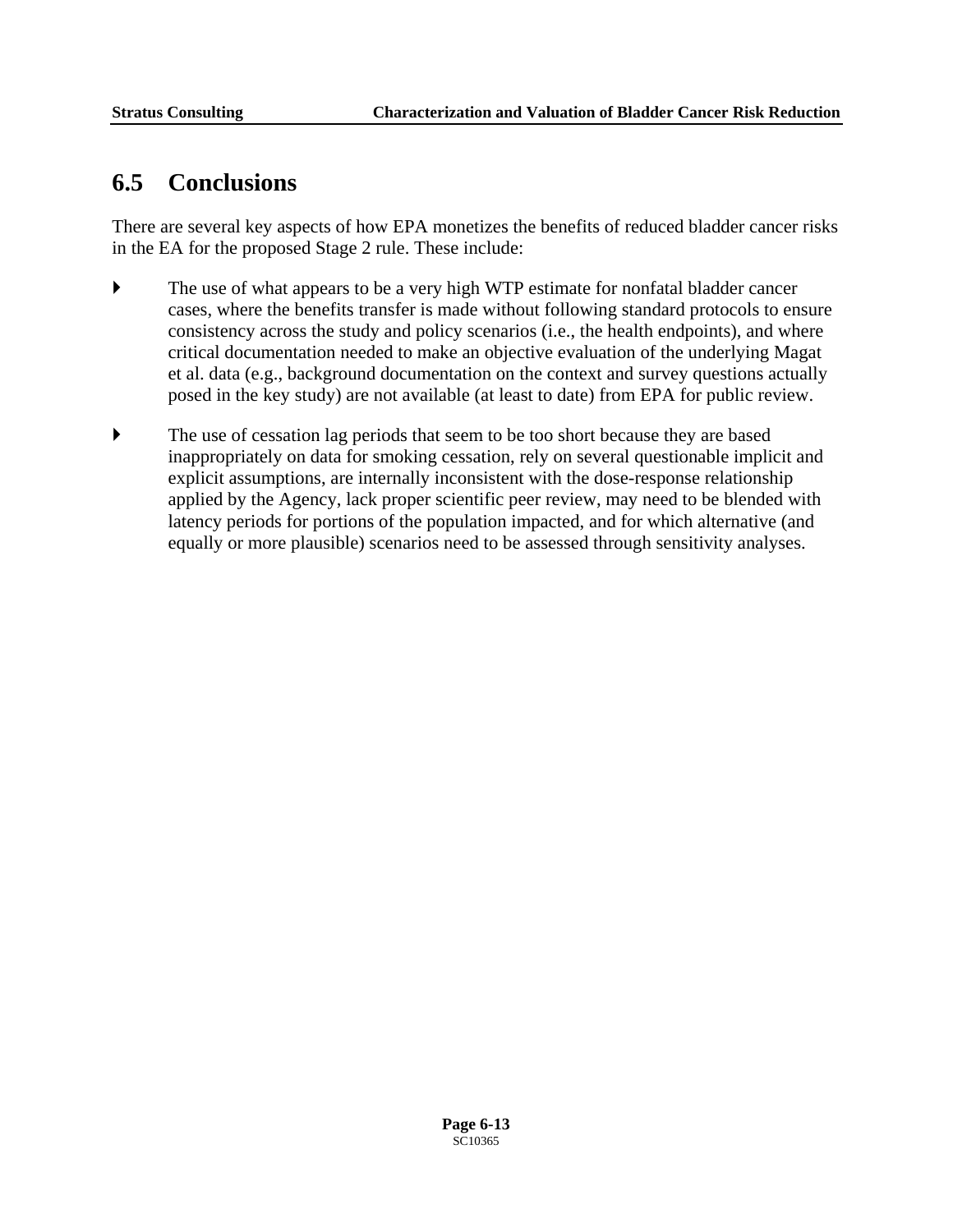# **7. Compliance Costs and Net Benefits**

This chapter provides a cursory review of EPA's approach and results for estimating the costs of compliance with the proposed Stage 2 rule. The chapter then proceeds to review how EPA compares estimates benefits to costs, with a particular focus on the extent to which an appropriate incremental net benefits perspective is followed by the Agency.

# **7.1 Compliance Costs**

### **National level compliance cost estimates are not as precise as EPA implies**

EPA estimates that the annualized cost of compliance for the preferred regulatory option (80  $\mu$ g/L LRAA and 60  $\mu$ g/L LRAA for THM4 and HAA5, respectively, and 10  $\mu$ g/L for bromate) will be from \$59.1 million to \$64.6 million (using 3% and 7% interest rates to annualize capital costs, respectively) (U.S. EPA, 2003a, Exhibit ES.4). EPA is fairly certain that compliance costs will approximate these estimates, as reflected in its 90% confidence ranges that are only plus and minus 8.1% of the expected values reported above (e.g., \$54.3 million to \$63.9 million is the stated 90% confidence range about the "expected value" of \$59.1 million, for the 3% interest rate scenario).

We did not conduct an in-depth review of the cost models and assumptions used to develop these estimates, but we find it difficult to believe that EPA is 90% confident that it has accurately forecast the Stage 2 compliance costs within 8.1%. Many complex and uncertain factors underlie the cost analysis, including:

- the occurrence of DBPs pre Stage 1, based on the ICR data
- $\blacktriangleright$  baseline noncompliance projections, using the SWAT model to project post-Stage 1 DBP levels in distributed waters
- $\blacktriangleright$  the inherent limitations of SWAT model projections for estimating DBP levels in distributed waters for various compliance options under Stage 2 (especially for estimating DBP levels at the high end of the distribution rather than near the mean)
- $\blacktriangleright$  the extent to which utilities will apply safety margins (e.g., whether some will aim above or below 80% of the 80/60 LRAA regulatory limits) when establishing their compliance targets under the proposed rule
- $\blacktriangleright$  the forecast of compliance choices to be made by utilities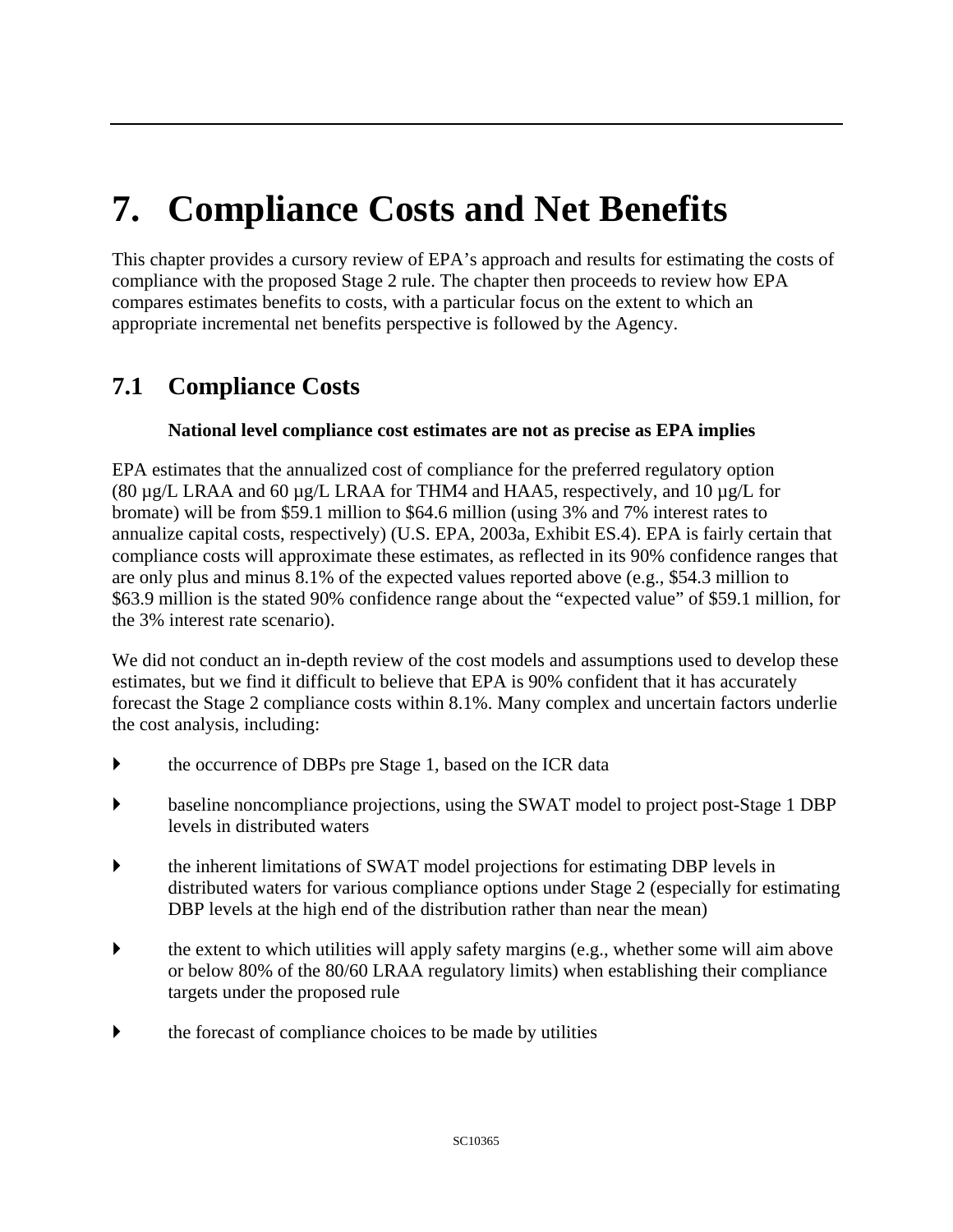- $\triangleright$  unit treatment costs for both capital outlays and operations and maintenance (O&M), for each of the viable compliance options, for each utility size and source water
- $\bullet$  site-specific retrofit challenges and associated costs
- ` the allocation of costs of some utility compliance efforts between Stage 1 and Stage 2
- ` the potential unintended consequences of chloramine conversion (e.g., reduced valve elasticity and life)
- ` the cost impacts associated with "guidance" elements that in reality become de facto regulatory provisions (e.g., for significant excursions).

Given these and other issues, EPA's stated confidence intervals seem unrealistic. If EPA is going to generate confidence intervals (which it should), then it must consider and reveal clearly what level of realism and precision applies at each stage of the cost analysis, and must track how variabilities and uncertainties can compound across stages of the assessment. The cost estimates provided by EPA, despite their presentation of confidence bounds, do not realistically or usefully portray the expected level or uncertainty range for potential compliance costs.

### **Stage 2 costs may no longer be a modest increment from Stage 1**

The process used to estimate national compliance costs for the Stage 2 D/DBP rule followed a multistep procedure that relied on marginal impact assessments from a predicted Stage 1 baseline to the estimated impact of the Stage 2 construct. Apart from the likely underprediction of impacts on utilities of the Stage 2 compliance assessment using the ICR inputs to the SWAT model, the prediction of compliance costs are likely to underrepresent the true cost due to the use of the marginal cost differential from Stage 1 to Stage 2 technology applications. In essence, this calculation assumes nationally that the only technologies to be costed for Stage 2 compliance are those shifts in technology application from Stage 1 to Stage 2 compliance. For example, if 5% of systems were predicted to install ozone to comply for Stage 1 and 7% of systems were predicted to install ozone for Stage 2 compliance, then the compliance cost for Stage 2 was estimated to include only 2% of systems installing ozone treatment.

At the time of the FACA negotiations, this method of estimating compliance cost was deemed pragmatically reasonable. The time constraints and the number of alternative Stage 2 regulatory frameworks required the use of quick, order of magnitude analyses that could inform the FACA Advisory Committee of the relative differences in national compliance costs associated with the various options. AWWA agreed then and continues to agree that this method of estimating national compliance costs was reasonable for the context of the FACA negotiations. However, AWWA believes that for the proposed rule, the assumptions and methods used to estimate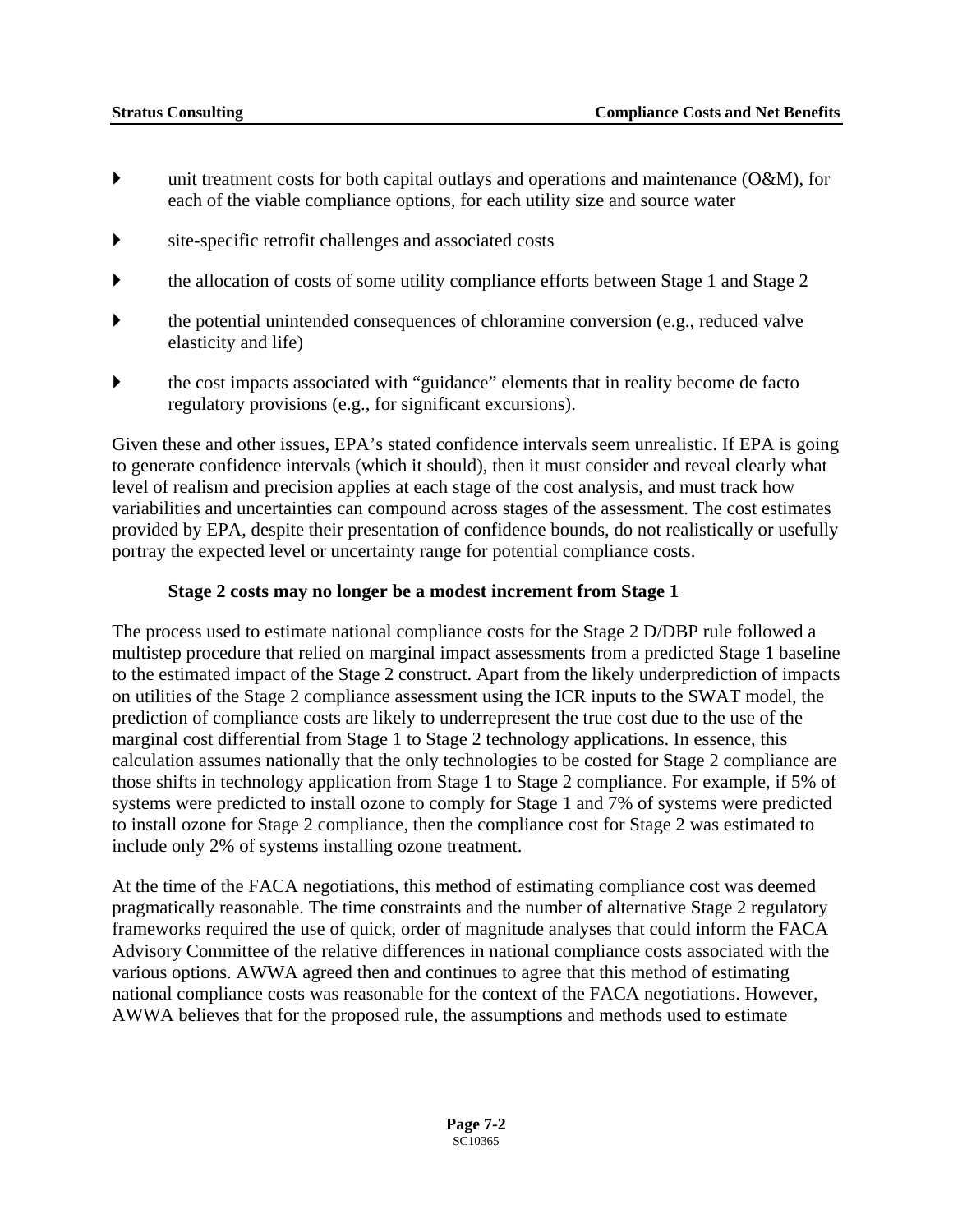<span id="page-77-0"></span>national compliance costs should have been evaluated further and refined to reflect a more mature assessment of Stage 2 compliance implications in the intervening years.

At the time of the FACA negotiations, implementation of Stage 2 was anticipated to closely follow the implementation of the Stage 1 rule. This proximity in timing contributed to the acceptance of the marginal costing approach because many utilities were expected to actually implement only a single strategy to achieve simultaneous compliance with both Stage 1 and Stage 2. The reality, however, has changed significantly because Stage 2 implementation has been delayed by several years, and the expectation that utilities can implement a single, cohesive strategy has become unrealistic. Therefore, investments have been made by many utilities for Stage 1 compliance that are not relevant to the investment needed for Stage 2 compliance. As such, the true cost for Stage 2 compliance cannot be solely a differential cost from Stage 1 compliance.

As an illustration, consider the following example:

A plant determined by SWAT to exceed the Stage 1 rule may achieve compliance by switching to chloramines. That same plant may have to install GAC to achieve Stage 2 compliance, but does not require chloramines. In the EPA cost estimates, the cost of compliance for Stage 2 for this plant is the cost of GAC minus the cost of ammonia addition. In reality, this plant incurs both the cost of GAC and ammonia addition since compliance with Stage 1 is sufficiently removed from Stage 2 that incurring the expense of GAC in advance of the requirement is undesirable. The initial conversion to chloramines therefore must be considered a sunk cost. Thus, the Stage 2 cost should be that of GAC implementation in its entirety.

Since the FACA deliberations, sufficient time has been available for re-evaluating the costing method used to estimate Stage 2 compliance impacts. At a minimum, the input data to the SWAT model (AUX 8 Database) could have been revised to reflect the technology selected for each plant to meet the Stage 1 baseline and evaluate the technology forecast resulting from this baseline analysis for Stage 2 costing.

A preliminary review of the model predictions for the post-Stage 1 baseline condition found that 32 of the 273 modeled plants would exceed the Stage 2 LRAA limits of 80/60 with a 20% safety factor. This translates to an estimated 11.7% of large surface water systems being affected by Stage 2. When the marginal estimates of Stage 1 and Stage 2 noncompliance were used, the predicted impact on these same systems was only 2.5%. Therefore, using the approach applied during the FACA negotiations to predict the impact of Stage 2 on large surface water systems for the final compliance assessment substantially underpredicts the impacts (2.5% versus 11.7% of systems impacted).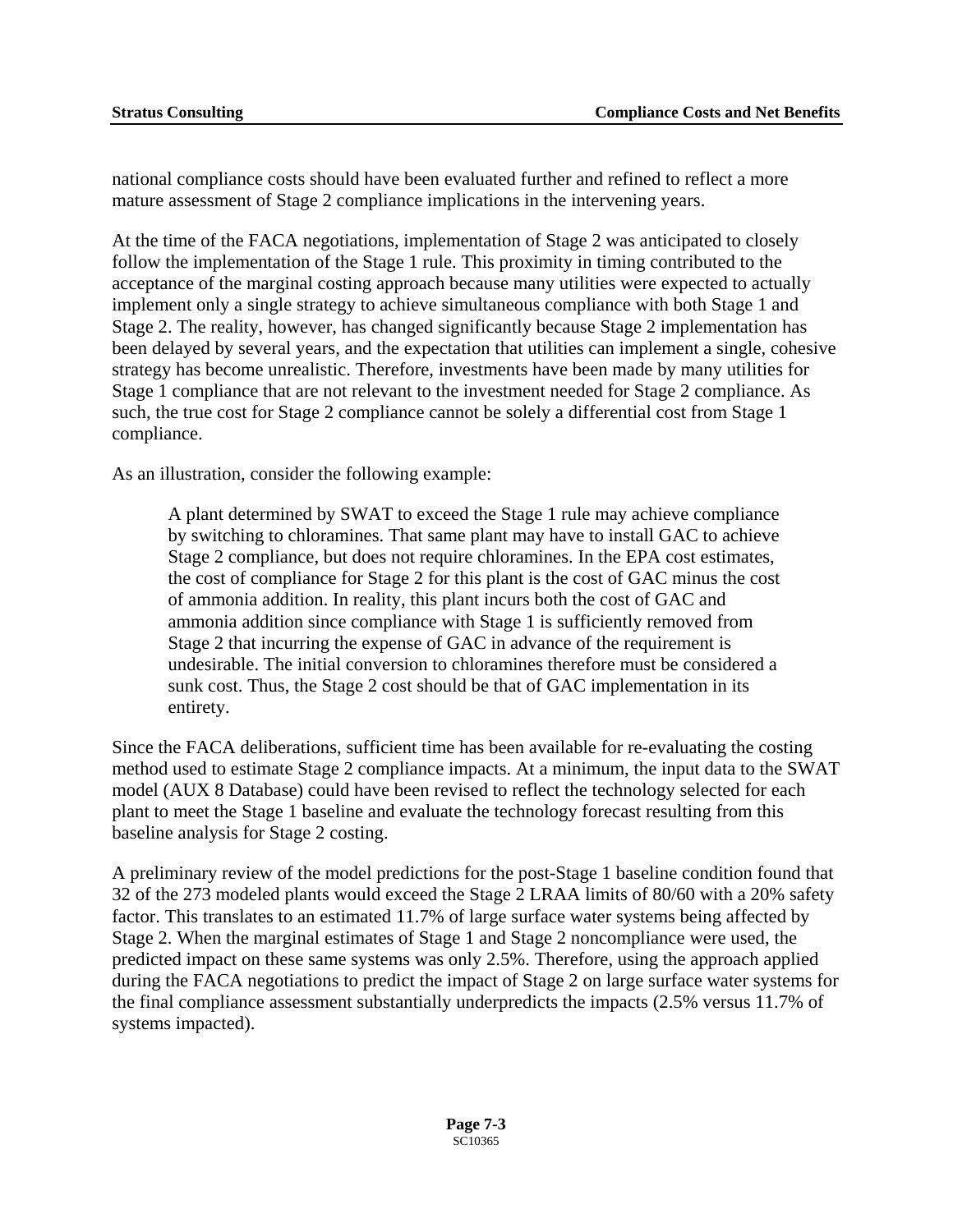Closer examination of the 32 plants identified as exceeding the Stage 2 limits using the modeled outcome for the post-Stage 1 baseline indicated the following rate of technology application:

- $\blacktriangleright$  conversion to chloramines: 72%
- use of conventional treatment methods (enhanced or turbo coagulation, moving chlorine application point): 57%
- $\blacktriangleright$  UV disinfection: 13%
- ` chlorine dioxide: 6%
- ` ozone: 9%
- ` GAC10: 9%
- $\blacktriangleright$  GAC20: 3%.

Using the unit cost curves developed by EPA to support the Stage 2 cost estimates, the application of the above technologies for the 11.7% impacted large surface water systems results in a total annualized national compliance cost of \$45 million per year. The capital costs nationally were estimated to be \$280 million with annual operational and maintenance costs of \$27 million. Using the marginal analysis of Stage 1 baseline and Stage 2 estimated impacts, substantially lower national compliance costs were estimated (basically, a negligible cost implication was found for Stage 2 implementation when UV was included as a compliance option). This additional \$45 million per year nearly doubles EPA's current estimates of \$59 million to \$65 million.

### **Per household cost estimates and affordability**

EPA estimates that the cost per household of Stage 2 compliance will in general be fairly modest, at \$0.51 and \$8.52 per household per year when averaged across all systems and only those systems requiring additional treatment, respectively. However, the mean household level increase would be \$43.78 per year in "small systems" needing to add treatment, and nearly 9% of households in this category would be expected to face an increase in their annual water bill of over \$120 (U.S. EPA, 2003a, Exhibit ES.8).

A critically important consideration related to interpreting the above EPA results is that the EA designates any CWS of 10,000 or less served as a "small system." The reported per household costs thus reflect a very large range in system sizes (e.g., from 25 served to 10,000 served). This reflects a range that varies by a factor of 400 (10,000/25) in population served within the "small system" size category definition within which EPA reports its key findings. Economies of scale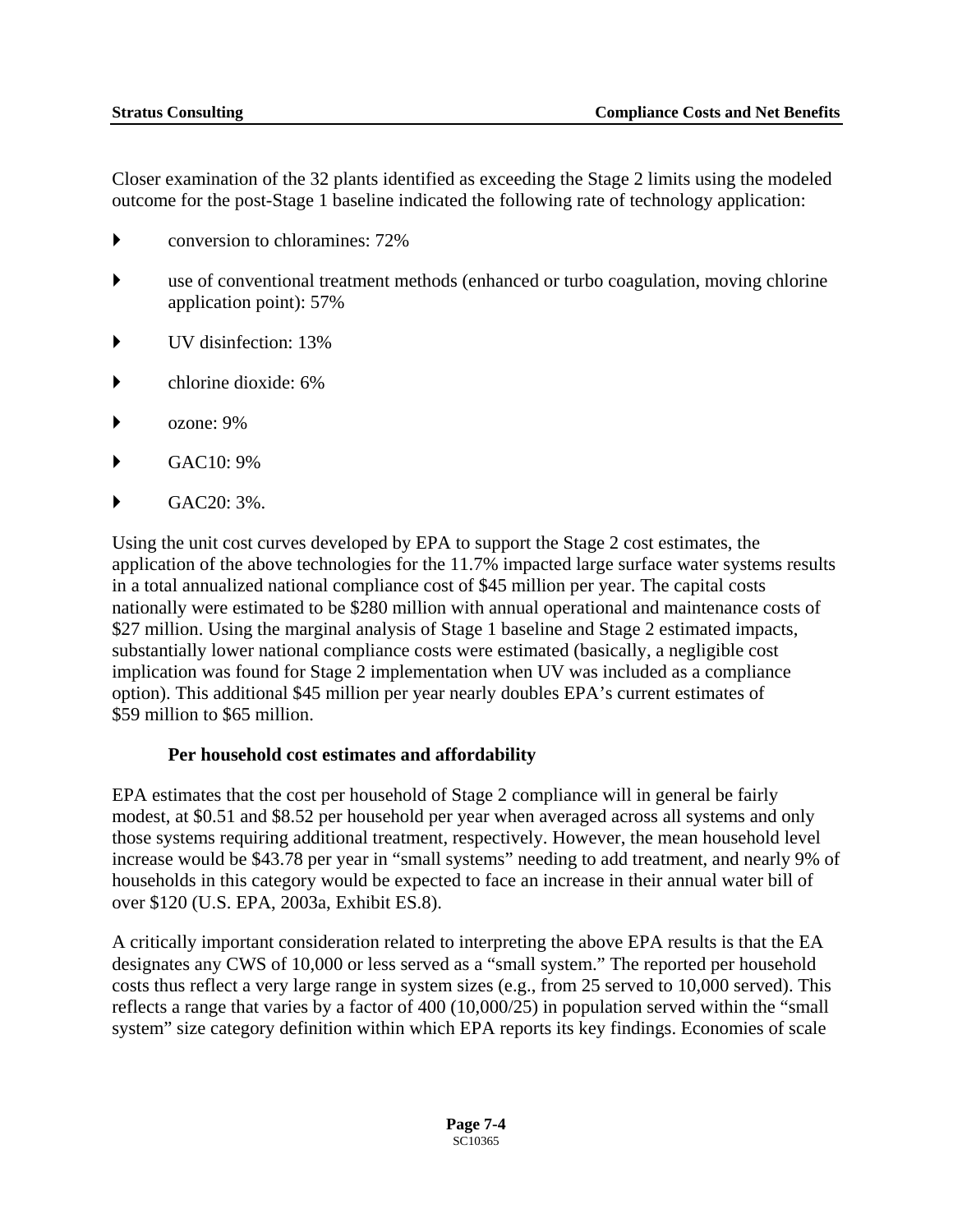can be appreciable over this size range, and the aggregated results depicted by EPA are likely to mask much higher per household cost burdens through the smaller end of the CWS size spectrum.<br>For example, in one location in the EA (U.S. EPA, 2003a, Exhibit 8.4c), the per household costs

are sufficiently disaggregated that some insight can be gained on the differences in per household costs within the EPA's overly broad designation of "small" systems. Exhibit 8.4c reveals that the mean annual per household increase is shown to be \$185 for systems of under 500 persons served (compared to a mean of \$33 for households served by systems in the 3,300 to 10,000 served end of the range). Further, 5% of the households in the under 500 served category will face annual increased costs projected by EPA to be over \$409 (U.S. EPA, 2003a, Exhibit 8.4c).

In addition, for customers in systems of under 100 served, the mean per household costs probably will be considerably higher than \$185 per year (as predicted by EPA for systems of up to 500 served), and a notable percentage (greater than 5%) of such households may face annual increased costs above \$500. EPA does not reveal the costs on a CWS under 100 served basis, but even the limited disaggregation found in the EA's Exhibit 8.4c reveals how much important information is masked under the inappropriate aggregation of all CWS of 10,000 served or less within the "small system" category. Finally, the cumulative impact on affordability may be significant in very small systems that need to comply with Stage 2 plus one or more other rulemakings (e.g., arsenic, radionuclides).

The key point here is that EPA should provide more disaggregated cost results. This is important because there are key equity and affordability implications that are masked (hopefully, unintentionally) by EPA under the approach the Agency uses in the EA to portray its cost and affordability findings. Since the costs are developed using the typical nine system size category scheme EPA has usually employed in the past, the results are all generated by (and available to) the Agency at that level of disaggregation. Merging the five size categories into one overly broad "small system" category of 10,000 served or less is an extra step made by the Agency, and one that obscures rather than informs public review and Agency decision-making.

# **7.2 Comparison of Benefits to Costs**

As AWWA, OMB, NDWAC, SAB, and other organizations have clearly noted on many occasions (e.g., U.S. EPA, Science Advisory Board, 2000a), it is vital that EPA provide suitable and informative comparisons of benefits to costs. The suitable framework is to reveal incremental benefits, incremental costs, and incremental net benefits (i.e., incremental benefits minus incremental costs) for each relevant regulatory alternative. The increments should start with the suitable regulatory baseline and move to increasingly stringent (costly) alternatives.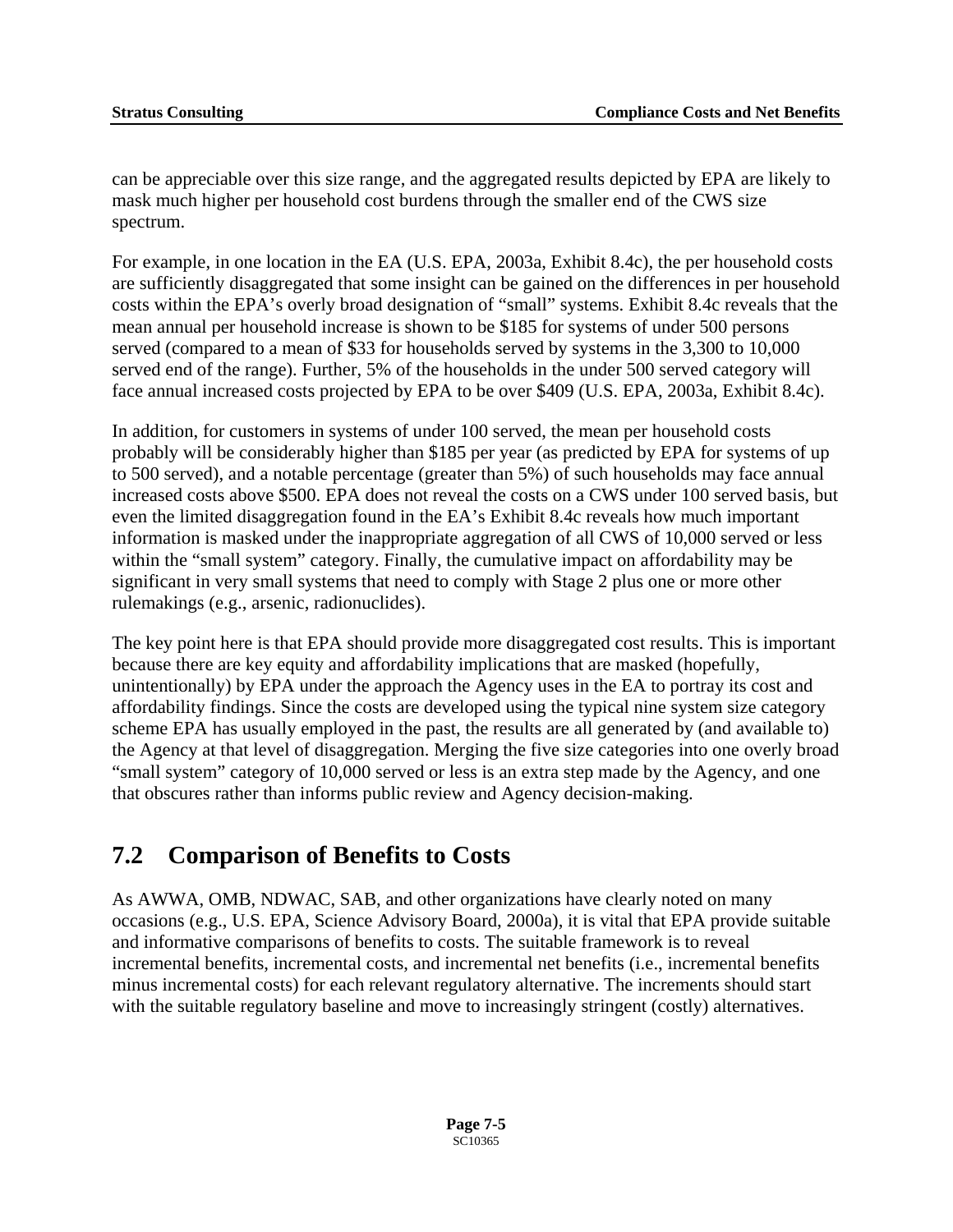Ideally, the preferred regulatory option would be identified where the last incremental net benefits is still positive (i.e., just before incremental net benefits turn negative).

Further, it is important that the incremental net benefits be provided not only at the national aggregate level but also according to informative system size categories (U.S. EPA, Science Advisory Board, 2000a). That is, incremental net benefits should be reported for each of the nine CWS size categories EPA usually uses to build its cost and benefit estimates. Additional disaggregation is also worth portraying where important distinctions are reflected in costs, benefits, or both (e.g., other relevant levels of disaggregation might include separating results for groundwater systems from those derived for surface water systems).

Regrettably, EPA fails to provide any meaningful benefit-cost comparisons along the lines described above. All benefits estimates are shown only at a national aggregate level, with no disaggregation by system size. Costs are at times disaggregated, but only across very broad (and therefore meaningless) categories based on whether they serve 10,000 or fewer persons or over 10,000 persons. Further, there is no presentation evident in the EA of incremental net benefits. Overall, the EA is severely disappointing in this regard, and completely at odds with both best practices and recommendations issued in association with past critiques (including the independent reviews of the arsenic EA by the SAB and a NDWAC working group).

# **7.3 Conclusions**

We have not conducted a detailed review of EPA's cost estimates for the proposed Stage 2 rule. Nonetheless, it seems unlikely that the information provided regarding confidence intervals is realistic. Many key uncertainties and variabilities appear to have been either ignored or understated to a considerable degree in order to generate a very narrow (+/- 8%) 90% confidence range. We also believe the Agency may have significantly underestimated costs, because of the likelihood of higher occurrence (e.g., SWAT projections versus utility-specific IDSE evaluations), and because the incremental nature of the rulemaking relative to Stage 1 has been altered by the longer than anticipated intervening time period.

A critical disappointment with the Agency's cost and affordability analyses, and with the benefitcost comparisons portrayed in the EA, is the lack of meaningful disaggregation according to system size. The lumping by EPA of size categories serves only to mask and obscure important information regarding the equity and efficiency implications of the proposed rule. This is a serious flaw and a considerable disservice to the public, stakeholders, and decision-makers.

Finally, the Agency's approach to comparing benefits to costs is seriously flawed, because there are no incremental net benefits revealed, nor are benefit-cost findings presented on a system size basis. The Agency's reliance on only total (rather than incremental) benefits and costs, and its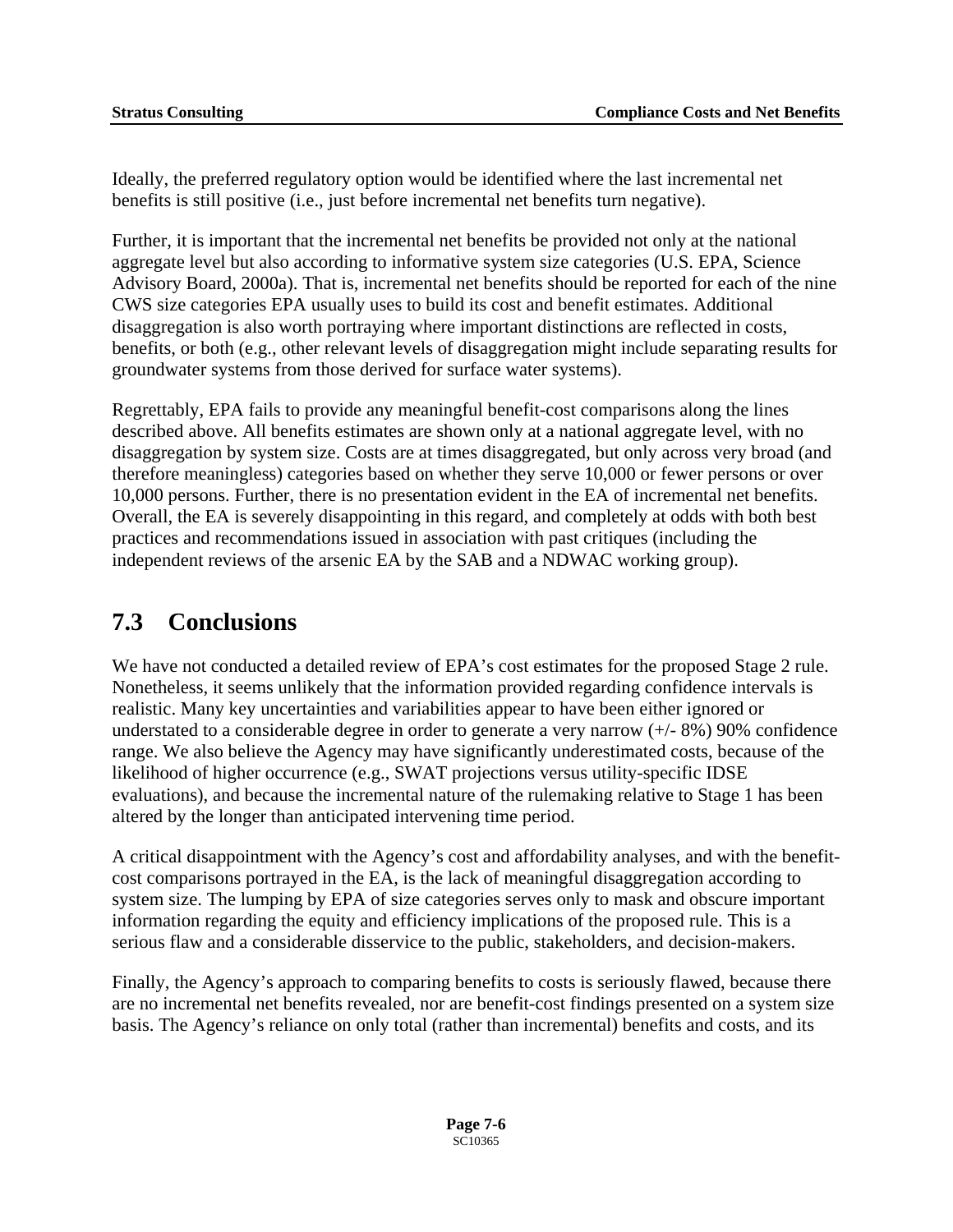gross aggregation of all findings to the national level (rather than revealing outcomes according to system size categories as well), is very troubling and at odds with good practices and the recommendations of expert review panels, including SAB and NDWAC. The Agency needs to do much better, and it will take only a modest effort to do so (if it musters the will).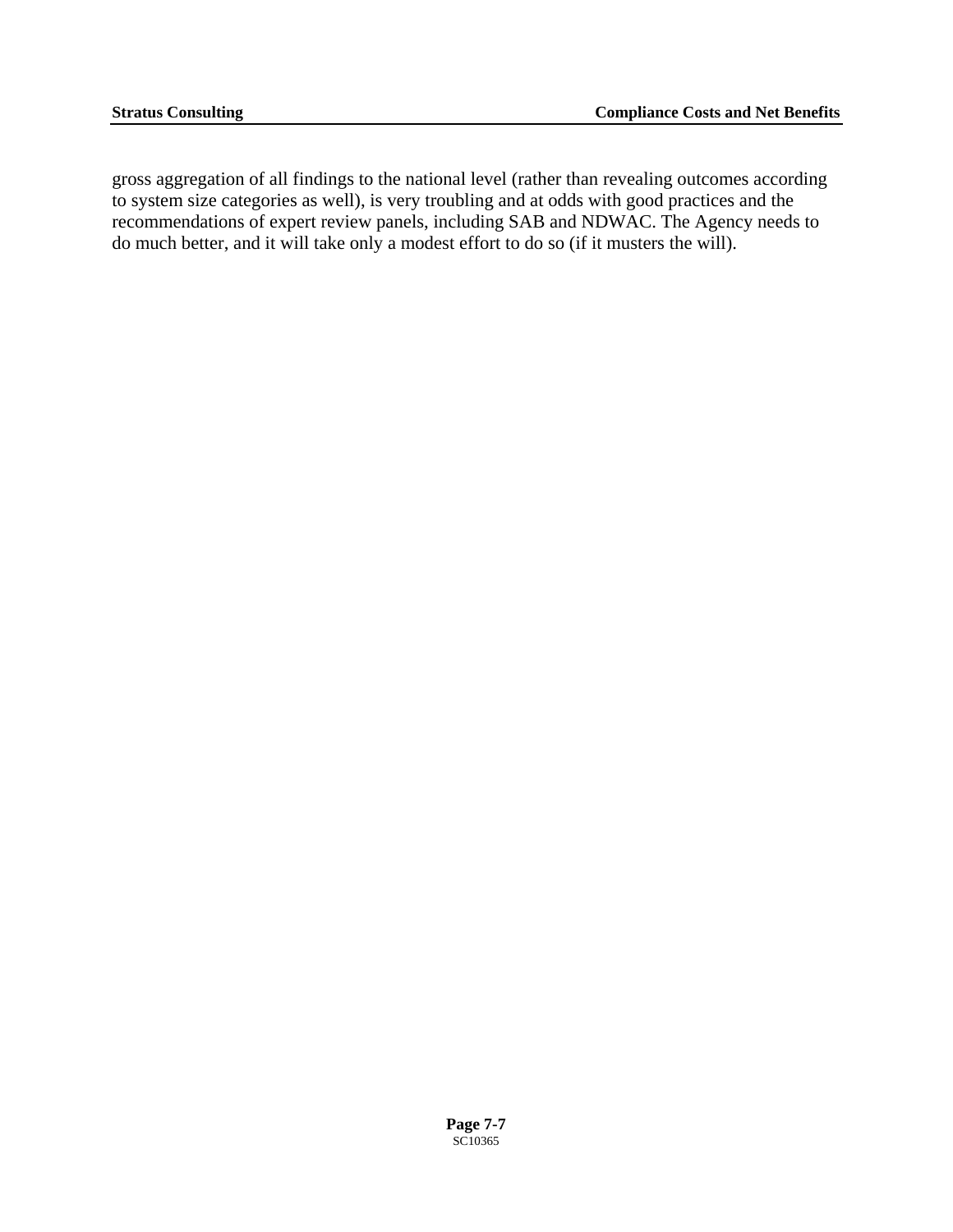# **References**

Bick, R.L., J. Madden, K.B. Heller, and A. Toofanian. 1999. Recurrent Miscarriage: Causes, Evaluation, and Treatment. Medscape General Medicine 1(3). Available at [http://www.medscape.com/viewarticle/408885](http://www.hc-sc.gc.ca/pphb-dgspsp/publicat/reif/index.html) 

Bove, F.J., M.C. Fulcomer, J.B. Klotz, J. Esmart, E.M. Dufficy, and J.E. Savrin. 1995. Public drinking water contamination and birth outcomes. *American Journal of Epidemiology* 141(9).

CDC. 2003. Prevalence of Current Cigarette Smoking among Adults and Changes in Prevalence of Current and Some Day Smoking — United States, 1996 — 2001. Centers for Disease Control. <http://www.cdc.gov/mmwr/preview/mmwrhtml/mm5214a2.htm>. Accessed November 19, 2003.

Crawford-Brown, D. 2003. Review of Health Effects Issues Associated with the Benefits Analysis of the EPA for DBP and Microbial Risk. Prepared for AWWA. October.

Dana Farber Cancer Institute. 2003. Cancer Treatment Information. Internet: [http://www.dana](http://www.dana-farber.org/can/cancer/)[farber.org/can/cancer/.](http://www.dana-farber.org/can/cancer/) Accessed October 17, 2003.

Dodds, L., W.D. King, C. Wolcott, and J. Pole. 1999. Trihalomethanes in public water supplies and adverse birth outcomes. *Epidemiology* 10(3):233-237.

Hansen, K. 1998. Seasonality of Moves and Duration of Residence. U.S. Census Bureau Report #P70-66.

King, W.D. and L.D. Marrett. 1996. Case-control study of bladder cancer and chlorination byproducts in treated water (Ontario, Canada). *Cancer Causes Control* 7.

King, W.D., L. Dodds, and A.C. Allen. 2000. Relation between stillbirth and specific chlorination by-products in public water supplies. *Environmental Health Perspectives* 108(9).

Li, D-K., L. Liu, and R. Odouli. 2003. Exposure to non-steroidal anti-inflammatory drugs during pregnancy and risk of miscarriage: population based cohort study. *British Medical Journal*  327(August).

Magat, W.A., W.K. Viscusi, and J. Huber. 1996. A reference lottery metric for valuing health. *Management Science* 42(8):1118-1130.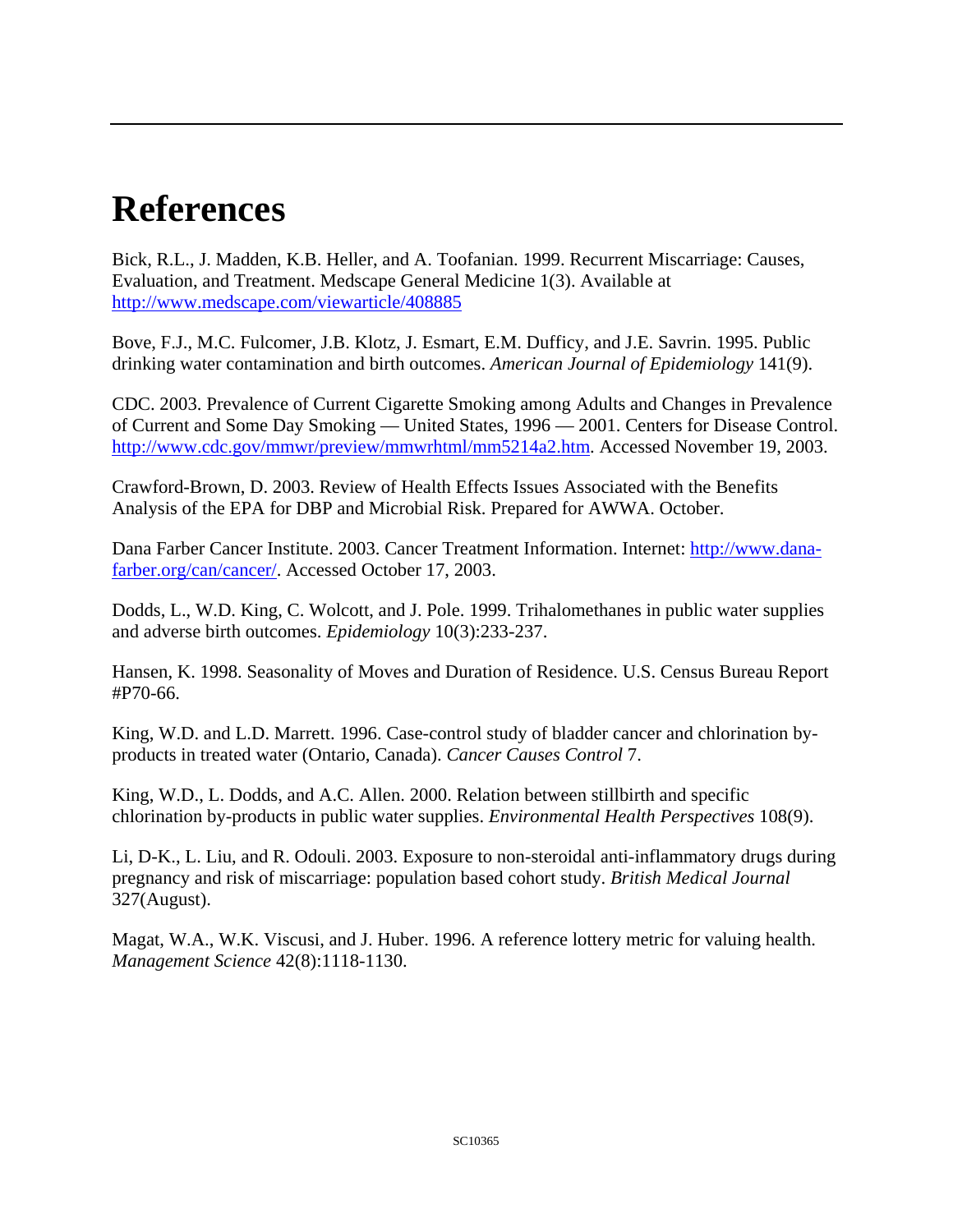Malcolm Pirnie Inc. 1999. Surface Water Analytical Tool (SWAT): Program Description and Assumptions/Specifications. U.S. Environmental Protection Agency, Office of Groundwater and Drinking Water, Washington, DC.

March of Dimes. 2003. Pregnancy & Newborn Health Education Center: Eating for Two. http://www.modimes.org/pnhec/159-823.asp. Accessed December 9, 2003.

NCI. 1998. *What You Need to Know About Bladder Cancer.* National Cancer Institute. http://cancernet.nci.nih.gov/wyntk\_pubs/bladder.htm. Downloaded July 21, 2000.

NCI. 2000. Surveillance, Epidemiology, and End Results (SEERS). National Cancer Institute. [http://seer.cancer.gov/csr/1973\\_1997/index.html](http://seer.cancer.gov/csr/1973_1997/index.html). Accessed December 16, 2003.

NCI. 2003. Contents of the SEER Cancer Statistics Review, 1975-2000. [http://www.seer.cancer.gov/csr/1975\\_2000/sections.html](http://www.seer.cancer.gov/csr/1975_2000/sections.html) (links accessed: SEER Incidence, US Mortality, Relative Survival Rates: All Races; Age Distribution Diagnosis and Death; Median Age at Diagnosis and Death; Years of Life Lost; 5-Year Relative Survival Rates). Accessed October 17, 2003.

Nielsen, G.L., H.T. Sorensen, H. Larsen, and I. Peterson. 2001. Risk of adverse birth outcome and miscarriage in pregnant users of non-steroidal anti-inflammatory drugs: Population based observational study and case-control study. *British Medical Journal* 322:266-270.

NRC. 1999. Risk Assessment of Radon in Drinking Water. National Research Council. National Academies Press, Washington, D.C. The number was based on the following study: Ershow, A.G. and F.P. Cantor. 1989. Total Water and Tapwater Intake in the U.S.: Population-based estimates. Bethesda, MD: Federation of American Societies for Experimental Biology, Life Sciences Research Office.

OMB. 2002. *Guidelines for Ensuring and Maximizing the Quality, Objectivity, Utility, and Integrity of Information Disseminated by Federal Agencies*; Notice; Republication, 67 Fed. Reg. 8452-8460 (February 22). Office of Management and Budget. Available at <http://www.whitehouse.gov/omb/fedreg/reproducible2.pdf>.

Raucher. R. et al. 2001. Identifying Geographic Regions for Potential Future Epidemiology Research on Disinfection Byproducts. Prepared for the Awwa Research Foundation, U.S. EPA, and the Microbials/Disinfection By-Products Research Council. Denver, CO.

Raucher, R.S., M.L. Hagenstad, J. Cotruvo, R. Narasimhan, K. Martin, H. Arora, R. Regunathan, J.A. Drago, and F. Pontius. Forthcoming. Conventional and Unconventional Approaches to Water Service Provision. Awwarf Project #2761. Awwa Research Foundation, Awwa Research Foundation, and American Water Works Association.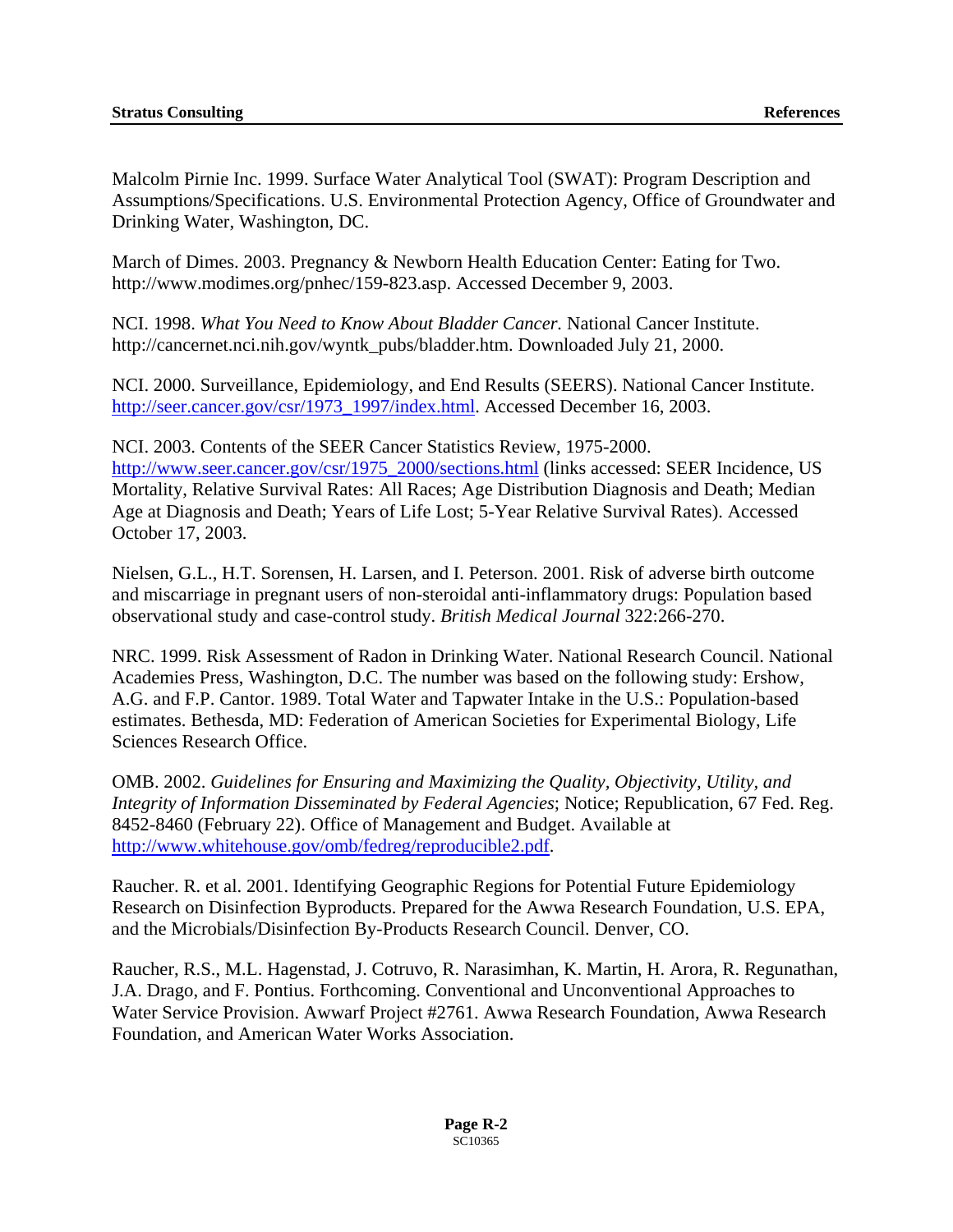Roseberry, A.M. and D.E. Burmaster. 1992. Lognormal Distributions for Water Intake by Children and Adults. *Risk Analysis*, 12(1):99-104.

U.S. EPA. 2000a. Guidelines for Preparing Economic Analyses. EPA 240-R-00-003. U.S. Environmental Protection Agency. September.

U.S. EPA. 2000b. Arsenic in Drinking Water Rule Economic Analysis. EPA 815-R-00-026. U.S. Environmental Protection Agency, Office of Water, Washington, DC. December.

U.S. EPA. 2002. *Guidelines for Ensuring and Maximizing the Quality, Objectivity, Utility, and Integrity of Information Disseminated by the Environmental Protection Agency* (EPA/260R-02- 008, October). Available at [http://www.epa.gov/oei/qualityguidelines/-](http://www.epa.gov/oei/qualityguidelines/-EPA_OEI_IQG_FINAL_10-2002.pdf) [EPA\\_OEI\\_IQG\\_FINAL\\_10-2002.pdf](http://www.epa.gov/oei/qualityguidelines/-EPA_OEI_IQG_FINAL_10-2002.pdf).

U.S. EPA. 2003a. Economic Analysis for the Proposed Stage 2 DBPR (Disinfection By-Products Rule). EPA 815-D-03-001. U.S. Environmental Protection Agency.

U.S. EPA. 2003b. National Primary Drinking Water Regulations: Stage 2 Disinfections and Disinfections Byproducts Rule; National Primary and Secondary Drinking Water Regulations: Approval of Analytical Methods for Chemical Contaminants; Proposed Rule. 40 CFR Parts 141, 142, and 143. August 18, 2003.

U.S. EPA. 2003c. Analysis and Findings of the Gallup Organization's Drinking Water Customer Satisfaction Survey. U.S. Environmental Protection Agency, Office of Groundwater and Drinking Water. August 6.

U.S. EPA. 2003d. Economic Analysis for the Proposed Long Term 2 Enhanced Surface Water Treatment Rule. prepared for the U.S. Environmental Protection Agency by the Cadmus Group. June.

U.S. EPA, Science Advisory Board (Drinking Water Committee). 2000a. An SAB Report on Certain Elements of the Proposed Arsenic Drinking Water Regulation. Executive Committee Review Draft of September 6.

U.S. EPA, Science Advisory Board. 2000b. An SAB Report on EPA's White Paper *Valuing the Benefits of Fatal Cancer Risk Reduction.* Internet: [http://www.epa.gov/sab/pdf/eeacf013.pdf.](http://www.epa.gov/sab/pdf/eeacf013.pdf) Accessed November 10, 2003.

Ventura, S.J., W.D. Mosher, S.C. Curtin, J.C. Abma, and S. Henshaw. 2000. Trends in pregnancies and pregnancy rates by outcome: Estimates for the United States, 1976-96. National Center for Health Statistics. *Vital Health Stat.* 21(56).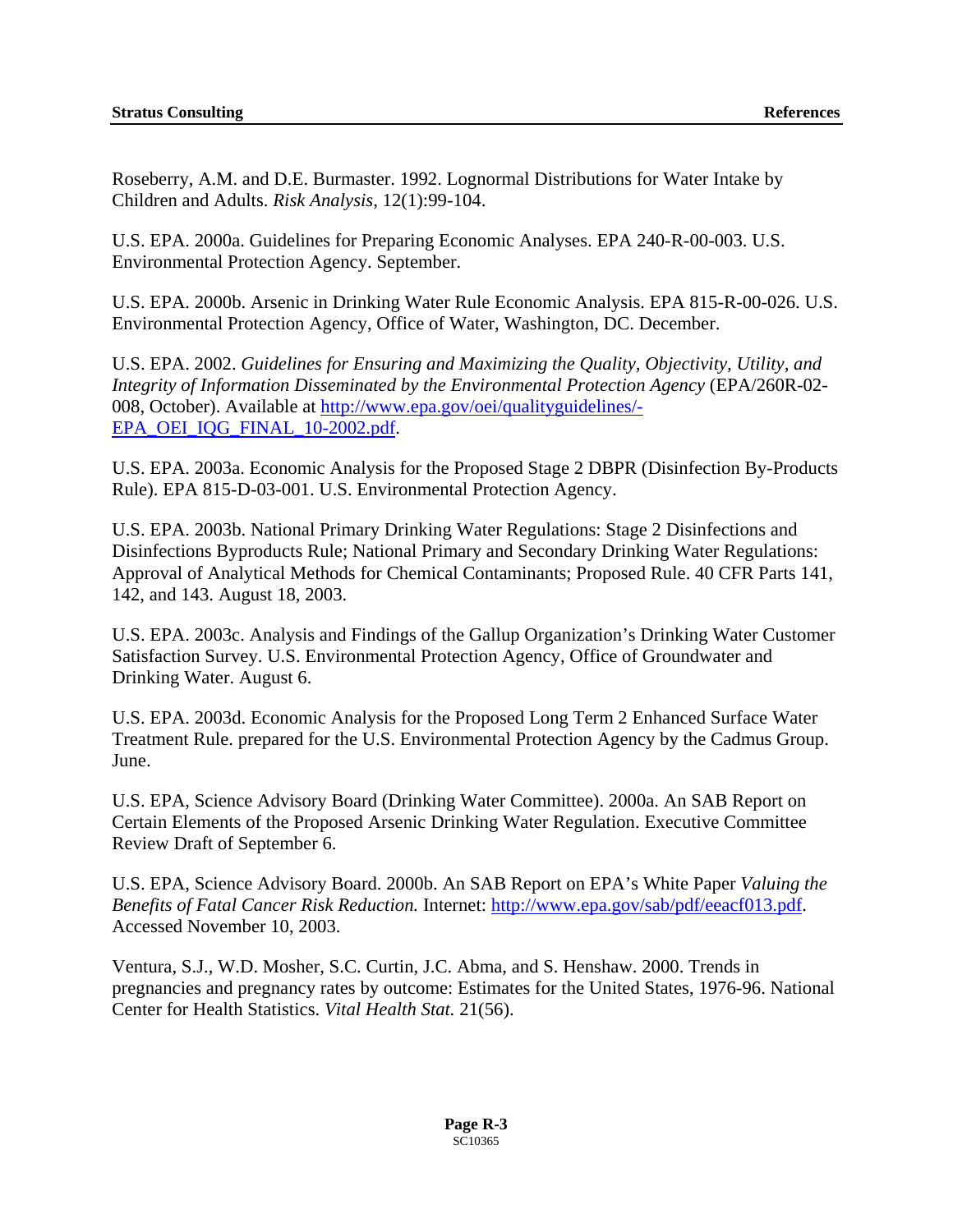Waller, K., S.H. Swan, G. DeLorenze, and B. Hopkins. 1998. Trihalomethanes in drinking water and spontaneous abortion. *Epidemiology* 9(2):134-140.

Waller, K., S.H. Swan, G.C. Windham, L.Fenster. 2001. Influence of exposure assessment methods on risk estimates in an epidemiologic study of total trihalomethane exposure and spontaneous abortion. *Journal of Exposure Analysis and Environmental Epidemiology*. 11(6):522-531.

WQA. 1999. 1999 National Consumer Water Quality Survey. Water Quality Association. Lisle, Ill.: WQA.7.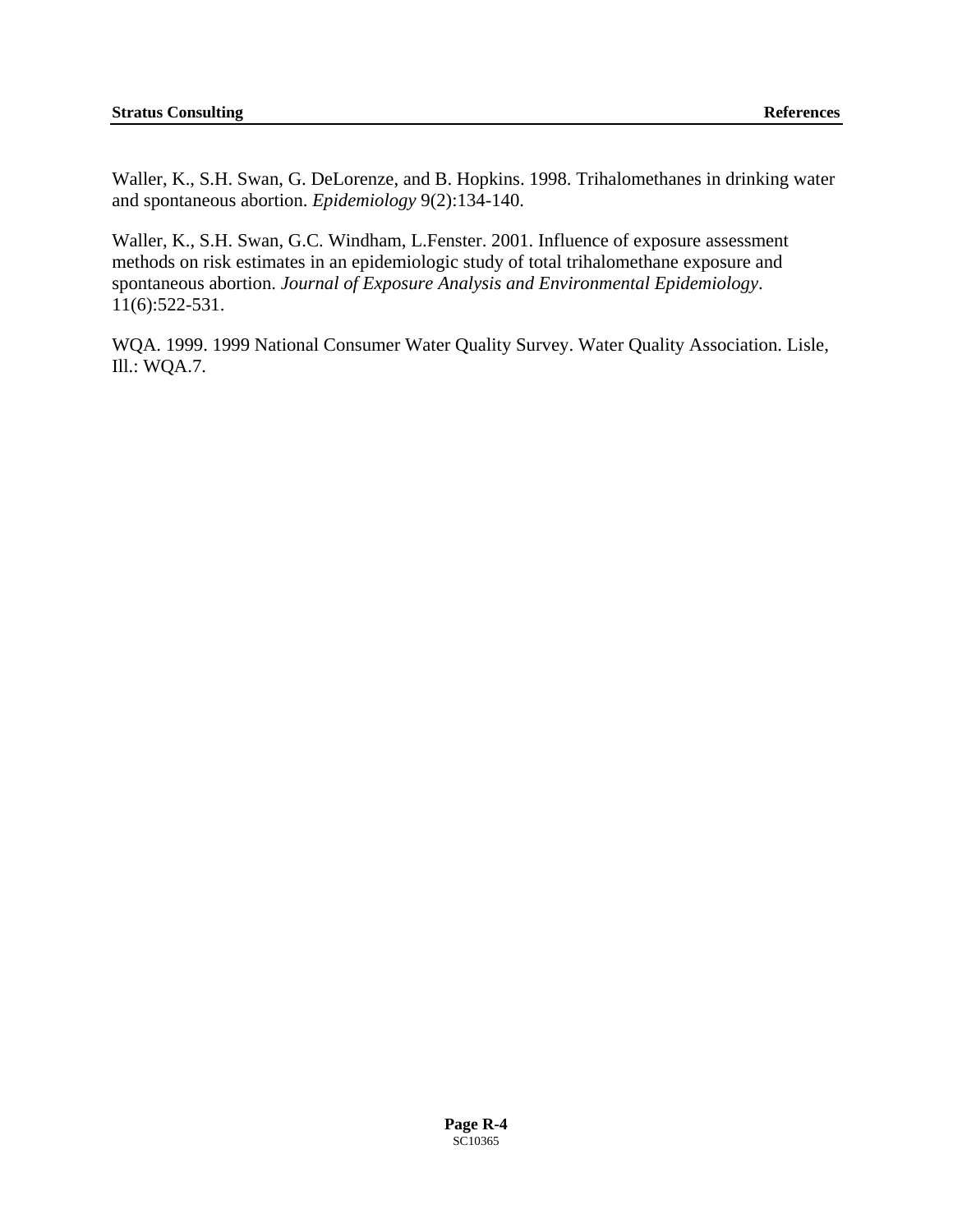# **Appendix: Problems with EPA's Use of ICR Data in its Fetal Loss Calculation[s](#page-86-0)**

EPA's use of ICR data to quantify fetal losses avoided is not transparent or reproducible. The ICR query language included in Appendix B of the *Occurrence Assessment of the Stage 2 DBP Rule* is flawed and does not match results reported in either the *Occurrence Assessment for the Stage 2 DBP Rule* or the *Economic Analysis for the Stage 2 DBPR Proposal*. To analyze the results presented in the *Occurrence Assessment* and *Economic Analysis*, independent queries had to be developed. In doing so, AWWA concluded that the key tables related to fetal loss assessments (notably Exhibit 5.13 of the *Economic Analysis for the Stage 2 DBPR Proposal*) were correct for the TTHM study level of 80  $\mu$ g/L. One exception was the number of locations with peaks above the TTHM study level of 80  $\mu$ g/L under pre-Stage 2 conditions; Exhibit 5.13 identified 73 locations while the independent queries identified 72 locations. In addition, EPA queries repeatedly identify an erroneous result contained within the ICR database. The ICR database reports a TTHM concentration of 300 µg/L for Plant 753 at the AVG1 location during sample quarter 3; the result should be recorded as  $30.0 \mu g/L$ .

In addition to transparency and reproducibility issues with ICR data, EPA's estimate of 1,100 to 4,700 fetal losses avoided is incorrect due to a simple typographic error. Step 1 of the estimate (*Economic Analysis for the Stage 2 DBPR Proposal, Appendix G, page G-6*) shows the baseline number of fetal losses attributable to exposure to peak DBPs as

1.7% PAR  $H$ 983,000 = 16,711.

In Step 3, the previously calculated result is misrepresented as 16,911.

Following the results in EPA's Exhibit 5.13, the Stage 2 DBP rule implementation will result in the reduction of TTHM results above a study level of 80  $\mu$ g/L from 73 locations to 19 locations. Since the independent queries developed by AWWA identified 72 locations with TTHM results above 80 µg/L rather than 73 as reported in Exhibit 5.13, 72 locations will be assumed for the purpose of this discussion. Therefore, 53 locations that exhibited TTHM results above 80 µg/L under pre-Stage 2 conditions were eliminated under post-Stage 2 conditions. From these 53 locations, 37 plants are represented from 30 utilities.

<span id="page-86-0"></span>It is also important to understand the species mixture of the 53 quarterly ICR TTHM results above a study level of 80  $\mu$ g/L that are eliminated under post-Stage 2 conditions. Exhibit A.1 displays the species contributions for the 53 TTHM results.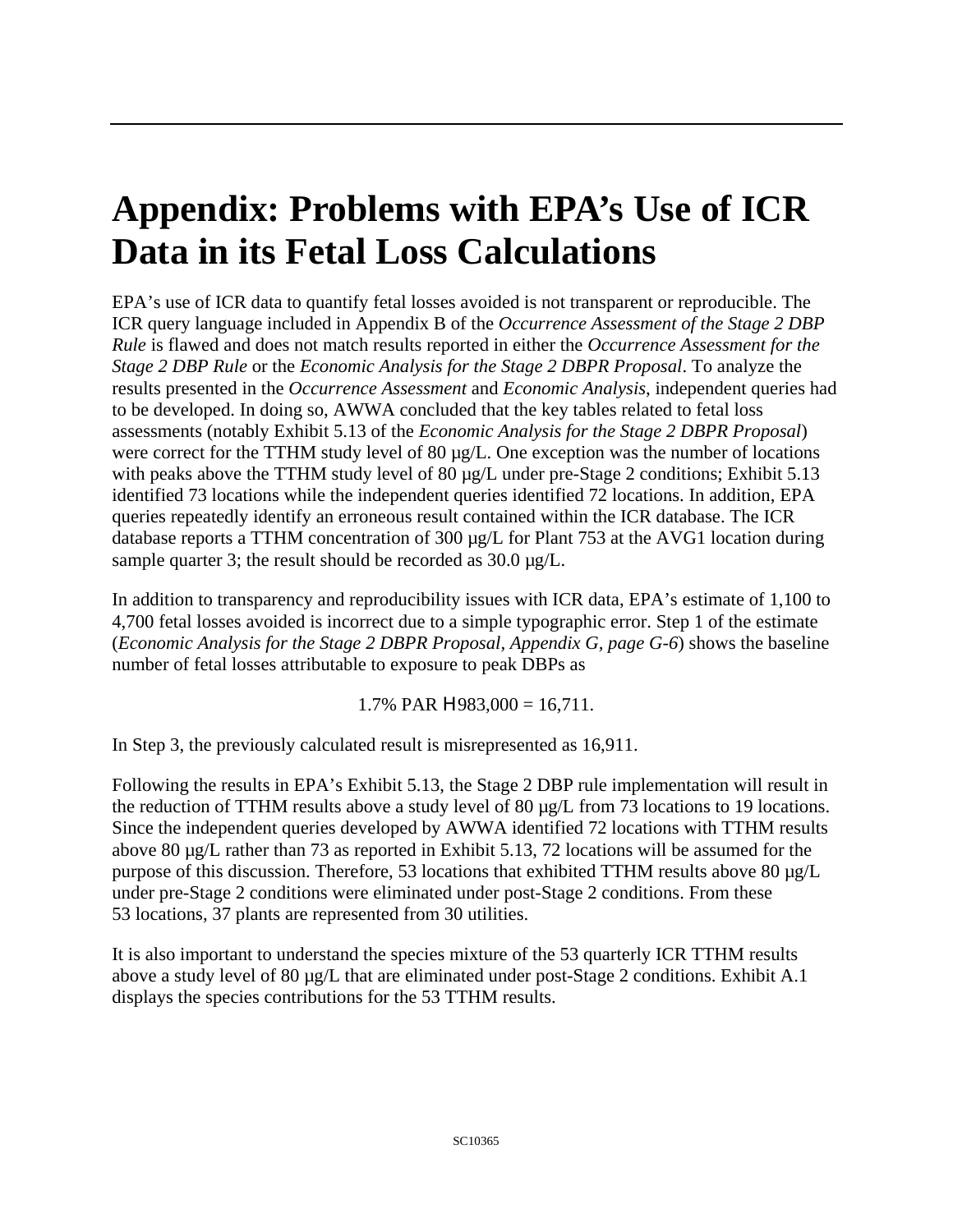

Exhibit A.1. Species contributions for TTHM results > 80 µg/L eliminated under post-**Stage 2 conditions.** 

As seen in Exhibit A.1, the 53 TTHM results are dominated by chloroform (CHCl<sub>3</sub>). In fact, the median percent contribution of chloroform to the 53 TTHM results is 71%. On the other hand, the median percent contributions of DBCM and bromoform to the 53 TTHM results are 6% and 0%, respectively.

### **A.1 ICR Data Analysis Transparency Issues**

Section 1.4.8 of the *Occurrence Assessment for the Stage 2 DBP Rule* outlines the methods and assumptions for ICR data analysis used throughout the *Occurrence Assessment for the Stage 2 DBP Rule* and the *Economic Analysis for the Stage 2 DBPR Proposal*. Appendix B of the *Occurrence Assessment*, Section B.3, includes the query language used for plant screening. AWWA commends the inclusion of the query language to support transparency of the data analysis completed for the proposed rule. However, the query language contained within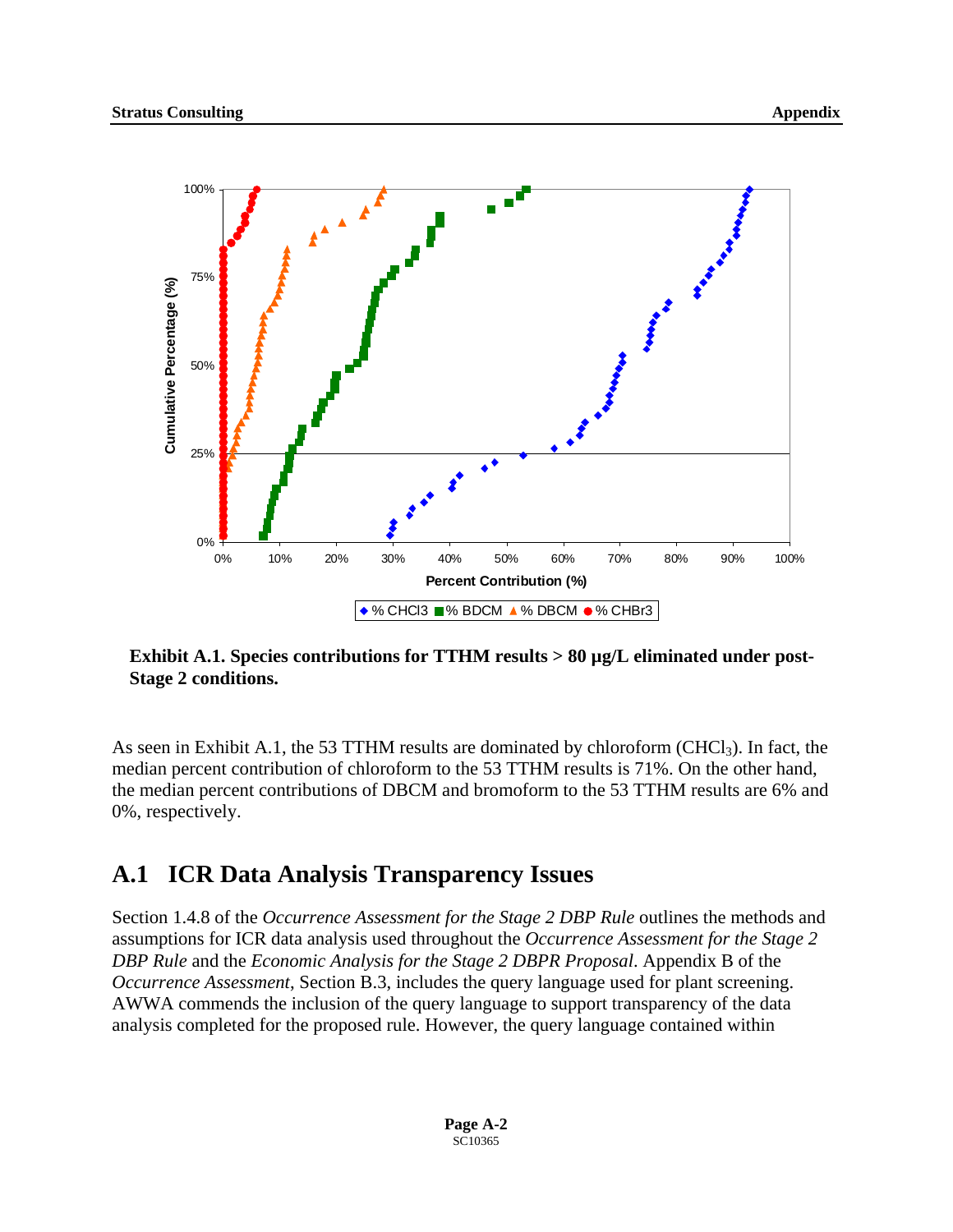Appendix B of the *Occurrence Assessment*, contains errors and does not follow the same assumptions and methodology described in Section 1.4.8 of the *Occurrence Assessment*.

Exhibit A.2 describes the relationships between all the queries included in Appendix B. Errors in the query language are pointed out in bold.



**Exhibit A.2. EPA query language diagram.**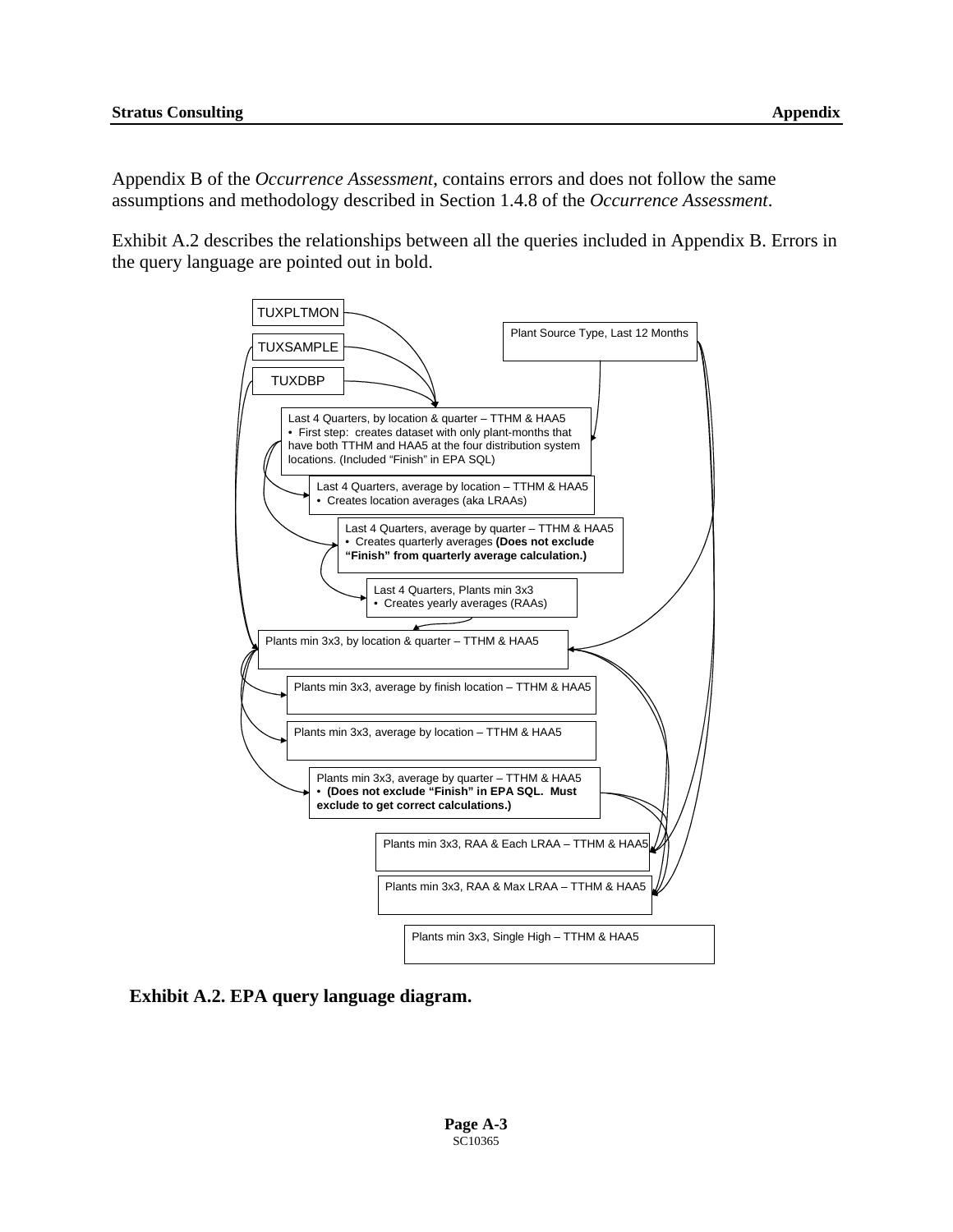As indicated in Exhibit A.2, the inclusion of Finish location DBP results in quarterly average calculations in the "Last 4 Quarters, average by location — TTHM & HAA5" and "Plants min 3x3, average by quarter — TTHM & HAA5" queries results in errors of subsequent RAA and LRAA calculations. While the query language contains these errors, the results included in the *Occurrence Assessment* and *Economic Analysis* that reference these queries are in fact correct. To ensure transparency of the rule's supporting data analysis, the corrected query language should be included in Appendix B of the *Occurrence Assessment for the Stage 2 DBP Rule*.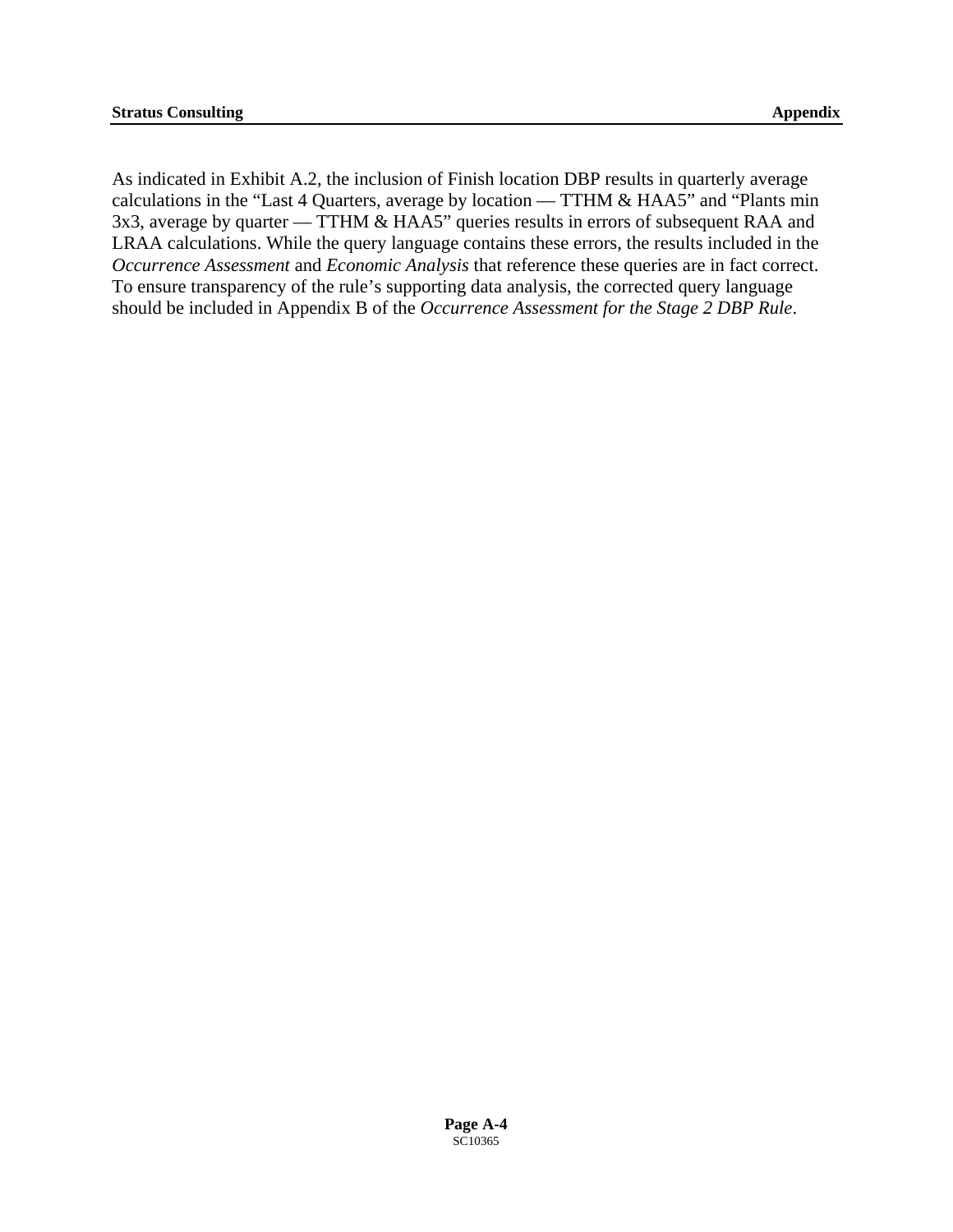**Appendix B. Critique of the Economic Analysis for the Proposed Long-Term 2 Enhanced Surface Water Treatment Rule, Final Report, Stratus Consulting**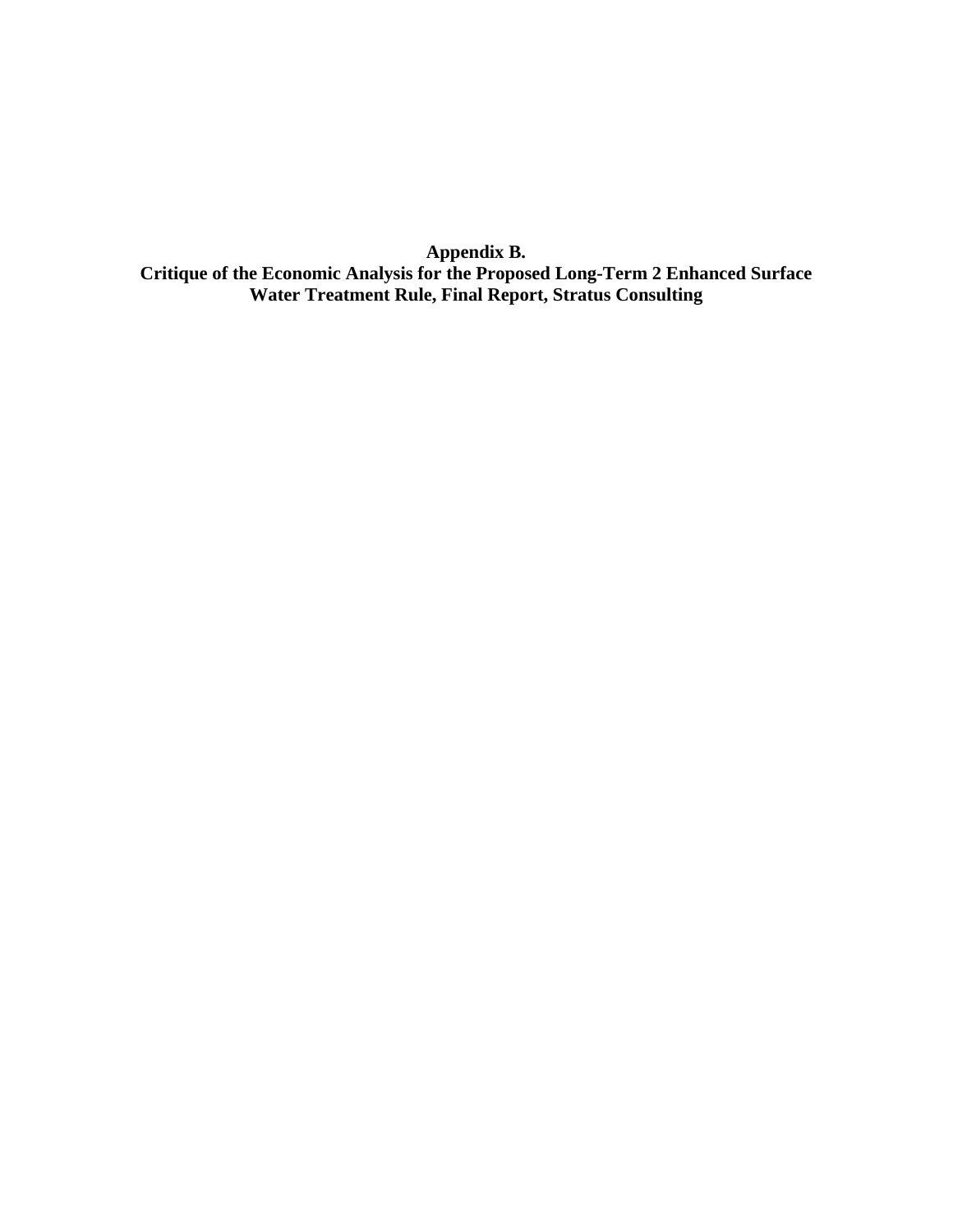# Stratus Consulting

# **Critique of the Economic Analysis for the Proposed Long-Term 2 Enhanced Surface Water Treatment Rule**

**Final Report** 

*Prepared for:* 

AWWA 1401 New York Ave., NW Suite 640 Washington, DC 20005

### *Prepared by:*

Robert Raucher, PhD David Mills Lauraine Chestnut Stratus Consulting Inc. PO Box 4059 Boulder, CO 80306-4059 (303) 381-8000

January 8, 2004 SC10364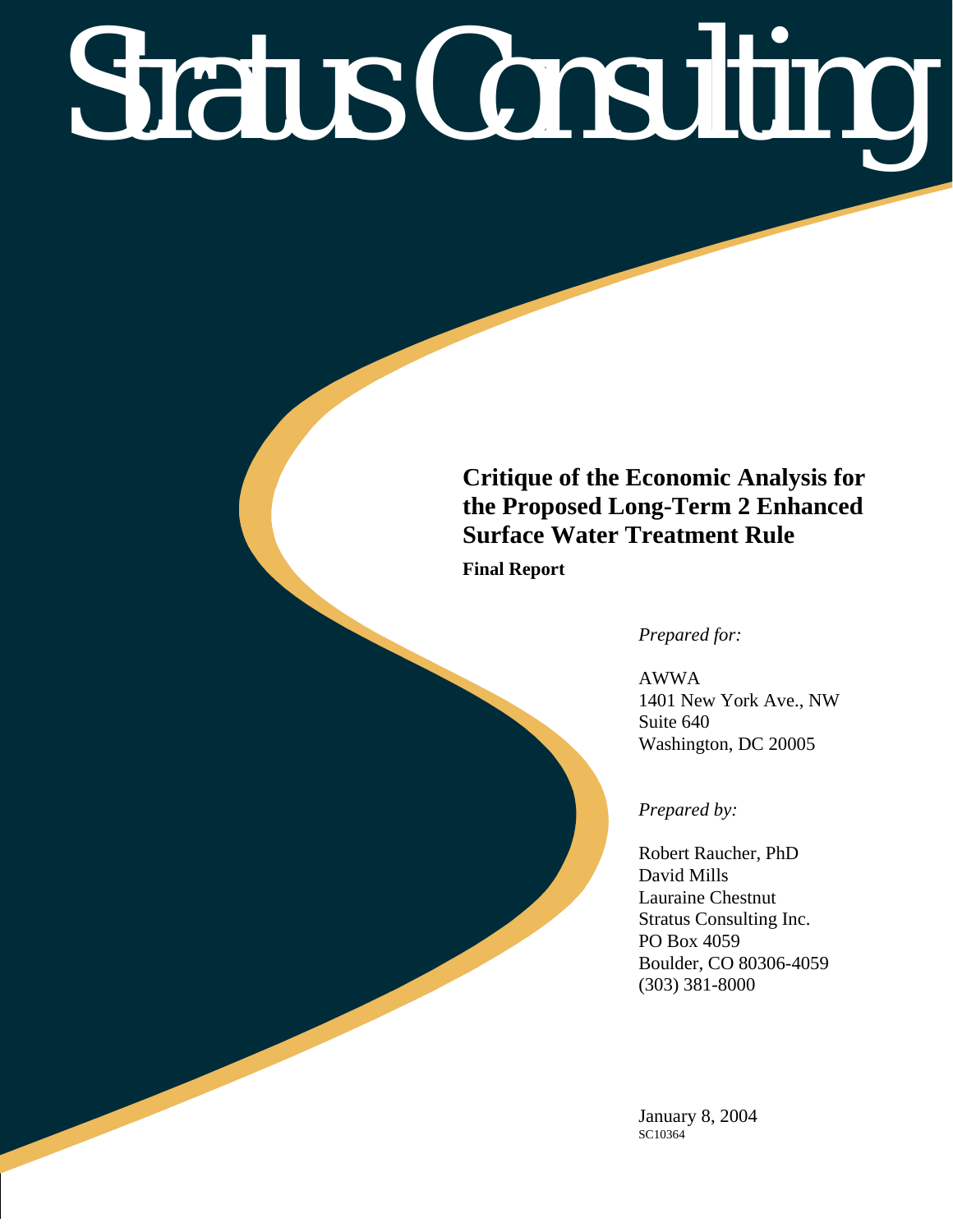# **Critique of the Economic Analysis for the Proposed Long-Term 2 Enhanced Surface Water Treatment Rule**

**Final Report** 

*Prepared for:* 

AWWA 1401 New York Ave., NW Suite 640 Washington, DC 20005

*Prepared by:* 

Robert Raucher, PhD David Mills Lauraine Chestnut Stratus Consulting Inc. PO Box 4059 Boulder, CO 80306-4059 (303) 381-8000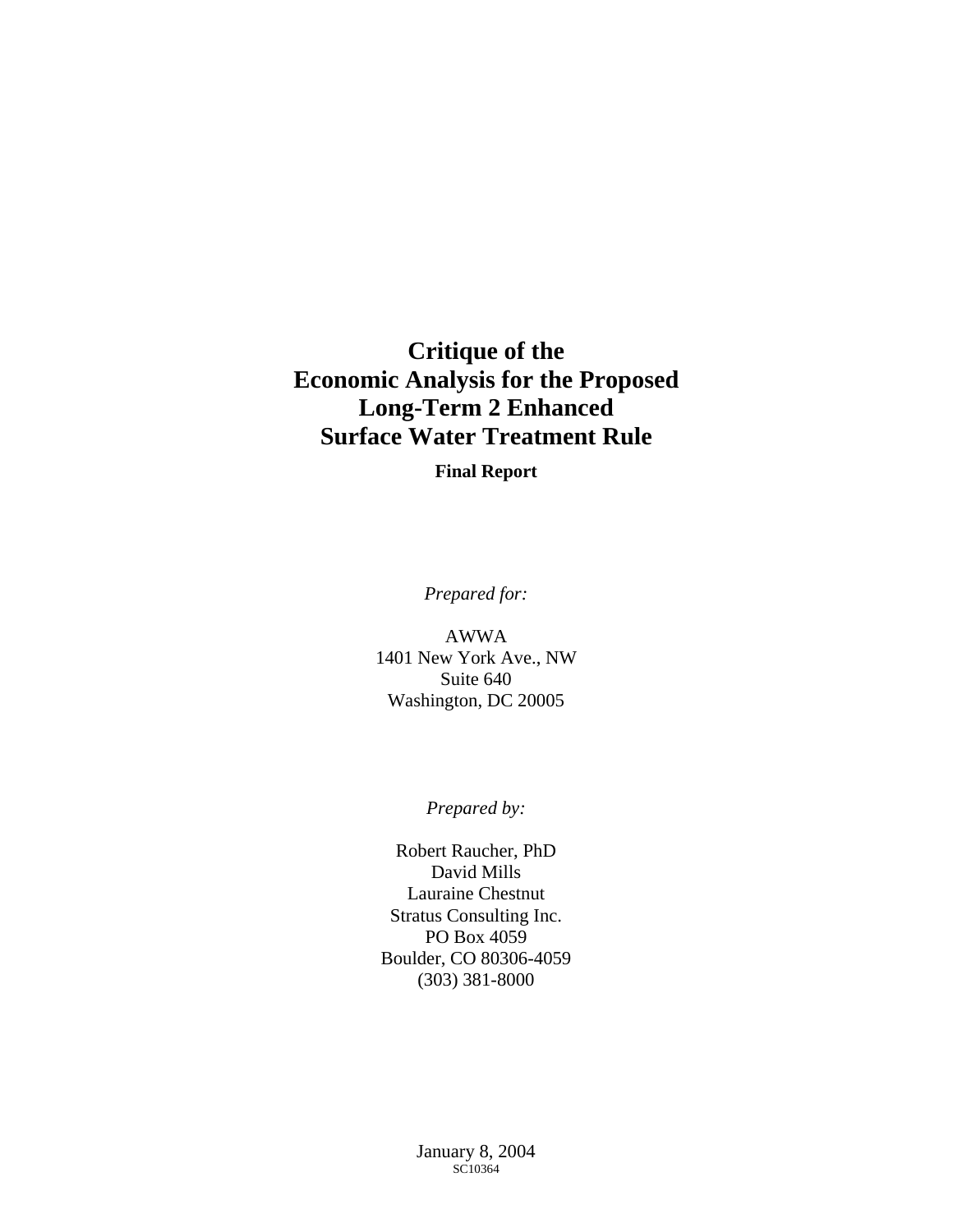# **Contents**

| <b>Chapter 1</b> | <b>Introduction</b>                                                         |  |
|------------------|-----------------------------------------------------------------------------|--|
| 1.1              |                                                                             |  |
| 1.2              |                                                                             |  |
| 1.3              |                                                                             |  |
| 1.4              |                                                                             |  |
| <b>Chapter 2</b> |                                                                             |  |
| <b>Chapter 3</b> | <b>Occurrence Assessment: Source and Finished Water Characterization</b>    |  |
| 3.1              |                                                                             |  |
| 3.2              |                                                                             |  |
| 3.3              |                                                                             |  |
| 3.4              |                                                                             |  |
| <b>Chapter 4</b> | <b>Exposure Assessment</b>                                                  |  |
| 4.1              |                                                                             |  |
| 4.2              |                                                                             |  |
| 4.3              |                                                                             |  |
| 4.4              |                                                                             |  |
| <b>Chapter 5</b> | Dose-Response Assessment: Quantified Health Effects                         |  |
| 5.1              |                                                                             |  |
|                  | 5.1.1                                                                       |  |
|                  | 5.1.2                                                                       |  |
| 5.2              |                                                                             |  |
|                  | 5.2.1                                                                       |  |
|                  | Comparing baseline cases to EPA estimates for cases avoided by the<br>5.2.2 |  |
|                  |                                                                             |  |
|                  | 5.2.3                                                                       |  |
| 5.3              |                                                                             |  |
|                  | Treatment of sensitive population subgroups in the LT2<br>5.3.1             |  |
|                  |                                                                             |  |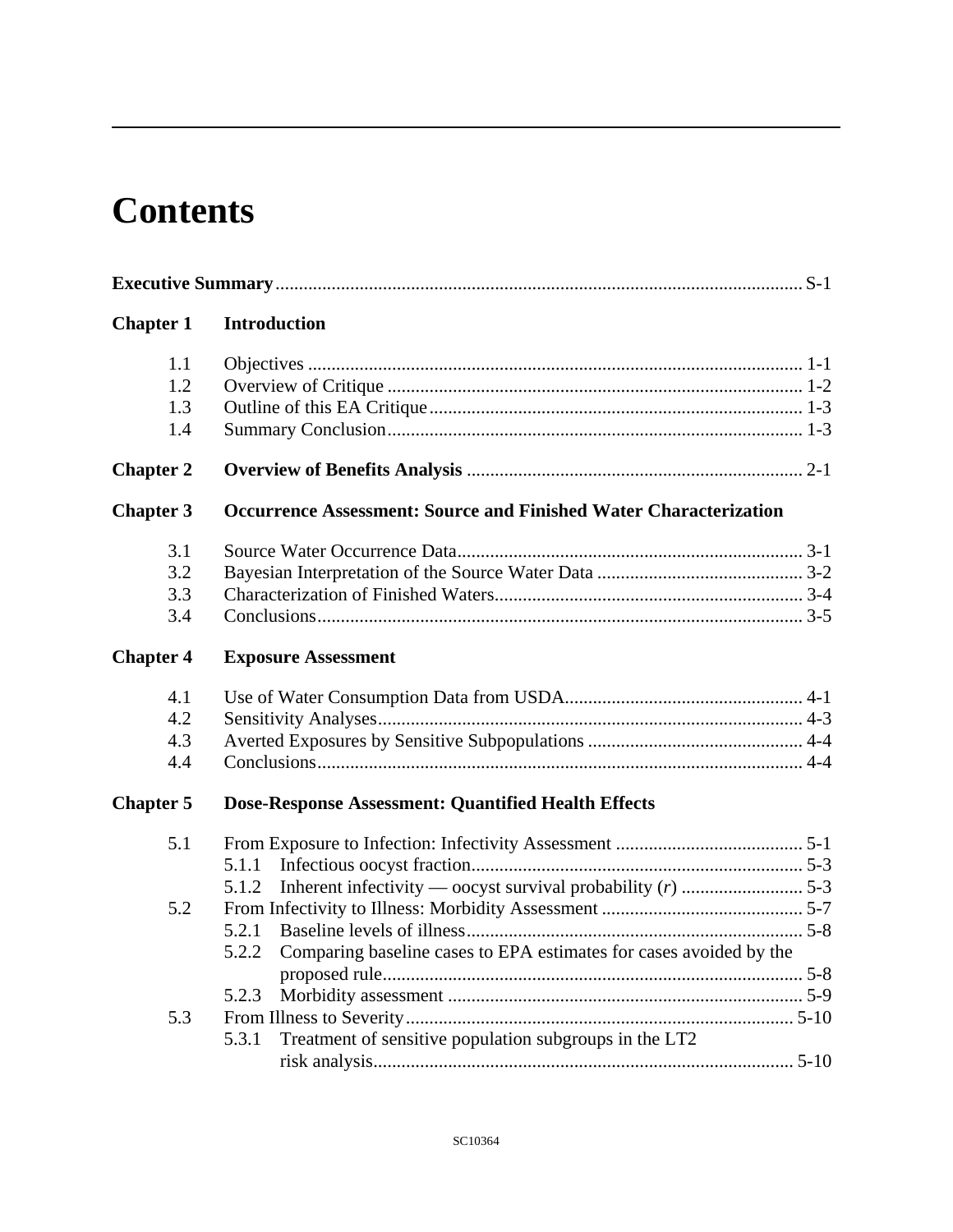|                   | Quantification of the risk in sensitive population subgroups for the<br>5.3.2   |
|-------------------|---------------------------------------------------------------------------------|
|                   |                                                                                 |
| 5.4               | Use of Outbreak Data to Infer Inputs and Outcomes for Endemic Risk  5-18        |
| 5.5               |                                                                                 |
| <b>Chapter 6</b>  | <b>Valuation of Health Impacts</b>                                              |
| 6.1               | Use of the Traditional Cost-of-Illness Method to Value Nonfatal Infections  6-1 |
| 6.2               |                                                                                 |
| 6.3               |                                                                                 |
| 6.4               |                                                                                 |
| <b>Chapter 7</b>  | <b>Compliance Costs and Net Benefits</b>                                        |
| 7.1               |                                                                                 |
| 7.2               |                                                                                 |
| 7.3               |                                                                                 |
| <b>References</b> |                                                                                 |
| <b>Appendices</b> |                                                                                 |

- **A Issues with EPA's Modeling of** *Cryptosporidium* **Occurrence**
- **B Issues and Practices for Valuing Time**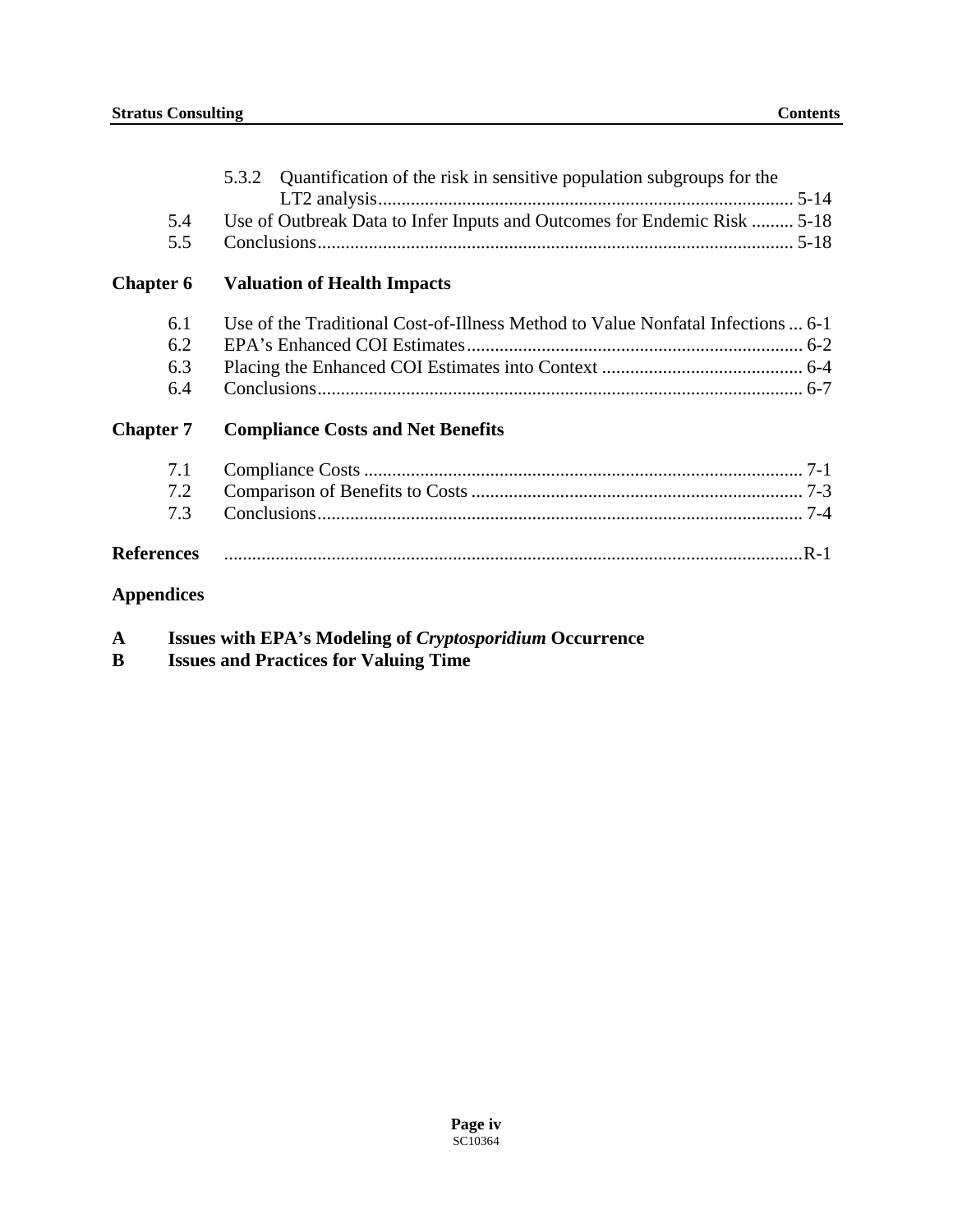# **Executive Summary**

1

This report provides a critique of the U.S. Environmental Protection Agency (EPA) Economic Analysis (EA) of the proposed Long-Term 2 Enhanced Surface Water Treatment Rule (LT2). The EA provides a benefit-cost analysis of the rule. Our review of the EA methods, data, results, and presentation by EPA reveals some good efforts by the Agency, but also several critical areas of concern that require extensive improvement.

Our major observations and findings with respect to the EA include the following:

- 1. Overall, we believe EPA has considerably overstated the occurrence and risks associated with endemic levels of *Cryptosporidium* in finished waters, and thus the Agency overstates the benefits of the proposed rule to a considerable degree. The costs of the rule may also be overstated to some degree.
- 2. The ICRSS data indicate a much smaller percentage of systems will end up in bins 3 and 4 under the proposed rule than do the analyses based on the ICR data, implying that the net benefits (benefits minus costs) of the proposed rule may be 20% of the high end estimates shown by EPA (all else equal). The ICRSS data are better predictors than the ICR data are of what the impact of the rule will be as proposed.<sup>1</sup>
- 3. EPA applies a Bayesian interpretation to the ICR and ICRSS data that is suspect and driven by unsubstantiated and perhaps extreme assumptions. For example, EPA imposes an assumption that only 1 out of every 1,000 "zeroes" observed in the database is truly a zero. The Agency is thus estimating occurrence and risk based on a presumption that 999 out of every 1,000 observed zeroes in the database are instead one oocyst or more.
- 4. EPA's exposure assessment is based on considerably overestimated levels of direct ingestion of CWS-provided waters. Relevant exposures (and, hence, risks) may be overstated by a factor of 2 or 3 when direct ingestion rates for CWS waters, and increased bottled water use, are properly considered.

<span id="page-95-0"></span><sup>1.</sup> The ICRSS data are more indicative of what the rule's impacts will be because they (1) probably are more accurate than the ICR data (ICRSS results are based on Method 1622/1623 with higher recovery rates than the IFA method applied in the ICR data), and (2) reflect the method (1622/1623) that utilities will apply in their compliance monitoring.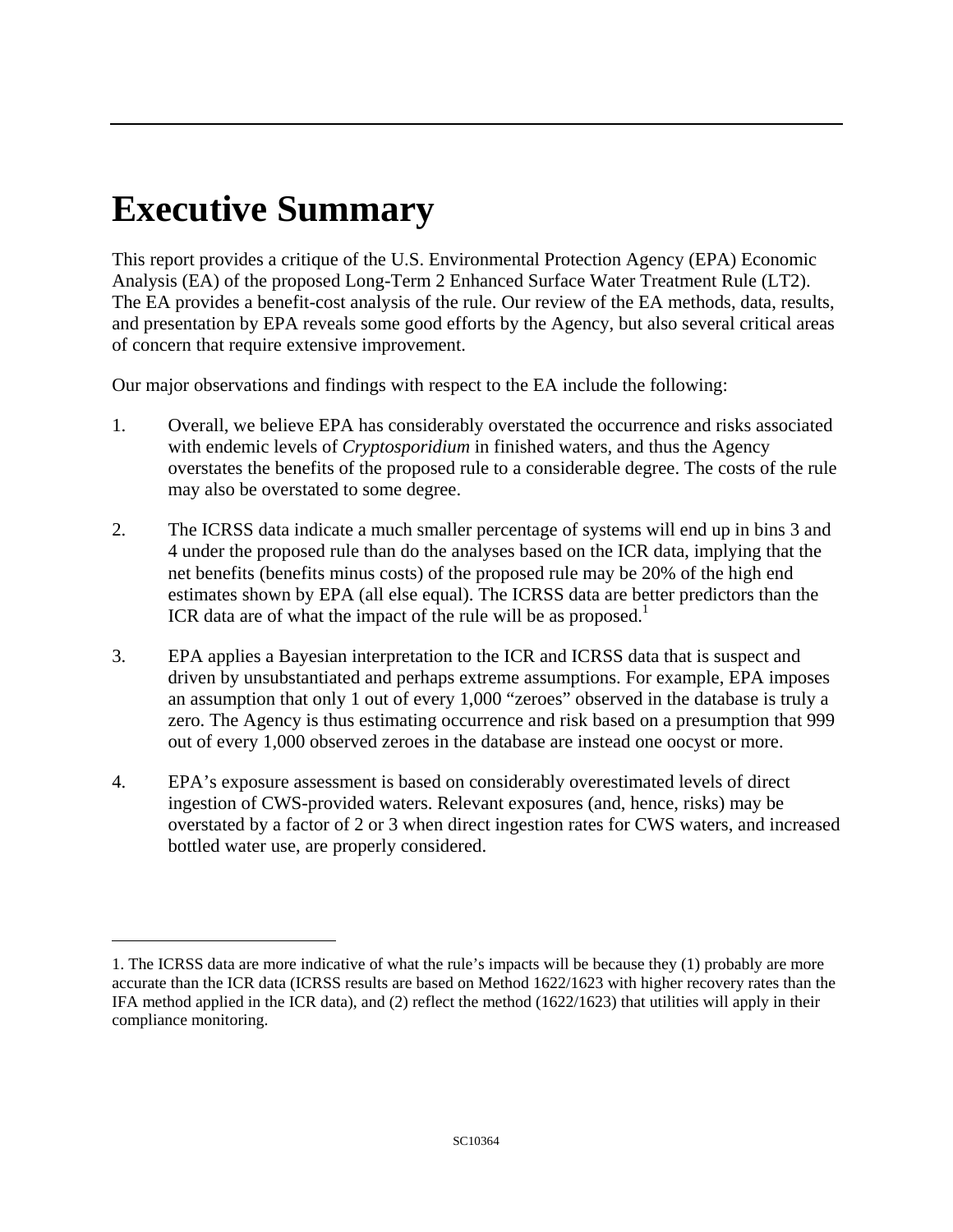- 5. The infectivity dose-response relationship applied by EPA is subject to considerable uncertainty and probably overstates the risk associated with exposures to an infectious oocyst by a significant degree.
	- a. The underlying clinical studies use extremely high doses relative to oocyst levels in finished waters (levels of oocysts ingested of 23,000 to 2.3 billion times higher than now found in finished waters) and rely on extremely small numbers of subjects and strains (between 14 and 29 subjects, for each of only three strains).
	- b. The results of the clinical studies are interpreted liberally, based on a "presumed infection" approach that assumes that any subject with symptoms has cryptosporidiosis, even when several of the symptomatic subjects had no documented infection (e.g., positive oocyst shedding). EPA's risk estimates are overstated to the extent that reported symptoms could be attributable to causes other than cryptosporidiosis.
	- c. The results of the clinical studies were interpreted via complex statistical models that are driven by — and highly sensitive to — unsubstantiated assumptions. While the modeling approaches used by EPA in the EA were suggested by the SAB, the obscurity of the presentation and the sensitivity of the results to the model assumptions (e.g., increasing a key estimated mean risk parameter by a factor of 4 or 5 over the level found in the peer reviewed published literature) reveal the need for more transparency, continued scientific discourse, and greater use of sensitivity analyses in portraying the possible risk levels.
- 6. The extent by which EPA's risk model overstates risks can be viewed, in part, by comparing the Agency's estimated number of waterborne cases of cryptosporidiosis at the pre-LT2 baseline to its estimated reduction in cases due to the proposed LT2 rule:
	- a. EPA estimates that the pre-LT2 baseline (i.e., post IESWTR) is between 60,000 and 111,000 cases per year.
	- b. The Agency's risk model used for the LT2 rule benefit-cost analysis predicts 256,000 to over 1,000,000 cases per year will be avoided because of the rule as proposed.
	- c. Therefore, EPA estimates a reduction in cases that is up to 9+ times higher than the number of cases it has stated exist at baseline.
- 7. EPA needs to explore the soundness and implications of its questionable assumption that the risk of illness (as well as severity and duration of illness) is independent of dose. The morbidity assessment — used to project the number, severity, and duration of illnesses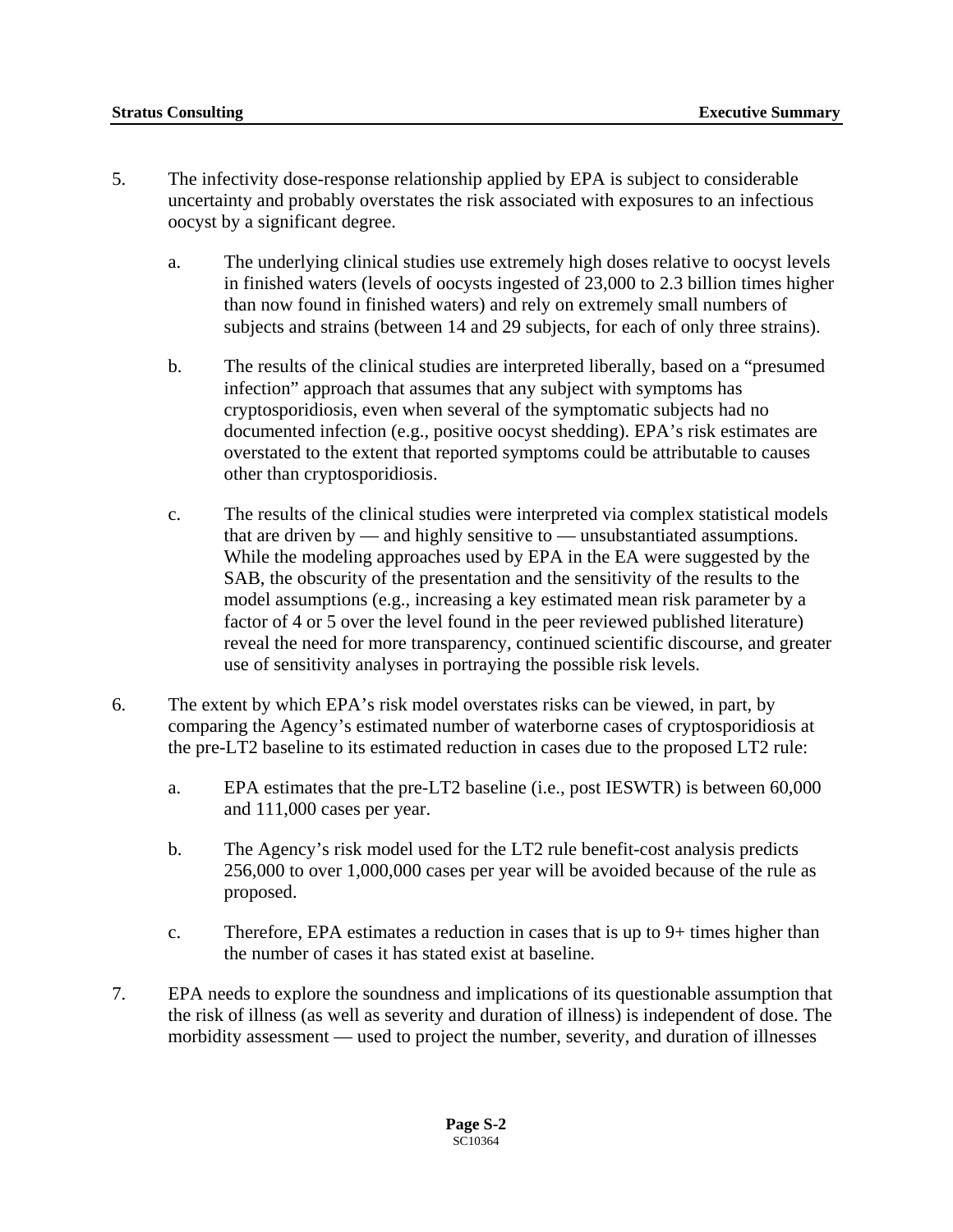due to a possible infection – is based exclusively on results from the Milwaukee outbreak of 1993, where oocyst levels were much higher, exposure durations much longer, and opportunities for secondary spread and exposure more pervasive than anticipated under the endemic low dose exposure context addressed by the proposed rule.

- 8. EPA's use of an "enhanced" cost-of-illness (COI) approach to value avoided cases of nonfatal cryptosporidiosis is highly problematic. The approach is a significant departure from standard economics practice, does not appear to have been subjected to peer review, and yields results that seem implausible and unrealistic compared to other wellestablished risk valuation benchmarks.
- 9. EPA's presentation of regulatory costs and benefits is overly aggregated, and fails to reveal how affordability and net benefits vary across system size categories or across other relevant program elements in the proposed rule (e.g., reservoir covering, filtered versus unfiltered systems).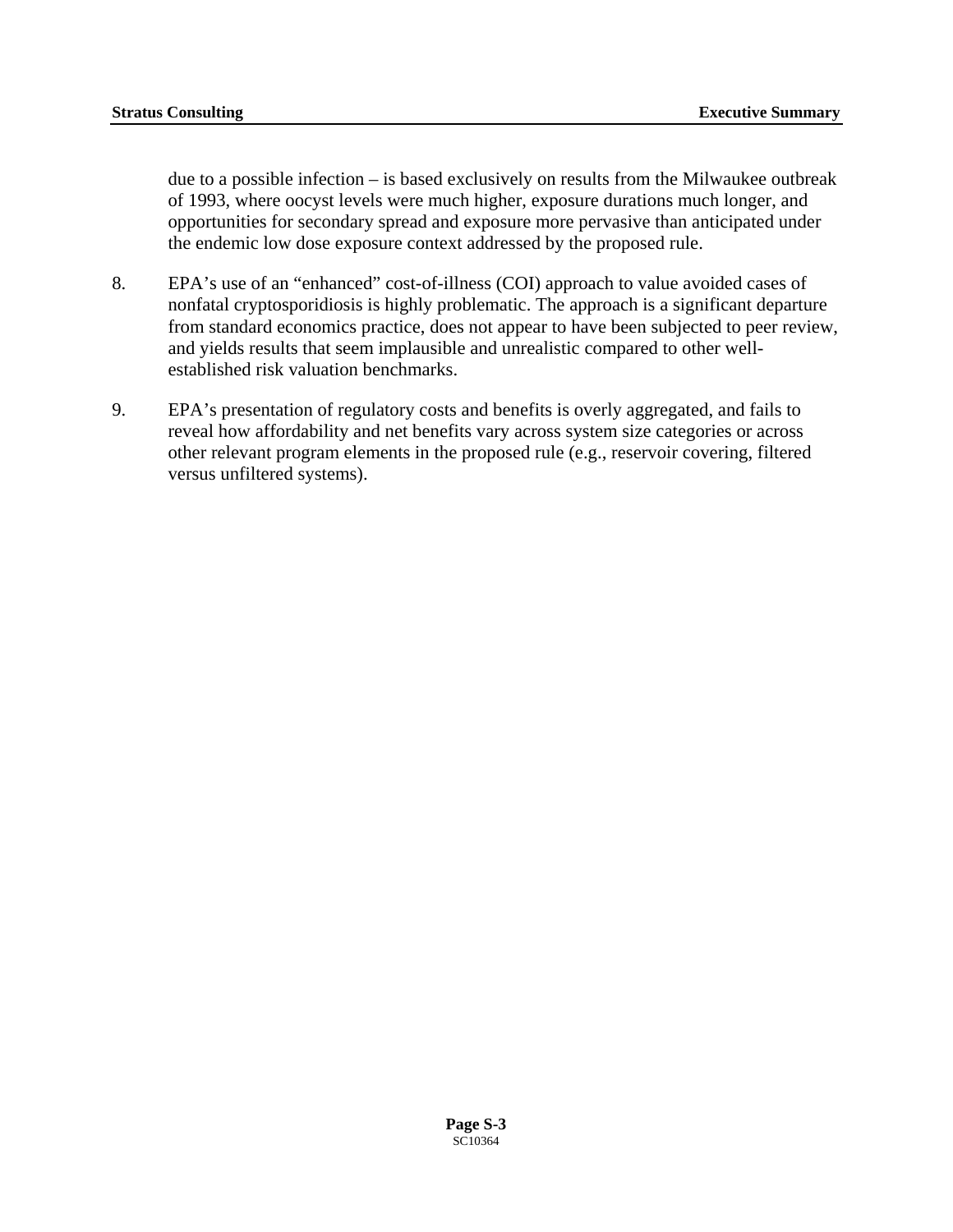# **1. Introduction**

This report provides a critique of the Economic Analysis (EA) (U.S. EPA, 2003a), developed by the U.S. Environmental Protection Agency (EPA), in support of its proposed rulemaking for the Long-Term 2 Enhanced Surface Water Treatment Rule (referred to hereafter as LT2), published in the *Federal Register* on August 11, 2003 (U.S. EPA, 2003b). In essence, the EA is a benefitcost analysis, and as such it contains many critical elements that support the rationale for the rulemaking and that are used to predict the rule's expected impacts on public health and water costs. The EA includes issues of occurrence, exposure, dose-response relationships, quantified risk characterization, and the valuation of health risk reductions. Issues related to compliance technologies, and their performance and costs, are also integral to the EA.

# **1.1 Objectives**

The objective of this critique is to focus on key aspects of the Agency's empirical analysis, and highlight where there appear to be actual or potential errors or omissions of consequence in the EA. Our primary concerns are with the quality, transparency, replicability, objectivity, clarity, and reliability of the data and methods used to develop and present estimates of the benefits and costs of the proposed rule. Our focus is on the proper use and interpretation of sound methods and data, the presentation of the approach and outcomes in a clear and unbiased manner, and the drawing of suitable inferences and policy interpretations given the uncertainties and other limitations inherent in the data and analyses. The overall objective is to help EPA identify and remedy potential errors and limitations in its own EA, and thereby help EPA generate more reliable, accurate, and policy-useful benefit-cost analyses for the final LT2 and other rules in the future.

No attempts are made here to develop or report independent estimates of the proposed rule's benefits, costs, or incremental net benefits. Instead, we focus on identifying aspects of EPA's analysis that appear to require correction or, at a minimum, further investigation and documentation. The overall goal is to help identify areas in which improvements can and should be made, so that EPA's EA of the final LT2 rule — and of other future rulemakings — can embody improved quality, integrity, and meaning for the important public health protection policies the Agency pursues in accordance with the mandates of the Safe Drinking Water Act (SDWA). We hope and expect that EPA will embody changes in the EA supporting the final LT2 Rule to address the key points raised in this report, and to represent the most accurate benefits and costs to the public as possible.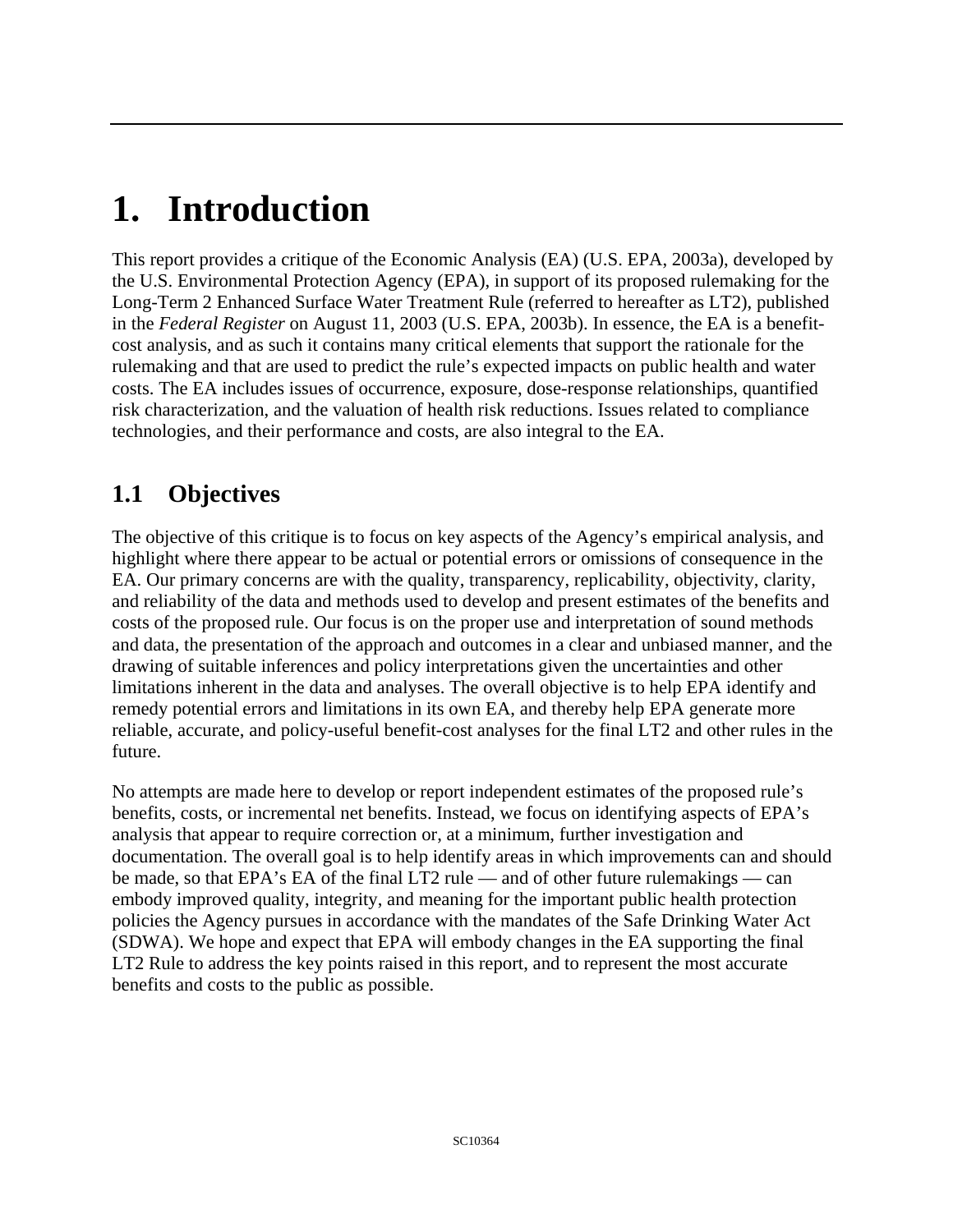# **1.2 Overview of Critique**

Our critique of the EPA EA and associated Agency-provided documentation focuses on the need to find a better balance and sense of prioritization in its analyses and presentation. For example:

- EPA is to be commended for provided a vast quantity of detail and back-up documentation. On the other hand, there is too much material to effectively review within the comment period. More important, EPA is inconsistent in that its documentation is sometimes lacking enough information on some core issues, while offering mountains of data on other matters of sometimes lesser significance. In general, more balance and prioritization is needed in terms of detail and documentation.
- ` EPA is to be commended for attempting to quantify benefits to the greatest degree feasible, so that benefits can be compared to costs. On the other hand, EPA has in places stretched credibility and the bounds of "good science" in its efforts to generate estimates. "Good science" must always be the guiding principle, and empirical estimates based on interpretations or assumptions that have strayed from that principle are potentially misleading and a disservice to the public, stakeholders, and decision-makers.
- ` EPA has made some good strides forward by providing considerable discussion and sophisticated numeric evaluation of several of the uncertainties and variabilities (e.g., using Monte Carlo simulations) applicable to some aspects of the analysis. On the other hand, EPA neglects to detail, justify, or fully explore some of the most fundamental of its assumptions. In the face of these core uncertainties, transparent sensitivity analyses are essential for evaluating the impact of core assumptions at key junctures of the analysis. EPA needs to find a better balance by using more fundamental, informative, and simple analyses of core components rather than using more sophisticated approaches for some lesser aspects of its analysis.

Hence, at the core of our critique is the message that EPA needs to take better stock of its analyses, determine what components are most critical in terms of driving the benefit or cost estimates, and focus its attention (and that of the reviewers) on those aspects. Models, analytic tools, and documentation should be presented in a way that sheds light rather than obfuscates and overwhelms attempts at good faith public review.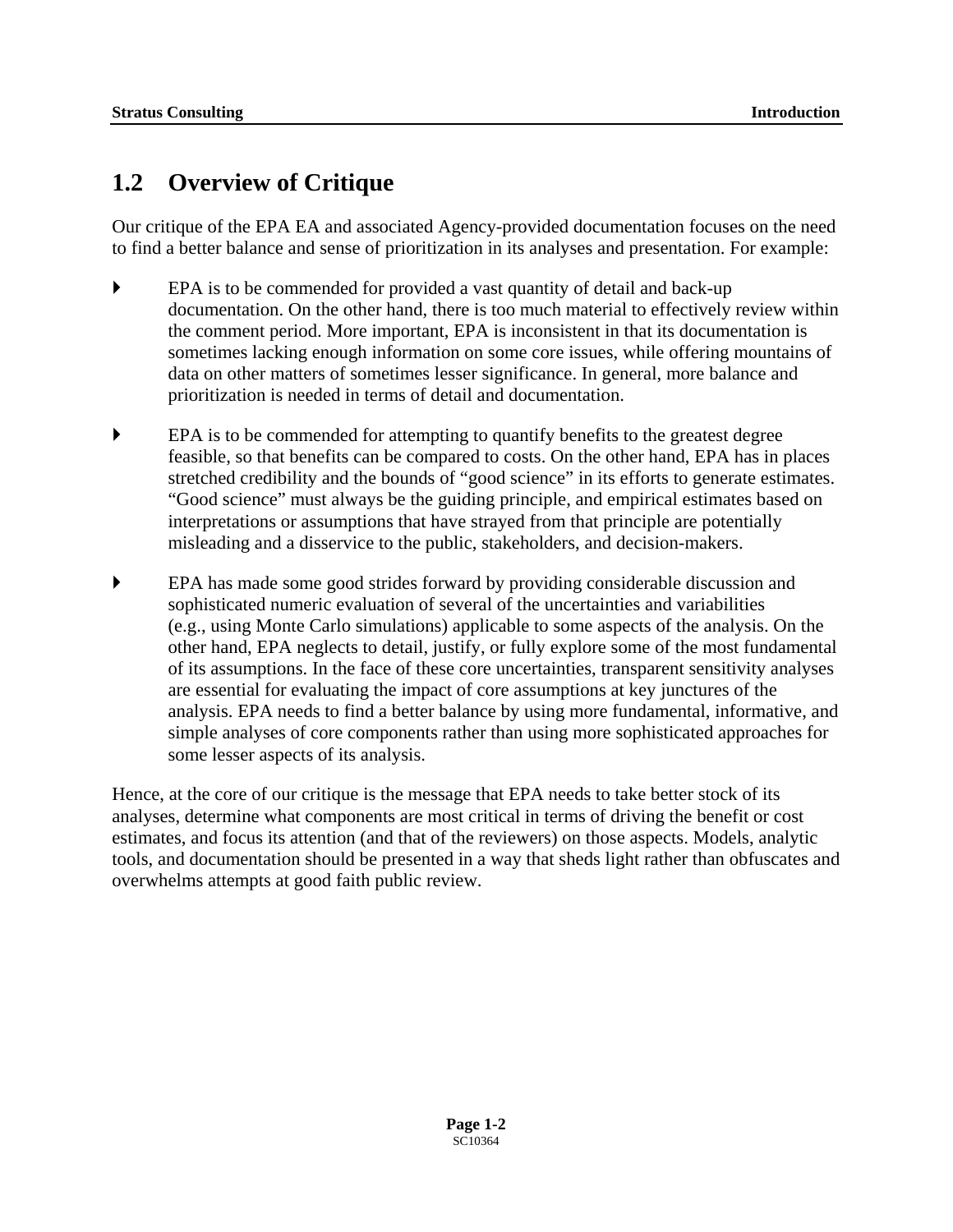# **1.3 Outline of this EA Critique**

Following this introductory chapter, the following analysis is provided:

- ` Chapter 2 provides a schematic overview of the EPA benefits analysis for the proposed LT2 rule, along with a summary of the key concerns identified by our review.
- $\blacktriangleright$  Chapter 3 explores issues with the first set of steps in the analysis, related to the use and interpretation of occurrence data.
- $\blacktriangleright$  Chapter 4 explores exposure issues and their impacts on the analysis.
- ` Chapter 5 discusses the dose-response elements of the analysis, notably the infectivity and morbidity assessments for exposures to *Cryptosporidium*.
- $\blacktriangleright$  Chapter 6 critiques the valuation of risk reductions, notably the enhanced cost of illness (COI) approaches applied by the Agency.
- $\blacktriangleright$  Chapter 7 evaluates the Agency's cost analyses, and the comparison of benefits to costs.

## **1.4 Summary Conclusion**

The EA and associated EPA-provided documents offer extensive detail, information, and background material. It is evident that EPA has explored many aspects of the analysis and has provided a considerable body of documentation. However, some key elements of EPA's work are not sufficiently documented or detailed for an effective review, and this has hampered our evaluation. Overall, the Agency needs to find a more suitable balance.

In some very critical elements of the EA, the Agency makes strong assumptions that can have a significant impact on the final results, yet the Agency does not always clearly articulate what assumptions it is making or it appears to take a one-sided view of the uncertainties and data limitations to derive its interpretation. More important, in these instances of strong assumptions, EPA has in several instances failed to offer sensitivity analyses based on equally or more plausible alternative assumptions. EPA should follow the basic tenants of its own *Guidelines for Economic Analyses* and (a) be explicit regarding its core assumptions, (b) document the basis for those assumptions, and (c) develop some useful sensitivity analyses to evaluate and convey the impact of these core uncertainties on the outcomes of the analysis.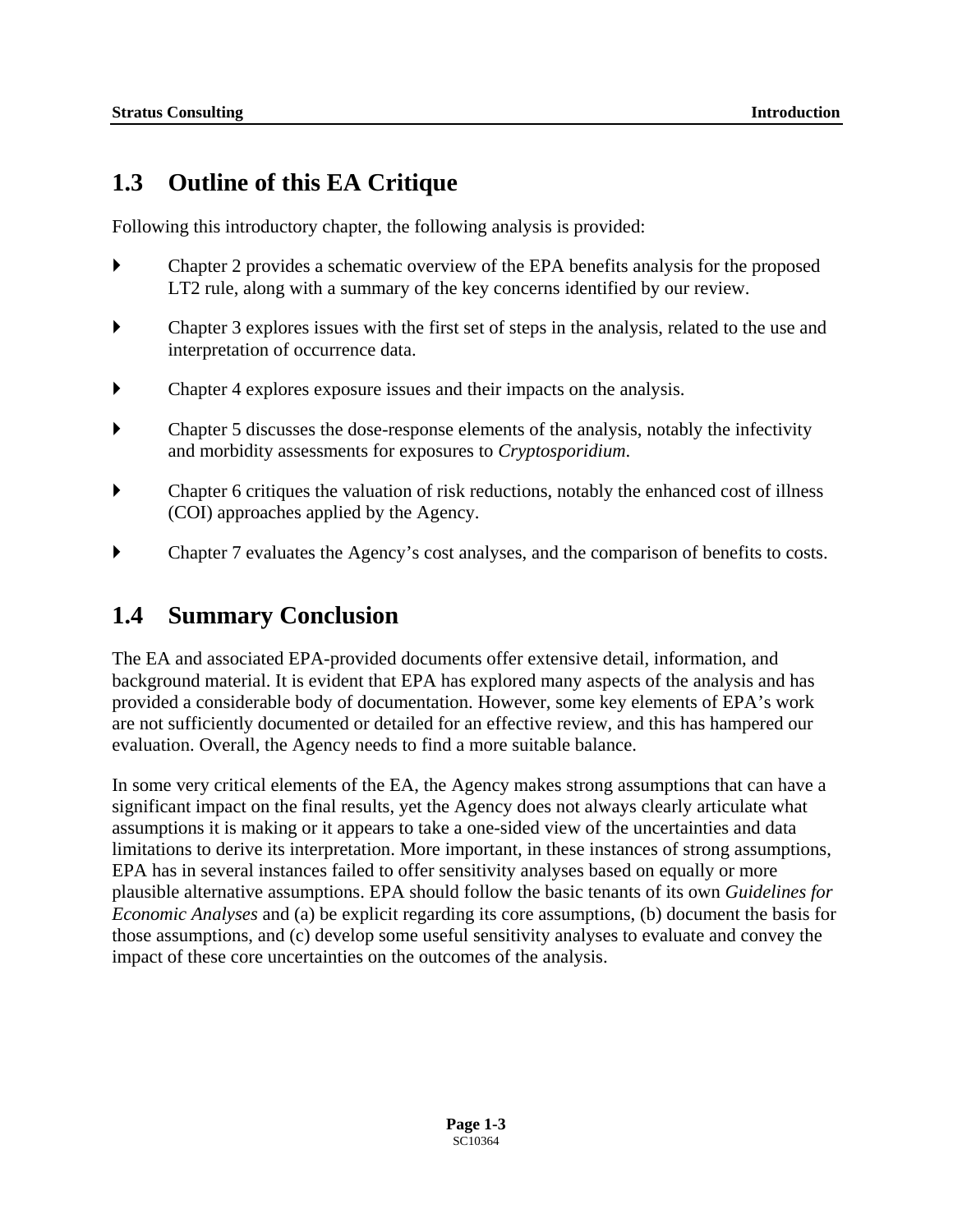# **2. Overview of Benefits Analysis**

To best explain the nature of the EPA analysis, a simplified flow diagram is shown in Exhibit 2.1 to identify and describe the key steps of the benefits assessment. The same underlying logic and data also underlie the basis for the cost analysis (although the path of the cost analysis naturally differs from that of the benefits after the initial occurrence assessment).

Along with each critical step in the analysis, Exhibit 2.1 displays a summary of some of the key issues and concerns regarding each of these steps. Additional detail is then provided in each subsequent chapter of this report.

It is apparent when examining the issues identified in Exhibit 2.1 that there are many ways in which the risk reduction benefits developed by EPA may be overstated. Some components of the cost analysis may be overstated as well, especially with regard to the number of water systems projected to be in higher "bins" (i.e., bins 3 and 4). Therefore, EPA may over-predict the number of systems with relatively high compliance costs (and benefits).

The "big picture" view of the EPA analysis, as afforded by Exhibit 2.1, allows us to glean how much the overall EPA results might be altered if alternative (but equally or more plausible) assumptions and data interpretations were investigated. Compounding the changes at each step as depicted in the figure, the overall estimate of benefits derived by EPA could be an order of magnitude or more larger than a more plausible and likely estimate. Detailed discussions are provided in the chapters that follow.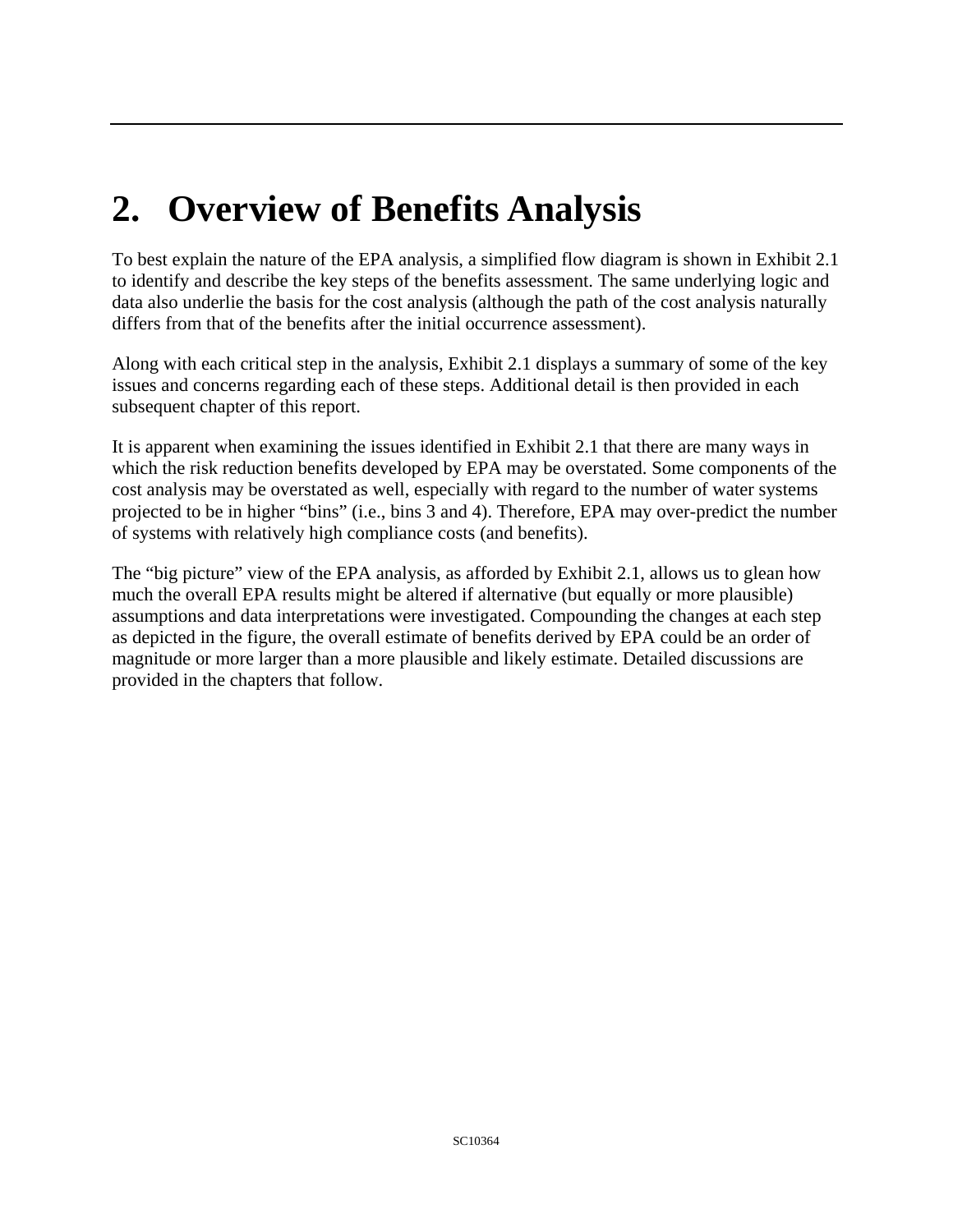

**Exhibit 2.1. Benefits analysis process.**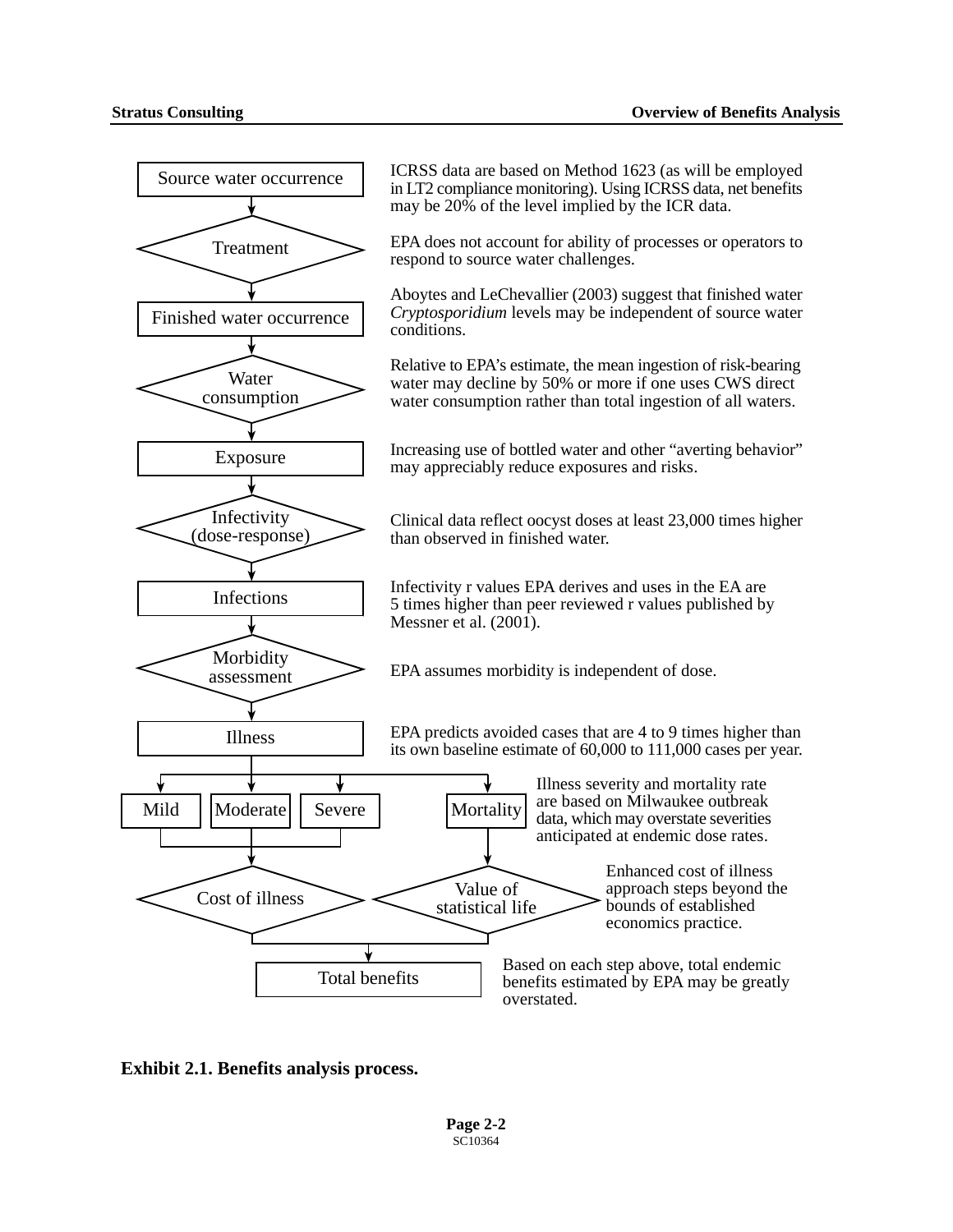# **3. Occurrence Assessment: Source and Finished Water Characterization**

# **3.1 Source Water Occurrence Data**

EPA uses data collected under the Information Collection Rule (ICR), and two subsequent smaller ICR Supplemental Surveys (ICRSS), to assess the presence of *Cryptosporidium* oocysts in source waters.

- The initial ICR reflects data collected from nearly 300 Community Water Systems (CWS) serving more than 100,000 people. Cryptosporidium monitoring was conducted for 350 influent locations (i.e., plants using surface waters or groundwater under the influence of surface waters), including unfiltered systems. The data were collected over the 18 month period from July 1997 through December 1998. The analysis relied on the "ICR method" of *Cryptosporidium* detection and analysis.
- ` The ICRSS includes data collected from 40 randomly selected volunteer medium-sized CWS serving 10,000 to 100,000 people (ICRSSM), and 40 randomly selected volunteer large systems of over 100,000 served (ICRSSL). The samples were drawn over a 12 month period spanning March 1999 through February 2000. The analysis relied on the improved analytics of EPA method 1622/1623, which provides better recovery rates than the older method used in the ICR.

There are appreciable differences between the results generated by the initial ICR and the followup ICRSS. For example, the ICR data assign 7.6% of the systems into either bin 3 or bin 4, whereas the ICRSS assign an average of less than 1.2% of the systems to those bins — a difference factor of over 6.4 (7.6/1.2). The magnitude of this difference raises questions about which set of ICR results are most accurate and reliable (or, whether the apparent discrepancies reflect real differences due to temporal and/or spatial variability in oocyst occurrence levels).

EPA addressed the uncertainty associated with the differences between the ICR and ICRSS results by conducting sensitivity analyses. The Agency presents benefit and cost estimates based on each data set (i.e., there are three sets of benefit and cost results, one based on the ICR, one on the ICRSSL, and one on the ICRSSM). This is an appropriate approach for addressing the uncertainty about which data set might be the most accurate reflection of actual conditions. Ultimately, the estimated net benefits of the preferred regulatory option differ by a factor of 4.5 to more than 5.2, depending on which dataset is used (EA Exhibit ES.8, e.g.,  $705/135 = 5.22$ ; U.S. EPA, 2003a).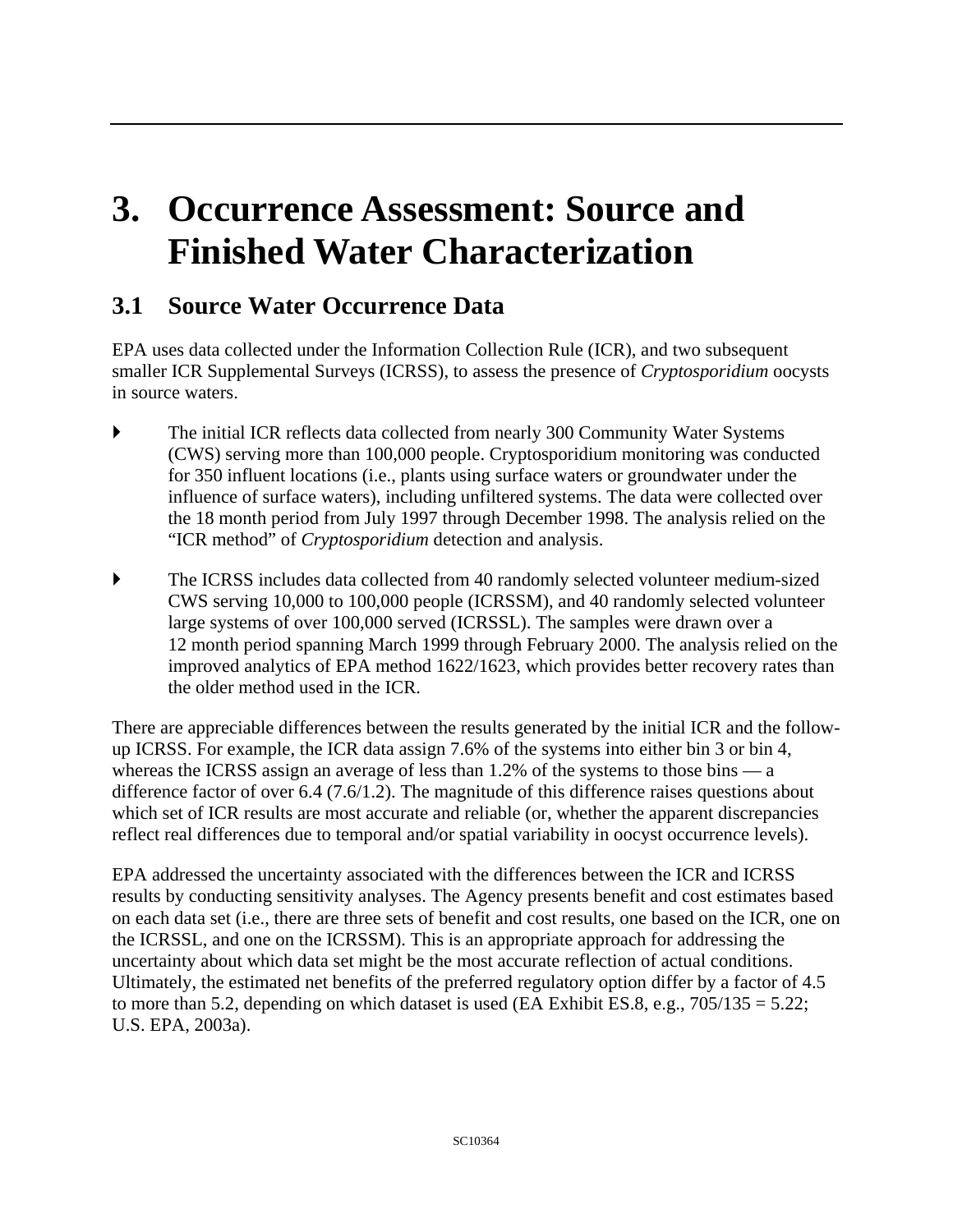While the use of sensitivity analysis in this manner is fully appropriate, EPA should also provide further discussion of why the results from the ICRSS are so different from the results derived using the ICR. There are several plausible and likely explanations that, if brought to light, would have provided readers and decision makers with some useful context within which to evaluate the widely different sets of results.

In particular, it is likely that the ICRSS data are more reliable than the ICR data because the ICRSS use a much improved analytic method (1622/1623). While the ICR provides results from a larger sample, the ICRSS results are likely to be considerably more accurate. It is very likely that the higher accuracy and reliability of the ICRSS data outweigh the ICR's advantage of having more data. While we have not attempted to develop or perform any statistical analyses of the potential tradeoff, it seems logical that this is an instance of where more accurate data are more valuable and informative than larger quantities of questionable data. In addition, because source water characteristics are not likely to be associated with the size of the population served by a CWS drawing those waters, it may be suitable and appropriate to consider merging the two ICRSS databases (at least for source water characterization purposes), creating a combined dataset of observations from 80 utilities. Finally, because Method 1623 will serve as the basis for LT2 compliance monitoring (bin determination), the ICRSS results are likely to provide a more accurate characterization of the impact of the rule, in terms of compliance efforts, costs, and benefits.

# **3.2 Bayesian Interpretation of the Source Water Data**

The ICR and ICRSS data present some challenges for interpretation for a national occurrence profile, in large measure because of the limitations of the methods for identifying and counting *Cryptosporidium* oocysts. There is considerable uncertainty about the accuracy of presence/absence findings, and of numbers of oocysts derived in the ICR and ICRSS findings (more so with the ICR because of the lower recovery factors with the analytic method).

For example, there is a very high likelihood of false positives because of limits in the immunofluorescent antibody (IFA) methodology used in the ICR. This would erroneously push more systems into higher bins.

Likewise, there is a large percentage of zeros. This is because *Cryptosporidium* may not be present in many source water samples, and/or because of the low recovery rates associated with the analytic methods available (especially for the ICR data). Positive samples were noted for only 5% of the ICR observations (95% were zeros). Given the variability in recovery, this raises the question of how many of the observed findings of "no oocysts detected" are true zeroes. If some fraction of the nondetects actually reflect cases of a true value of one or more oocysts, then this potentially places systems erroneously in bin 1 instead of a higher bin.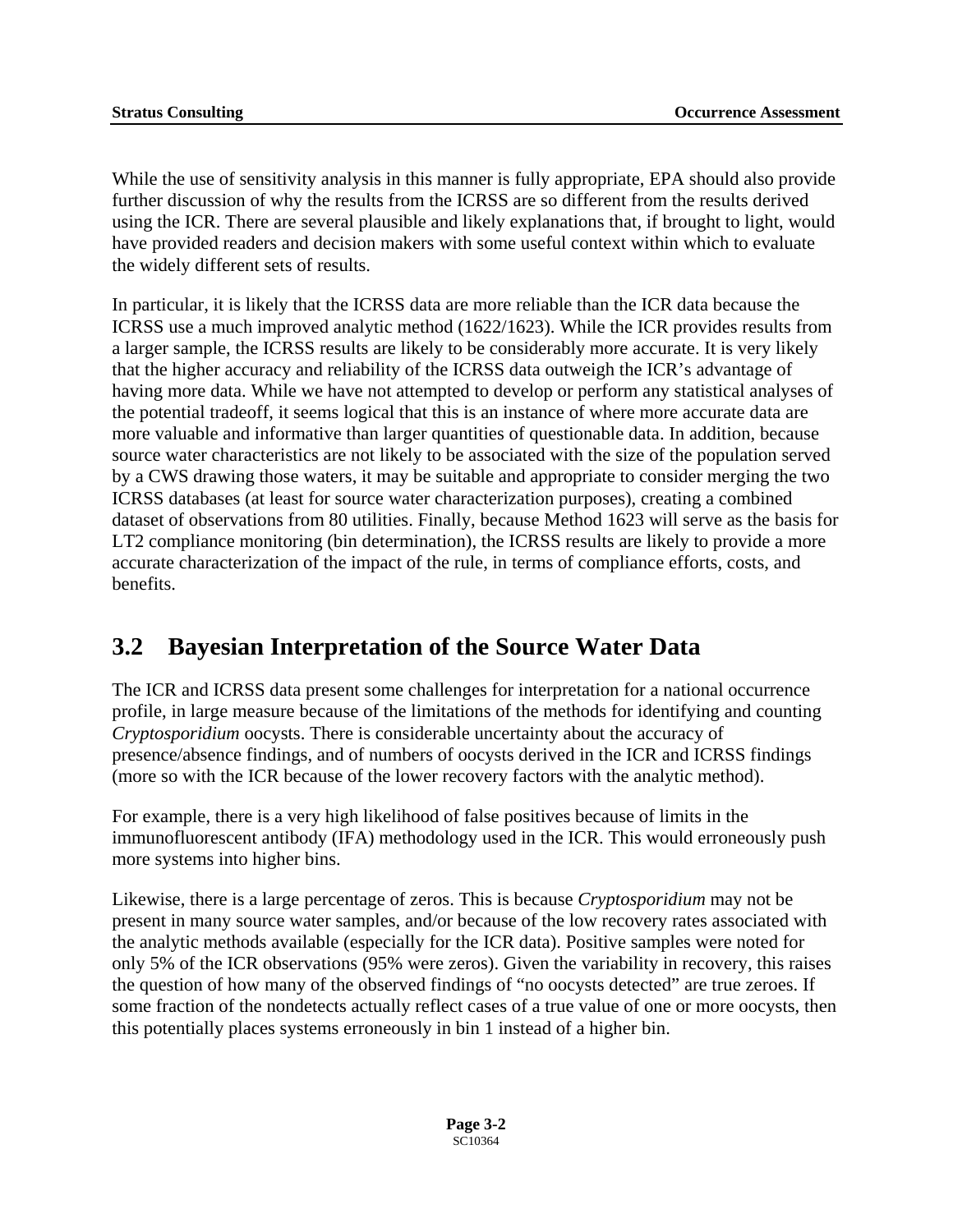1

To address the uncertainties associated with the data quality, EPA applied Bayesian statistical techniques to the ICR and ICRSS data. Bayesian techniques can be very powerful and effective tools for dealing with uncertainties. However, an integral part of the Bayesian approach is the use of "informed priors" that reflect what knowledge or outcomes the researchers believe to be true (e.g., using probabilities based on known data). The specific priors that are applied in Bayesian applications typically drive the outcomes that are derived from the analysis. In other words, the priors typically determine the outcomes.

In some instances, there are enough good data and other reliable information available that the priors can be set with some degree of confidence and rationale. However, the less that is known *a priori*, the more the priors become *de facto* (and perhaps unsubstantiated) assumptions. This appears to be the case with the *Cryptosporidium* analytic method results from the ICR databases. Because so little is known about the "true" values as opposed to the numbers of oocysts observed from the analytic methods, the Agency's Bayesian approach is in effect driven by the critical assumptions that EPA established as its priors. EPA's occurrence results are thus driven by the presumption that (1) at least 99.9% of the observed zeroes are in fact integer values of 1 or more (i.e., that at most one out of 1,000 observed zeroes are true zeroes and the remaining 999 observed zeroes are assigned a value of 1 or more oocysts); and (2) there are no more than 1% false positives.

Both of these assumptions appear to be extreme and arbitrary. For example, one expert noted that 25% to 50% of the observed zeroes might be true zeroes, in contrast to EPA's assumption of only 0.[1](#page-105-0)%.<sup>1</sup> This is a critical factor, because if the value of  $Z_i$  were to increase by over two orders of magnitude (from 0.1% to 25%), this would change EPA's results dramatically (see EA Appendix B, Section B.2.3). It is important to determine if the EPA number is correct on page B-12 (i.e., 0.1%), and it is important that EPA explain why it believes this number is so low. The text says that the model was tested with percentages from 0 to 50%, but that the Agency's experts thought it should be 0.1%. It is essential that EPA help the public understand the sensitivity of the model to the value of true zeros, and to provide clarification of what is meant by true zero in this document.<sup>[2](#page-105-1)</sup> Appendix A provides additional discussion.

<span id="page-105-0"></span><sup>1.</sup> Personal communication with Jeff Rosen (Perot Systems), relaying the expert opinion he obtained from Jen Clancy (November 2003).

<span id="page-105-1"></span><sup>2.</sup> On EA page B-12, EPA states that the true zero assumption is "the true proportion of systems with source water that is completely free of the target microbe." This is not our understanding of the true zeros. The question is what percentage of the zeros were likely to be true zeros and not some other number that needed to be estimated.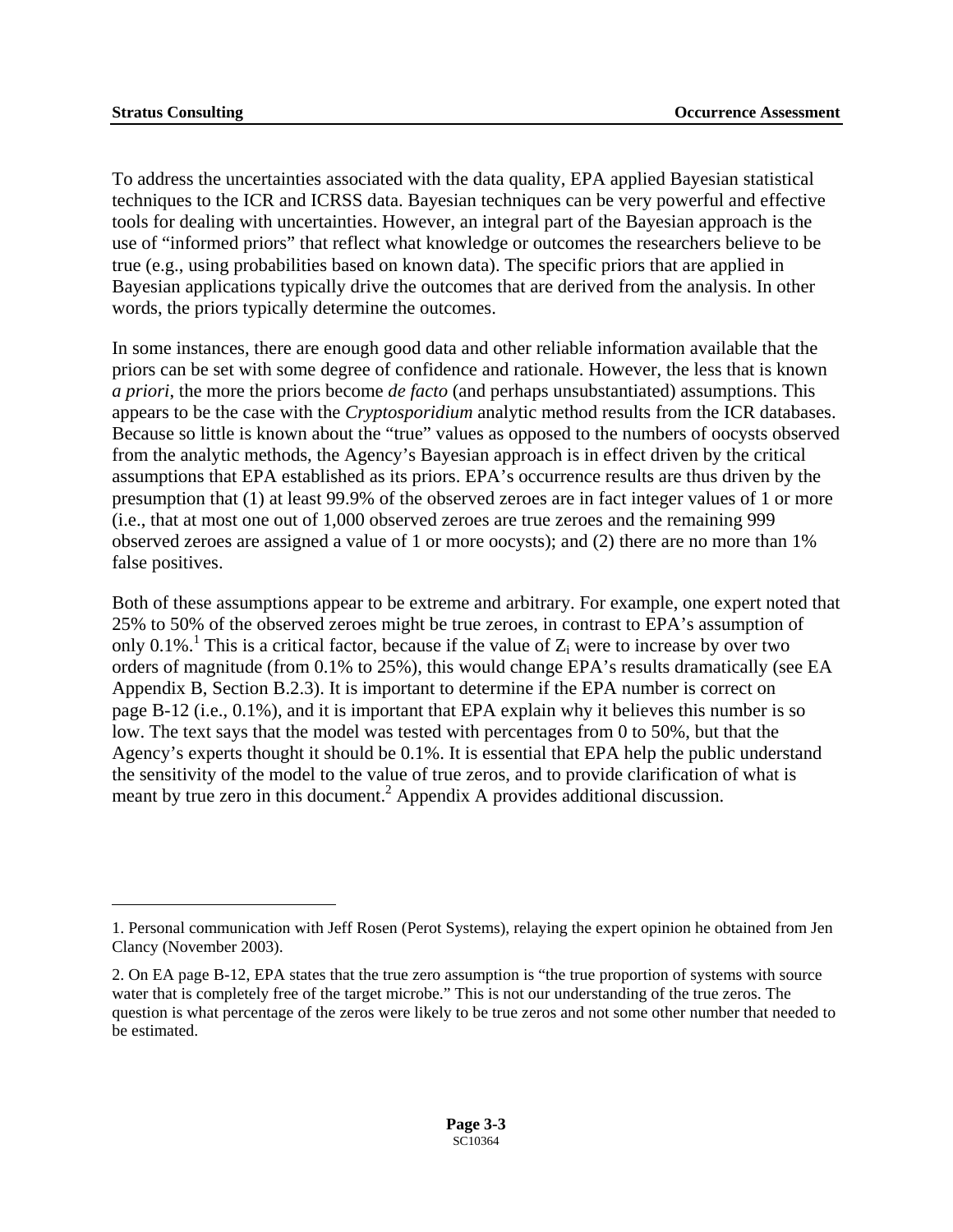$\overline{a}$ 

<span id="page-106-0"></span>Likewise, for false positives, EPA analyses apparently were run at only 0% and 1%. False positives could be much higher, and this distinct likelihood must be addressed in sensitivity analyses as well.<sup>3</sup>

Given that EPA's results are driven by assumptions (over which there was considerable disagreement with stakeholder experts) rather than "prior knowledge," it is imperative that the Agency:

- 1. Identify explicitly and label clearly what assumptions it is using (i.e., identify them as assumptions and clarify that they do not satisfy the intent of "prior knowledge" as generally applied or accepted in Bayesian analysis).
- 2. Provide a clear and cogent rationale for why those assumptions are indeed reasonable and defensible.
- 3. Develop and/or accept alternative assumptions that are equally defensible or more plausible.
- 4. Conduct sensitivity analyses to understand and reveal how the alternative assumptions (priors) affect the outcomes of the analysis.
- 5. Present the results of the sensitivity analyses in a clear, objective, and informative manner.
- 6. Use the results of the sensitivity analyses to inform the decision-making process (and document the same).

# **3.3 Characterization of Finished Waters**

From source water quality, EPA needs to take two steps to assess the impacts of the regulation on oocyst levels of finished waters to which consumers are exposed. First, EPA predicts what finished water will be like without the LT2 rule. This establishes the finished water baseline for the proposed rule. Second, EPA predicts how the proposed LT2 rule will reduce *Cryptosporidium* oocysts in post-rule finished water relative to the baseline finished water.

<span id="page-106-1"></span><sup>3.</sup> For example, EPA should document the effect of using ICR data on total *Cryptosporidium*, versus nonempty oocysts, versus oocysts with internal structure, and justify why the Agency used total *Cryptosporidium*  to do the assessment. The original sensitivity analyses run suggests that the total is one log higher than the nonempty option, which is one log higher than the internal structure approach.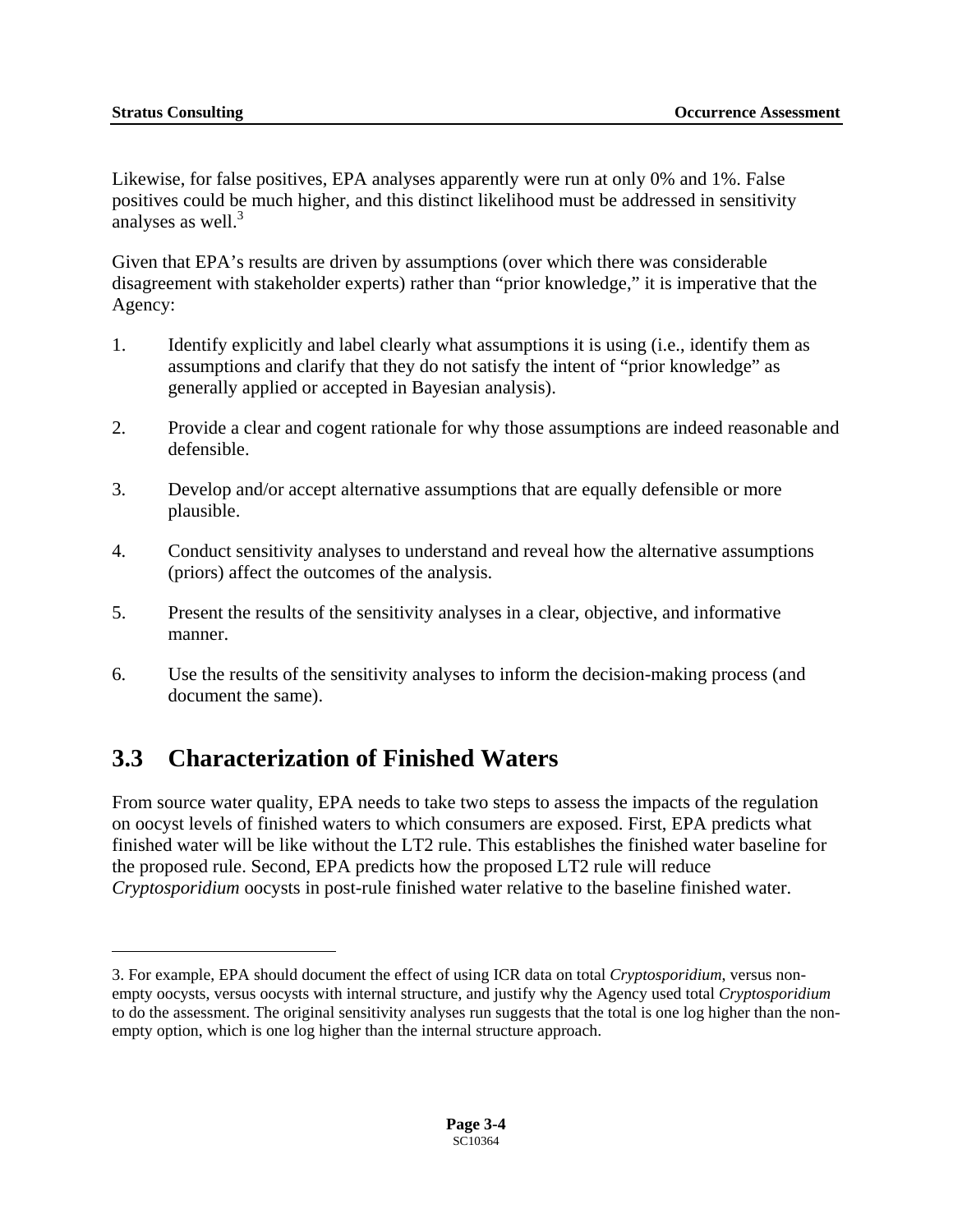<span id="page-107-0"></span>Unfortunately, there has been limited finished water analysis of *Cryptosporidium* levels, so results for both of the above steps were projected by EPA using various models and assumptions. Research by Aboytes et al. (2000) is a notable exception and provides some finished water data that EPA uses as a point of comparison to their projected (model-driven) outcomes.

In each step, EPA assumes a mix of treatment choices will be made by utilities, and the Agency applies expected treatment performance information to estimate the occurrence levels of *Cryptosporidium* oocysts in finished water (i.e., predicting changes from estimated finished water conditions pre LT2). The technology selections and performance levels that EPA assigns may be reasonable in general, although a few problems have been noted. For example, chlorine dioxide is not considered a viable choice for 0.5 or better log removals (e.g., as depicted in EA Exhibit F-17), and therefore the 23% of systems that EPA predicts will select this approach should instead be set at 0%. These systems instead should be assigned to turbidity control or UV light in the compliance forecast, and costs adjusted accordingly.

with respect to oocyst levels.<sup>4</sup> Of greater concern for the EA, however, is that the EPA approach does not reflect the likely ability of treatment processes and plant operators to handle challenges posed by source water conditions. There is likely to be more of a leveling effect on finished water quality across source water conditions than is reflected in the EPA approach. The research by Aboytes et al. (2000) suggests that source water quality may not be a major determinant of finished water outcomes

# **3.4 Conclusions**

 $\overline{a}$ 

Estimating source and finished water levels of oocysts is extremely challenging because of the many limitations inherent in the analytic methods that define the results found in the ICR and, to a lesser extent, the ICRSS. Ultimately, the ICRSS findings may be more reliable. The ICRSS findings indicate relatively low baseline oocyst occurrence and, hence, suggest that the costs and benefits of the proposed preferred LT2 option may be lower than that projected using the ICR in the EA.

<span id="page-107-1"></span><sup>4.</sup> Although a single study and preliminary, further evaluation of those data reveal that "detection of infectious oocyst in filtered water was not related to the historical levels of raw water *Cryptosporidium*" (Aboytes and LeChevallier, 2003). If future research confirms this finding, then this observation suggests that utilities with relatively poor source waters, and who will need to install the most additional equipment and/or take the most other steps from amongst the toolbox options, may incur costs with minimal additional benefit to be derived.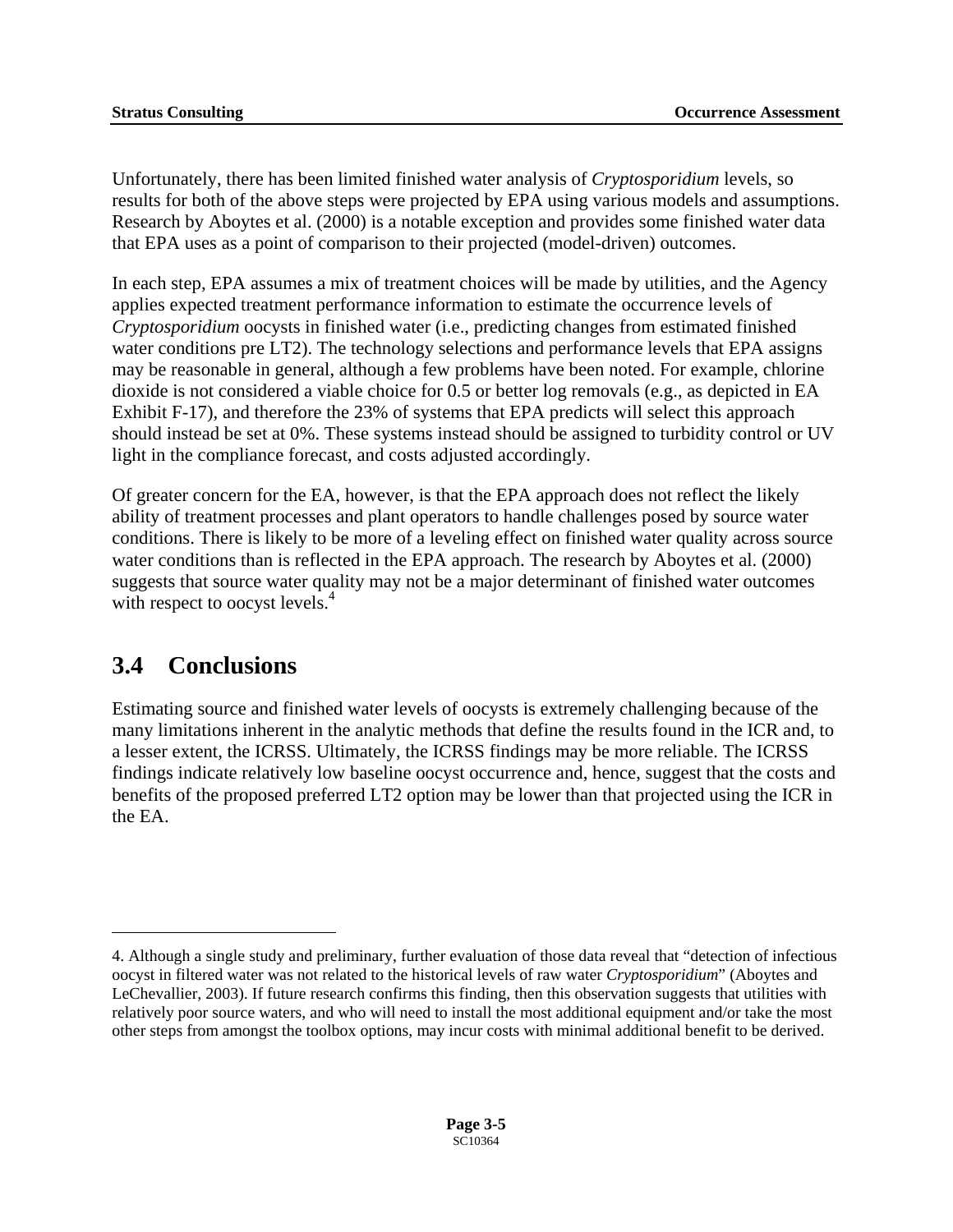The conclusions reached by EPA using Bayesian modeling are highly dependent on the assumptions made, many of which are not "prior knowledge." These assumptions and opinions should be carefully documented and justified by EPA, and sensitivity analyses should be run and documented in ranges agreed to by a wide array of experts. The effects on the rule and on the benefits of these assumptions should be ascertained, communicated, and considered.

Also, the ultimate objective is to better understand finished water quality. Thus, greater focus on monitoring finished water (rather than analyzing source water and then projecting finished water quality before and after projected treatment) seems to be a more suitable path for future investigation. Limited finished water data suggest that oocyst levels may be more uniform across facilities, regardless of source water, than EPA projects in the EA.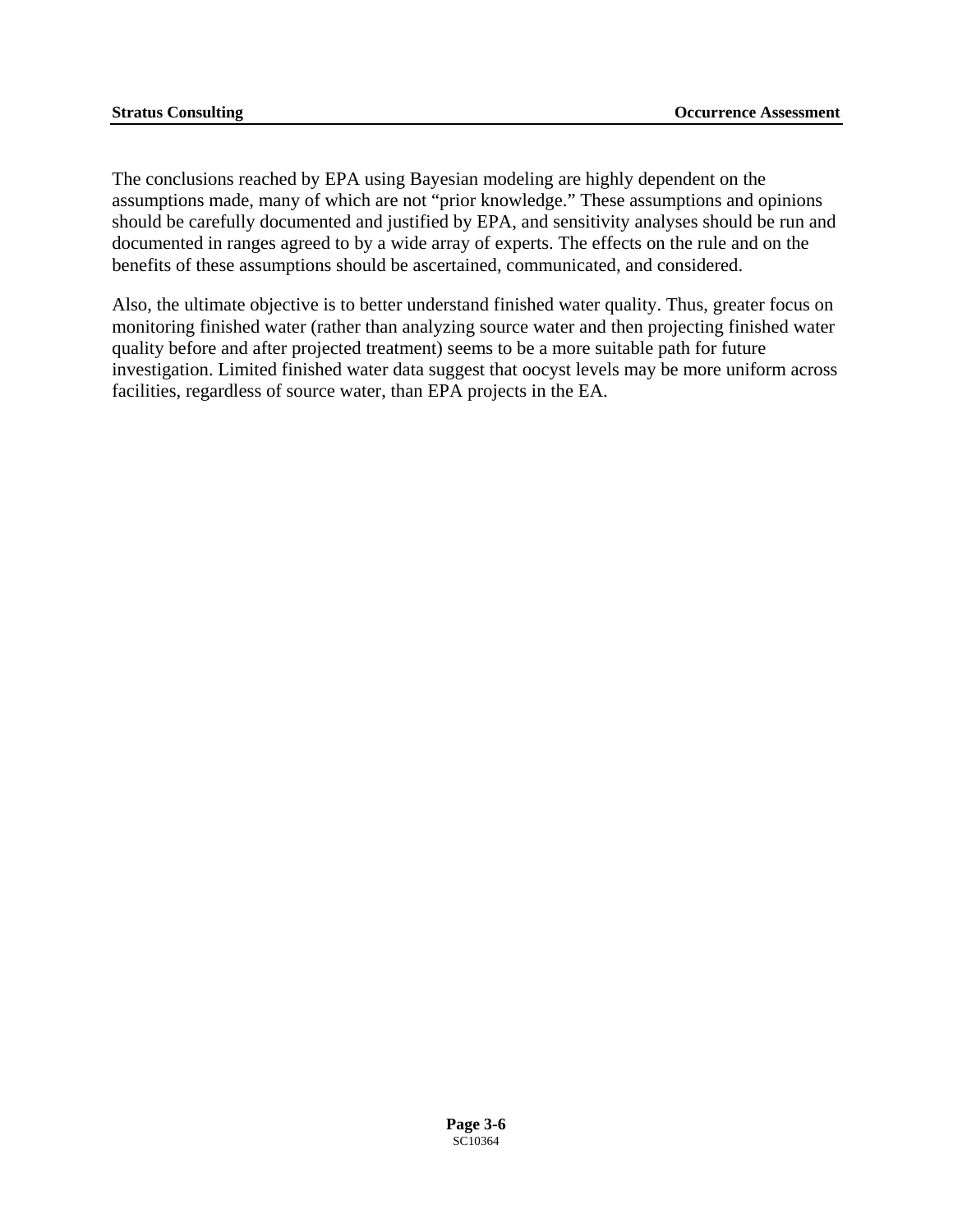## **4. Exposure Assessment**

Given projected levels of *Cryptosporidium* oocysts in finished water, the next step in the analysis is to determine the level of exposure faced by populations served by rule-impacted systems. This step entails multiplying estimated finished water concentration levels (oocysts/100 L, at levels projected as described in the previous chapter) by the number of liters of finished CWS water a person is expected to drink (L/day). This results in an estimated level of (or distribution of) oocysts/day of exposure across the CWS-impacted population. This chapter focuses on the issue of how many liters of CWS water a person is likely to consume.

## **4.1 Use of Water Consumption Data from USDA**

To estimate the amount of water ingested per day, EPA uses data from the U.S. Department of Agriculture's (USDA's) *1994 — 1996 Continuing Survey of Food Intakes by Individuals*  (CSFII). According to the EA, USDA provides two distributions of water ingestion levels:

- ` "Distribution 1" is based on total water ingestion from all sources, and has a median (50th percentile) level of 1.05 L/day and a 90th percentile of 2.35 L/day. EPA uses the mean from this distribution, 1.24 L/day, as the basis for its national-level risk estimates.
- ` "Distribution 2" is based on water ingestion from CWS sources, and has a median (50th percentile) level of 0.71 L/day and a 90th percentile of 2.02 L/day. The mean from this distribution is 0.93 L/day (or 75% of the mean from Distribution 1 that is used by EPA as the basis for its national-level risk estimates).

There are several issues associated with EPA's use of the Distribution 1 mean for its national risk assessment, as outlined below. Overall, it seems more accurate and reasonable to use the mean or median value from Distribution 2 instead. This would result in risk estimates and benefits that would be 75% (0.93/1.05) or 57% (0.71/1.05) of the current EPA estimates, respectively, all else equal.

First, Distribution 2 reflects use of CWS waters by their customers. This is a more relevant use level for the regulation that is targeted on water utilities than "water from all sources," which includes bottled water, household wells, household rain cisterns, and household or public springs, in addition to CWS. Water from CWS represent approximately 75% of total daily water intake (U.S. EPA, 2000). Hence, Distribution 2 is by its definition a more suitable fit for CWSrelevant tap water exposure than is Distribution 1.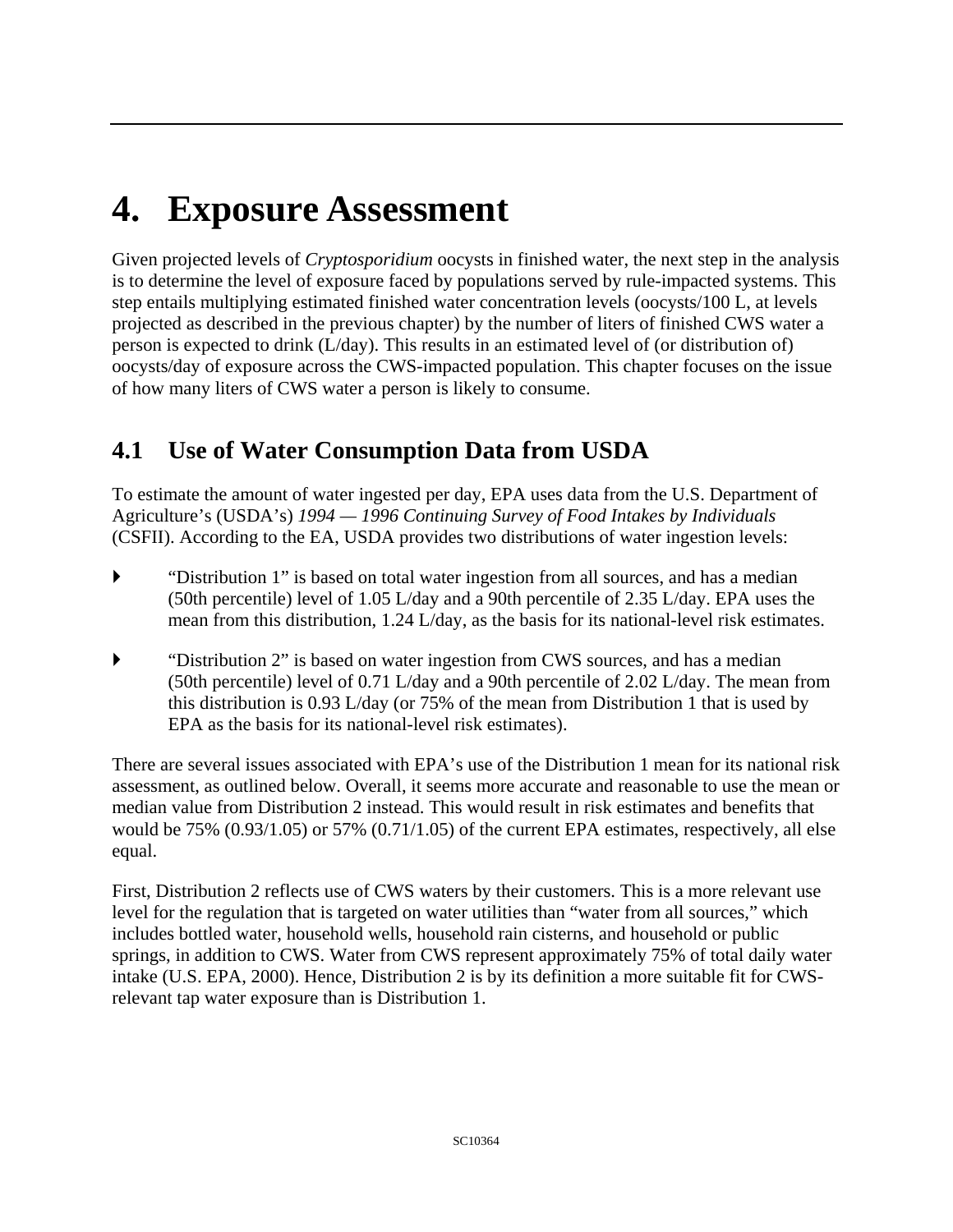Second, there are several reasons to believe that even the results from Distribution 2 may overstate daily ingestion levels for *Cryptosporidium*-relevant waters. These reasons include:

- ` The USDA water consumption estimates that EPA cites include *direct* and *indirect* water consumption. Indirect water is used for final food preparation in the home, and includes water used for coffee and tea, beverages for which the water is boiled or steamed before ingestion (U.S. EPA, 2000). Hot coffee and tea preparation therefore should inactivate any *Cryptosporidium* oocysts that may be present. Therefore, a portion of the Distribution 2 ingested waters would not carry any risk of *Cryptosporidium* infection and illness, even if viable and infectious oocyst were present in the tap water. Mean per capita direct water use of community system water is 0.50 L/day (U.S. EPA, 2000), which is 54% of the total water use mean of 0.93 L/day. Direct use consumption comprises 41% of total CWS water intake at the median, and 63% at the 90th percentile (U.S. EPA, 2000). Thus risk estimates based on total water consumption could be overestimating actual risk substantially, assuming most water consumed indirectly has been boiled. Using the direct water consumption estimates, rather than total consumption, would more accurately reflect potential exposure to potentially infectious *Cryptosporidium*.
- ` When these data were collected, approximately 13% of daily water intake was from bottled water (U.S. EPA, 2000). In the 7 to 9 years since the USDA data were collected, there has been a considerable and well documented growth in the use of bottled water and in-home filtration devices [i.e., use of tap water alternatives has grown at a 10% annual rate, according to the Water Quality Association (WQA, 1999)]. Therefore, tap water ingestion for many households has declined considerably since the USDA data were collected. A recent EPA-sponsored Gallup poll (U.S. EPA, 2003c) and AwwaRFsponsored research by Raucher et al. (forthcoming) indicate that as of 2002, 75% of Americans drink bottled water, 14% to 20% drink ONLY bottled water, 37% use inhome filtration devices, and only 49% to 56% drink exclusively tap water in their homes.
- ` The ingestion levels for both USDA distributions as presented by EPA in the EA (U.S. EPA, 2003a, p. 5-23) are higher than applied or derived previously. For example, for the proposed radon rule, the National Research Council (1999) estimated ingestion risks based on 0.6 L/day. In the arsenic rule, EPA applied a mean ingestion of 1.0 L/day (U.S. EPA, 1999). Tap water intake as estimated and reported by Roseberry and Burmaster (1992) is similar to the older EPA (1999) levels, and is considerably lower than either distribution that EPA now reports and applies (i.e., median of 0.6 L/day, mean of 0.7 L/day, and 90th percentile of 1.4 L/day). This may reflect differences in accounting for direct versus total (direct plus indirect) use of tap water.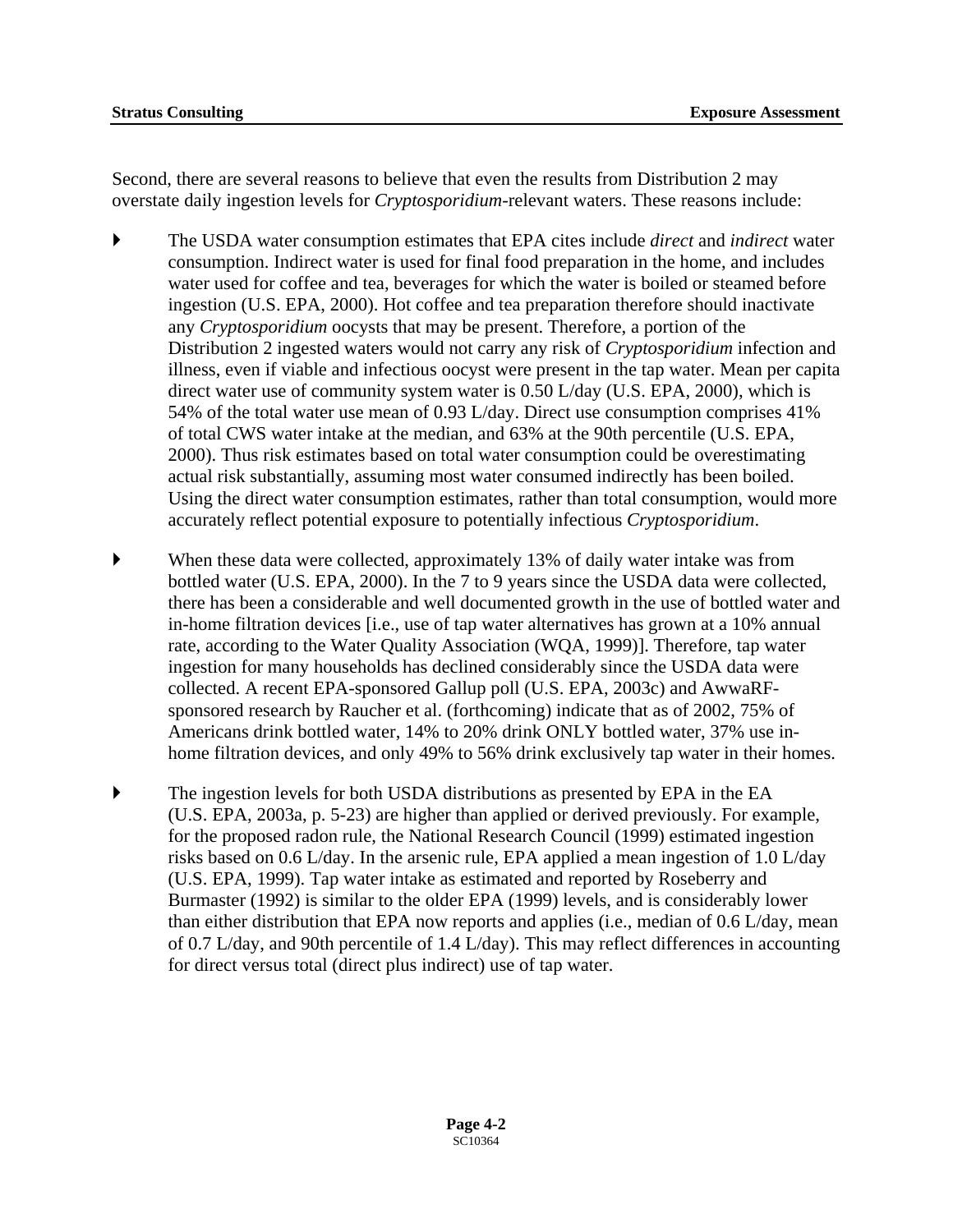Based on the above, it seems very likely that even the use of estimates from Distribution 2 will overstate (perhaps considerably) the level of tap water ingestion that is relevant and applicable to a *Cryptosporidium* risk assessment.

### **4.2 Sensitivity Analyses**

It seems likely that EPA is using an overstated level of relevant tap water ingestion as the basis of its national *Cryptosporidium* risk assessment. We believe EPA is using results from the wrong USDA-based distribution, and that even the use of Distribution 2 is likely to overstate (perhaps considerably) the amount of relevant exposure that is occurring in U.S. households today. This section describes several adjustments EPA should make to improve its analysis.

First, the households (14% to 20%) that no longer drink tap water should be removed from the risk assessment and benefits analysis entirely. This would reduce the national risk and benefits estimates by the same amount (given the near-linearity of the risk and benefits functions applied). In other words, this indicates national results offered by EPA are overstated by 16% to 25% (i.e.,  $1.0 - 1.0/0.8 = 25%$ ), due to just exclusive bottled water drinkers alone. And, because use of bottled water is growing rapidly in the United States, even higher percentage adjustments may be suitable to reflect the compliance period of 2013 and beyond.

Second, the amount of relevant water exposure in homes that do rely on tap water (at least in part) should be scaled back to reflect the nonrisk-bearing portions of current water ingestion patterns. These include boiled water use (e.g., hot coffee and tea), and the in-home partial use of bottled water or applicable in-home treatment devices. These adjustments might result in typical relevant in-home tap water exposures of 0.5 L/day to 0.7 L/day, or perhaps lower. This lower relevant ingestion rate would apply in the 80% to 84% of homes that remain in the analysis once exclusive bottled water drinkers are properly netted out.

While we have not developed our own empirical estimates within the comment period, the data and logic provided above suggest a more reasonable projection of what exposure level is most applicable. At a minimum, a sensitivity analysis is warranted. For example, using a 0.6 L/day measure would imply that the risk estimates EPA derives based on the Distribution 1 mean overstate individual risks by a factor of nearly 2 or more (i.e.,  $1.24/0.6 = 2.1$ ).

If one nets out the exclusive bottled water drinkers, and also reduces applicable daily intake for the remaining homes (to half the level EPA uses, as suggested above), then the overall result would be benefits at 40% to 43% of the levels currently presented in the EPA This implies that the EPA national estimates are quite possibly overstated by a factor of 2.3 to 2.5 (i.e.,  $1.0/0.4 =$ 2.5), simply on the basis of how much relevant tap water ingestion is assumed.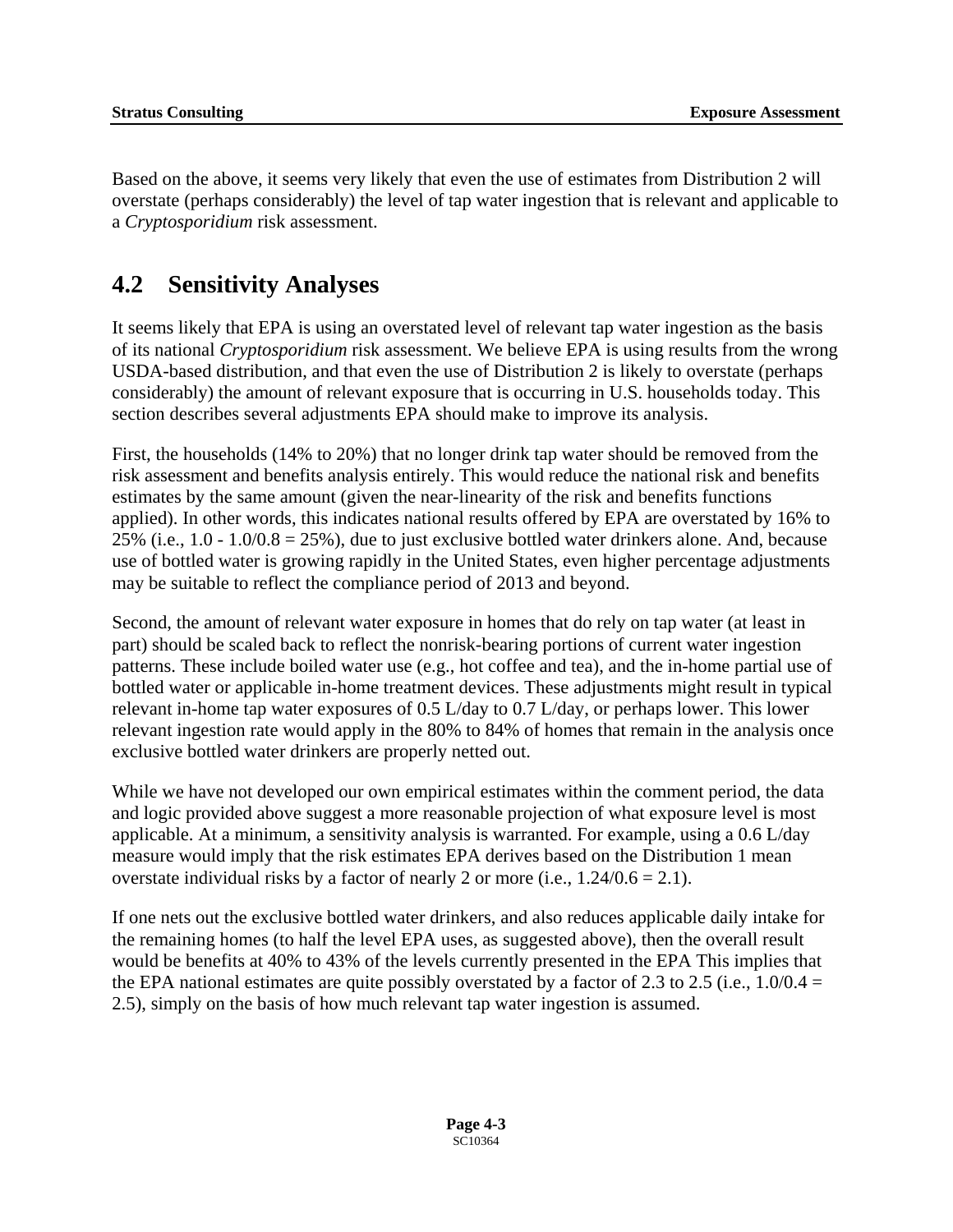## **4.3 Averted Exposures by Sensitive Subpopulations**

As described in Chapter 5, the largest component of the benefits estimates is derived from reduced risk of premature fatality among individuals with AIDS and others among the immuno-compromised community.<sup>[1](#page-112-0)</sup> Premature fatality amongst AIDS patients accounts for over 67% of the EPA's estimated total monetized benefits for the proposed rule.<sup>[2](#page-112-1)</sup> However, these estimates are premised on the consumption of tap water — without any additional precautions — by these members of the sensitive subpopulation.

Given the knowledge gained by medical providers, other caregivers, and the sensitive populations themselves since the 1993 Milwaukee outbreak, it is possible that a large percentage of the at-risk population are using boiled water, in-home UV- or RO-treated water, or bottled water, or are taking other precautions against *Cryptosporidium* exposures associated with tap water. While direct evidence of adoption of such averting behaviors has not been documented and such actions are not directly recommended for all AIDS patients, cautions about the risks of *Cryptosporidium* infections and steps that can be taken to reduce infection risks are a feature of information provided by both private AIDS advocacy/education groups (Project Inform, 2003) and the federal government (Centers for Disease Control and Prevention, 2003). Accordingly, the risk posed to these populations is potentially overstated by some unknown degree by the Agency in its analysis.

## **4.4 Conclusions**

<u>.</u>

A fundamental component of the risk assessment and benefits analysis is the amount of tap water ingested by the public. The discussion above examines several concerns with the assumptions employed by EPA in this aspect of its EA. For example:

` Accounting for exclusive use of bottled water by an increasing number of households would reduce the subsequent risk analysis and benefits results by approximately 20%.

<span id="page-112-0"></span><sup>1.</sup> Sensitive subpopulations include the young, elderly with other underlying illnesses, malnourished, disease impaired, and those with compromised immune systems.

<span id="page-112-1"></span><sup>2.</sup> Using benefits estimates in the EA, Exhibit 5.24, AIDS victims account for 85% of fatal risk, and fatal risk reductions account for over 79% of total benefits. Combined, this indicates that 67% (85% of 79%) of EPA's projected LT2 benefits are associated with the Agency's projected fatality rate among AIDS patients. Because such a large proportion of EPA's estimated benefits of the proposed LT2 rule are associated with fatality risks among AIDS patients, it seems that much greater public health "bang per buck" could be derived by focusing *Cryptosporidium* risk control measures on AIDS victims and others who are immunocompromised, rather than setting national regulations.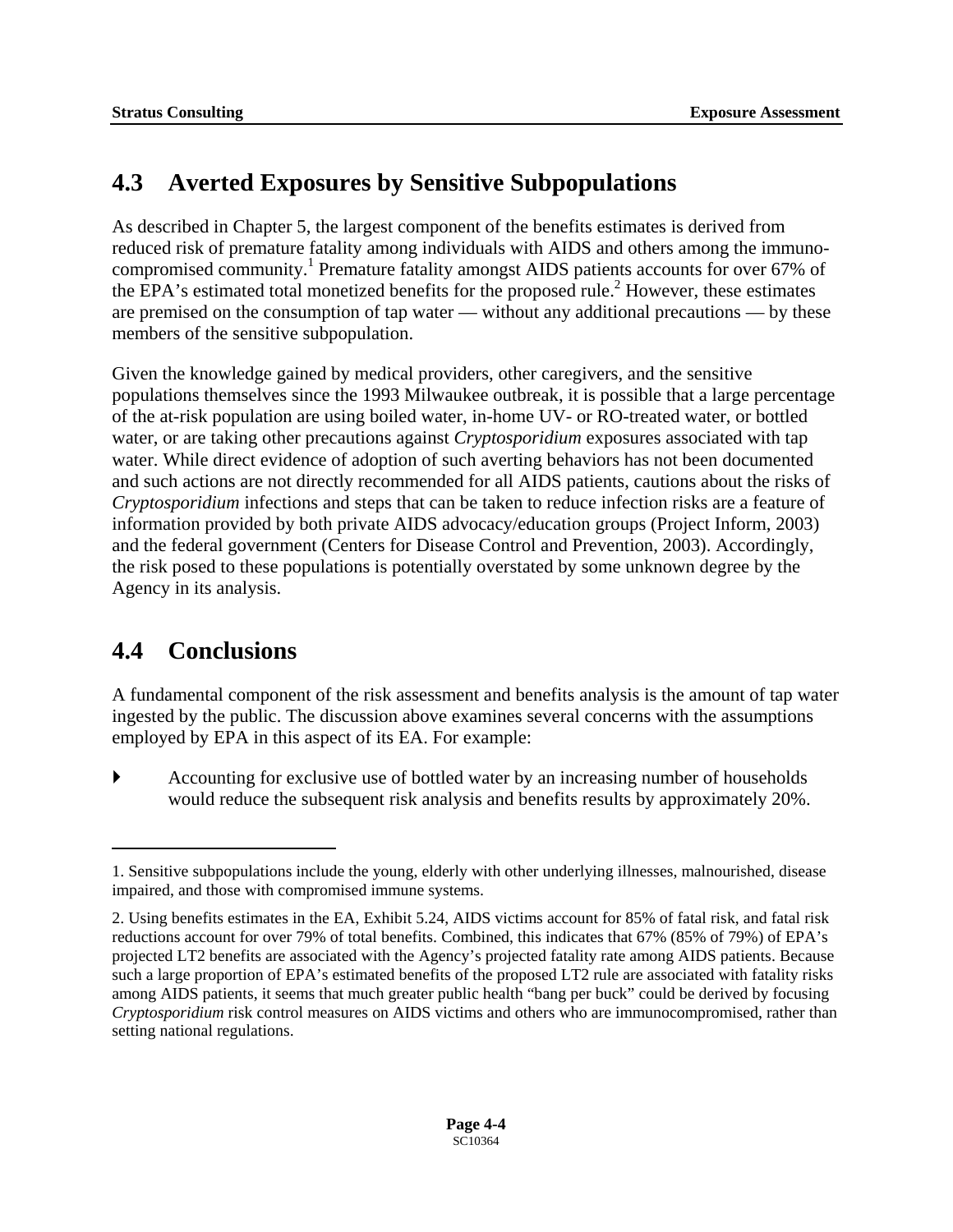- ` Adjusting exposures to reflect direct ingestion in the home might reduce the risk and benefits results by another 50%.
- ` Reflecting averting behavior by AIDS patients and other sensitive populations would directly and proportionally affect the largest component of the monetized benefits estimates.

While the drinking water intake values used in an analysis are not often the focal point of much scrutiny, the values used do have a very sizable impact on the ultimate risk and benefit findings. EPA should reconsider how it has approached this aspect of the EA, and provide improved and more expansive analysis and documentation. The EA needs to be corrected to reflect the issues and data noted here.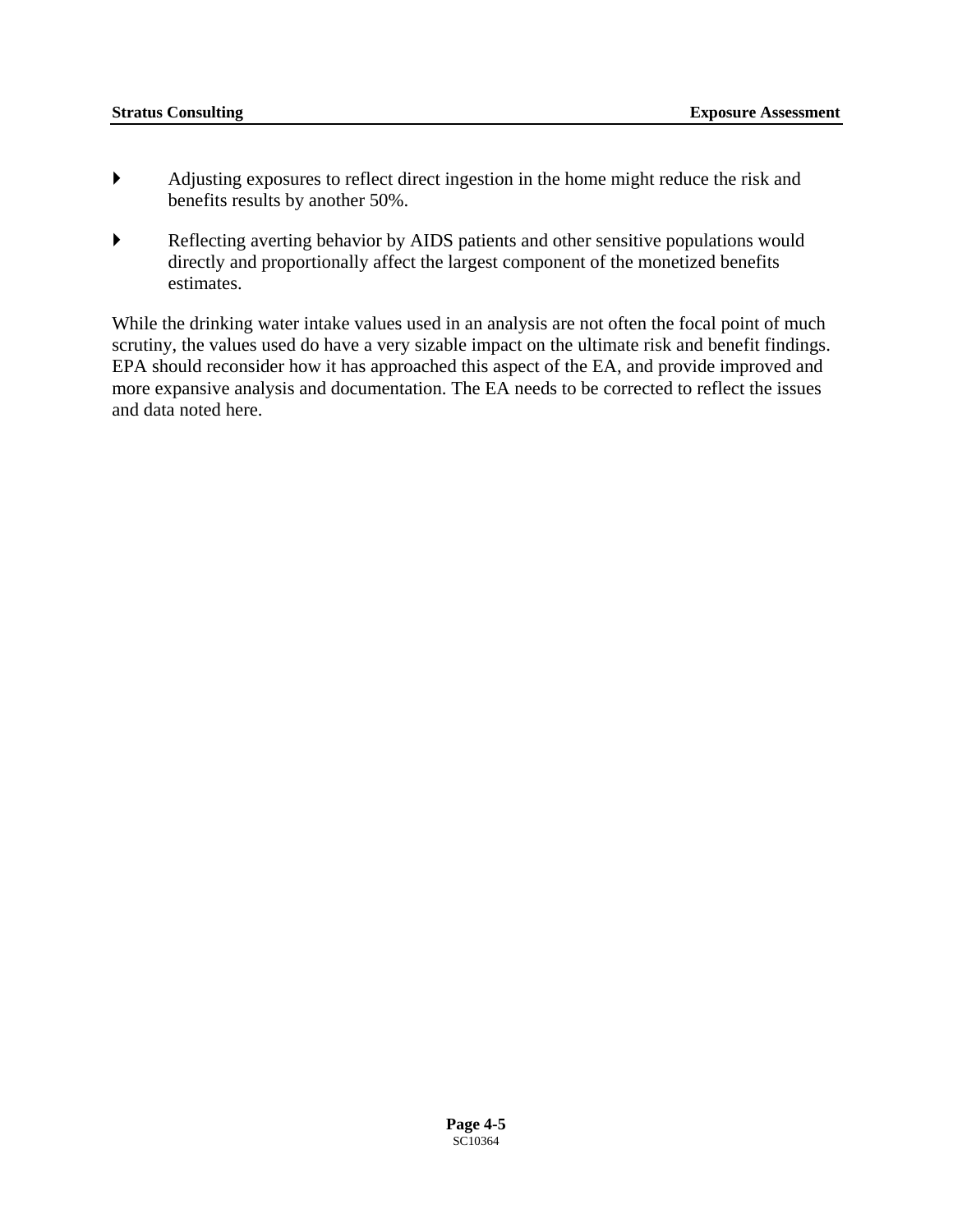# **5. Dose-Response Assessment: Quantified Health Effects**

For its economic analysis of the proposed LT2 Enhanced Surface Water Treatment Rule, EPA develops a risk assessment based on a multistep dose-response model linking expected reductions in the concentration of *Cryptosporidium* oocysts to expected reductions in the annual incidence of adverse health outcomes. The general steps within this risk assessment are presented in the highlighted portion of Exhibit 5.1, which summarizes the general benefits analysis process used for the LT2 rule. In the sections below, we review and critique of each of these steps within the dose-response analysis, in sequence. Finally, we draw overall conclusions and inferences about the most critical issues with the analysis, and about the potential magnitude and direction of any errors that may be embodied in the EPA analysis.

## **5.1 From Exposure to Infection: Infectivity Assessment**

The dose-response sequence begins with an assessment of infectivity. This estimates the probability that a person will be infected by cryptosporidiosis, given the presence of an oocyst in the water they ingest. This in itself entails a multistep process:

- 1. What are the numbers of all *Cryptosporidium* oocysts i.e., the exposure that a person is likely to ingest in a given day? This exposure variable is derived from the steps outlined in the previous two chapters.
- 2. What is the duration of exposure (*n*)? EPA assumes this is 350 days per year.
- 3. What is the probability that an oocyst present in ingested water is infective? The infectious fraction, multiplied by the exposure level (from step 1), provides an estimated expected dose (*d*) of infectious oocysts ingested per day.
- 4. What is the probability (*r*) that an ingested infectious oocyst will generate an infection in a single host human? This infection index is a measure of the inherent infectivity of multiple strains of *Cryptosporidium* organisms in the water being ingested, which EPA refers to as oocyst survival rate (i.e., it is intended to reflect the probability that an infectious ingested oocyst will survive long enough to initiate an infection).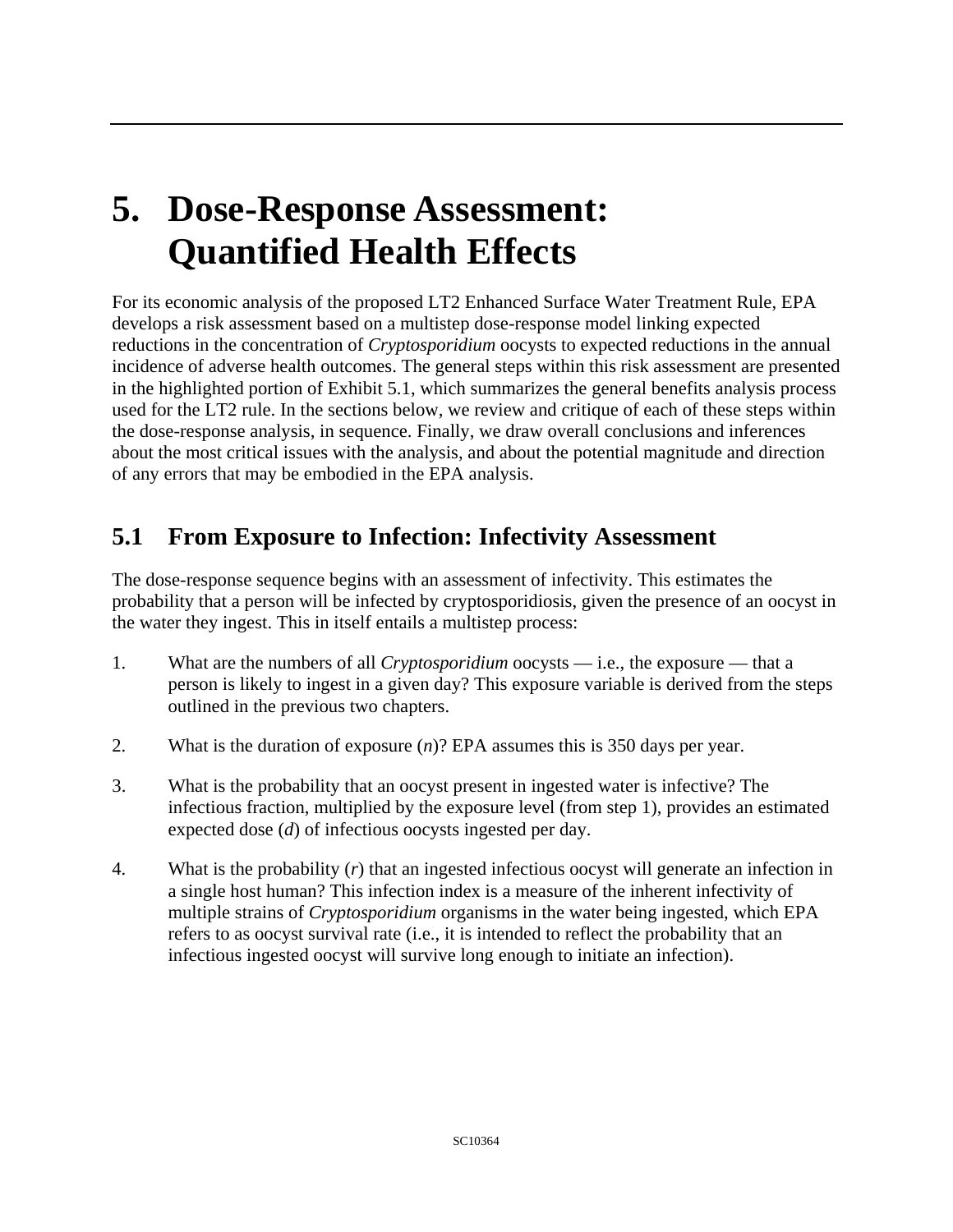

**Exhibit 5.1. Risk assessment component (highlighted) of EPA's benefits analysis process for proposed LT2 ESWTR.** 

**Page 5-2**   $SC10364$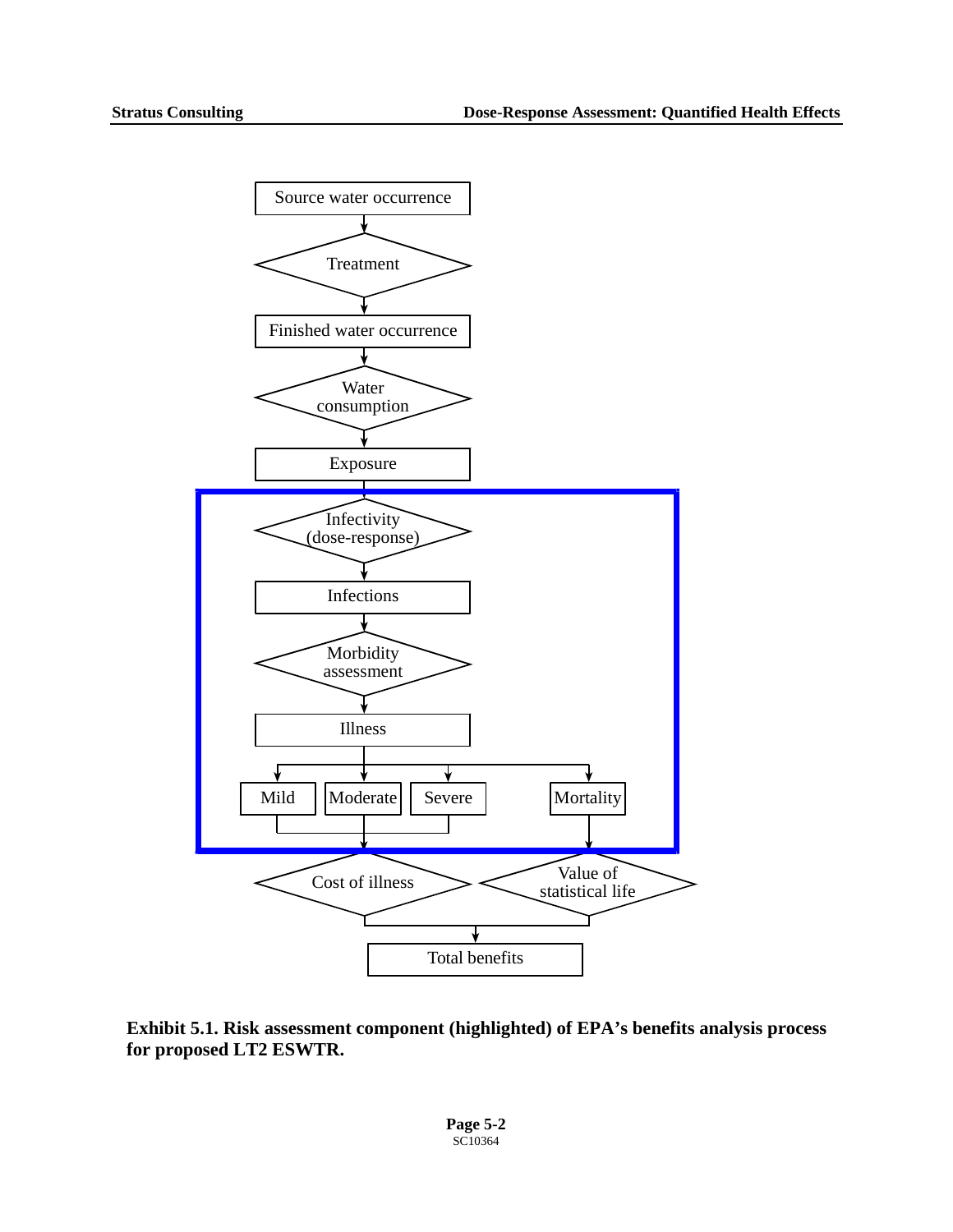Based on the estimates or assumptions applied in each of these steps, annual (or daily) infection risk can be estimated (i.e., the probability of getting infected in any given year of exposure). To do this, EPA uses a simple exponential dose-response model based on Haas et al. (1996). Our review focuses on steps 3 and 4 (since step 1 was addressed previously, and the assumption applied by EPA for step 2 is reasonable).

#### **5.1.1 Infectious oocyst fraction**

EPA bases the fraction of oocysts in finished waters that are expected to be infectious on research by LeChevallier et al. (2003) in which oocysts were detected in 60 of 593 samples (using Method 1623) and infective oocysts were identified in 22 of 60 samples (by the CC-PCR method). These results suggest that roughly 37% of *Cryptosporidium* oocysts detected by Method 1623 are viable and are infectious.

To reflect uncertainty in the precision of this implied probability of detected oocysts from the ICRSS databases being infectious, EPA applies a range of values from 30% to 50%, and applies a triangular distribution to this range (so that the mean, median, and mode of random draws from the distribution will approximate 40%). This seems to be a practical and reasonable approach if the 37% finding from LeChevallier et al. is robust. Without additional studies, it is impossible to know if 37% is suitable or representative, but it is the only apparently credible piece of data with which to proceed at this time.

For the ICR data, EPA uses a mode of 20%, with bounds of 15% and 25%. This lower infectious fraction applied to the ICR data is intended to reflect differences in findings due to the lower reliability of the oocyst counts developed using the ICR method (versus the ICRSS findings that were derived using Method 1623). Such an adjustment by EPA seems appropriate in spirit, but we cannot evaluate whether the specific empirical adjustment is suitable or not.

#### **5.1.2 Inherent infectivity — oocyst survival probability (***r***)**

Given ingestion of a viable and infectious oocyst, the next step of the dose-response assessment entails estimating the probability that the ingested oocyst will initiate an infection. This is characterized as the variable *r* in EPA's model, and it is the probability that a single ingested infectious oocyst will survive long enough in its human host to cause an infection in the host.

As a probability, *r* can theoretically range from 0 to 1. An *r* value close to 1 is a highly infectious isolate (and an *r* is near zero for strains not very infectious). The value of *r* is thus dependent on what strain of *Cryptosporidium* is ingested, and very limited data are available with which to estimate values for this critical variable. Thus, a core question for this review of the EPA EA is: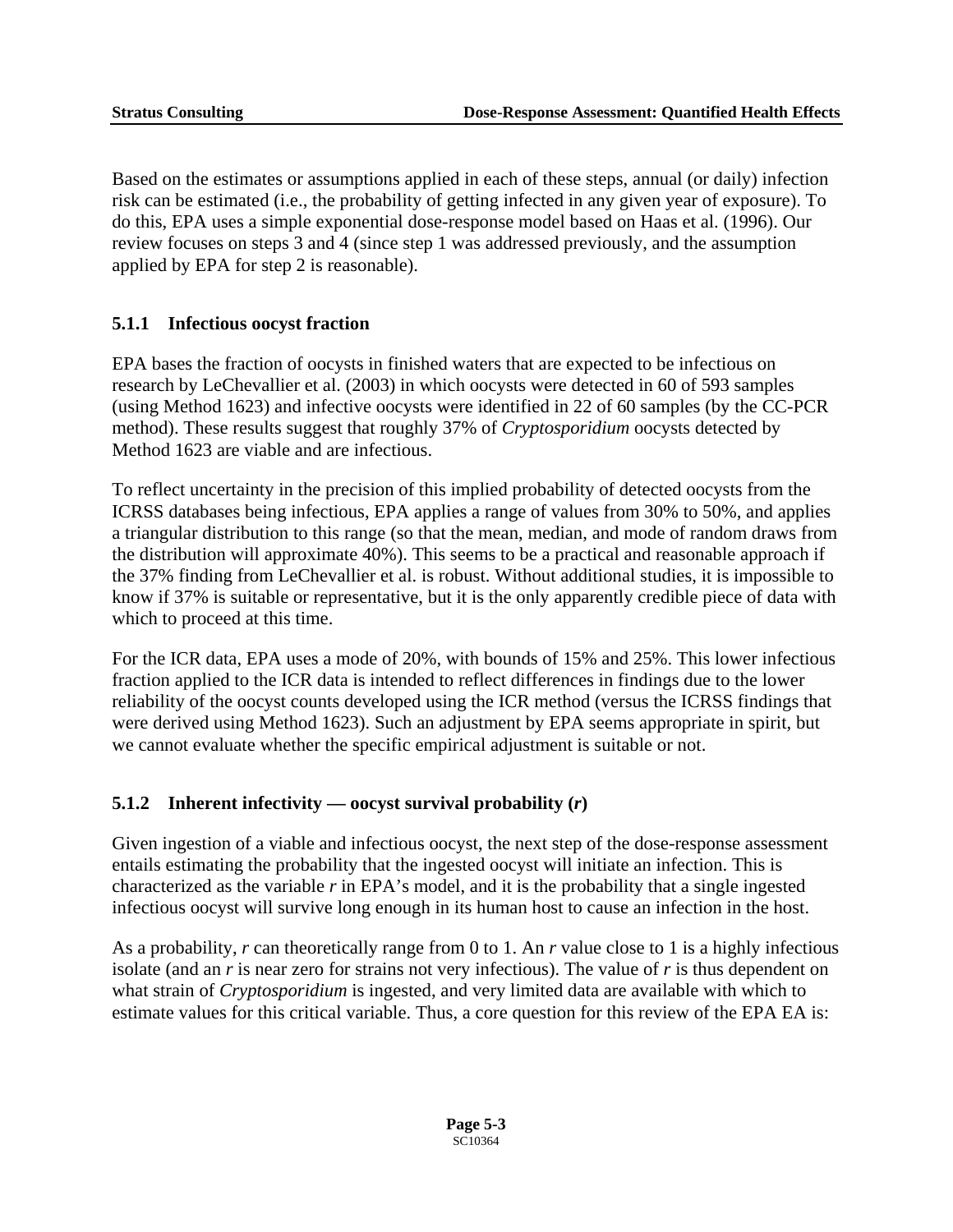"Does EPA develop and use realistic and defensible *r* values?" This is a challenging question to answer, given the sparse discussion and back-up documentation provided by EPA.

There are several issues of general concern with developing *r* values, given the limits of the available data. There also are several additional concerns with how EPA appears to have interpreted these scant data. These concerns are outlined below.

#### **Data are limited to a few strains, and we do not know what strains may be in drinking water**

Only three or four strains (the TAMU, IOWA, and UCP strains, plus perhaps one other) have some clinical trial data from which *r* values might be estimated. It is unknown how many strains that are potentially infectious in humans may be present in water supplies, or which of the strains are most likely to be present, or what mix(es) of strains may be present in what proportions. Thus, when oocysts are present (or projected to be present) in finished waters, we typically have no idea if or how the strain(s) present may or may not relate to the three or four strains for which some human health risk data exist. Nor do we know how infectious the other strains might be relative to the three or four strains. Thus, we have no strong basis for projecting real world risks based on limited health risk data available for only three or four strains.

#### **The data available on the three strains used in the analysis are extremely limited**

Even for the three strains that EPA uses (TAMU, IOWA, and UCP), our knowledge of the infectivity of these strains is very limited. The available data are based on observations from a small number clinical human experiments. These clinical experiments may be well executed and adhere to good scientific practices. However, each study used very small sample sizes and a limited range of dose levels (generally much higher than applicable for the LT2 baseline and post-rule compliance scenarios).

EPA summarizes the clinical trial findings for each strain in Appendix N of the EA (U.S. EPA, 2003a), and the data are also described in Messner et al. (2001). It is evident that:

- 1. *Sample sizes were extremely small*. The IOWA strain had 29 subjects tested spread over eight very different dose levels, the TAMU study had 14 subjects spread over four dose ranges, and the UCP strain study involved 17 subjects spread over four dose levels.
- 2. *Dose levels were extremely high*. The lowest dose level tested was 10 oocysts (TAMU, administered to only three subjects), and the next lowest level was 30 oocysts (five subjects with IOWA, three with TAMU). All other subjects (52 of the 60) were dosed at levels between 300 and 1 million oocysts (19 subjects were dosed at levels of 1,000 or more oocysts). These levels are extremely high compared to human exposures in typical finished waters, which may have infectious oocysts a levels of only 0.00044/L (Aboytes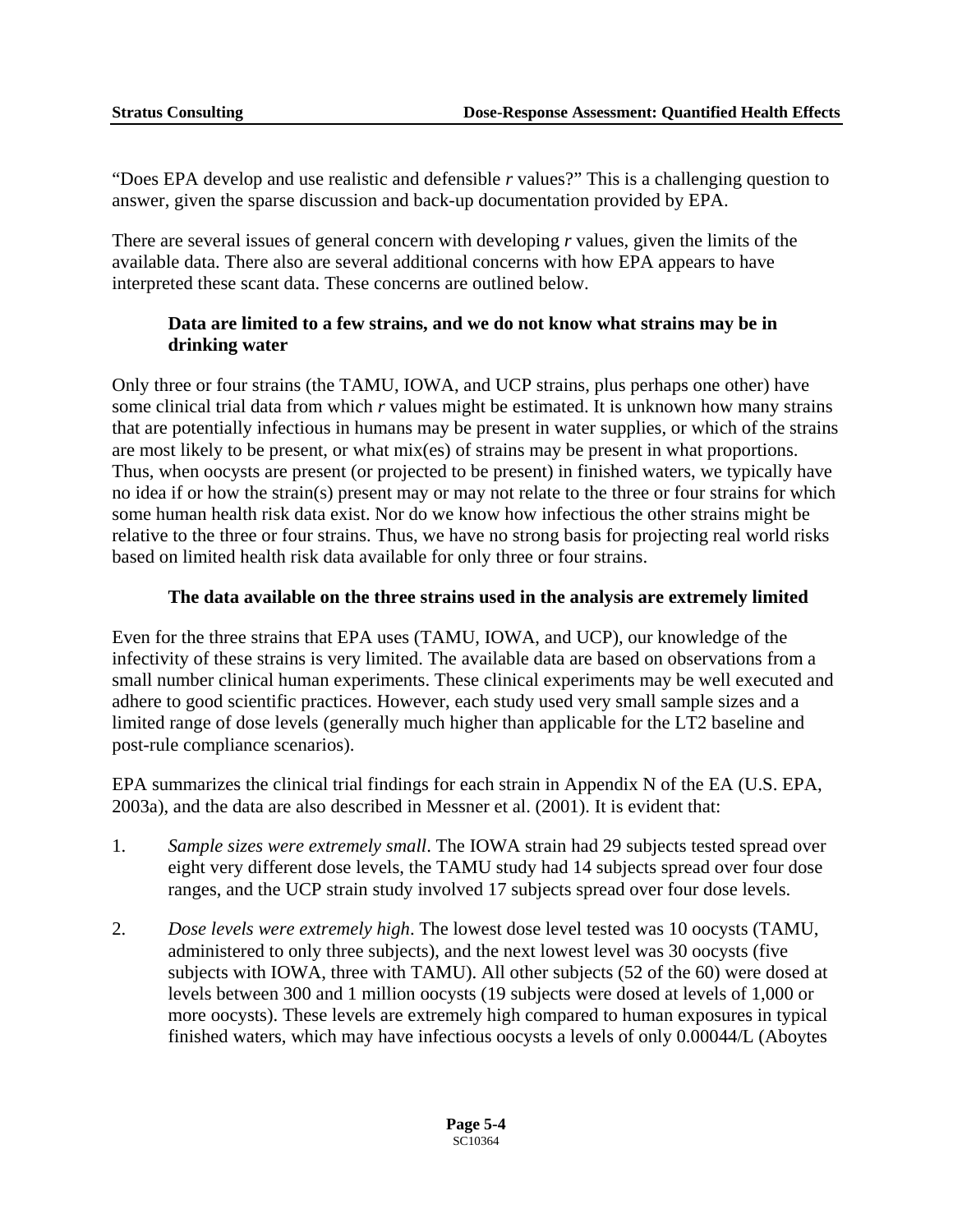et al., 2000). If a person directly consumes an average of 0.6 L/day of finished water, it would take over 10 years to expect exposure to one infectious oocyst (and 104 years to have an expected ingestion of 10 infectious oocysts).

- 3. *Infectivity appears to be positively related to dose*. While the sample sizes are small, the data for each of the three strains show an unambiguous positive association between infection rates and dose levels. Since the dose levels are so high in the studies, one has to question whether the results provide reliable indications of risk of infection when extrapolated to the much lower doses expected in finished waters (where the odds of ingesting an infectious oocyst may be 4.4 in 10,000 per liter, or lower according to the EA).
- 4. *The fraction of infectious oocysts in the clinical trials may be higher than in finished water*. The clinical trials administered oocysts of a single known infectious strain (either TAMU, UCP, or IOWA) to the subjects. In finished waters through the United States, we do not know what strain(s) may be present or the infectious fractions.
- 5. *The use of "presumed infections" may significantly overstate the estimated risk.* In Messner et al. (2001), the clinical study data are used to estimate *r* values, using an expanded definition of infection. Specifically, the estimates for infection are based on both demonstrated infections (e.g., the subject is shedding oocysts and shows symptoms) and "presumed infections" (in which the subjects show symptoms but no oocysts are observed in stool samples). For some doses of the clinical tests, these presumed infections make up 50% or more of the total number of infections that Messner et al. (2001) use in their analysis to estimate *r*. Because some of the "presumed infections" may in fact reflect apparent symptoms due to factors other than *Cryptosporidium*, the resulting *r* estimates may be overstated. Given the extremely small sample sizes, any presumed infection that is actually not a case of cryptosporidiosis would have a large impact in the resulting risk estimate.

#### **EPA's basis for "***r***" values used in the EA is unclear and unsubstantiated**

There are complex issues regarding how to estimate *r* values from the available data, and which *r*  values to use in the analysis. Despite the limitation with the underlying clinical data, *r* values for the three studied strains and an unknown strain have been estimated by EPA researchers in a peer-reviewed publication by Messner et al. (2001). They report *r* values ranging from a low of 0.038% (for UCP) to 0.53% (IOWA) to a high of 4.8% (TAMU). Thus the average across the three strains is 1.8%. They also develop an *r* value of 2.8% for an unknown strain, and this 2.8% has been applied in subsequent studies (i.e., Aboytes and LeChevallier, 2003).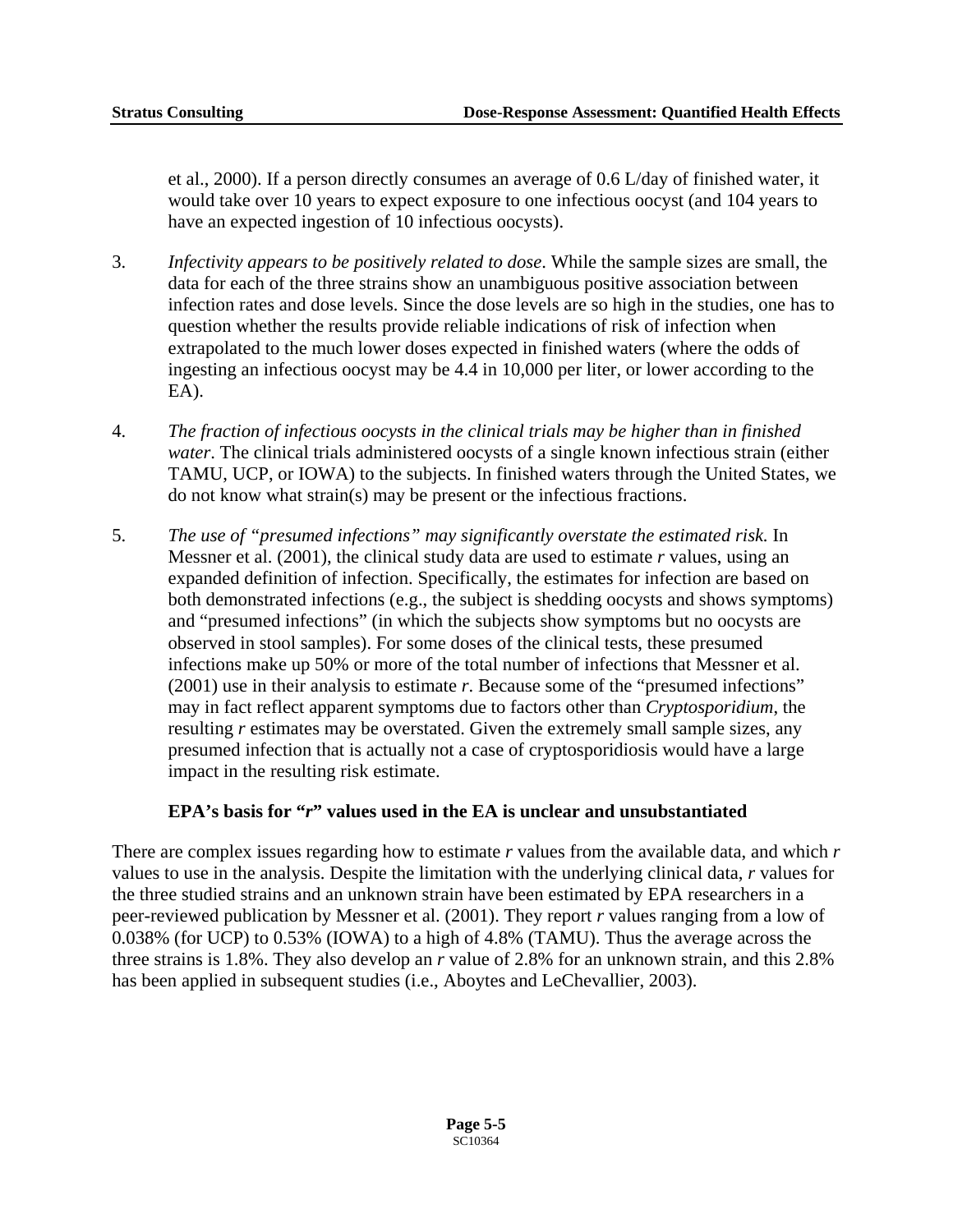Instead of using these published findings, EPA applies a complex set of modeling techniques to generate estimated probability distributions for r, using two varieties of logit models and running each model using data for either all three strains or for only the two more infectious strains (i.e., dropping UCP from the analysis). The procedures EPA applies are described obtusely in Appendix N of the EA (U.S. EPA, 2003a), and appear to generate distributions of expected *r*  values. EPA's means for expected *r* values are estimated to be 7.3% to 8.9% using the logit normal model (with and without UCP in the analysis, respectively), and 9.0% to 10.5% using the logit t model (with and without UCP in the analysis, respectively) (bottom of page N-9). The simple average of these four results is over 8.9%.

It is noteworthy that estimated mean expected values for *r* that EPA derives and uses in the EA are considerably higher than the *r* values reported in the published Messner et al. (2001) article. The average of the EA-reported mean expected *r* values is over 8.93%, whereas the average known strain estimate from Messner et al. is 1.80%. This reflects a difference of a factor of 5 (8.93/1.80), even though both sets of estimates are derived from the same underlying data. The average of the EA results is also above the upper 90th confidence limits for all of the metaanalysis risk factors estimated in Messner et al. (2001).

Given the magnitude of the difference between previously published findings and the results applied in the EA by EPA, there is a need for much greater explanation and documentation by the Agency to describe its rationale and justify its revised findings. It is neither apparent from the EA what EPA's rationale is for the new approach nor very clear what analyses the Agency actually performed, how the results it derived are used, what the range of outcomes are, and how they can or should be interpreted relative to prior published peer-reviewed results. Appendix N in the EA does provide some highly technical information and results, but these are obtuse and lacking in transparency or interpretation. Given the importance of the *r* estimates in the calculation of risks and benefits for the LT2 EA, EPA must provide much more complete and transparent discussion of its approaches, results, and applications.

From EPA's Appendix N, it appears that EPA has applied a complex modeling approach called Markov Chain Monte Carlo (MCMC) in an attempt to overcome perceived and actual deficiencies in the available data. These methods assume that there is information that is understood and from which additional insights can be gained. While these MCMC methods have been extensively applied in the literature, they are computer intensive, fairly complex, and most effective in situations where components of the process are well understood. However, this is not a case in which the processes are well understood. In addition, Appendix N is very difficult to follow, its assumptions are not well documented, and the graphics are also not always clear (including many graphs that do not have labeled axises, e.g., Exhibits N.5 and N.11 through N.16).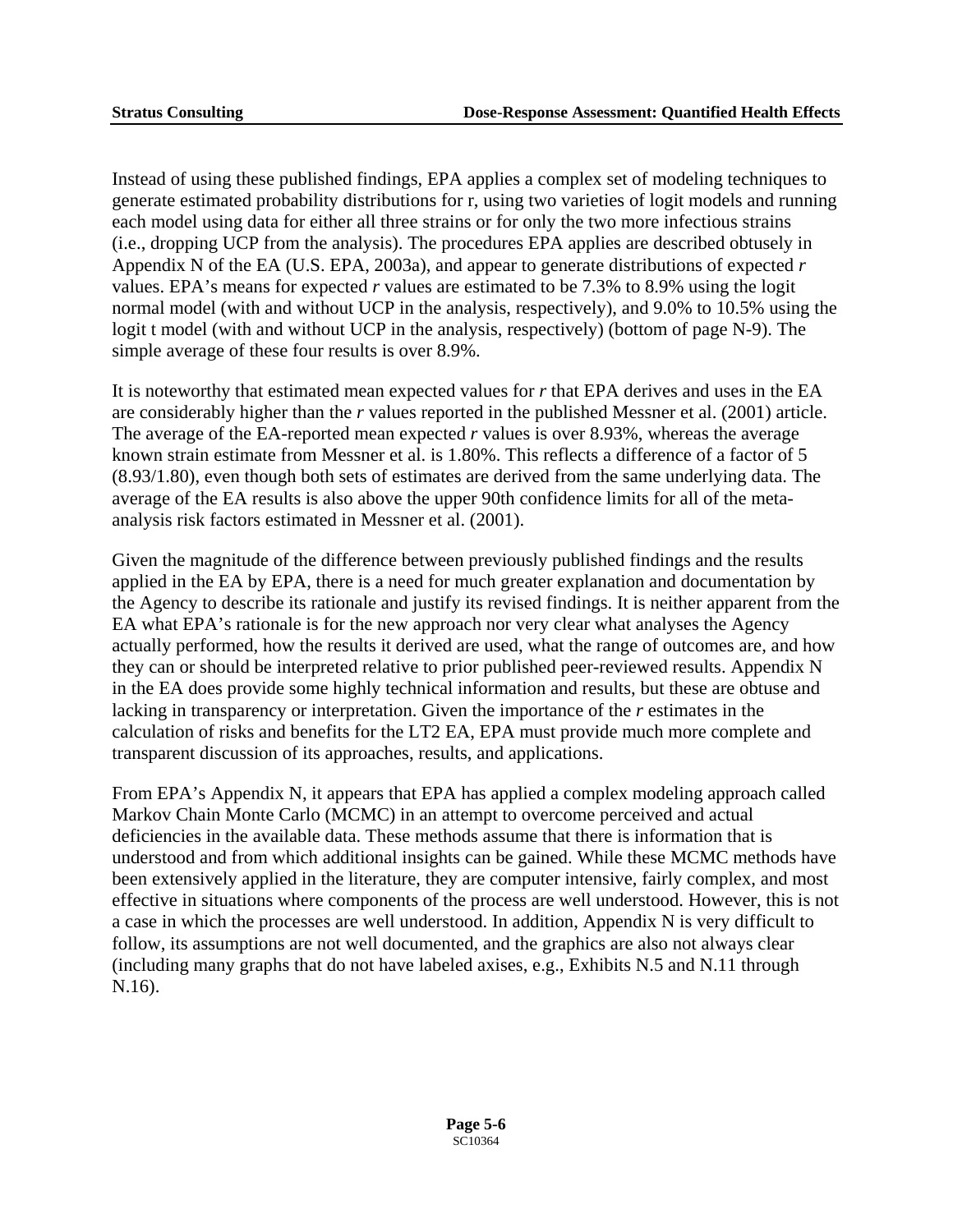The differences between Messner et al.'s results (1.8% to 2.8%) and those in Appendix N (7.3% to 10.5%) can be attributed to EPA's response to the Science Advisory Board (SAB) review. While these SAB suggestions are presented, they are not explained, and the sensitivity to the models is rather dramatic given that changes in the mean results for *r* are in the range of a factor of 4 or 5. This is of concern especially given that the underlying models used [log normal and log t (3df)] are just approximations and there is not solid evidence presented other than the SAB recommendation that these models may be the correct underlying models. Yet the small changes suggested by the SAB resulted in significant changes in the mean values of *r*, which are critical to the general benefits analysis. This is a kind of a sensitivity analysis, and the results suggest that changing the distributional assumptions can dramatically alter the results of the modeling. By the very nature of this process, the SAB and EPA have highlighted that the assumptions made are not perfectly understood. Partially valid arguments can be made for log normal distributions, Student t distributions, and blends of these two. Yet when the different distributions are applied, significantly different results are observed. No one can say emphatically which distribution is correct in the modeling. In fact, it is likely that the empirically true distribution is not one of the standard distributions available to choose from for the modeling effort. Since the outcome appears to be very sensitive to the underlying distributional assumptions, the results of the model should not be considered a good estimation of the dose-response parameter. It would be prudent for the calculations to be done at values of *r* ranging from 1.5% to 11% and to determine the differences based on these differences.

Appendix N needs to be rewritten with much clearer explanations of what is being done, the assumptions being made, how it compares to Messner et al.'s peer-reviewed published paper (2001). The rewrite should also make evident the effects of the assumptions made.

One other fact gleaned from Appendix N that is noteworthy is that EPA recognizes from its review of the clinical studies that infectivity is positively related to dose (reflecting the number of infectious oocysts ingested, as noted on page N-3 of the EA). However, as noted later in this chapter, EPA elsewhere assumes that morbidity is independent of dose (e.g., in its use of the Milwaukee outbreak data to characterize the number and severity of illnesses expected at the much lower endemic exposure rates associated with the LT2 rulemaking). This potential inconsistency with respect to the impact of dose requires greater elaboration and sensitivity analysis by EPA.

## **5.2 From Infectivity to Illness: Morbidity Assessment**

A person infected with cryptosporidiosis does not necessarily become ill — many infections are asymptomatic. Therefore, the probability that a person will become ill (have symptoms) if they are infected must be estimated.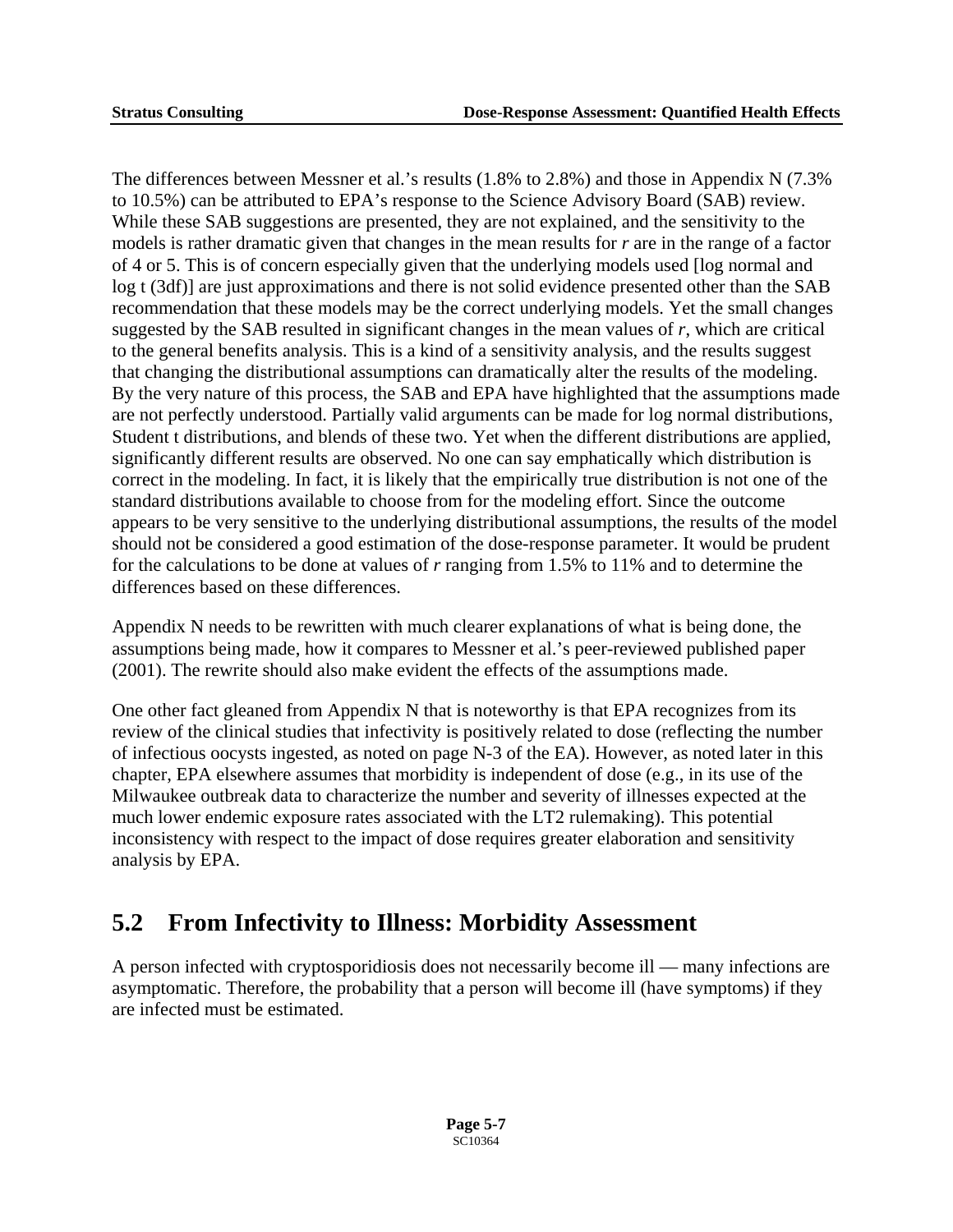$\overline{a}$ 

#### **5.2.1 Baseline levels of illness**

As a starting point of the analysis, it is useful to assess how many cases of cryptosporidiosis are projected for the regulatory baseline (pre-LT2), and then assess how many of these cases EPA expects will be averted by implementation of the rule. For the baseline, we examined EPA's Regulatory Impact Analysis (RIA) for the Interim Enhanced Surface Water Treatment Rule (IESWTR), which established the baseline for LT2. According to the RIA (U.S. EPA, 1998), the endemic incidence of cryptosporidiosis is estimated to be between 208,500 and 643,000 cases per year, pre-IESWTR, for the relevant impacted systems (the range reflects alternative EPA assumptions about removal rates at baseline treatment).

This baseline is reasonably consistent with the results implied by Mead et al. (1999), as discussed in the EPA EA (U.S. EPA, 2003a, p. 5-6). Mead et al.'s analysis suggests a pre-IESWTR baseline level of 270,000 cases of endemic cryptosporidiosis annually caused by contaminated water. This is based on Mead et al. (1999) using 15 million doctor visits for diarrhea, assigning 2% to cryptosporidiosis, netting out 10% for food-borne cases, and leaving the balance to water and person-to-person contact. If these assumptions are reasonable, then this might be a low estimate given typical under-reporting (i.e., many people with diarrhea do not seek medical assistance). Hence, the range noted in the IESWTR as a baseline seems reasonable.

The IESWTR RIA predicts that the enhanced filtration implemented under the IESWTR will reduce endemic cases by between 149,000 and 432,000 cases per year (U.S. EPA, 1998). This leaves a remaining level of endemic cases of cryptosporidiosis of *between 59,500 and 111,000*  per year (e.g.,  $643,000$  minus  $432,000 = 111,000$ ) after implementation of the IESWTR. This is the relevant baseline level of estimated cases from which the LT2 rule should begin.

#### **5.2.2 Comparing baseline cases to EPA estimates for cases avoided by the proposed rule**

Given this estimated baseline for LT2, it is interesting to note that EPA estimates that because of LT2, the mean number of annual endemic cases of cryptosporidiosis avoided will be *256,000 to*  1.02 million illnesses (and 37 to 14[1](#page-121-0) avoided premature fatalities).<sup>1</sup>

Comparing the estimated illnesses avoided to the estimated pre-rule baseline reveals an obvious problem: the EPA benefits analysis for the LT2 rule is driven by a number of cases avoided that is between 4.3 and 9.2 times higher than the Agency's own estimate of the baseline. Granting that both the baseline LT2 estimate and the estimated reduction due to the proposed rule are subject to considerable uncertainty, the EPA analysis of cases avoided is still problematic. The

<span id="page-121-0"></span><sup>1.</sup> At the 95th percentile, EPA predicts over 2.3 million cases avoided annually (Exhibit 8.3), or more than twenty times the baseline number of annual cases.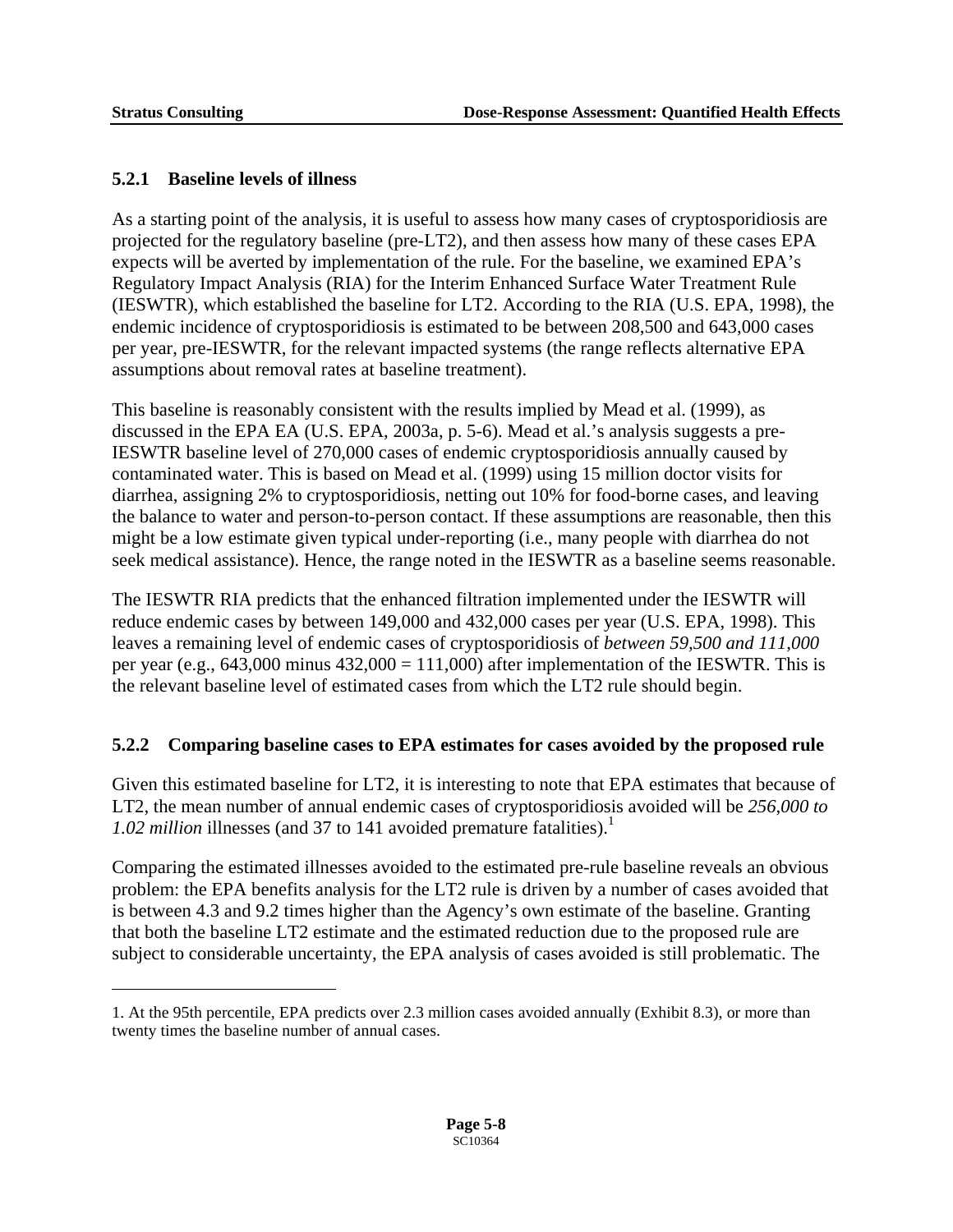$\overline{a}$ 

Agency should provide a more complete explanation of both the suitable baseline and the cases it expects to avoid owing to the rule. As it stands, the analysis lacks overall credibility.

#### **5.2.3 Morbidity assessment**

To move from its estimate of infections per year, EPA needs to predict how many infected persons actually become ill (i.e., exhibit symptoms). EPA uses triangular distribution to model the morbidity rate, using a mode of 50%, and lower and upper bounds of 30% and 70%, respectively. This is based on human ingestion trials in which, according to EPA, morbidity rates were generally in the range of 39% to 58%, depending on strains used. This suggests that some midpoint between these values — such as the 40% EPA selects — is a practical and logical morbidity rate around which to anchor the uncertainty analysis. However, the 40% level may be too high, given the nature of the underlying data upon which it is based.

As noted above (Section 5.1.2), various critical limitations are associated with the clinical trials, including the small number of subjects and the very high level dosing with known infectious oocysts. Since rates of both infection and illness are believed to be positively related to higher doses — as acknowledged by EPA (EA, p. 5-11) — and since the illness rates reported in the literature pertain to trials using extremely high doses (well above the levels anticipated in endemic exposures in finished U.S. waters post-IESWTR compliance), it follows that the observed numbers of illnesses are higher than would be anticipated at lower, endemic dose levels.

In contrast, EPA argues that the clinical trial studies may underestimate morbidity because the subjects were all healthy and because in some instances only diarrhea was used to indicate illness (possibly ignoring other symptoms). These points may be relevant; however, it seems that the issue of dose rates may more than counterbalance these factors and thus imply some level of underestimation. In addition, EPA's use of the "presumed infection" concept to estimate risk may wrongly attribute some symptoms from the clinical trial subjects to *Cryptosporidium*, thereby overstating the risk. In general, EPA's discussion in the EA seems a bit one-sided. The Agency should re-evaluate the morbidity rate assessment and present a more balanced perspective. $2$ 

Of particular concern in this stage of the analysis is EPA's assumption that the "morbidity rate is independent of dose . . . the results of this analysis would not be affected by using increased morbidity rates with significantly higher doses" (EA, p. 5-11). Is this indeed a reasonable

<span id="page-122-0"></span><sup>2.</sup> EPA also needs to consider if the expanded definition of "infected" from Messner et al. (2001), and used by the Agency in Appendix N, affects the application of these data to the morbidity assessment. The inclusion of "presumed infected" may imply that a lesser fraction of "infected" become ill.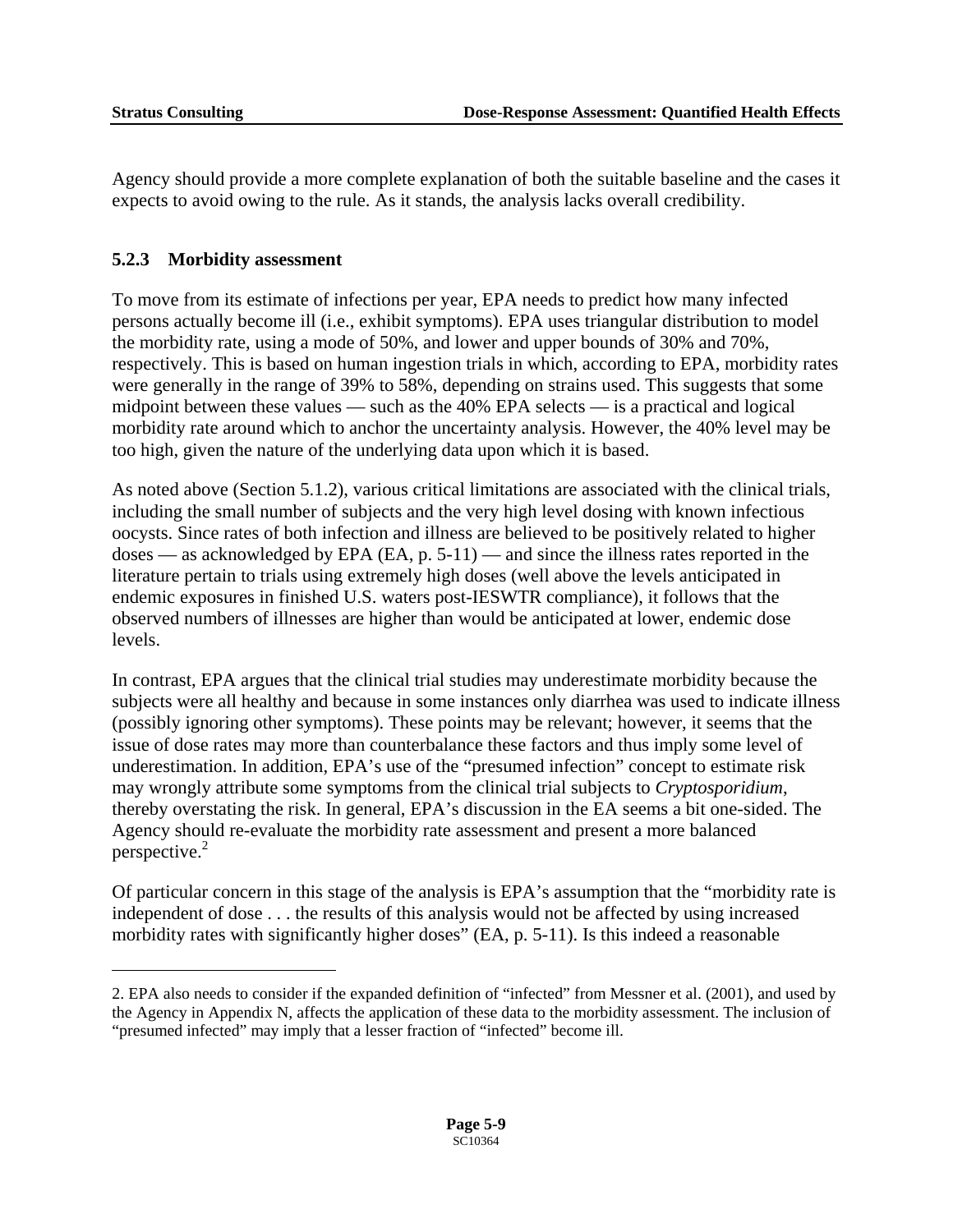assumption? Might an alternative approach be equally or more plausible? If so, what effect would this have on EPA's results in the EA?

Given that infective dose levels in the clinical trails cited in Messner et al. (2001) are at levels between 23,000 and 2.3 billion times greater than observed in finished waters (Aboytes et al., 2000; Aboytes and LeChevallier, 2003), and given that some studies do indicate higher morbidity rates at higher doses (DuPont et al., 1995), it would seem prudent for EPA to explore alternative assumptions to dose independence. These should be included as sensitivity analyses.

## **5.3 From Illness to Severity**

While the dose-response framework incorporated in EPA's risk assessment of the LT2 is well suited for quantifying the expected health impacts of the rule, EPA's execution of the analysis raises a number of concerns and questions. Specifically, there is concern with respect to the process used to account for risks to sensitive population subgroups. This concern includes the general process used to account for adverse health outcomes experienced by sensitive population subgroups and how risks faced by recognized sensitive population subgroups are presented and calculated. Cumulatively, these issues raise questions with regard to the number and distribution, by severity, of adverse health outcomes estimated to be a result of the LT2. These concerns are addressed in this section.

#### **5.3.1 Treatment of sensitive population subgroups in the LT2 risk analysis**

In its summary of the risk assessment guidelines, EPA notes that "when the risks posed are not the same for all persons, that variability should be described." Further, the summary of guidelines notes that ideally these risks will be addressed through "the use of scientific data (or reasonable assumptions if data are not available) to produce estimates of the nature, extent, severity, and degree of risk" (U.S. EPA, 2003a; p. 5-4 for both quotes).

For the LT2, EPA initially identifies several population subgroups that are expected or known to face elevated risk of morbidity and mortality following a microbial pathogen infection. These population subgroups include individuals with AIDS, the very young, elderly with other illnesses, and the disease impaired (U.S. EPA, 2003a, p. 5-6). The common feature linking these individuals is that their immune systems are weakened relative to those of persons in the remaining portion of the population through some combination of illness, lack of maturity, or decline with age.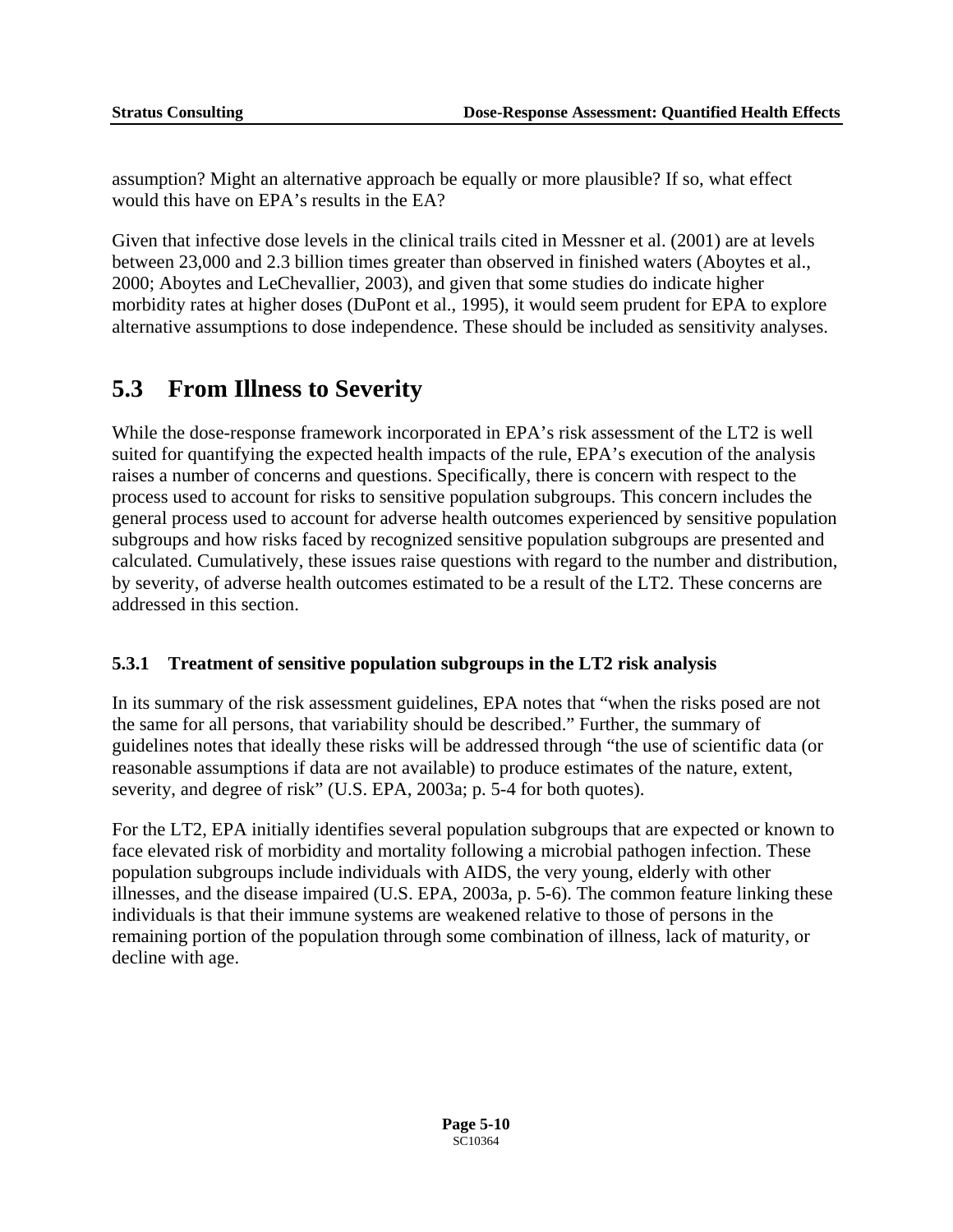Evidence of the sensitivity of individuals in these subgroups to microbial pathogen infections abounds. Specifically, EPA reports a risk of death of roughly 1 in 100,000 among healthy individuals infected by a microbial pathogen (based on 1% of infections expected to result in hospitalization and a risk of death following hospitalization of less than 1 in 1,000 — U.S. EPA, 2003a, p. 5-7). In contrast, EPA reports a range in mortality risks in AIDS patients following infection of *Cryptosporidium* of 52% to 68% based on data from cryptosporidiosis outbreaks in Las Vegas, Nevada, and Milwaukee, Wisconsin, respectively (U.S. EPA, 2003a, p. 5-14). This elevated sensitivity among the immunocompromised is reflected in the baseline mortality parameter estimates in EPA's dose-response model, where 81% or 88% of the mortality risk applied to the general population is attributable to expected deaths of AIDS patients (U.S. EPA, 2003a, p. 5-14).

Ideally, for the LT2 analysis, EPA would have developed a population-based estimate of the avoided health effects attributable to the rule by calculating and then summing the impacts for identified population subgroups facing elevated risks and then for the remainder of the population. However, despite the apparent availability of population and risk data specific to relevant subgroups (e.g., persons living with and without AIDS), EPA did not pursue this option. Instead, EPA either ignores possible risk differences for these subgroups (i.e., for morbidity outcomes) or uses population-based weights to aggregate subgroup-based risk estimates (i.e., mortality risks) to create a general population risk estimate.

In one respect, EPA's approach could be interpreted as being consistent with the previously summarized risk assessment guidelines because sensitive population subgroups are identified and separate outcome-based risks are developed for the subgroup and the rest of the population. However, the health benefit estimates for the LT2 raise questions when considering how specific characteristics of the critical population subgroup (i.e., persons living with AIDS) that could influence the results are lost in the approach ultimately used.

Specifically, EPA makes adjustments to its mortality risk estimates to try to account for the distribution of persons living with AIDS in the United States, but the adjustment effectively assumes a uniform dispersion of persons living with AIDS in specific types of water systems. The clear limitation to this approach is that persons living with AIDS in the United States are not uniformly dispersed but highly concentrated, as shown in the state-level results in Exhibit 5.2.

Exhibit 5.2 shows that over 30% of the U.S. population living with AIDS in 2001 was concentrated in three states and that 50% of this population was concentrated in only five states. Demonstrating that the concentrations are independent of population are the results on the prevalence of persons living with AIDS per million individuals in the state populations. These values range from a low of 72 in North Dakota to a high of 12,595 in Washington, DC. While the data are not developed here, it is believed that the state level data in fact mask an even greater heterogeneity in the distribution of persons with AIDS, which would be revealed if the state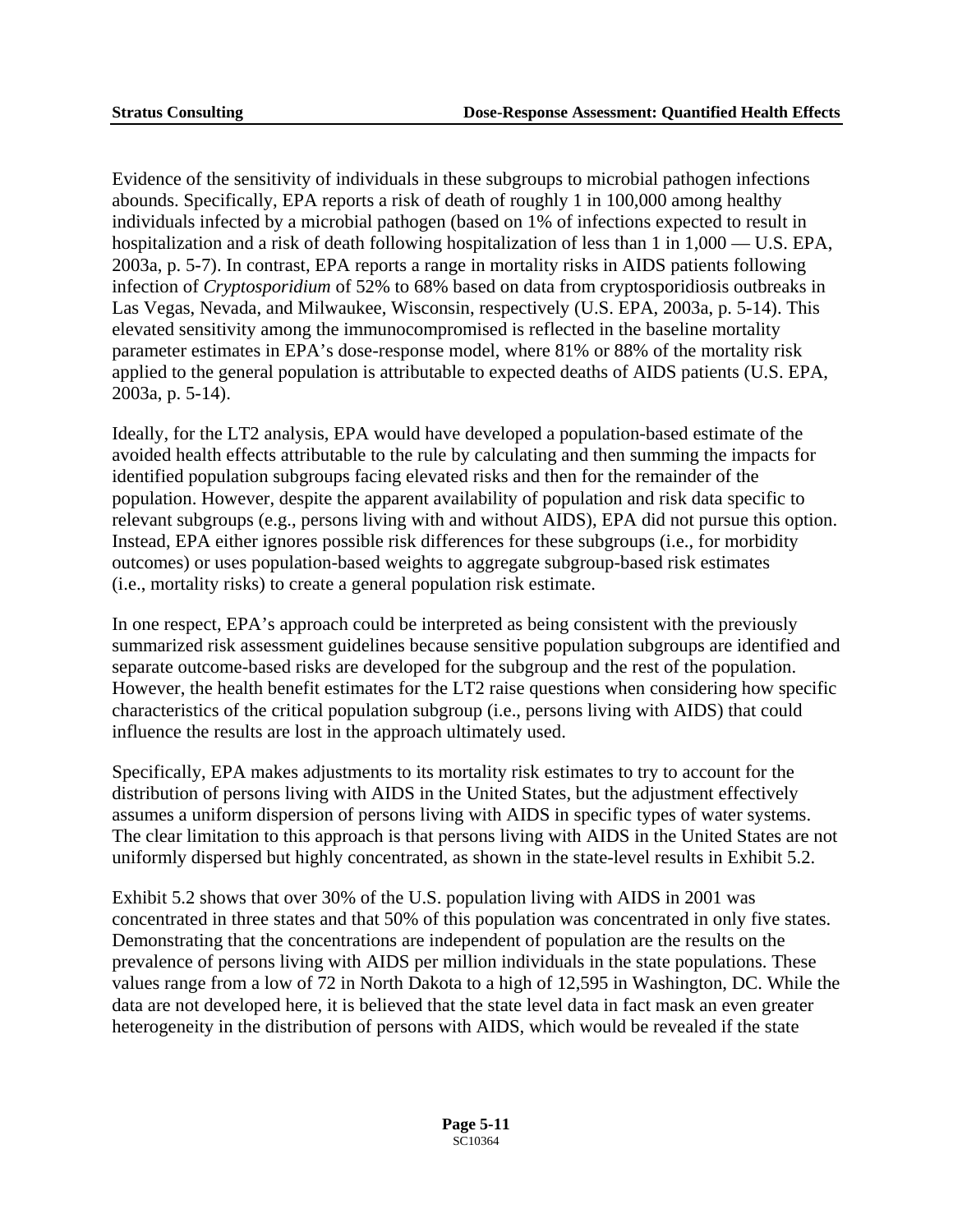| Location             | <b>People living with AIDS</b> | Percentage of total<br>population of persons<br>living with AIDS | <b>Prevalence of persons</b><br>with AIDS per 1 million<br>persons in general<br>population <sup>a</sup> |
|----------------------|--------------------------------|------------------------------------------------------------------|----------------------------------------------------------------------------------------------------------|
| <b>United States</b> | 343,429                        | 100%                                                             | 1,220                                                                                                    |
| New York             | 56,792                         | 17%                                                              | 2,993                                                                                                    |
| California           | 45,428                         | 13%                                                              | 1,341                                                                                                    |
| Florida              | 38,742                         | 11%                                                              | 2,424                                                                                                    |
| Texas                | 24,936                         | 7%                                                               | 1,196                                                                                                    |
| New Jersey           | 15,702                         | 5%                                                               | 1,866                                                                                                    |
| Pennsylvania         | 12,680                         | 4%                                                               | 1,032                                                                                                    |
| Maryland             | 11,288                         | 3%                                                               | 2,131                                                                                                    |
| Georgia              | 11,269                         | 3%                                                               | 1,377                                                                                                    |
| Illinois             | 10,717                         | 3%                                                               | 863                                                                                                      |
| Puerto Rico          | 9,548                          | 3%                                                               | 2,507                                                                                                    |
| Massachusetts        | 7,368                          | $2\%$                                                            | 1,160                                                                                                    |
| District of Columbia | 7,205                          | 2%                                                               | 12,595                                                                                                   |
| Virginia             | 6,443                          | 2%                                                               | 910                                                                                                      |
| Connecticut          | 6,123                          | 2%                                                               | 1,798                                                                                                    |
| Louisiana            | 5,851                          | 2%                                                               | 1,309                                                                                                    |
| North Carolina       | 5,402                          | 2%                                                               | 671                                                                                                      |
| South Carolina       | 5,172                          | 2%                                                               | 1,289                                                                                                    |
| Tennessee            | 5,021                          | 1%                                                               | 883                                                                                                      |
| Ohio                 | 4,905                          | 1%                                                               | 432                                                                                                      |
| Michigan             | 4,884                          | 1%                                                               | 491                                                                                                      |
| Missouri             | 4,548                          | 1%                                                               | 813                                                                                                      |
| Washington           | 4,426                          | 1%                                                               | 751                                                                                                      |
| Arizona              | 3,612                          | 1%                                                               | 704                                                                                                      |
| Alabama              | 3,427                          | 1%                                                               | 771                                                                                                      |
| Colorado             | 3,121                          | 1%                                                               | 726                                                                                                      |
| Indiana              | 2,944                          | 1%                                                               | 484                                                                                                      |
| Mississippi          | 2,341                          | 1%                                                               | 823                                                                                                      |
| Nevada               | 2,249                          | 1%                                                               | 1,125                                                                                                    |
| Oregon               | 2,218                          | $1\%$                                                            | 648                                                                                                      |

### **Exhibit 5.2. Estimated U.S. population of persons living with AIDS as of December 2001**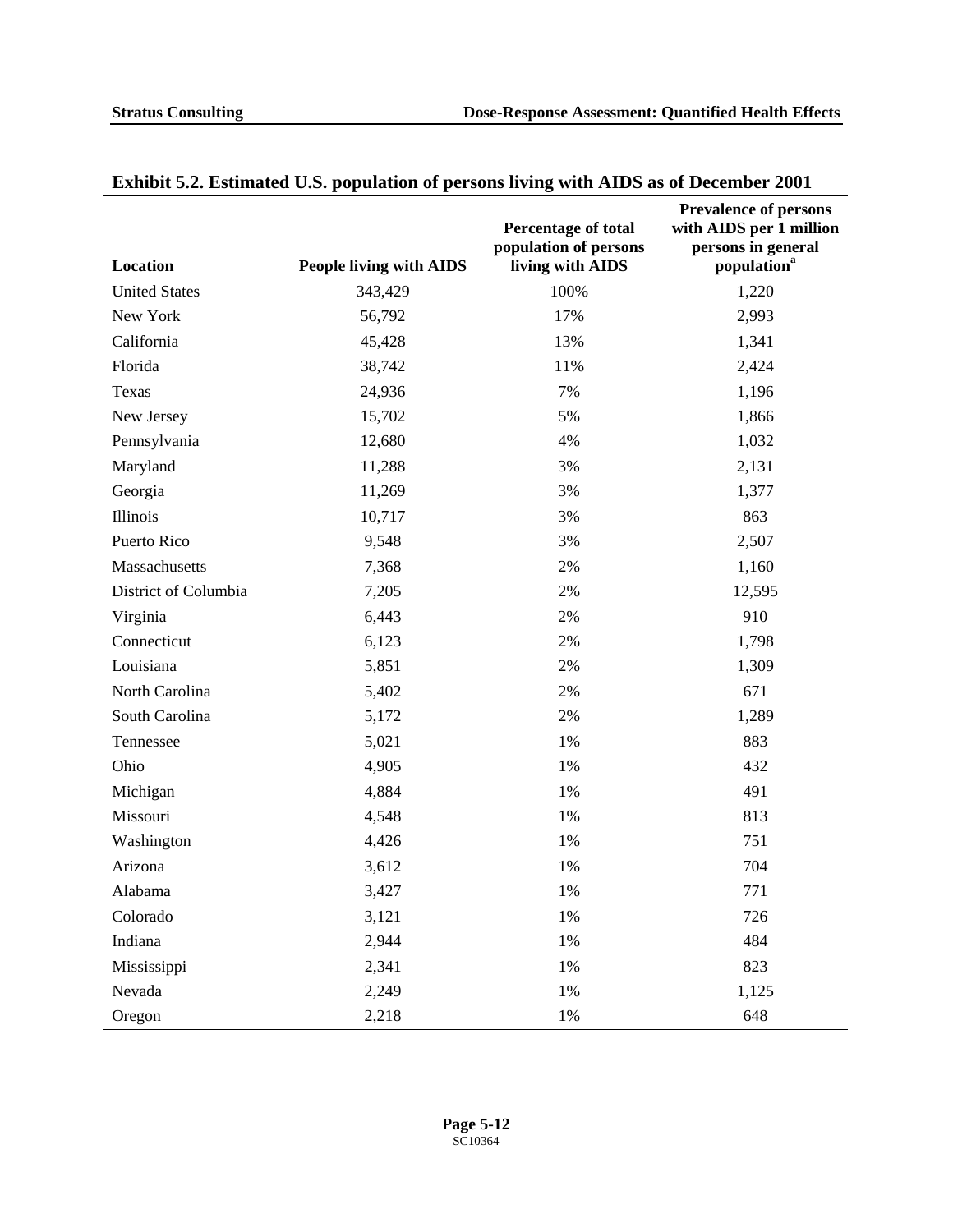|                           |                                | <b>Percentage of total</b><br>population of persons | <b>Prevalence of persons</b><br>with AIDS per 1 million<br>persons in general |
|---------------------------|--------------------------------|-----------------------------------------------------|-------------------------------------------------------------------------------|
| Location                  | <b>People living with AIDS</b> | living with AIDS                                    | population <sup>a</sup>                                                       |
| Kentucky                  | 1,873                          | 1%                                                  | 463                                                                           |
| Arkansas                  | 1,781                          | 1%                                                  | 666                                                                           |
| Minnesota                 | 1,737                          | 1%                                                  | 353                                                                           |
| Oklahoma                  | 1,685                          | 0%                                                  | 488                                                                           |
| Wisconsin                 | 1,669                          | 0%                                                  | 311                                                                           |
| Delaware                  | 1,367                          | 0%                                                  | 1,745                                                                         |
| Utah                      | 1,089                          | 0%                                                  | 488                                                                           |
| Hawaii                    | 1,070                          | 0%                                                  | 883                                                                           |
| New Mexico                | 1,040                          | $0\%$                                               | 572                                                                           |
| Kansas                    | 1,038                          | $0\%$                                               | 386                                                                           |
| Rhode Island              | 961                            | $0\%$                                               | 917                                                                           |
| Iowa                      | 623                            | 0%                                                  | 213                                                                           |
| West Virginia             | 538                            | 0%                                                  | 298                                                                           |
| Nebraska                  | 522                            | 0%                                                  | 305                                                                           |
| New Hampshire             | 507                            | 0%                                                  | 410                                                                           |
| Maine                     | 486                            | 0%                                                  | 381                                                                           |
| Alaska                    | 239                            | 0%                                                  | 381                                                                           |
| Idaho                     | 233                            | $0\%$                                               | 180                                                                           |
| Vermont                   | 216                            | $0\%$                                               | 355                                                                           |
| Montana                   | 172                            | 0%                                                  | 191                                                                           |
| South Dakota              | 95                             | $0\%$                                               | 126                                                                           |
| Wyoming                   | 80                             | $0\%$                                               | 162                                                                           |
| North Dakota <sup>a</sup> | 46                             | 0%                                                  | 72                                                                            |

#### **Exhibit 5.2. Estimated U.S. population of persons living with AIDS as of December 2001 (cont.)**

a. The population density estimates are calculated using state population estimates from the 2000 Census. The results are unlikely to vary much in terms of magnitude or relative ranking if calculated using 2001 population estimates.

Sources: AIDS population estimates (Centers for Disease Control and Prevention, 2001); U.S. state population estimates (U.S. Census Bureau, 2003).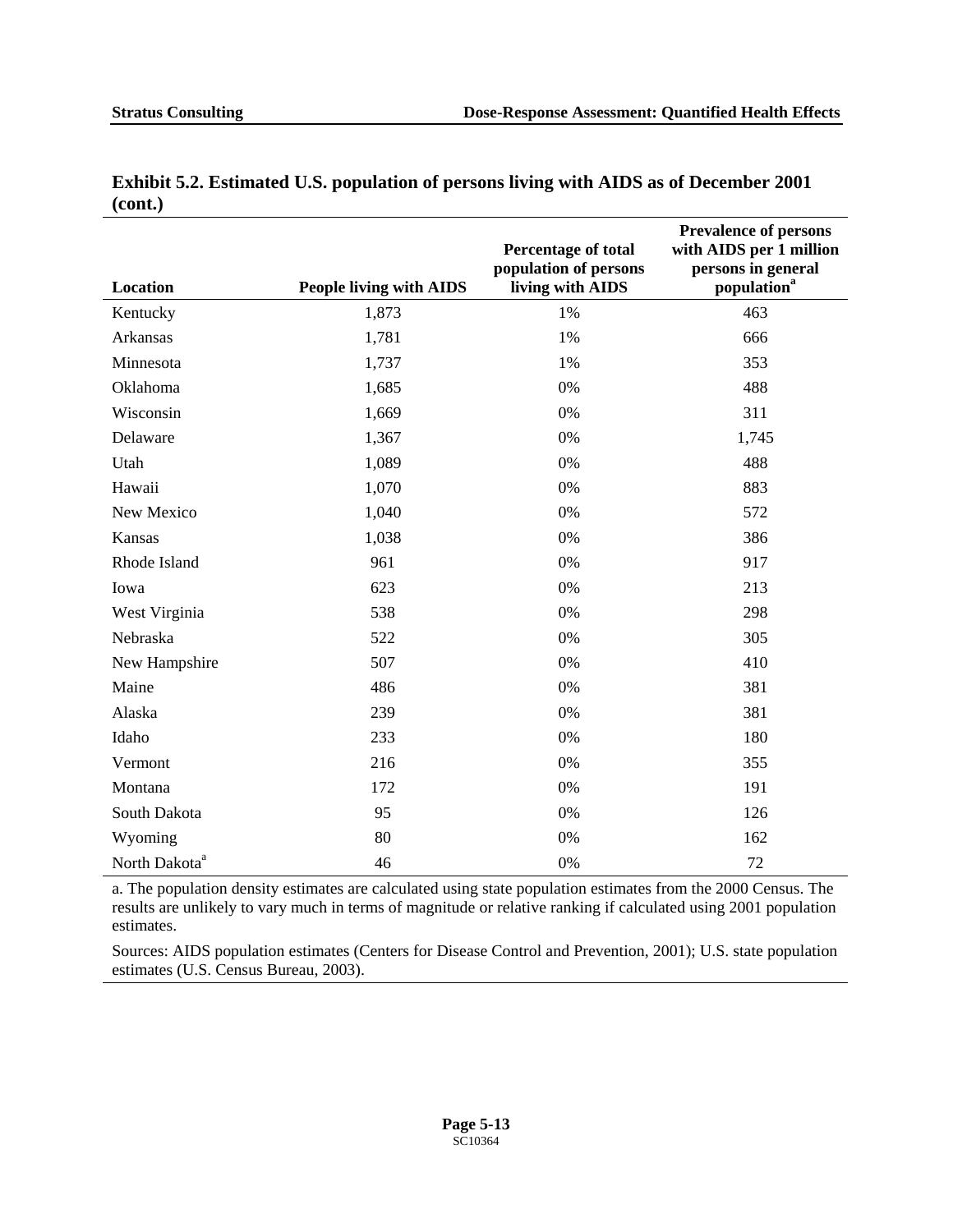AIDS populations were allocated by county. The data used to calculate the AIDS-based mortality adjustment provide some indications of this because the data indicate that 14% of those living with AIDS in the United States in 1999 resided in New York City alone (U.S. EPA, 2003a, see Exhibits C.1 and C.2).

Ultimately the heterogeneity in the distribution of persons living with AIDS is important for the LT2 risk assessment. It strongly suggests that accurate estimates of avoided health outcomes, and especially avoided fatalities that are currently driven by outcomes attributable to persons with AIDS, require accounting for expected impacts in the specific water systems serving the population with AIDS.

To emphasize this conclusion, consider the example of implementing the LT2 for a hypothetical population served by two water systems, one that serves persons with AIDS and the other everyone else. In the first case, the LT2 reduces microbial pathogens in each system's water by 2.5 logs, providing a benefit of 10 avoided deaths. Using EPA's current mortality risk estimates, roughly eight of these deaths would be avoided in the AIDS population. In this scenario, knowing where the AIDS population is residing is not important because everyone experiences the same initial risk reduction. However, assuming a linear relationship between avoided outcomes and changes in contamination in a population, consider if the system serving the non-AIDS population were to have its contamination reduced by 5 logs while there was no change in the contamination of the system serving the AIDS population. In this example, the simple average of the change in contamination across both systems is still a reduction of 2-3 logs but now only four lives would be expected to be saved (i.e., a doubling of the lives saved from the original scenario estimate for the non-AIDS population and no lives saved for the AIDS population). As this comparison clearly shows, recognizing risk differences within population subgroups and accurately establishing the distribution of members of those groups among affected systems is a matter of considerable importance in accurately estimating the LT2's health benefits.

#### **5.3.2 Quantification of risk in sensitive subpopulations for the LT2 analysis**

Section 5.3.1 argues that an accurate estimate of the health benefits of the LT2, both in terms of number of avoided outcomes and the severity of those outcomes, requires developing risk estimates for identified sensitive population subgroups and for the rest of the population. In general terms, the LT2's risk analysis currently estimates avoided health outcomes by first calculating the number of expected microbial pathogen illnesses in a population. From this illness total, the number of expected deaths are then calculated. Nonfatal cases are calculated as the difference between the original morbidity estimate and the number of deaths, and are then allocated across three categories of severity (mild, moderate, and severe) (U.S. EPA, 2003a).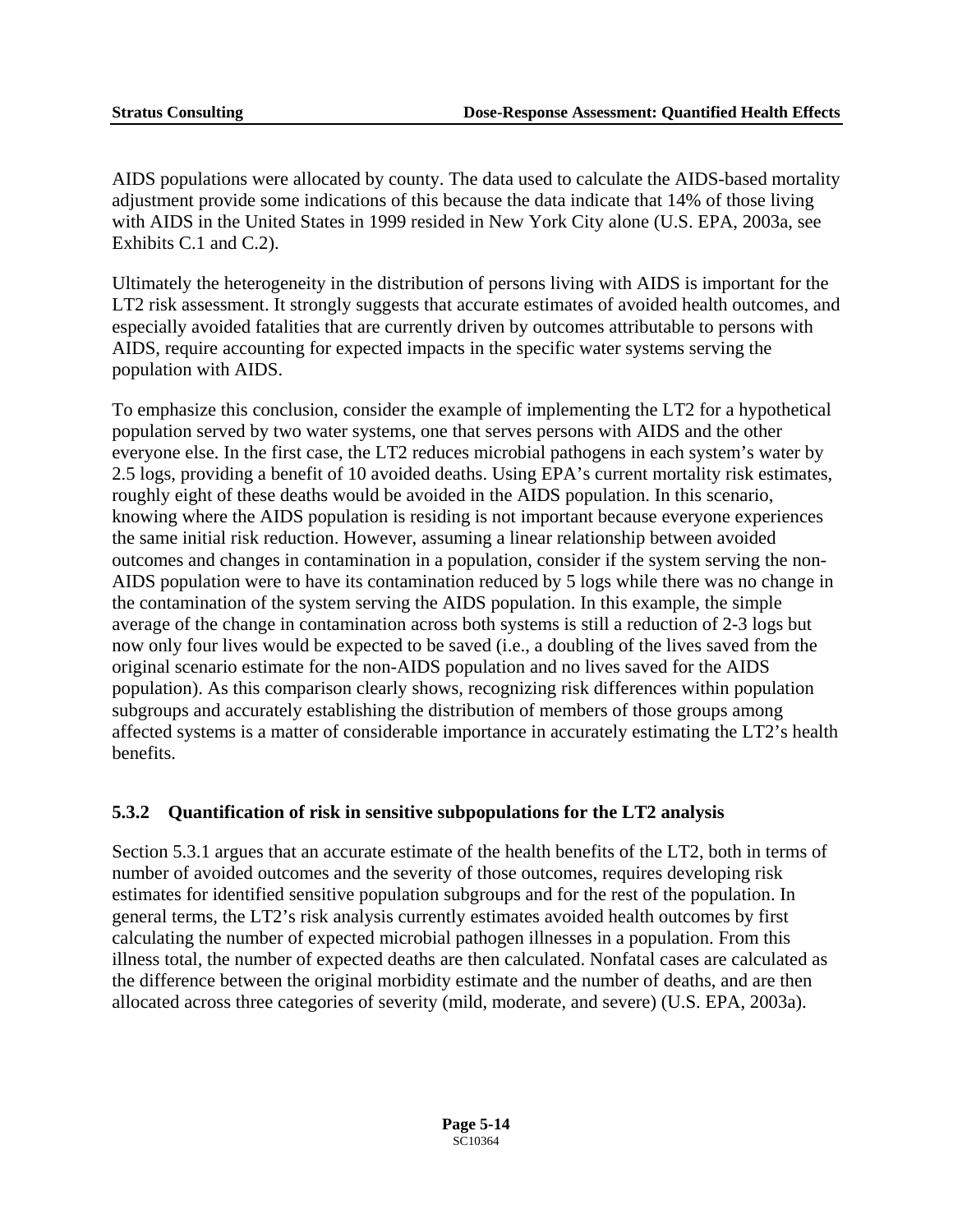Starting from the assumption that the number of illnesses has already been estimated, this section demonstrates how the health impact quantification could be completed separately for the population with AIDS and the rest of the population, with data already being used or readily available.

#### **Allocating populations to subgroups**

Consistent with the approach partially adopted by EPA, we are interested in defining the population with and without AIDS in the water systems that would be affected by the proposed LT2 rule with as much geographic precision as possible. Clearly, AIDS population estimates are available at a level of precision that allows for assignment of the national population to specific categories of water systems based on the adjustment factors to the Milwaukee data that are proposed in the risk assessment using these results (U.S. EPA, 2003a, p. 5-13). In the suggested framework, the AIDS and non-AIDS population, allocated at least by system type, would serve as the baseline populations from which separate microbial infection estimates are developed.

#### **Calculating mortality risks**

Mortality results from the 1993 *Cryptosporidium* outbreak in Milwaukee, Wisconsin, as reported by Hoxie et al. (1997), provide the data currently used to start estimating mortality risks following infection by a microbial pathogen in the LT2 ESWTR's risk analysis.

Hoxie et al. report that the Milwaukee outbreak was attributable for roughly 403,000 cases of watery diarrhea among residents in a five county area likely to have been affected by the outbreak. The LT2 risk analysis incorporates this number as the estimated number of infections from the outbreak. In a review of death certificate data, Hoxie et al. then conclude that the outbreak was attributable for 54 deaths in the affected population, and 46 of the 54 individuals also had AIDS (85.2%). EPA's approach in addressing these data is to develop separate estimates of mortality risks based on the total number of infections and whether or not the individuals who died were AIDS patients.

What would be relevant for the proposed subgroup-specific analyses would be estimates of the mortality rate among those infected who had AIDS and those infected who did not have AIDS. While Hoxie et al. do not provide an estimate of the number of AIDS patients initially infected, the data are apparently available because the risk analysis eventually reports that there was an observed fatality rate of 68% in the Milwaukee outbreak among AIDS patients who experienced a *Cryptosporidium* infection (U.S. EPA, 2003a, p. 5-14).

Further, dividing the number of deaths among AIDS patients attributed to those who experienced a *Cryptosporidium* infection by the reported mortality rate provides an estimate of the number of initial infections in AIDS patients. To calculate a mortality rate specific to the non-AIDS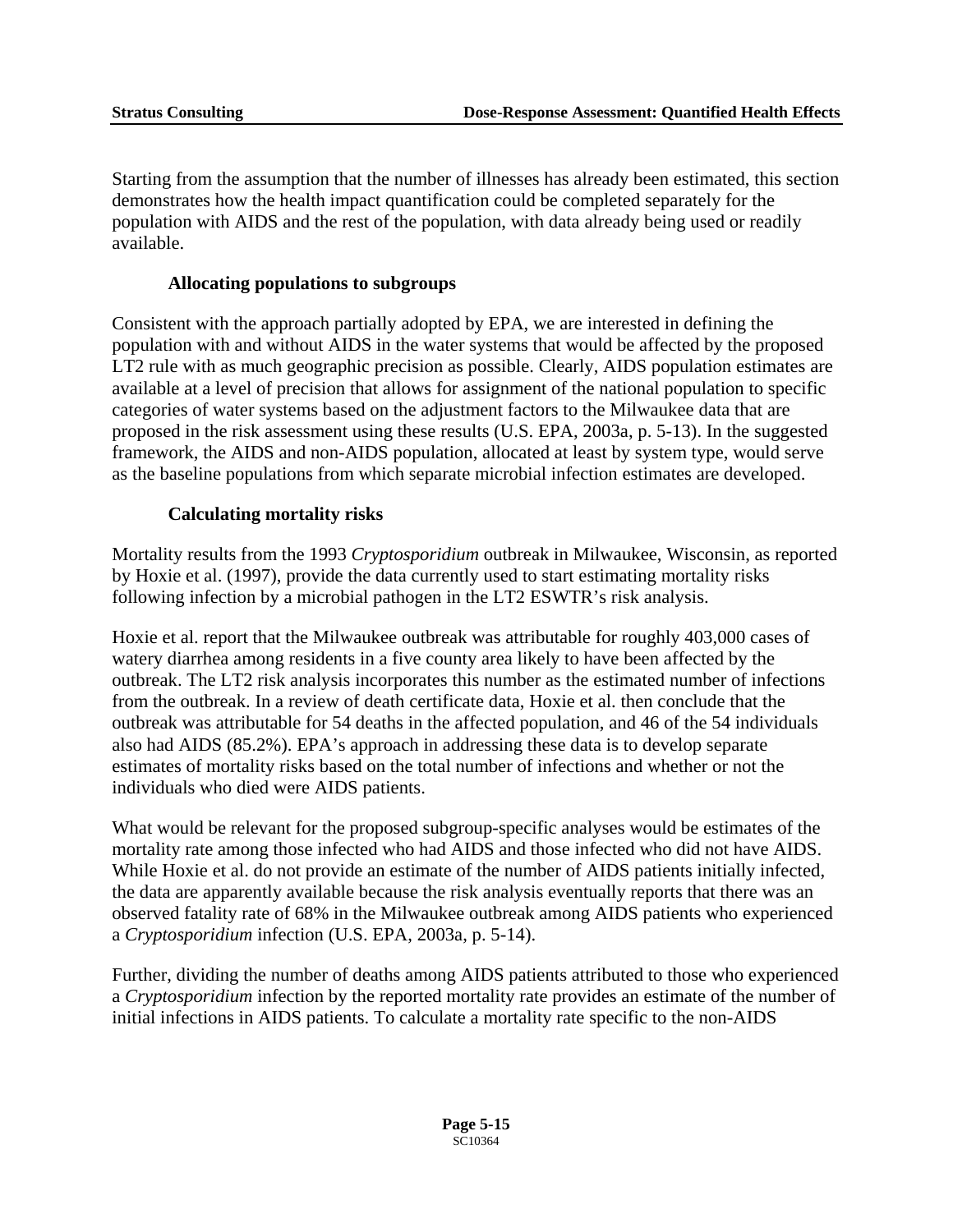$\overline{a}$ 

population, the number of deaths among non-AIDS patients (eight) would be divided by the estimated number of infections in this population  $[402,932 = 403,000 - (46/0.68)]$ .

With separate mortality and population estimates for the population with and without AIDS, it is worth noting that the subsequent adjustment made to the mortality risk estimates in the LT2 to account for the differences in the population with AIDS in Wisconsin relative to these populations in filtered and unfiltered systems nationwide would no longer be required.

Finally, it is worth discussing the adjustment to the AIDS-based mortality rate estimates currently made in the LT2 risk analysis to reflect improved survival of AIDS patients over time (U.S. EPA, 2003a, p. 5-13). The argument presented for this substantial adjustment (i.e., it reduces the AIDS-based mortality rate per 100,000 infected by *Cryptosporidium* by a factor of approximately  $25\%$ ) is based on the impact of recently developed AIDS medications.<sup>[3](#page-129-0)</sup> It seems that an argument must be presented that the new medications provide some sort of protective benefit against either infection from microbial pathogens or mortality once infected; such justification is not presented.

#### **Allocating nonfatal cases across population subgroups and severity classes**

Clearly data currently available and incorporated in the risk analysis could be used to develop separate estimates of the avoided fatal cases of infection by microbial pathogens for a population subgroup of individuals with AIDS and for the rest of the population. Subtracting these fatal case estimates from the initial estimates of illnesses in each group yields the total number of nonfatal cases for each population subgroup.

Currently, the risk analysis for the LT2 makes no allocation of nonfatal cases between population subgroups. Consequently it makes no distinctions by population subgroup in allocating these infections across severity categories using Corso et al. (2003) estimates for the Milwaukee outbreak that 88% of all infections did not require medical attention, 11% were seen as outpatients, and 1% required hospitalization to distribute nonfatal infection estimates across the mild, moderate, and severe outcome categories.

While these estimates are believed to be an accurate representation of the disposition of infections in the Milwaukee outbreak, they would need to be revisited for use in an application where separate nonfatal infection estimates are calculated for population subgroups that either have or do not have AIDS. Specifically, while the distribution is probably appropriate for use with the population that does not have AIDS, it seems questionable for use with the AIDS population given the lack of available treatments and the inability of that population to mount an effective resistance to the infection given their immunocompromised status. Essentially then

<span id="page-129-0"></span><sup>3.</sup> The overall general survival rate for AIDS patients is adjusted by EPA by a factor of roughly 8.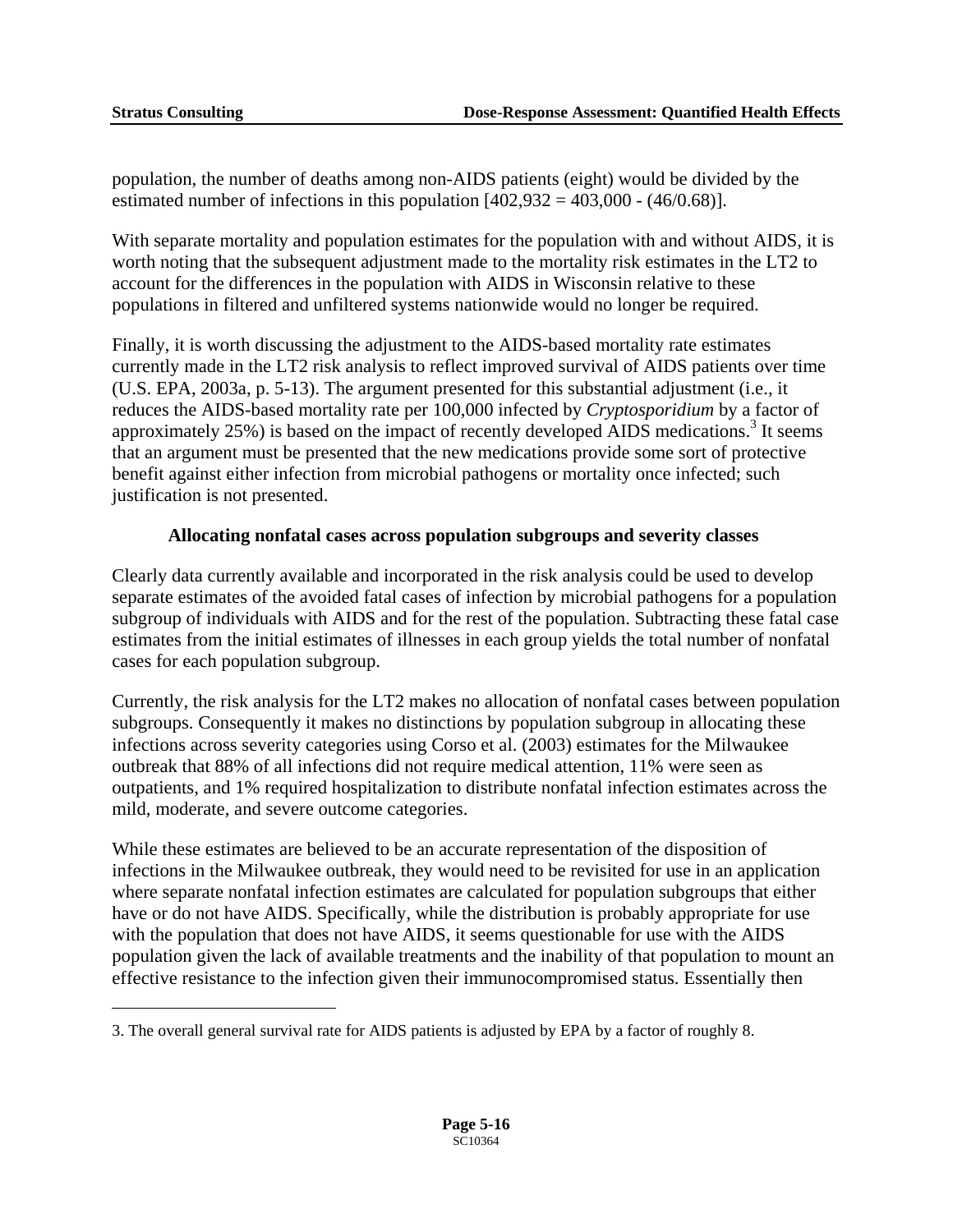what would be needed is a separate distribution for nonfatal cases for AIDS patients. Very likely, this distribution would be heavily weighted toward nonfatal infections being in the severe category.

#### **Conclusions**

Clearly, given the currently available data, it is not beyond the scope of EPA to develop estimates of the health impacts of the proposed LT2 based on defining population subgroups that have different health risks with respect to microbial pathogens. While doing so would clearly increase the precision of the estimates, it is not currently clear in what direction the current estimates may be biased given the multiple factors that would need to be accounted for, especially linking actual subgroup populations to specific utilities that would be affected by the rule.

Finally, it is worth noting additional items that could and should be addressed qualitatively, if not quantitatively, in the risk analysis. This is regardless of whether the alternative of developing population health impact estimates by estimating totals for mutually exclusive population subgroups and then summing is pursued.

First, EPA's risk assessment currently assumes one distribution for a morbidity factor that estimates the probability of developing an illness if infected by a microbial pathogen (U.S. EPA, 2003a, p. 5-11). A discussion of how this risk is likely to vary between those who are immunocompromised and the rest of the population is warranted given the clear identification of this at-risk group.

Second, the risk assessment does not discuss averting behaviors that individuals could take to lower their risk of exposure to infective microbial pathogens. For most of the general population, it could be presumed that such steps are rarely taken. However, a discussion with respect to the identified sensitive subgroup of immunocompromised individuals seems warranted. Such a discussion could evaluate standard recommendations provided to those with AIDS by support groups or medical professionals on best practices for using tap water and/or recommended preventative measures to reduce exposure to microbial pathogens. While it is not clear that such measures are widely incorporated by members of this population, it is fairly clear that outbreaks such as that for *Cryptosporidium* in Milwaukee in 1993 have heightened awareness of microbial pathogen risks among this population.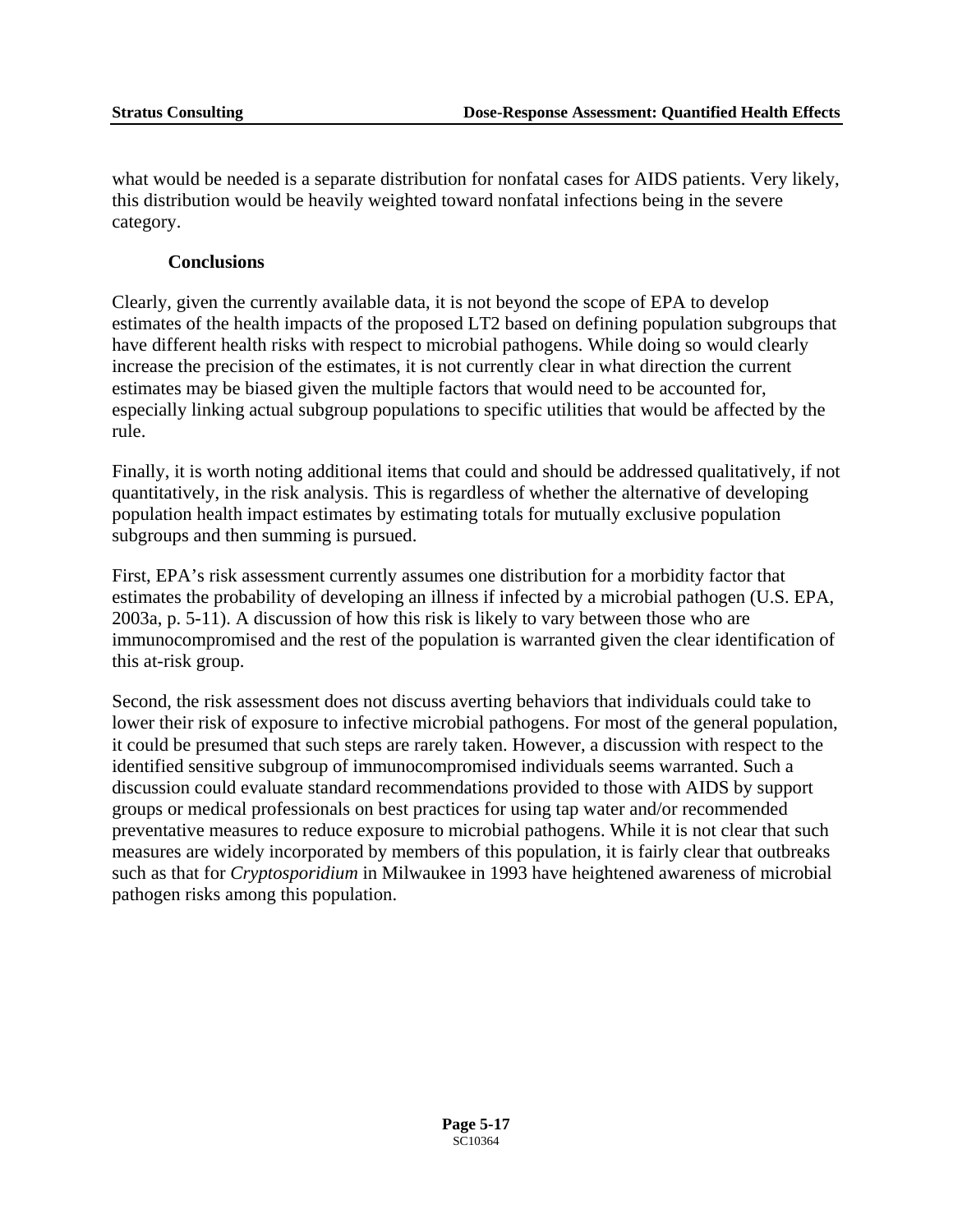## **5.4 Use of Outbreak Data to Infer Inputs and Outcomes for Endemic Risk**

A question of significance not addressed in Section 5.3, but one that plays a critical role in the calculation of expected health benefits for the LT2 ESWTR once the number of infections from exposure has been calculated, is the reliance on data from outbreaks of microbial pathogens to estimate fatal cases and the severity of nonfatal cases.

Ideally, data on the impacts of endemic exposure to microbial pathogens would be used to estimate the impacts of the LT2, but such data do not exist. A reasonable question then is whether the use of data related to outbreaks such as that for *Cryptosporidium* reported by Hoxie et al. (1997) and Corso et al. (2003) for Milwaukee's 1993 outbreak may bias the results and in what direction.

Results based on data from outbreaks used to estimate impacts on endemic illness may be biased upwards if the response rates and the severity of the response increase with the level and duration of exposure. This is a possibility EPA recognizes clearly in discussions on its mortality risk estimates (U.S. EPA, 2003a, p. 5-14). Second, there may be an upward bias in the observed health responses during an outbreak if events that would have received a different medical code ordinarily are coded to imply attribution to the outbreak, in part because of the awareness of medical providers of the event itself. Further, given the general conclusion that most individuals will not seek care for mild microbial pathogen infections, it is very possible that the estimates of severe impacts based on estimated numbers of infections and case distributions observed during an outbreak may be upwardly biased if the true number of infections is much larger (e.g., due to greater awareness and concern by those mildly affected).

Unfortunately, this is a data shortcoming that is currently difficult to address. Because it is unlikely that detailed and reliable information on the effects of endemic exposures will be developed, the only alternative to using current data inputs is to incorporate additional sensitivity analyses designed to evaluate the extent to which assumptions would have to change before critical decisions were altered. Once such values are identified it may be possible to evaluate their plausibility in order to provide additional information for consideration.

## **5.5 Conclusions**

The dose-response portion of the EA is a very complex and highly significant component of the overall analysis. Critical assumptions must be made at several points in the analysis because of pervasive scientific uncertainties. EPA makes several plausible and reasonable assumptions and inferences, but there also are components of the analysis where alternative assumptions or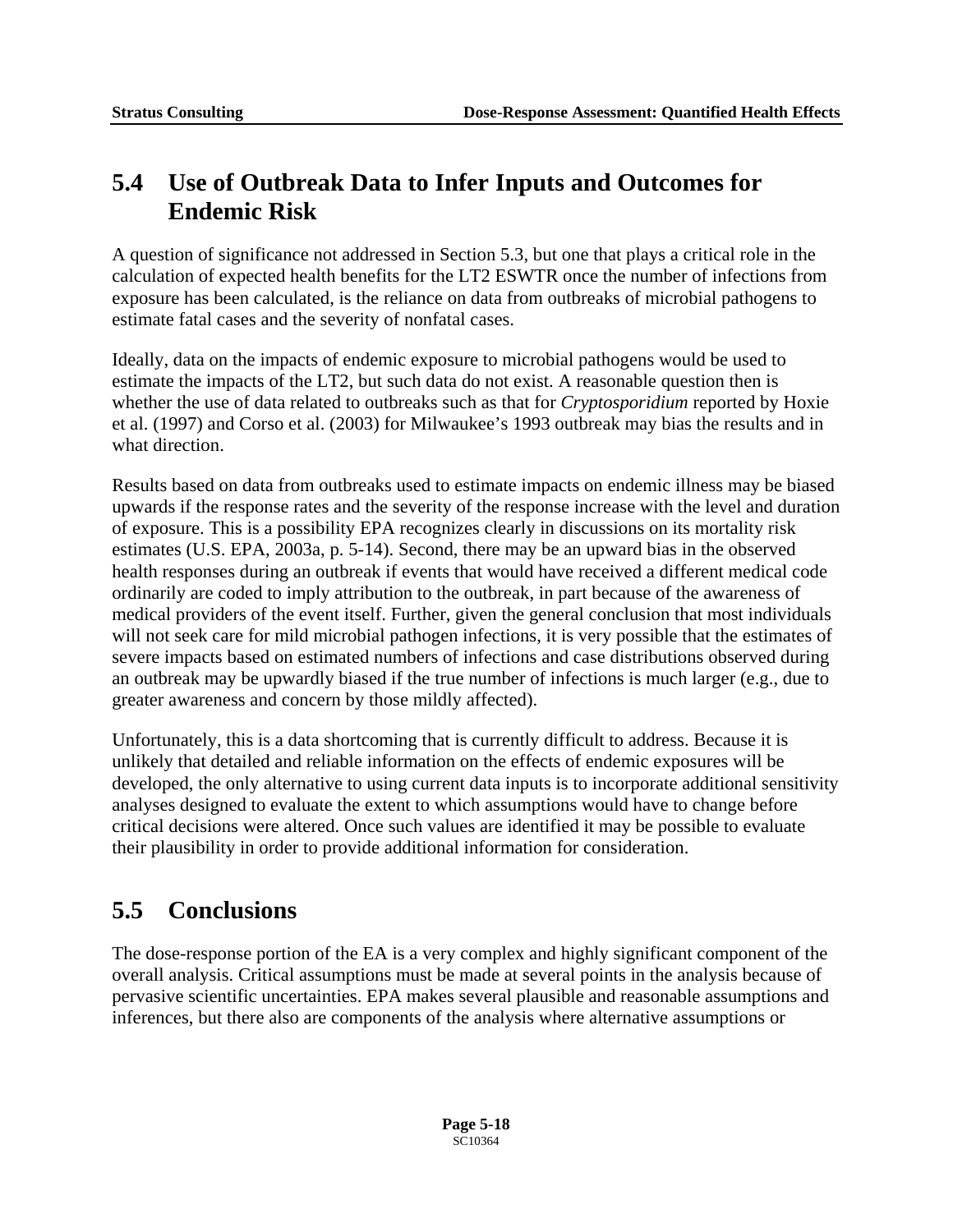scenarios seem more plausible or, at a minimum, equally plausible. In such instances, the Agency should be more explicit and balanced about assumptions it is making, and should conduct meaningful sensitivity analyses to reveal the impact of the alternative assumptions on the overall findings.

Of particular concern from our review of the EA are the following:

- 1. The estimation and use of *r* values for inherent infectivity. The estimation process is not well documented and is poorly presented, the underlying data have significant limitations, and the results that EPA apparently uses are appreciably higher than findings published in the peer-reviewed literature. This requires greater documentation, discussion, and review. The inputs and assumptions that feed the model are also nonstandard (including the use of presumed infections instead of the standard long established strategy of using confirmed infections). The effects of this important assumption on the outcome of the model have not been presented. A kind of sensitivity analysis has been done for the importance of the underlying model and the change from a normal to a t distribution has had the effect of changing the mean value of *r* by a factor of four or five. This demonstrates the importance of the underlying assumptions regarding the distributions used, and requires greater explanation and justification.
- 2. The morbidity assessment is dose-independent. Given the extremely high doses used in the clinical trials relative to the levels in finished water, and the evidence of dosedependent morbidity in some studies, it seems prudent to at least conduct reasonable sensitivity analyses on the impact of this key assumption.
- 3. EPA's projected number of cases avoided is implausible given the baseline level of illness projected by the Agency. In fact, EPA's estimates of avoided cases are between 4 and 10 times higher than its baseline.
- 4. Morbidity levels, the allocation of cases across severity classifications, and the characterization of the duration and impact of illnesses in each severity class are all based on data from the Milwaukee outbreak of 1993. It is problematic to use data from a massive outbreak (with very high levels and durations of primary and secondary exposure) as a basis for estimating numbers, severity, and duration of illness from endemic exposures to far lower doses. Here again, given the core uncertainties and the importance that these assumptions have on the final benefit outcomes, some alternative scenarios should be developed and assessed using sensitivity analysis.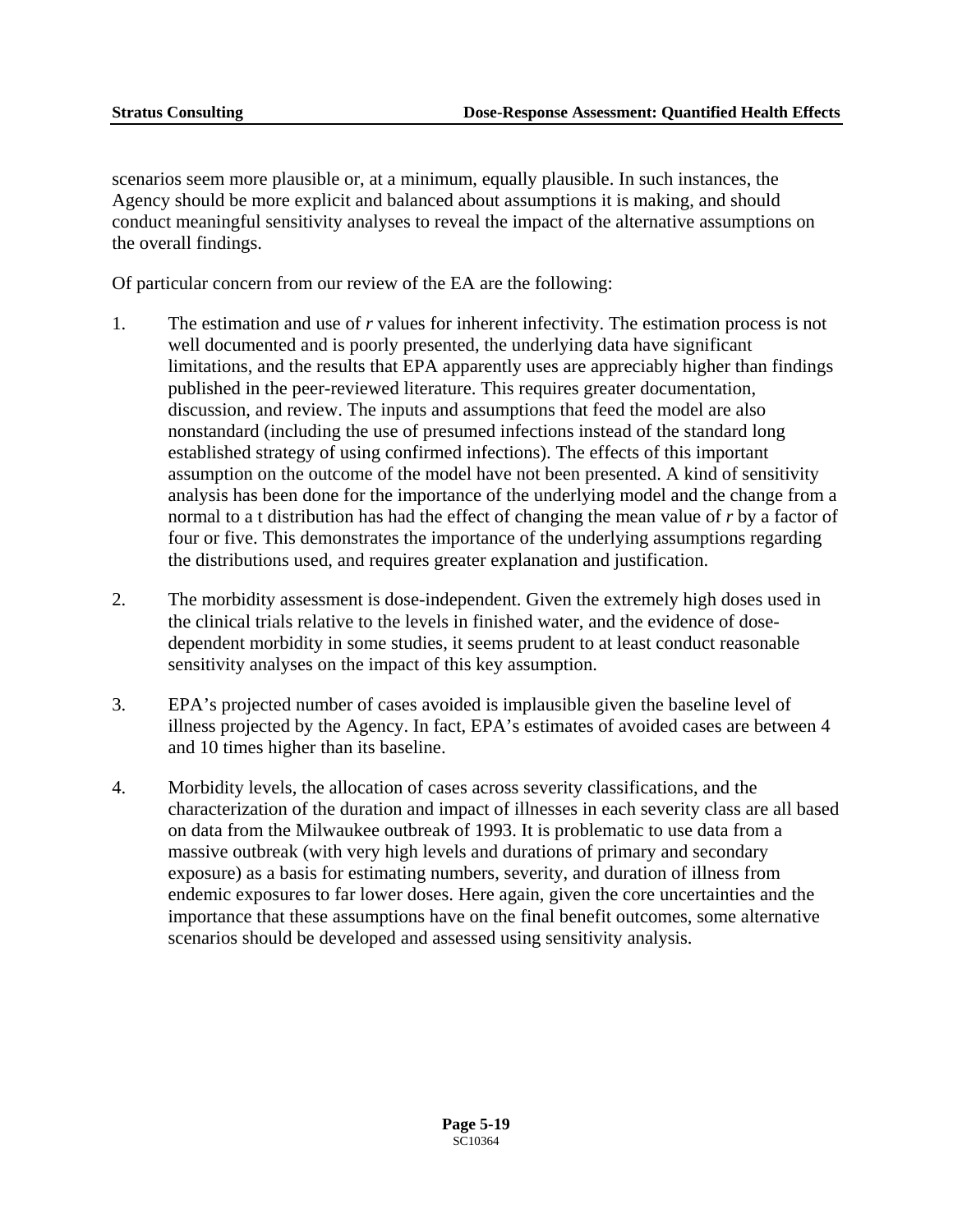## **6. Valuation of Health Impacts**

The valuation of the fatal and nonfatal impacts expected to be avoided as a result of the LT2 ESWTR is a critical component of estimating the benefits of the rule because it provides a basis for comparing the benefits of this rule to other potential actions and to the anticipated costs for implementing and complying with the rule. In the valuation process, different data sources and methods are used to monetize estimated nonfatal and fatal infections. In this process EPA follows established precedents and treatments of data in valuing the nonfatal infections using what is called the Traditional cost-of-illness (COI) method, and in its valuation of fatal outcomes using a well established distribution of estimates for the value of a statistical life (VSL estimates). In this regard it is only EPA's development and use of what is called the Enhanced COI method to provide an alternative valuation of the nonfatal infections that merits significant discussion because it is a considerable departure from standard COI practices and does not appear to have been subjected to reliable peer review.

## **6.1 Use of the Traditional Cost-of-Illness Method to Value Nonfatal Infections**

As recognized in the LT2 EA, the preferred measure for valuing any adverse health outcome is a measure of an individual's *ex ante* (ahead of time) willingness to pay (WTP) to avoid the outcome (U.S. EPA, 2003a). WTP measures for valuing an avoided health outcome are an economist's preferred measure because they allow the individual to incorporate information about the expected direct financial costs of the outcome (e.g., medical expenses, lost income, lost household production) along with those features of the outcome that are not directly valued, such as any associated pain and suffering or activity limitations, both short and long term, that may result from the outcome. Finally, because *ex ante* WTP responses are necessarily bounded by an individual's income, they are constrained by the same limits that are faced when making other economic decisions.

Unfortunately, WTP estimates exist for only a limited set of nonfatal adverse health outcomes and this pool does not include outcomes similar enough to those experienced from nonfatal microbial pathogen infections to be suitable for use in a benefits transfer for the economic evaluation of the LT2's expected health benefits. In these situations, one option is to develop and use COI estimates that account for the direct medical expenditures, lost income, and lost household productivity associated with the outcome. Clearly, such COI estimates provide a lower bound valuation estimate with respect to WTP estimates because the method fails to account for the value an individual would place on avoiding any pain and suffering, as well as any activity limitations associated with the condition. Because of the general availability of the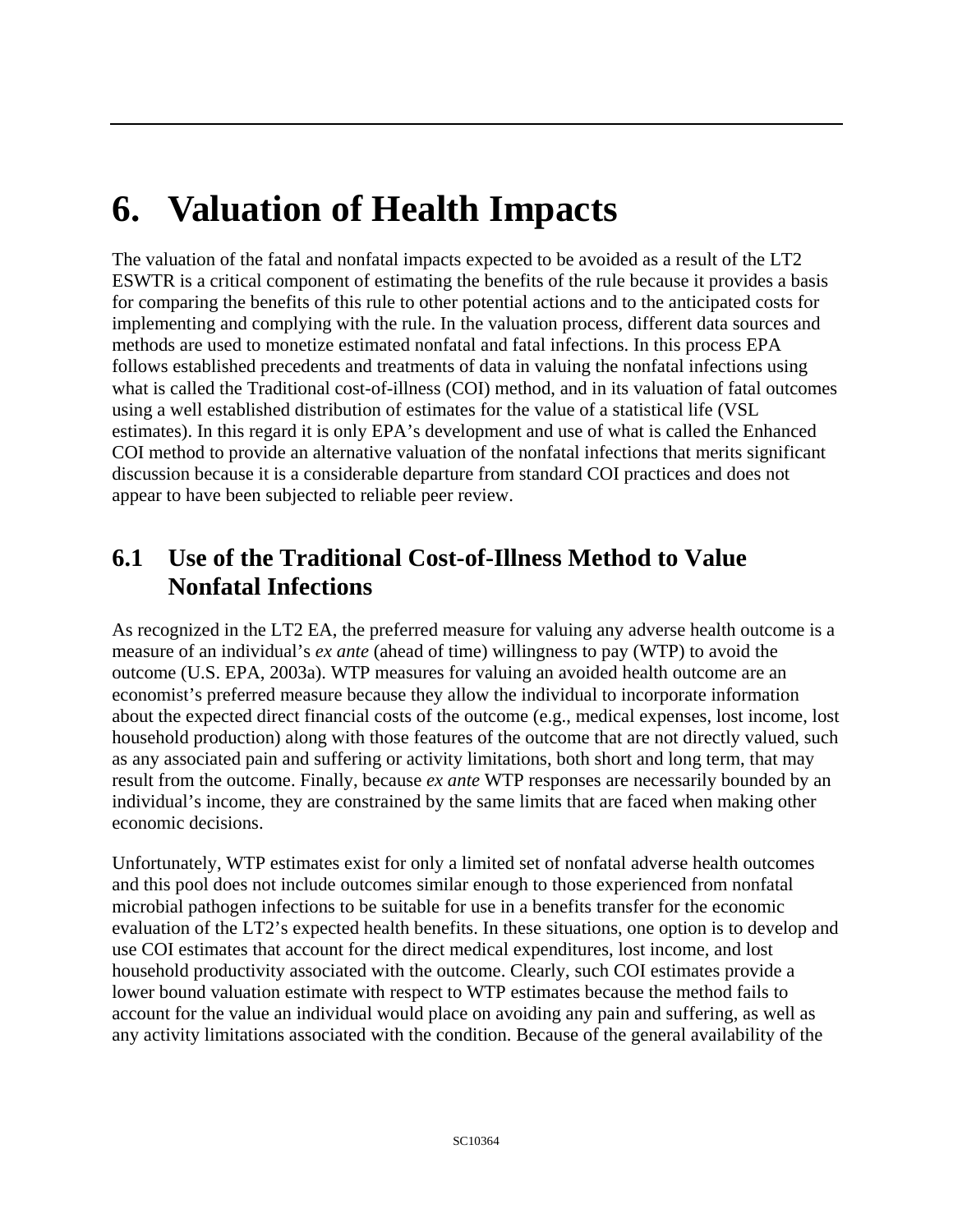data required to complete COI estimates and their known relationship as a lower bound to WTP estimates, COI valuations are a useful tool for monetizing expected reductions in adverse health outcomes such as those anticipated from the LT2.

The Traditional COI estimates incorporated in the LT2's economic analysis accurately follow the standard COI method by accounting for the types and level of medical services and expenditures associated with nonfatal microbial infections according to their severity level, along with estimating the associated number of productive days that would be lost with each severity level of infection. The Traditional COI results incorporated in the LT2's economic analysis reflect results originally developed in Corso et al. (2003), updated from their 1993 base year values. The Corso et al. values were developed for different severity categories of nonfatal *Cryptosporidium*  infections observed in the Milwaukee, Wisconsin, outbreak of 1993, based on a review of medical records and application of assumptions about some required types of care (e.g., number of physician visits). Because the criteria used by Corso et al. to assign nonfatal outcomes to severity levels were incorporated directly in estimating the distribution of nonfatal cases in the LT2's economic analysis, there are no issues with respect to the valuation estimates reflecting a different set of conditions than were used to assign outcomes by severity category. Further, because the costs are developed for infections for one of the key microbial pathogens being targeted by the LT2, they are based on outcomes relevant for consideration in the rule.

The estimates developed by Corso et al. (2003) are noteworthy for the care that has been taken to accurately estimate actual expenditures and the value of productivity losses. For example, the information on hospital and emergency room charges that was initially available was adjusted using a regional cost-to-charge adjustment ratio to reflect the fact that hospital charges are rarely what are paid by the patient because of negotiated discounts with the hospital (e.g., for patients with private or public insurance). In this regard, EPA's Traditional COI valuation estimates can be reliably interpreted as a lower bound estimate on the value of avoided nonfatal infections.

## **6.2 EPA's Enhanced COI Estimates**

The Enhanced COI estimates developed by EPA build on the Traditional COI estimates by expanding on the valuation of the estimates of the productive and leisure time affected by a nonfatal microbial infection (there is no adjustment to the estimated medical expenditures). These differences can be easily summarized in table form and are presented in Exhibit 6.1 (U.S. EPA, 2003a; see Appendix K, Exhibit K.2, p. K-9).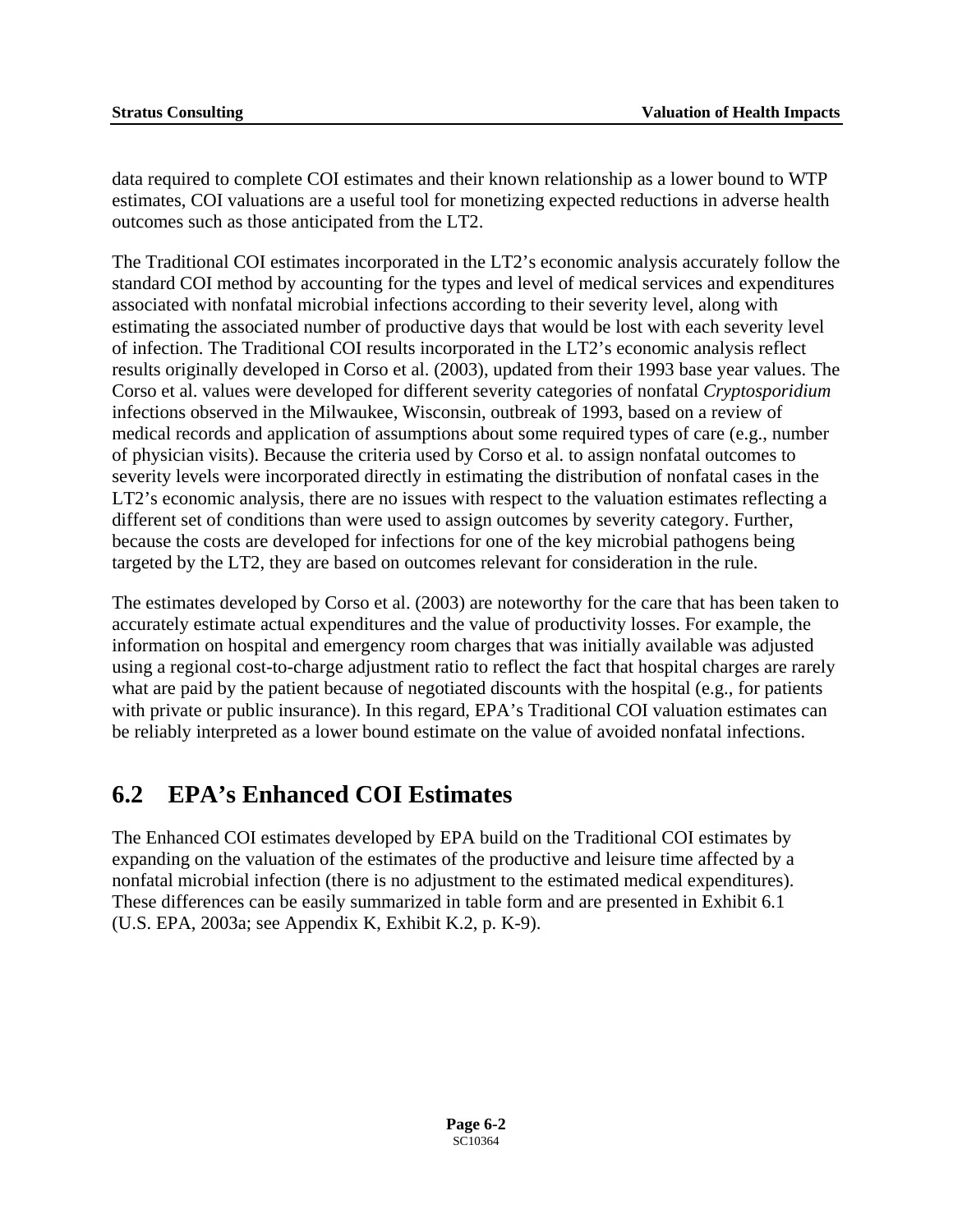| Time category                              | <b>Traditional COI valuation</b>  | <b>Enhanced COI valuation</b>     |
|--------------------------------------------|-----------------------------------|-----------------------------------|
| Paid work time                             | Median pre-tax wage plus benefits | Median pre-tax wage plus benefits |
| Unpaid work time (household<br>production) | One-half median post-tax wage     | Median post-tax wage              |
| Leisure time                               | Not valued                        | Median post-tax wage              |
| Sleeping time                              | Not valued                        | Not valued                        |

**Exhibit 6.1. Differences in the valuation of time in the Traditional and Enhanced COI methods** 

As Exhibit 6.1 shows, the fundamental difference with the Enhanced COI method relative to the Traditional COI method is that it both doubles the value of time for lost household production and assigns a value to impacts on leisure time that previously were not monetized. The leisure time values are especially of concern, since they are at odds with standard practice in the economics profession with regard to recreational activity valuation. In recreation demand modeling, it is typical to use only a fraction (e.g., one-third) of the prevailing wage rate to infer the value of time spent traveling to a recreation site (and time spent on-site engaged in the recreational activity generally is not counted as a cost in the demand estimation via the travel cost approach). In contrast, EPA's Enhanced COI approach applies full wage rates to all waking hours. Appendix B provides additional discussion of the problems associated with values EPA assigns to time away from work in the Enhanced COI approach.

The effect of the Enhanced COI method is to increase the average (i.e., severity weighted) value per nonfatal infection to \$745 (2000 dollars) compared to \$245 for the Traditional COI. In short, the Enhanced COI roughly triples the average value per nonfatal infection from a microbial pathogen.

In placing the Enhanced COI method and results in context, EPA notes that studies that compared WTP estimates for an adverse health outcome with COI estimates developed using essentially the Traditional COI method have produced values ranging from 2 to 79, and that many of the ratios fall in a range of 3 to 6 (U.S. EPA, 2003a, p. 5-42). Implicitly, this provides a justification for the apparently more complete valuation of time incorporated in the Enhanced COI and seems to suggest the results are some sort of reliable proxy for WTP estimates.

It is because of the implicit comparisons that are made with the Enhanced COI results that great care should be taken in their presentation and consideration. The Enhanced COI estimates should never be taken as a proxy for WTP estimates for these outcomes. The only result that can be expressed with confidence about the Enhanced COI results is that they exceed the Traditional COI estimates. Any direct or implied comparisons with what WTP estimates would provide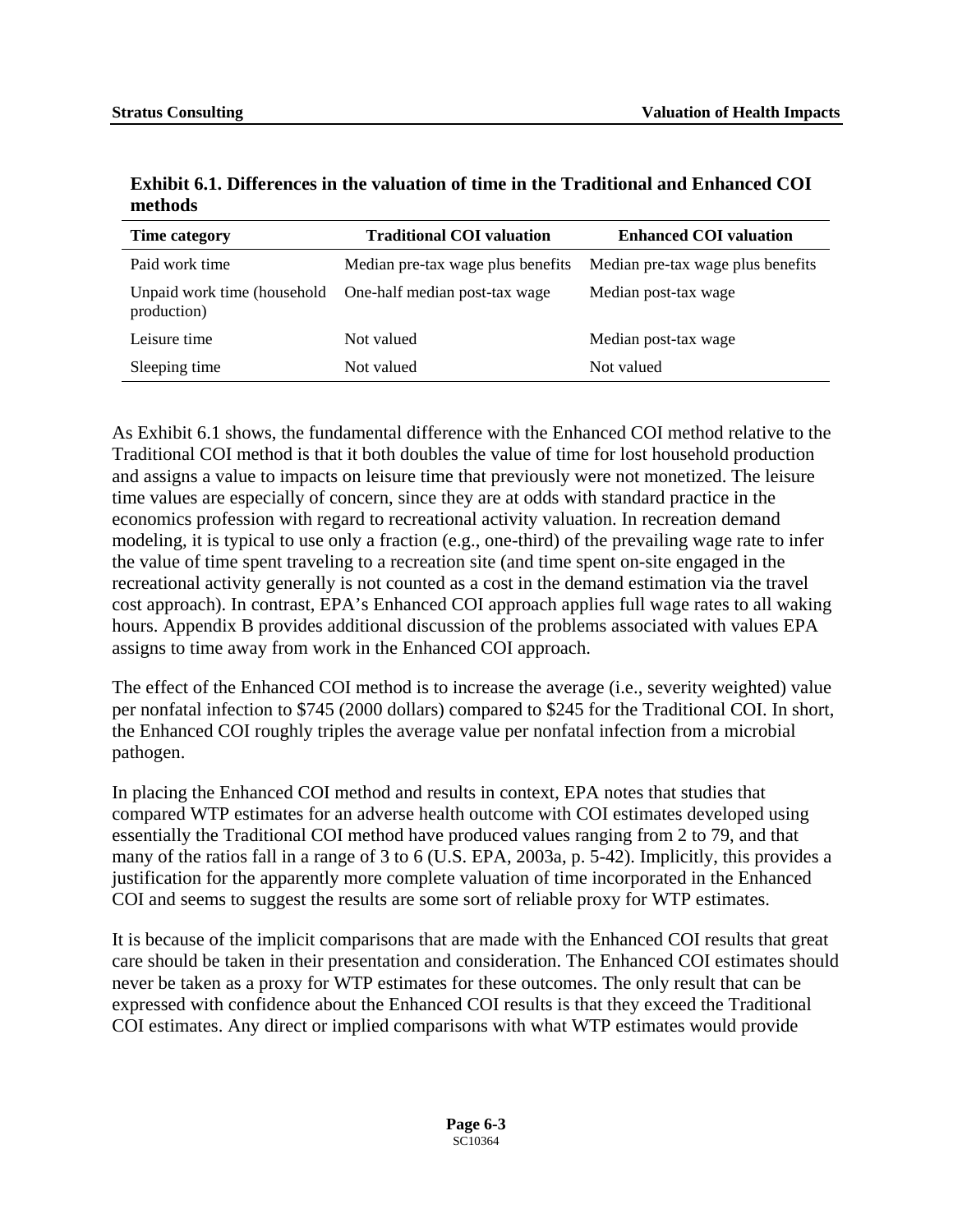would be misleading because there is no basis to say whether the Enhanced COI estimates are higher or lower than WTP.

Finally, it is worth noting how some of these issues are addressed in other regulatory analyses prepared by EPA. For example, in its valuation of hospitalizations attributable to concentrations of airborne particulate matter, EPA currently uses a COI approach that considers only hospital charges (not adjusted for the ratio of costs to charges) and time spent in the hospital valued at the median pretax daily wage (Apelberg et al., 2003, p. 4-35). Using unadjusted charges probably overstates the medical costs of hospitalization, but follow-up medical costs are not included so the amount of overstatement is uncertain. This treatment of the value of time gives full wage value to essentially eight hours a day regardless of the person's employment status or the day of the week. On average, about half of these hours are accounted for by paid employment, leaving about four hours per day valued at the wage rate to cover the value of lost household production and leisure. This is substantially less than counting all waking hours at the wage rate as is done in the Enhanced COI approach.

## **6.3 Placing the Enhanced COI Estimates into Context**

One of the key concerns with the EPA's Enhanced COI estimates is that it is difficult to gain perspective on whether the resulting numerical levels "make sense" in terms of what might be considered credible as an indicator of the more suitable WTP measure. This section attempts to develop some perspective on this issue.

First, it is important to recognize that the suitable measure for valuing a reduced risk of a cryptosporidiosis illness is *ex ante* WTP (i.e., what a person would be willing to pay, ahead of time, for an opportunity to reduce a low level risk by some degree when provided with an accurate description of the risks and consequences of the illness). When WTP estimates are not available, a Traditional COI is often used as a convenient but less suitable conceptual and empirical substitute and as a recognized lower bound proxy for value.

EPA's Traditional COI estimate excludes some important value components (e.g., pain and suffering), but COI estimates also are an *ex poste* measure of what costs a realized illness imposes on an afflicted person. The former feature allows analysts to consider that a Traditional COI will provide a lower bound estimate of *ex ante* WTP (i.e., it is the cost of being ill, not the value of reducing the likelihood of illness). But with EPA's aggressive accounting in its Enhanced COI estimate, one loses the ability to assess how the Enhanced COI figure compares to the unknown but more suitable *ex ante* WTP value. With the Enhanced COI, we no longer can say with confidence that incurred costs are less than or equal to the value of reducing the probability of potential future illness — the enhanced approach removes our ability to interpret the COI numbers relative to useful boundaries.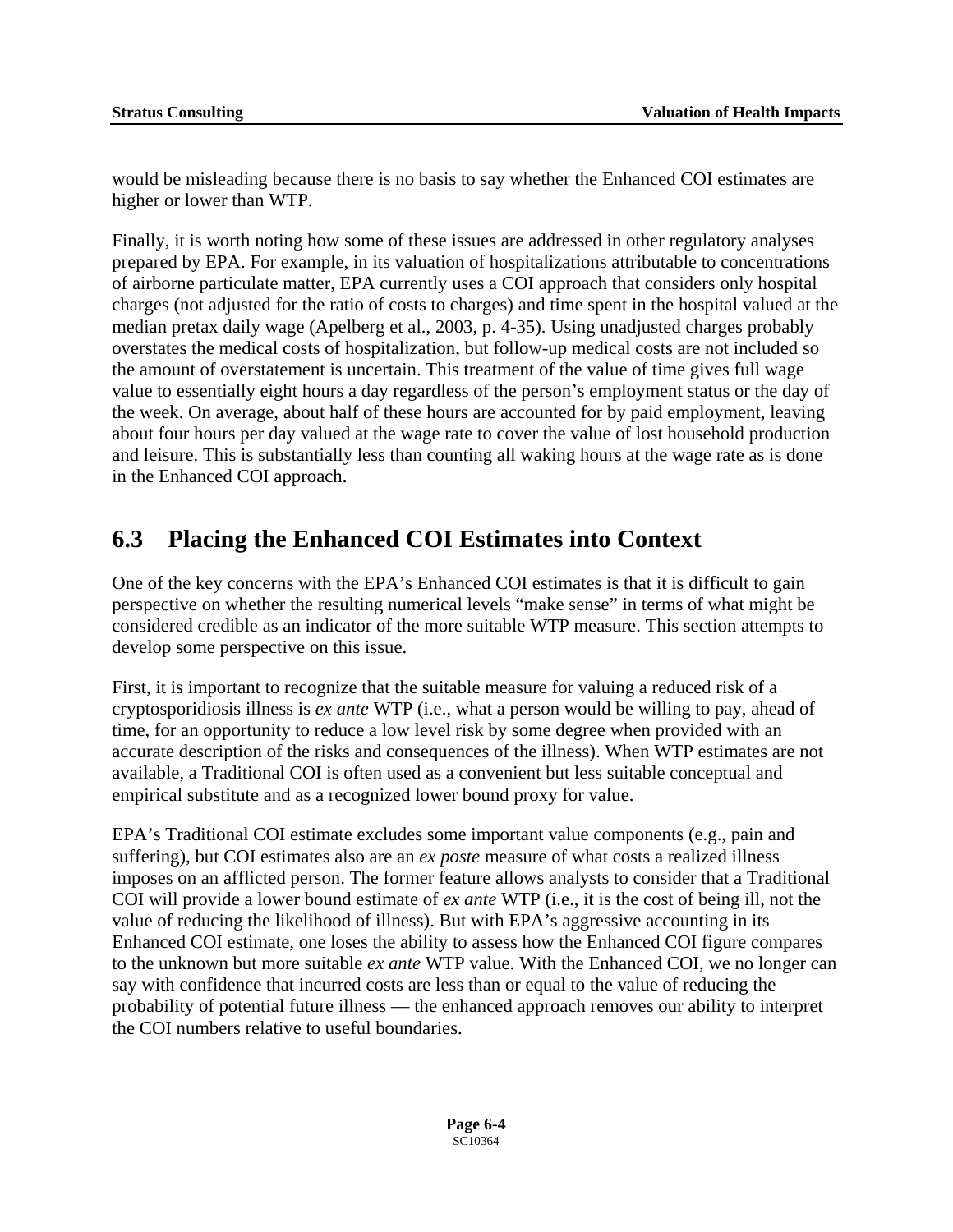$\overline{a}$ 

serves as our frame of reference.<sup>1</sup> To help evaluate whether the Enhanced COI provides a numeric result that seems plausible and reasonable — vis-a-vis *ex ante* WTP — a simple illustration is developed below using VSL estimates to provide some context. VSL estimates reveal the *ex ante* WTP of individuals to reduce risks of premature fatality. A VSL of roughly \$6.3 million saved is often used as a measure of the value of reducing risks of premature fatality, based on a large body of wellreviewed literature in which individuals (e.g., median aged workers) in effect reveal a WTP to reduce a mortality risk typically in the range of 1 in 10,000 per year. What this literature actually tells us is that a typical, median aged person has an *ex ante* WTP of \$630 per year, on average, to reduce a 1 in 10,000 per year risk of premature fatality in the coming year. This widely accepted \$630 per person of *ex ante* WTP to avoid a 1 in 10,000 annual risk of immediate fatality thus

According to EPA's analysis of the endemic risk of water-borne cryptosporidiosis, the baseline annual risk is also on the order of 1 in 10,000 (U.S. EPA, 2003a, Chapter 5).<sup>2</sup> Compared to the VSL context, however, the outcome is far less severe — i.e., the risk of getting an illness that, for

<span id="page-137-0"></span><sup>1.</sup> In deriving the VSL estimates from premature fatality risks in occupations, the wage risk studies are based on annual risk of fatalities that typically range from  $1*10^{-4}$  to  $2*10^{-4}$ . Data from the U.S. Bureau of Labor Statistics and the National Institute of Occupational Safety and Health, as summarized and reported in Viscusi and Aldy (2003), indicate the average annual rates of fatality are about  $3.6*10^5$  in manufacturing,  $1.5*10^{-4}$  in transportation and utilities, and  $2.5*10<sup>-4</sup>$  in the relatively risky mining sector. Viscusi and Aldy found a mean annual risk of occupational fatality of  $2*10<sup>-4</sup>$  from the numerous risk-wage studies they include in their metaanalysis of VSL.

Viscusi and Aldy (2003) also review more than 60 risk-wage studies, and report the findings of a meta-analysis conducted with 49 suitable studies. Their meta-analysis derives a mean VSL of \$6.7 million (2000 U.S. dollars) and a mean occupational risk level across the underlying studies of  $2*10^{-4}$ . The VSL estimate is based on wage premiums relative to less risky jobs, and assuming the implied risk reductions are about 1 in 10,000 (i.e., that the comparison is on average to jobs with half the fatal risk as the chosen occupation), this suggests an annual WTP premium of \$670 per impacted risk-bearing worker.

Several factors could drive these estimates per person annual risk premiums up or down. For example, because over half (25 of 49) of the underlying studies also embedded risk premiums for nonfatal (as well as fatal) injury, the resulting WTP estimates are overstated for the risk of premature fatality alone. In addition, if the risk differential between the risky and less risky occupations in the study differed by more (less) than 0.0001 per year, then the implied annual per person value would increase (decrease).

<span id="page-137-1"></span><sup>2.</sup> The median annual risk of cryptosporidiosis illness as estimated by EPA is about  $1*10<sup>-4</sup>$  at baseline (pre-LT2). This is based on EPA's Exhibits 5.12 and 5.13, wherein a  $1*10<sup>-4</sup>$  or higher baseline annual risk of illness is anticipated for 46% of the persons served by filtered systems, and "essentially the entire population served by unfiltered systems" (U.S. EPA, 2003a, p. 5-36). The exhibits suggest that over one-third of filtered system customers, and well over 95% of unfiltered systems customers, face annual risks of twice that level (i.e., 2\*10-4 or higher).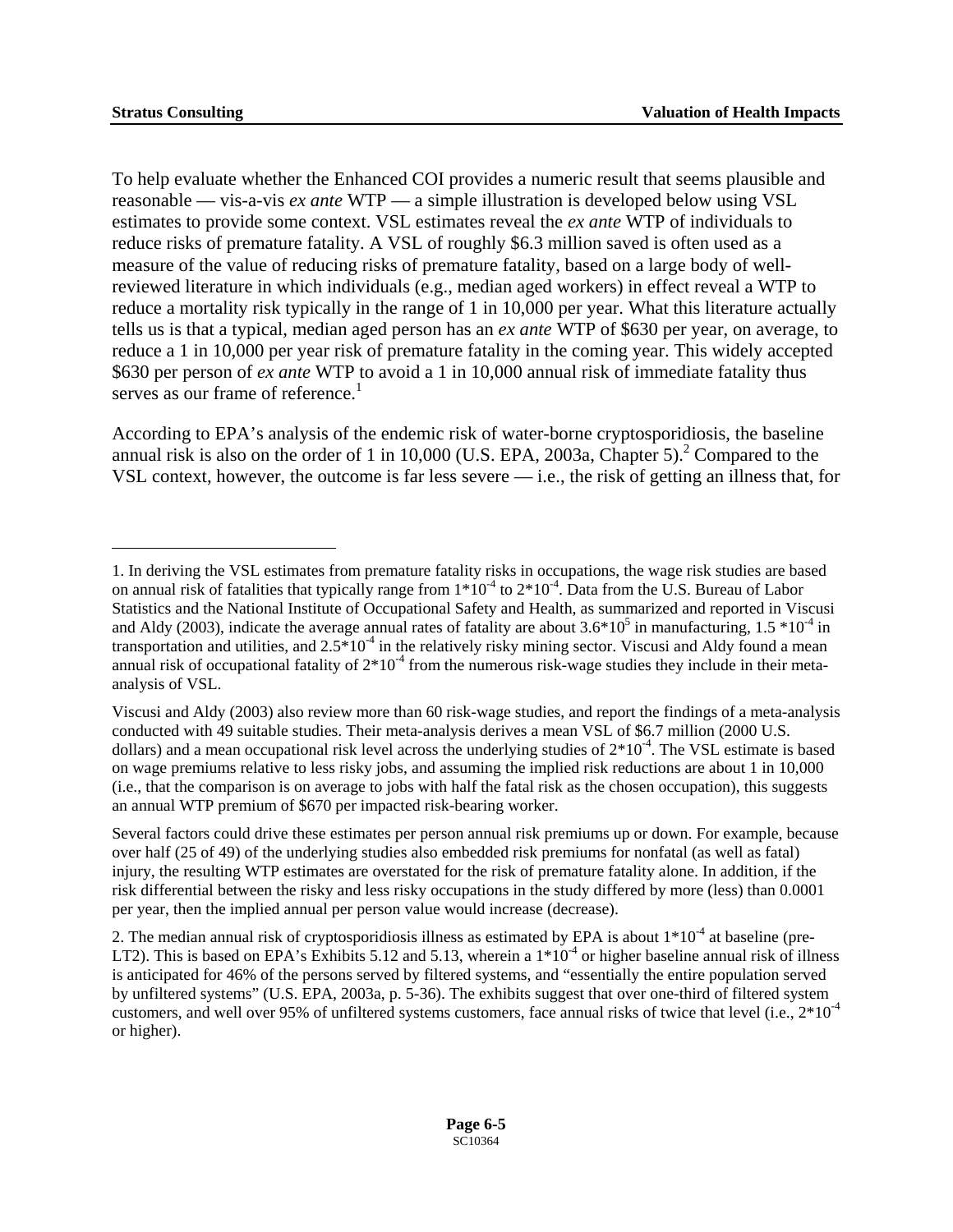$\overline{a}$ 

(rather than immediate death as would apply in the VSL estimates). $3$ 99% of the afflicted, would entail a mild and short-lived period of discomfort and diarrhea

To facilitate comparison to the VSL, assume for this illustration that the risk posed by cryptosporidiosis was permanent and that symptoms were suffered through a recurring cycle of typically mild or moderate cases (with perhaps a rare severe episode as well, but no risk of fatality). Thus, a median aged worker struck by the disease under this assumption would face predominantly mild illness (and the associated COI) for the balance of their lives. What numeric result would the EPA Enhanced COI assign to such a case?

- First, the value of time lost for the individual, based on EPA's approach, would be \$217.86 per day while they were employed (\$18.47 per hour for 16 waking hours). Assuming the median aged person was 38 years old at onset and retirement is age 65, then the value of time lost through their remaining work period would be \$2.15 million (27 years times 365 days per year times \$217.86 per day).
- Second, add the value of time lost due to illness through the retirement period (age  $65$ ) through a typical conditional life expectancy to age 83). Using EPA's estimate of \$10.92 per hour for 16 waking hours per day for non-employed individuals, a value of time lost per person of \$1.15 million is derived (18 years times 365 days times \$174.72 per day).
- ` Third, the EPA Enhanced COI would add additional costs due to care-giving efforts and medical expenses for each typical nonfatal case. For a typical nonfatal case, if extended throughout a lifetime from age 38 onwards to age 83, these costs would amount to \$1.25 million.

Combining these three Enhanced COI elements, the total cost associated with a permanent case of cryptosporidiosis, incurred beginning at age 38, would thus be \$4.55 million.

If one were to contend that EPA's Enhanced COI approach provided useful and reasonable approximations of *ex ante* WTP to avoid a lifelong case of cryptosporidiosis such as depicted in this example, then this implies an average *ex ante* WTP of \$455 per person exposed to the 1 in 10,000 annual risk of this hypothetical life-long version of the disease outcome.

<span id="page-138-0"></span><sup>3.</sup> EPA assigns 88% of cases to the "mild" category, in which (based on EPA's use of data from the Milwaukee outbreak) the illness lasts 4.7 days on average and entails a mean loss of 1.3 work days, and 11% of the cases to the "moderate" category, in which EPA believes illness lasts a mean of 9.4 days (3.8 mean days lost from work). The remaining 1% of cases are labeled severe, and entail 34 days of mean illness (a mean loss of 5.4 days of work).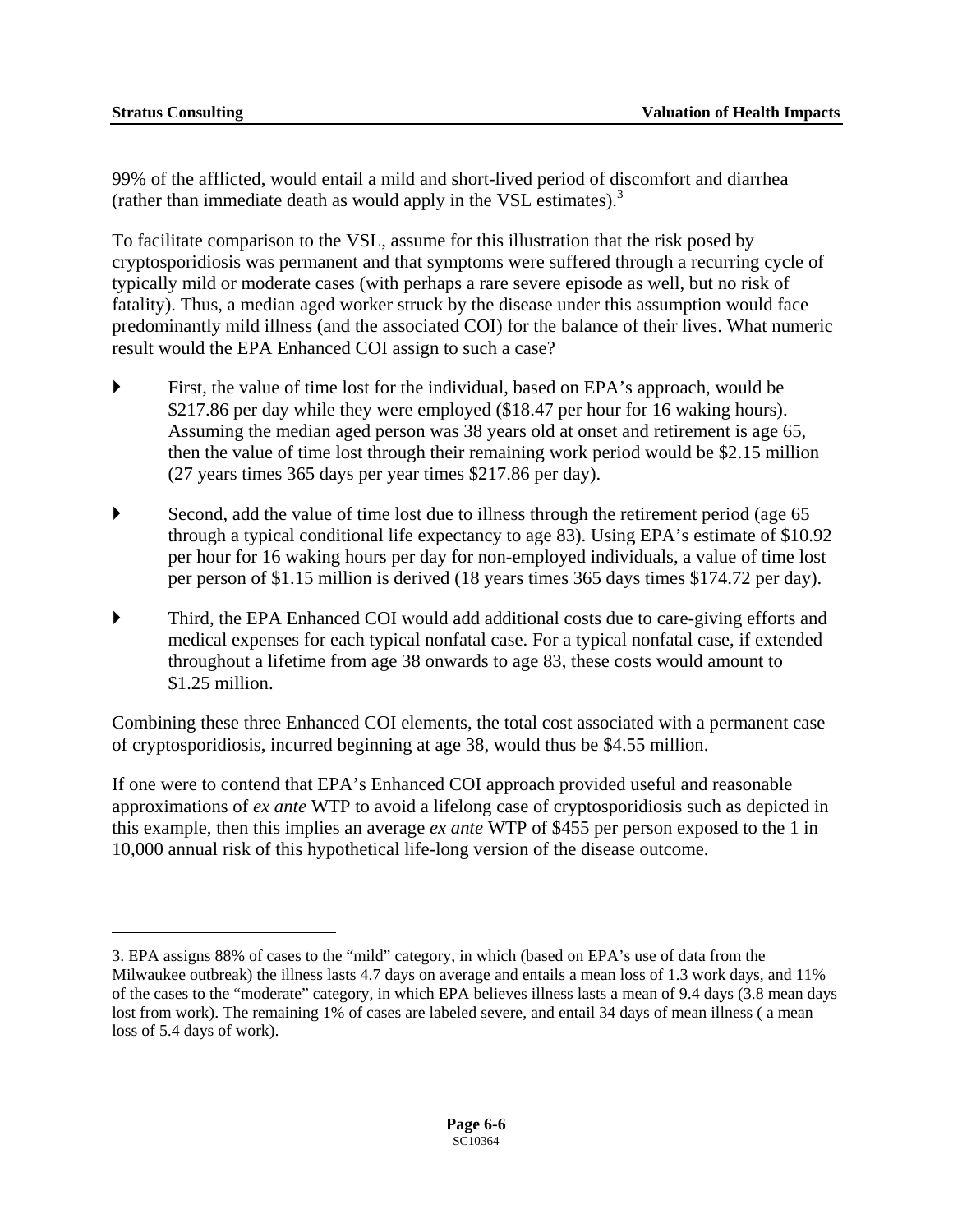(i.e.,  $$455/\$630 = 72.2\%$ )? This does not seem to be plausible or likely.<sup>4</sup> While this illustration uses a somewhat contrived version of cryptosporidiosis (lifelong continuous recurrence of a typical, severity-weighted nonfatal case), it does provide useful context for considering the valuation issue. A lifelong cycle of diarrhea and other mild symptoms would no doubt be unpleasant, and no doubt a typical person would be willing to pay a considerable amount to reduce the risk of such an outcome. However, would they have a WTP that is over 72% of their WTP for a comparable level of risk of immediate fatality

Therefore, this numeric illustration reveals that EPA's Enhanced COI approach does not appear to yield plausible estimates of the value of reducing the risk of cryptosporidiosis. The EPA approach, if applied to a hypothetical lifelong case, would result in an estimate of value that is implausibly high relative to better understood risk avoidance values (i.e., VSL).

## **6.4 Conclusions**

 $\overline{a}$ 

EPA's use of COI-based estimates to stand in for the *ex ante* risk reduction WTP for cryptosporidiosis is understandable, given the lack of reliable data from which to infer the preferred, conceptually appropriate measure of value (i.e., *ex ante* WTP). The Agency's Traditional COI is a reasonable estimate for EPA to use in this regard, and these cost estimates may reflect a lower bound as a proxy for value. However, the development and application by EPA of the so-called Enhanced COI approach seems to be lacking in credibility and plausibility. This approach does not adhere to standard practice in the economics profession (e.g., with regard to valuing time spent out of the workplace), and it generates results that do not appear to be reasonable relative to other benchmarks (e.g., VSL) under simple illustrations that can be constructed. Therefore, the Enhanced COI should not be used to evaluate this rulemaking, and should instead be subjected to far greater peer review and revision before EPA applies it to any future matter of public health policy-making.

<span id="page-139-0"></span><sup>4.</sup> The above Enhanced COI illustration does not account for either real income growth over time (EPA applies a real rate of 2.3% in the EA), nor does it account for discounting future values to reflect the real rate of time preference (EPA uses a 3% real rate of discount to reflect time preference). When the above Enhanced COI estimate for a hypothetical lifelong case of typical severity cryptosporidiosis is adjusted to reflect real income growth and discounting over the applicable timeframe (at 2.3% and 3.0%, respectively), the resulting present value is nearly \$3.1 million per case. This is somewhat less than the undiscounted, zero income growth estimate provided in the main text above, but still disproportionately high relative to a VSL of \$6 million. The same implication arises as above — is it plausible and realistic to assert that the WTP to avoid a case of lifetime cryptosporidiosis (valued at over \$3 million using EPA's Enhanced COI approach) would be half as great as the well studied WTP to avoid a like-sized risk of premature fatality? The answer, we believe, is clearly "no." The Enhanced COI estimates are not likely to be plausible or realistic as proxies for WTP.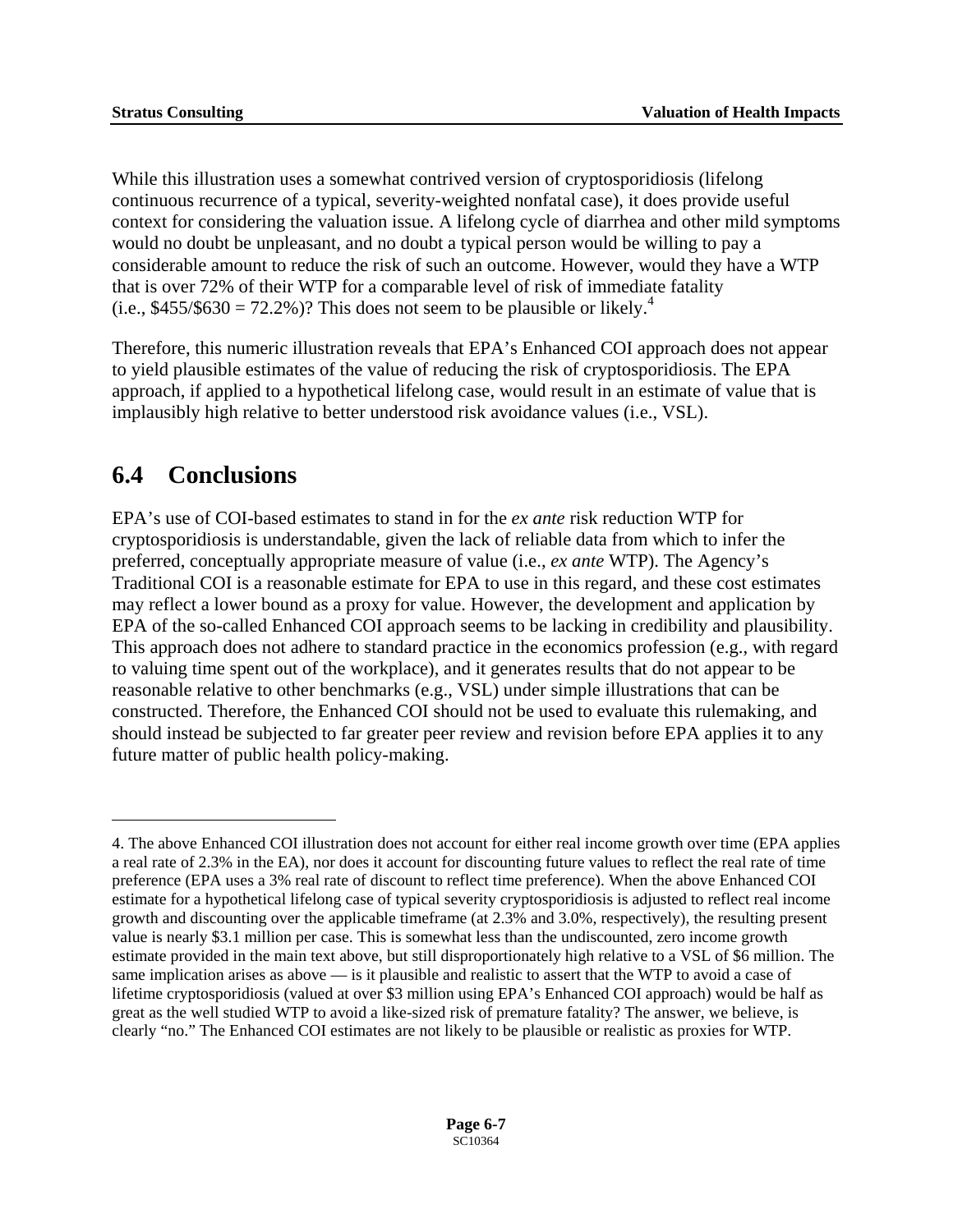# **7. Compliance Costs and Net Benefits**

This chapter provides a cursory review of EPA's approach and results for estimating the costs of compliance with the proposed LT2 rule. The chapter then reviews how EPA compares estimated benefits to costs, with a particular focus on the extent to which an appropriate disaggregated incremental net benefits perspective is followed by the Agency.

## **7.1 Compliance Costs**

#### **National level compliance cost estimates**

EPA estimates that the annualized cost of compliance for the preferred regulatory option will be from \$73 million to \$111 million (using a 3% interest rate to annualize capital costs), with the range dependent on whether the ICRSSL or ICR data were used (U.S. EPA, 2003a, Exhibit ES.6). The costs developed based on the ICR data are higher than the costs based on either ICRSS dataset because of higher allocations of systems to higher bins.

EPA is fairly certain that compliance costs will approximate these estimates, as reflected in its 90% confidence ranges that are only plus and minus 11% of the values reported above. For example, \$65 million and \$82 million are the reported 5th and 95th percentile cost estimates, respectively, around the central estimate of \$73 million derived using the ICRSSL database to estimate occurrence.

We have not conducted an in-depth review of the cost models and assumptions used to develop these estimates, but we find it difficult to believe that EPA is 90% confident that it has accurately forecast the LT2 compliance costs within "11% for any given ICR-related database occurrence profile. There are many complex and uncertain factors underlying the cost analysis, including:

- $\blacktriangleright$  the extent to which utilities will mix and match elements of the toolbox, and the inherent difficulty of predicting compliance choices to be made by utilities
- unit treatment costs for both capital outlays and operations and maintenance  $(O&M)$ , for each of the viable compliance options, for each utility size and source water
- $\triangleright$  site-specific retrofit challenges and associated costs
- ` the allocation of costs of some utility compliance efforts between the IESWTR and LT2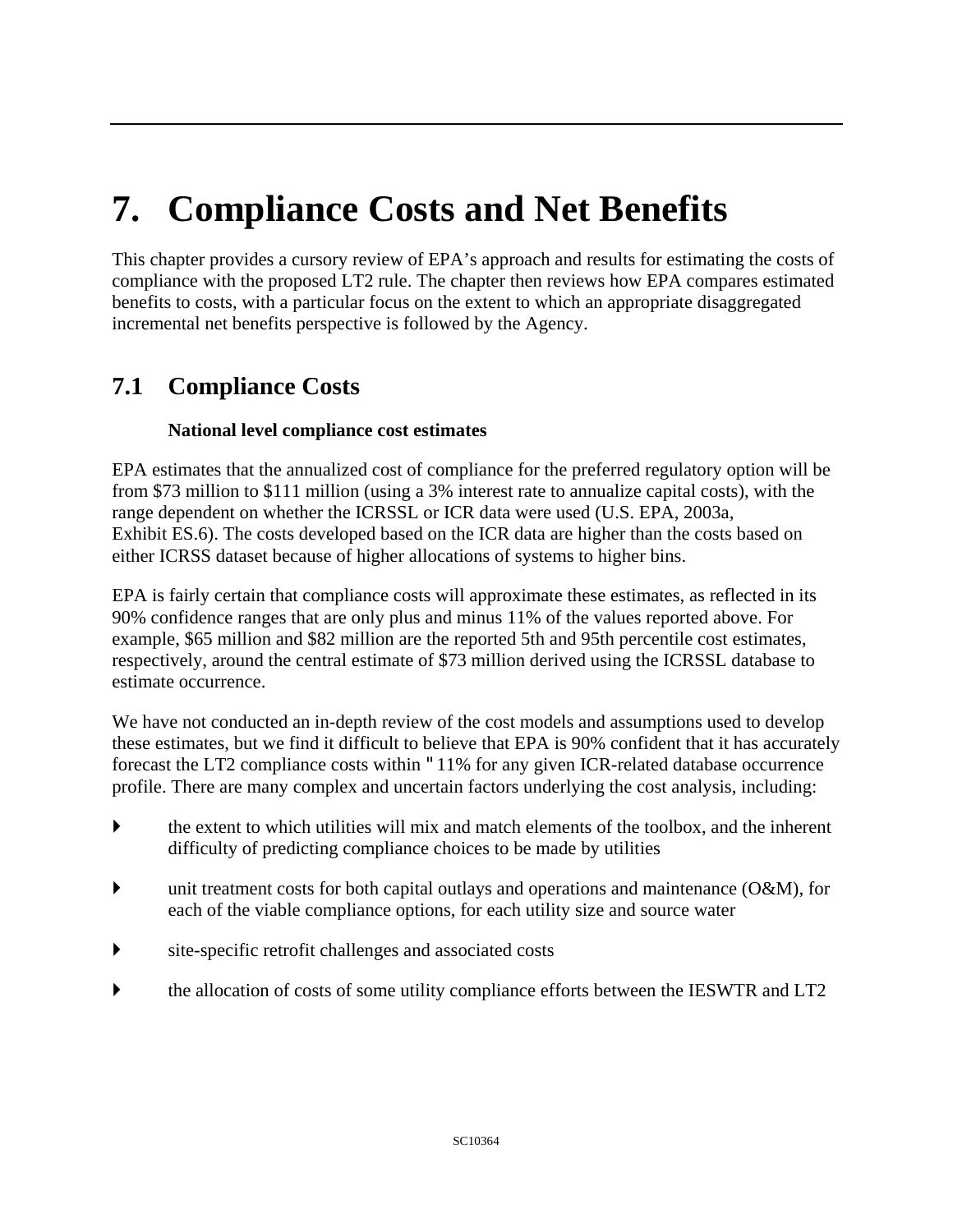$\blacktriangleright$  the potential for price spikes for UV light disinfection units caused by regulation-driven increases in demand (i.e., the cost ramifications of a possible sellers' market).

Given these and other issues, EPA's stated confidence intervals seem unrealistic. If EPA is going to generate confidence intervals (which it should), then it needs to consider and reveal clearly what levels of realism and precision apply at each stage of the cost analysis, and track how variabilities and uncertainties can compound across stages of the assessment. The cost estimates provided by EPA, despite their presentation of confidence bounds, do not realistically portray the expected level of uncertainty for potential compliance costs.

Finally, within the costing analysis, there seems to be an error in the ozone contactor times EPA reports for 2 log removal. EPA should review and correct this apparent error.

#### **Per household cost estimates and affordability**

EPA estimates that the cost per household of LT2 compliance will in general be fairly modest, at \$1.07 and \$4.61 per household per year, at the mean (Exhibit ES.7). The lower estimate reflects mean costs averaged for all systems (and ICRSSL database outcomes), and the upper estimate pertains to ICR-based costs in systems serving less than 10,000 (U.S. EPA, 2003a). The mean household level cost increase would be between \$7.30 and \$10.45 per year in "small systems" (less than 10,000 served) needing to add treatment, and fewer than 0.3% of households in this category would be expected to face an increased annual water bill of over \$120 (U.S. EPA, 2003a, Exhibit J.4).

through the smaller end of the CWS size spectrum. A critically important consideration related to interpreting the above EPA results is that the EA designates any CWS of 10,000 or less served as a "small system." The reported per household costs thus reflect a very large range in system sizes (e.g., from 25 served to 10,000 served). This reflects a range that varies by a factor of 400 (10,000/25) in population served within this "small system" size category. Economies of scale can be appreciable over this size range, and the aggregated results depicted by EPA are likely to mask much higher per household cost burdens

The EA for LT2 does not appear to provide any information whatsoever about how costs per household vary across the various small system size categories. This lack of transparency and detail should be rectified for the EA that accompanies the final rule. One data point available from the EA for the proposed Stage 2 rule for disinfection byproducts reveals how important this small system disaggregation can be for considering household-level cost impacts. In the Stage 2 affordability analysis, the mean annual per household increase in costs for that proposed rule is nearly 6 times greater in systems serving 500 or fewer people than the mean for households served by systems in the 3,300 to 10,000 served end of the range (and 5% of the households in the under 500 served category will face annual costs projected by EPA to be over 12 times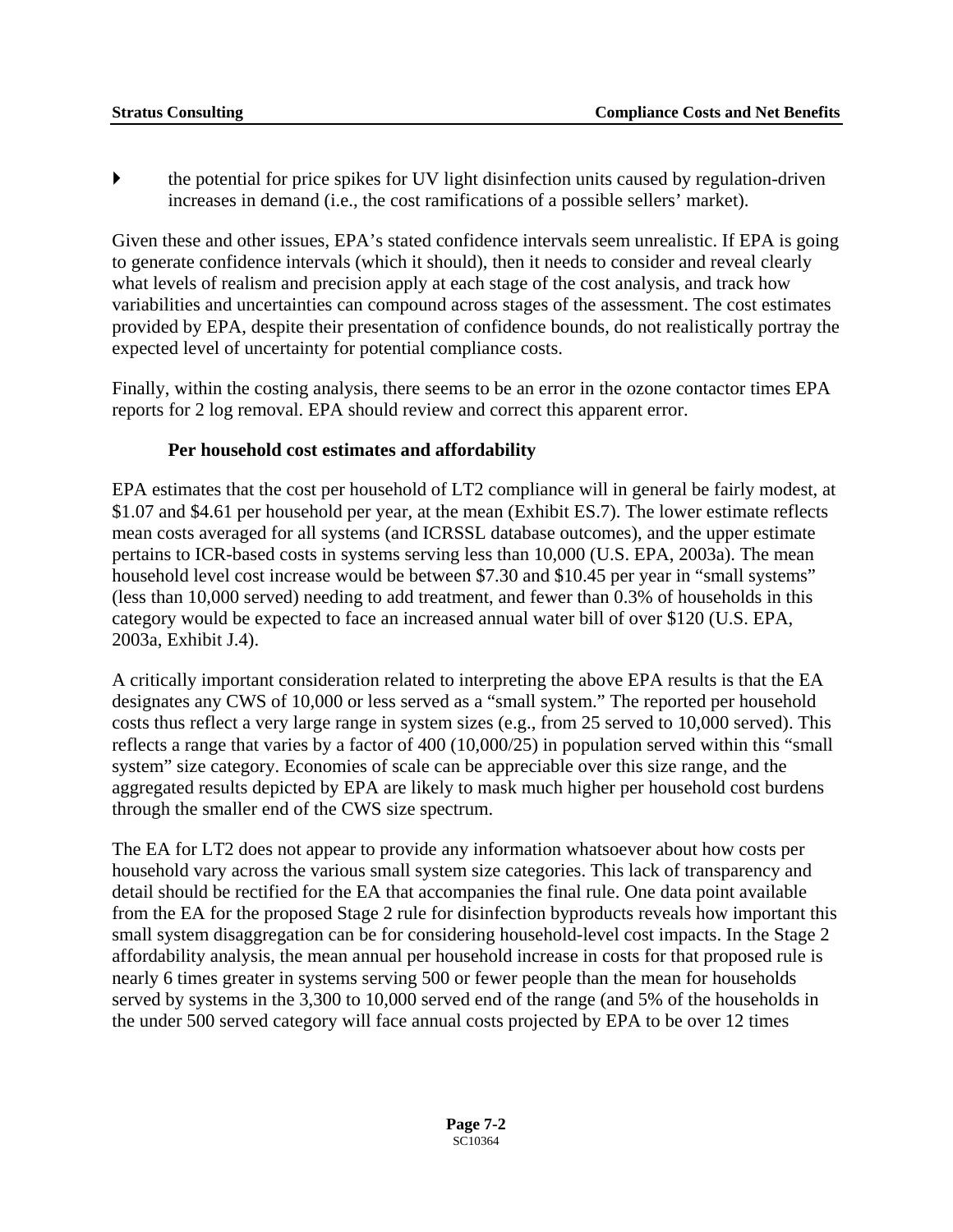higher). In addition, for customers in systems of under 100 served, the mean per household costs probably will be considerably higher than predicted by EPA for systems of up to 500 served. EPA does not reveal the costs on a CWS under 100 served basis, but even the limited disaggregation found in the Stage 2 EA reveals how much important information is masked under the inappropriate aggregation of all CWS of 10,000 served or less within the "small system" category.

The key point here is that EPA should provide more finely disaggregated cost results. This is important because there are key equity and affordability implications that are masked (hopefully unintentionally) by EPA under the approach the Agency uses in the LT2 EA to portray its cost and affordability findings. Since the estimated compliance costs are developed using the typical nine system size category scheme EPA has employed in the past, the results are all generated by (and available to) the Agency at that level of disaggregation. Merging the five smaller size categories into one over-broad "small system" category of 10,000 served or less is an extra step made by the Agency, and one that obscures rather than informs public review and Agency decision-making.

## **7.2 Comparison of Benefits to Costs**

It is vital that EPA provide suitable and informative comparisons of benefits to costs. The suitable framework is to reveal incremental benefits, incremental costs, and incremental net benefits (i.e., incremental benefits minus incremental costs) for each relevant regulatory alternative. The increments should start with the suitable regulatory baseline, and move to increasingly stringent (costly) alternatives. Ideally, the preferred regulatory option would be identified where the last incremental net benefits is still positive (i.e., just before incremental net benefits turn negative). To EPA's credit, there is some incremental net benefits information in the LT2 EA. This type of outcome should continue to be a routine and highlighted portion of all EPA EAs in the future (unfortunately, it is lacking in the Stage 2 EA).

Further, it is important that the incremental net benefits be provided not only at the national aggregate level, but also according to informative system size categories (U.S. EPA, 2001). That is, incremental net benefits should be reported for each of the nine CWS size categories EPA uses to build up its cost and benefit estimates. Additional disaggregation is also worth portraying where important distinctions are reflected in costs, benefits, or both. As noted below, other relevant levels of disaggregation include separating results for unfiltered systems from those derived for filtered systems.

Regrettably, EPA fails to provide any meaningful disaggregated benefit-cost comparisons along the lines described above. All benefit and incremental net benefit estimates are shown only at a national aggregate level, with no disaggregation by system size. Cost estimates are at times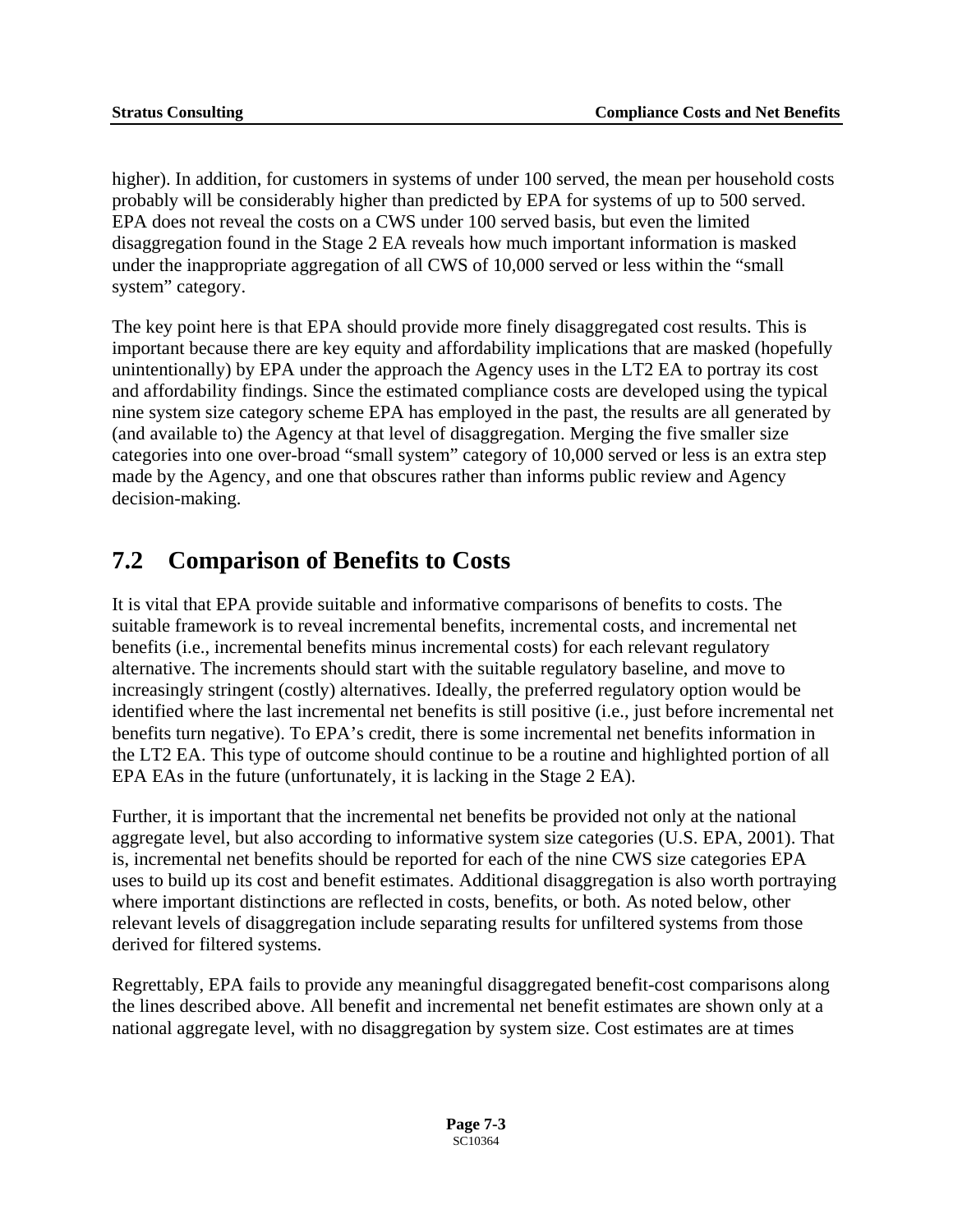disaggregated, but only across very broad (and therefore meaningless) categories based on whether they serve 10,000 or fewer people or over 10,000 people. Overall, the EA is severely disappointing in this regard, and completely at odds with both best practices and recommendations issued in association with past critiques (including the independent reviews of the arsenic EA by the SAB and a NDWAC working group).

Finally, along with disaggregating benefit and cost (and incremental net benefit) information by system size (which EPA fails to do), the Agency should also disaggregate the findings according to at least two other dimensions that are highly relevant to the proposed LT2 rule:

- ` EPA should reveal the costs, benefits, and incremental net benefits of the rulemaking options for filtered systems alone and for unfiltered systems alone. In the current EA, some key portions of the risk analysis are clearly specific to either filtered or unfiltered systems. EPA should continue with its separate analyses (rather than revealing only final benefit and cost outcomes for all systems lumped together) so that the public, stakeholders, and decision-makers can see how much more bang per buck may be derived (if any) from focusing rulemaking efforts on unfiltered versus filtered systems.
- ` EPA should also isolate the costs and benefits for the provision of the rule related to covering finished water reservoirs. It is useful to enlighten the public and government decision-makers alike as to the benefits, costs, and incremental net benefits of such distinct elements of the proposed rule.

## **7.3 Conclusions**

We have not conducted a detailed review of EPA's cost estimates for the proposed LT2 rule. Nonetheless, it seems unlikely that the information provided regarding confidence intervals is realistic. Many key uncertainties and variabilities appear to have been either ignored or understated to a considerable degree in order to generate a very narrow 90% confidence interval (only  $+/- 11\%$  around the mean).

A critical disappointment with the Agency's cost and affordability analyses, and with the benefitcost comparisons portrayed in the EA, is the lack of meaningful disaggregation according to system size. The lumping by EPA of size categories serves only to mask and obscure important information regarding the equity and efficiency implications of the proposed rule. This is a serious flaw and a considerable disservice to the public, stakeholders, and decision-makers.

Finally, the Agency's approach to comparing benefits to costs could be far more meaningful and informative if it also disaggregated the benefit-cost results in two important additional dimensions: (1) filtered and unfiltered system benefits and costs, and (2) the costs and benefits of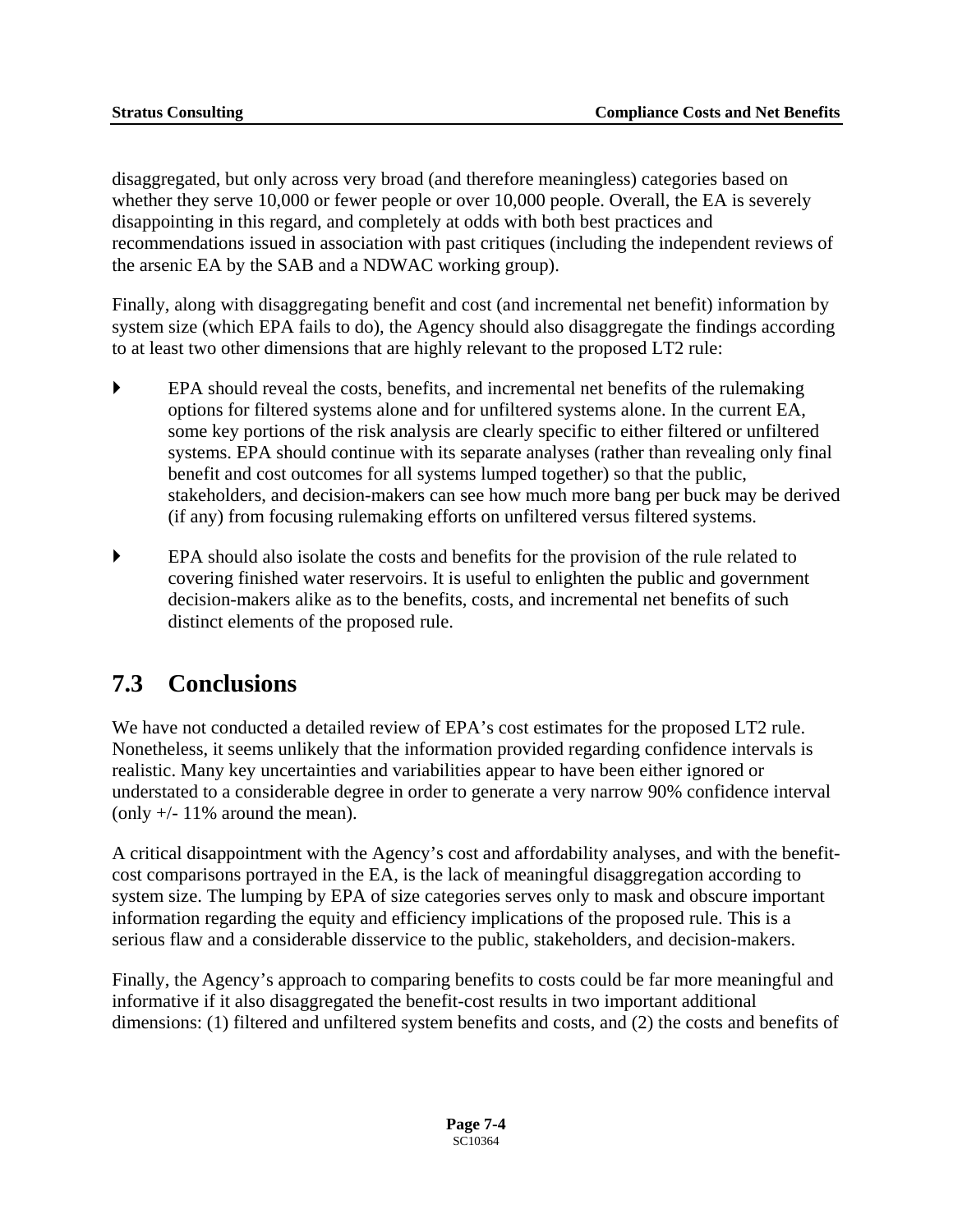the finished water reservoir cover requirement as embodied in the preferred option. The Agency needs to do much better with regard to system size and other levels of disaggregation, and it would take only a modest effort on the Agency's part to do so (if it musters the will).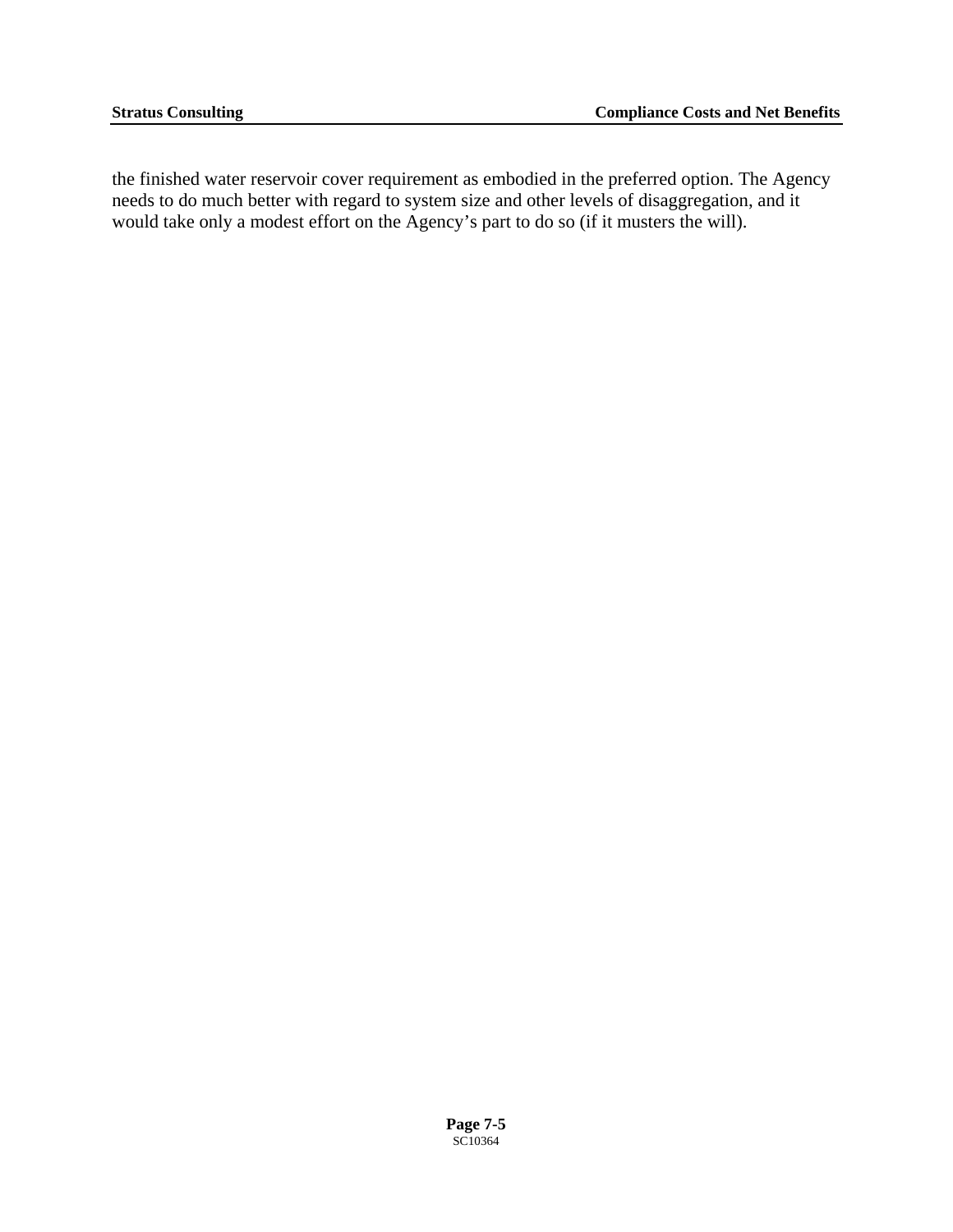## **References**

Aboytes, R. and M.W. LeChevallier. 2003. Detection of Infectious Cryptosporidium in Filtered Drinking Water. AWWA Annual Conference.

Aboytes, R., G. Di Giovanni, F. Abrams, J. Nieroda, N. Shaw, R. Kozik, and M.W. LeChevallier. 2000. Advances in monitoring finished water for *Cryptosporidium parvum.*  Proceedings from AWWA Water Quality Technology Conference.

Apelberg, B., K. Davidson, L. Deck, A. Hallberg, D. McCubbin, and E. Post. 2003. *Proposed Nonroad Landbased Diesel Engine Rule: Air Quality Estimation, Selected Health and Welfare Benefits Methods, and Benefit Analysis Results.* Prepared for U.S. Environmental Protection Agency, Office of Air Quality Planning and Standards. April.

Centers for Disease Control and Prevention. 2001. *HIV/AIDS Surveillance Report.* 13(2). Internet: [http://www.cdc.gov/hiv/stats/hasr1302c.pd](http://www.cdc.gov/hiv/stats/hasr1302c.pfd)f. Downloaded September 12, 2003.

Centers for Disease Control and Prevention. 2003. Safe Food and Water: A Guide for People with HIV Infection. Internet: <http://www.cdc.gov/hiv/pubs/brochure/food.htm>. Accessed November 18, 2003.

Corso, P.S., M.H. Kramer, K.A. Blair, D.G. Addiss, J.P. Davis, and A.C. Haddix. 2003. Cost of Illness in the 1993 Waterborne *Cryptosporidium* Outbreak, Milwaukee, Wisconsin. *Emerging Infectious Diseases* 9(4):426-431.

DuPont H.L., C. Chappell, C. Sterling, P. Okhuysen, J. Rose, and W. Jakubowski. 1995. The infectivity of *Cryptosporidium parvum* in healthy volunteers. *New England J. Med.* 332:855-859.

Haas, C.N., C.S. Crockett, J.B. Rose, C.P. Gerba, and A.M. Fazil. 1996. Assessing the risk posed by oocysts in drinking water. *Journal of AWWA* 88(9):131-136.

Hoxie, N.J., J.P. Davis, J.M. Vergeront, R.D. Nashold, and K.A. Blair. 1997. Cryptosporidiosis-Associated Mortality Following a Massive Waterborne Outbreak in Milwaukee, Wisconsin. *American Journal of Public Health* 87(12):2032-2035.

LeChevallier, M.W., G.D. Di Giovanni, J.L. Clancy, Z. Bukhari, S. Bukhari, J.S. Rosen, J. Sobrinho, and M.M. Frey. 2003. Comparison of method 1623 and cell culture-PCR for detection of *Cryptosporidium* spp. in source waters. *Appl. Environ. Microbiol.* 69(2):971-979.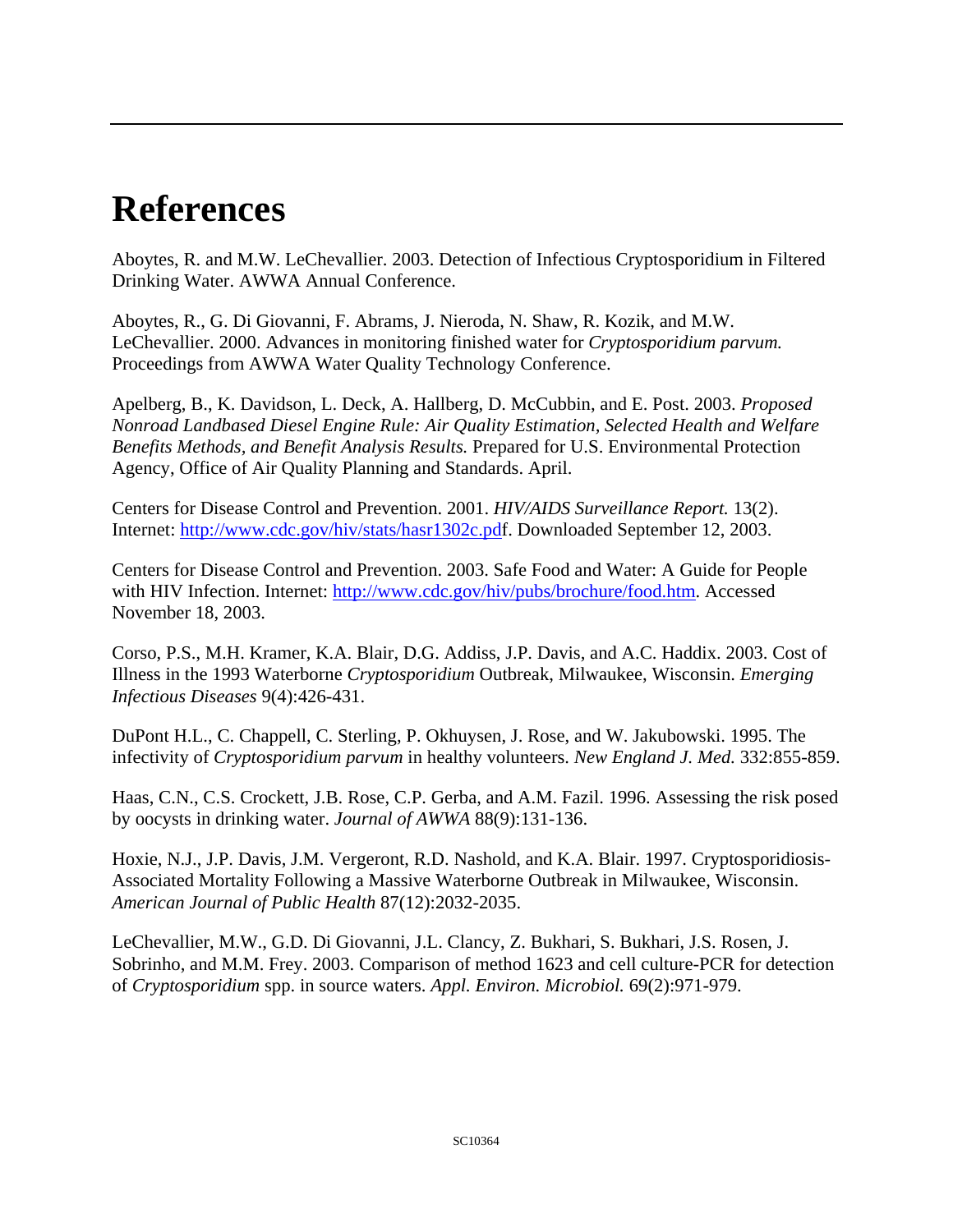Mead, P.S., L. Slutsker, V. Dietz, L.F. McCaig, J.S. Bresee, C. Shapiro, P.M. Griffin, and R.V. Tauxe. 1999. Food-related illness and death in the United States. *Center for Disease Control and Prevention* 5(5):607-625.

Messner, M.J., C.L. Chappell, and P.C. Okhuysen. 2001. Risk Assessment for *Cryptosporidium*: A Hierarchical Bayesian Analysis of Human Dose Response Data. *Wat. Res.* 35(16):3934-3940.

National Research Council. 1999. Risk Assessment of Radon in Drinking Water. Washington, D.C.: National Academies Press. The number was based on the following study: Ershow, A.G. and F.P. Cantor. 1989. Total Water and Tapwater Intake in the U.S.: Population-based estimates. Bethesda, MD: Federation of American Societies for Experimental Biology, Life Sciences Research Office.

Project Inform. 2003. Preventing Cryptosporidiosis: a Guide for People with Compromised Immune Systems. Internet: <http://www.thebody.com/pinf/cryptosporidiosis.html>. Accessed September 5, 2003.

Raucher, R.S., M.L. Hagenstad, J. Cotruvo, R. Narasimhan, K. Martin, H. Arora, R. Regunathan, J.A. Drago, and F. Pontius. Forthcoming. Conventional and Unconventional Approaches to Water Service Provision. Awwarf Project #2761. Awwa Research Foundation, Awwa Research Foundation, and American Water Works Association.

Roseberry, A.M., and D.E. Burmaster. 1992. Lognormal Distributions for Water Intake by Children and Adults. *Risk Analysis*, 12(1):99-104.

U.S. Census Bureau. 2003. Census Fact Finder. Internet: http://factfinder.census.gov/servlet/GCTTable?ds\_name = DEC\_2000\_SF1\_U&geo\_id = 01000US&\_box\_head\_nbr = GCT-PH1-R&format = US-9S. Downloaded September 18.

U.S. EPA. 1998. Regulatory Impact Analysis for Interim Enhanced Surface Water Treatment Rule. U.S. Environmental Protection Agency, Washington, DC.

U.S. EPA. 1999. Estimated per Capita Water Consumption in the United States. U.S. Environmental Protection Agency, Office of Science and Technology, Office of Water, Washington, DC. February.

U.S. EPA. 2000. Estimated Per Capita Water Ingestion in the United States. U.S. EPA Office of Water. April.

U.S. EPA. 2001. Arsenic Rule Benefit Analysis: An SAB Review. U.S. EPA Science Advisory. August.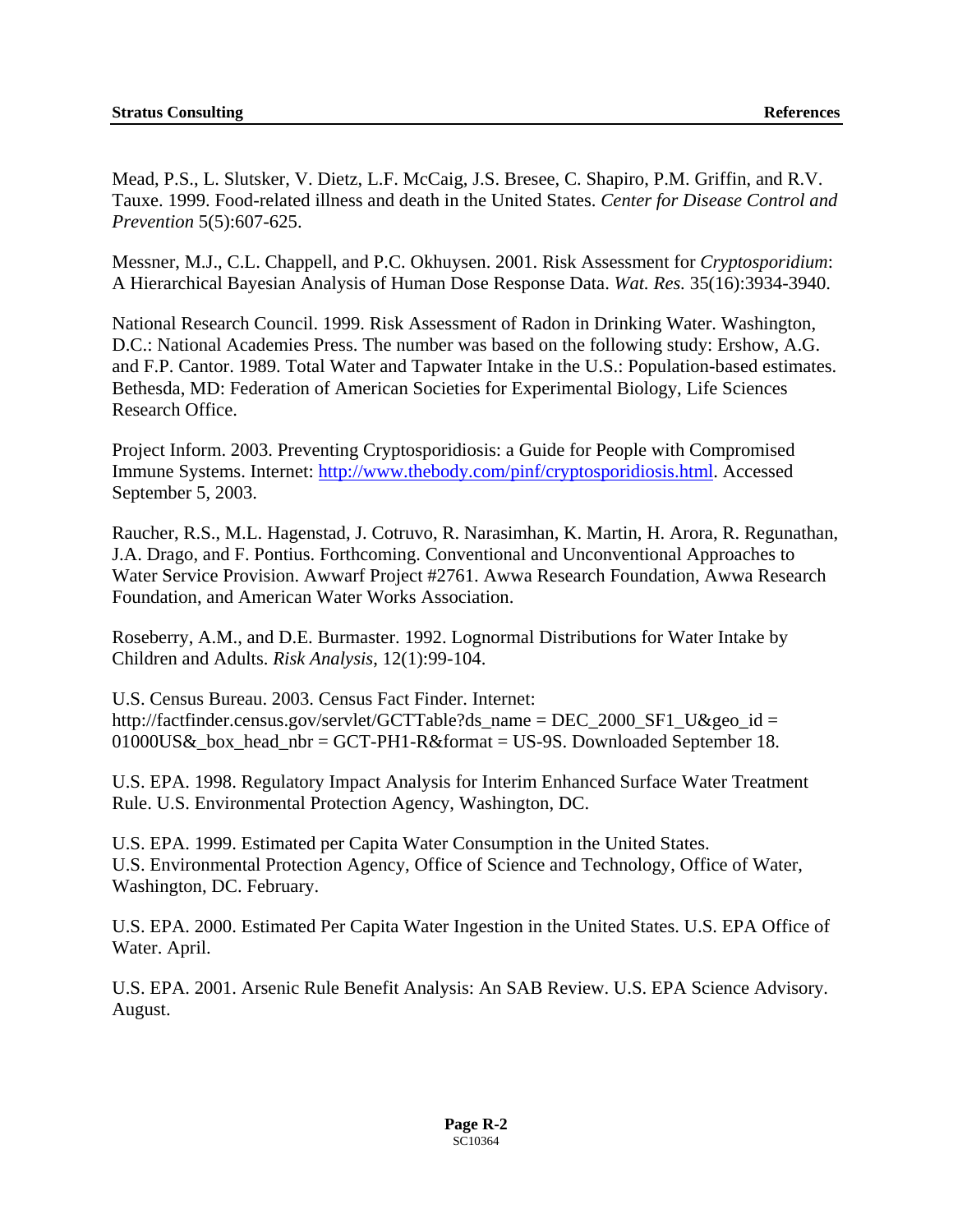U.S. EPA. 2003a. Economic Analysis for the Long Term 2 Enhanced Surface Water Treatment Rule. Prepared for U.S. EPA by Cadmus Group. June.

U.S. EPA. 2003b. Federal Register. 40 CFR Parts 141 and 142, National Primary Drinking Water Regulations: Long Term 2 Enhanced Surface Water Treatment Rules; Proposed Rule. 68(154).

U.S. EPA. 2003c. Analysis and Findings of the Gallup Organization's Drinking Water Customer Satisfaction Survey. U.S. Environmental Protection Agency, Office of Groundwater and Drinking Water. August 6.

Viscusi, W.K. and J.E. Aldy. 2003. The Value of a Statistical Life: A Critical Review of Market Estimates Throughout the World. Journal of Risk and Uncertainty, 27:1; 5-76.

WQA (Water Quality Association). 1999. 1999 National Consumer Water Quality Survey. Lisle, Ill.: WQA.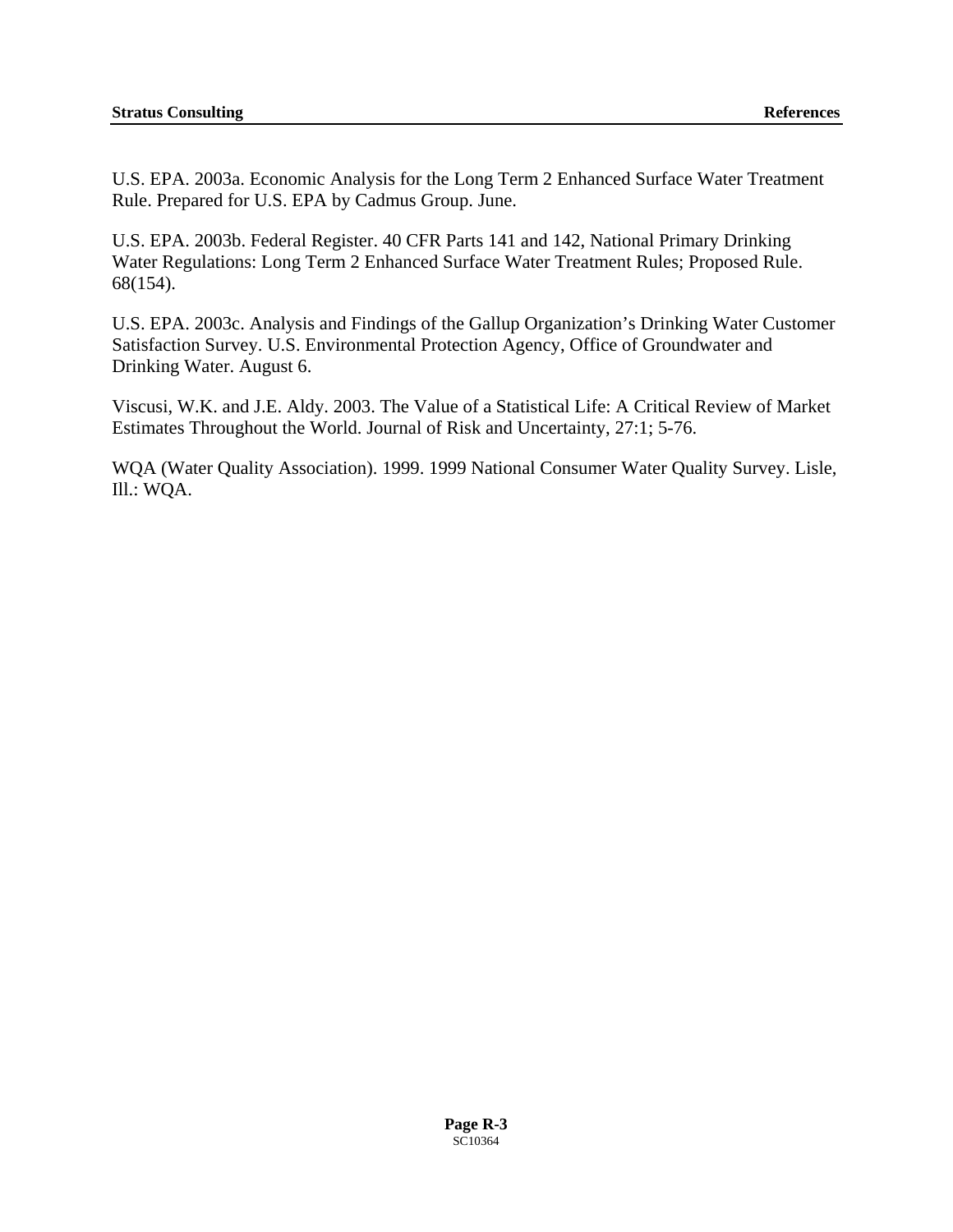## **A. Issues with EPA's Modeling of**  *Cryptosporidium* **Occurrence[1](#page-148-0)**

## **A.1 Summary of** *Cryptosporidium* **Modeling**

The analyses performed with the objective of estimating the national distribution of *Cryptosporidium* demonstrate that if you are certain of the answer before you begin the analysis you can certainly fine-tune your model so that your preconceived notions are realized. This effort has some serious flaws that are best described as indefensible assumptions. The underlying belief in all of these assumptions is that *Cryptosporidium* is ubiquitous in the environment and that when samples are taken there are nearly no zero counts that are true. Since the majority of the values measured in the ICR for *Cryptosporidium* were zeros (not nondetects), this belief suggests that the method is terrible, but that this fact should not trouble anyone since we already know that *Cryptosporidium* is ubiquitous. We patently disagree with this conclusion and underlying assumption. Throughout the ICR data collection and analysis it has been reiterated that a zero count of a discrete item (an oocyst) is a zero and should not be dealt with in any other way. The fact that a modeling exercise can demonstrate that a zero count could be achieved 70% of the time when there is a concentration less than or equal to 1 oocyst per 10 L does not change the fact that the values counted were zeros and there is no additional information to suggest that any of these zeros were something else.

EPA's overly confident conclusion (based on no data) leads the modelers to a series of other assumptions that we do not trust. EPA has failed to furnish information to reveal the potential sensitivity of the model to these assumptions. The specific assumptions that are of significant concern are the true zero values that have been assumed to be 0.1%. That means that only one in 1,000 draws of the data can be considered true zero values. Experts contacted by us believe this value may be as much as two to three orders of magnitude too low. In other words, as many as one in four samples for which a zero was counted may be a true zero. The authors have confused the question of a true zero in a sample with a true zero in a body of water. This model should not be focusing on the concentration in the source water as a whole since the source waters were not properly sampled to characterize the concentration of *Cryptosporidium* in the water body. The best that can be hoped for with the sampling performed is that a gross estimate of the distribution of *Cryptosporidium* at the intake can be estimated.

 $\overline{a}$ 

<span id="page-148-0"></span><sup>1.</sup> This appendix was prepared by, and reflects expert insights provided by, Jeff Rosen, Perot Systems, December 2003.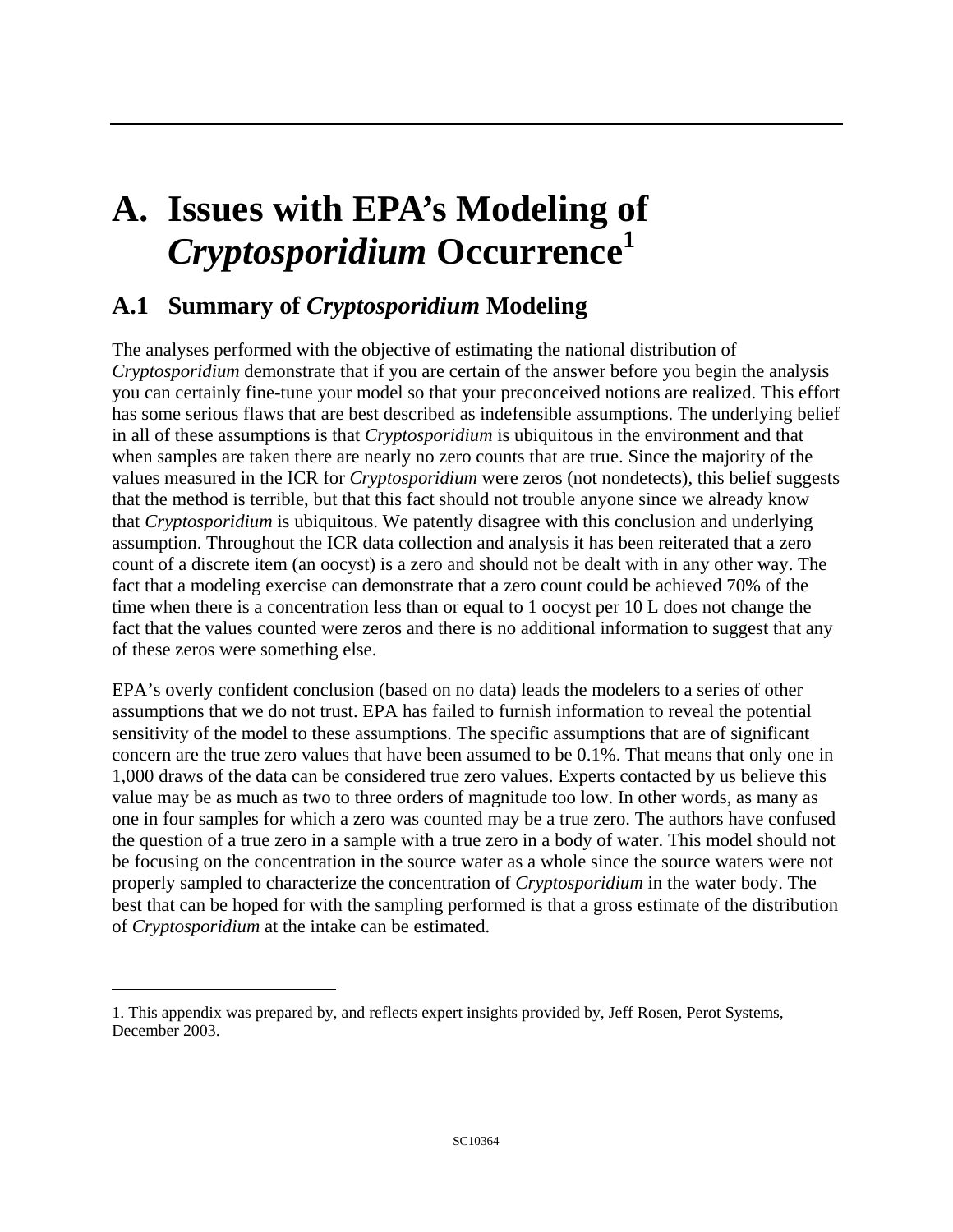The second value that is of significant concern is the estimate of false positive counts. The modelers used a value of 1%. This value could be much higher especially for the samples in which there are very high counts.

By using the *Cryptosporidium* total counts, EPA has also assumed that anything that looks like an oocyst should be counted. The only oocysts that should have been included in these analyses are those that could be identified with high certainty. This would limit the counts to those oocysts that included recognizable internal structures. Overall, we suggest that a detailed presentation of the sensitivity of the analysis to these three assumptions be presented and considered in the benefit-cost evaluation.

*Limits of the ICR data.* The collection of the ICR data was done in spite of the assertion at the beginning of the process that the data would not be adequate to develop a national distribution that could be trusted. The issues raised related to a few key issues that, in general, all participants agreed were significant problems. This included (but were not limited to) the poor and highly variable recovery, high possibility of false positives (due to algal cells), inclusion of perceived but empty oocysts in counts, no idea of viability or infectivity, inadequate sample volumes, inadequate number of samples, etc. In spite of all these frailties with the methods and the expected results, EPA proceeded with the collection of the data. When the data came back and were clearly inadequate for the intended purpose, rather than admitting that the data were poor and could not be used to reliably to define a national distribution of occurrence of *Cryptosporidium* in source waters, EPA chose to use a very complex modeling approach with a number of unvalidated assumptions to define a national distribution in spite of all the frailties. Assumptions used in the analysis presented in Appendix B of the EA, but which are not defended, include:

*The assumed false positive rate (page B-9).* It is the opinion of experts that the false positive rate is analyst dependent and in fact could be analyst dependent along with further unquantifiable factors like the hour of the day, the amount of sleep, the expertise of the analyst, etc. It is very possible that some of the very high concentrations that were detected were mostly false positives. After all, if an analyst decided that one algal cell was an empty oocyst, then perhaps the same analyst decided that 85 of the algal cells were oocysts. The high end of the distributions is based on a very small percentage of the samples collected. If these numbers are wrong then the higher bins are not properly defined.

*A zero count is once again being called a nondetect (for example, see page 3-19).* AWWA has raised this issue repeatedly with EPA, and it is very disconcerting to once again see the zero counts being referred to repeatedly as "nondetects." As stated in the EA at Section 4.1.2.1, "The model is not limited by the observed detection limits and predicts a positive concentration for nearly all the observed non detects."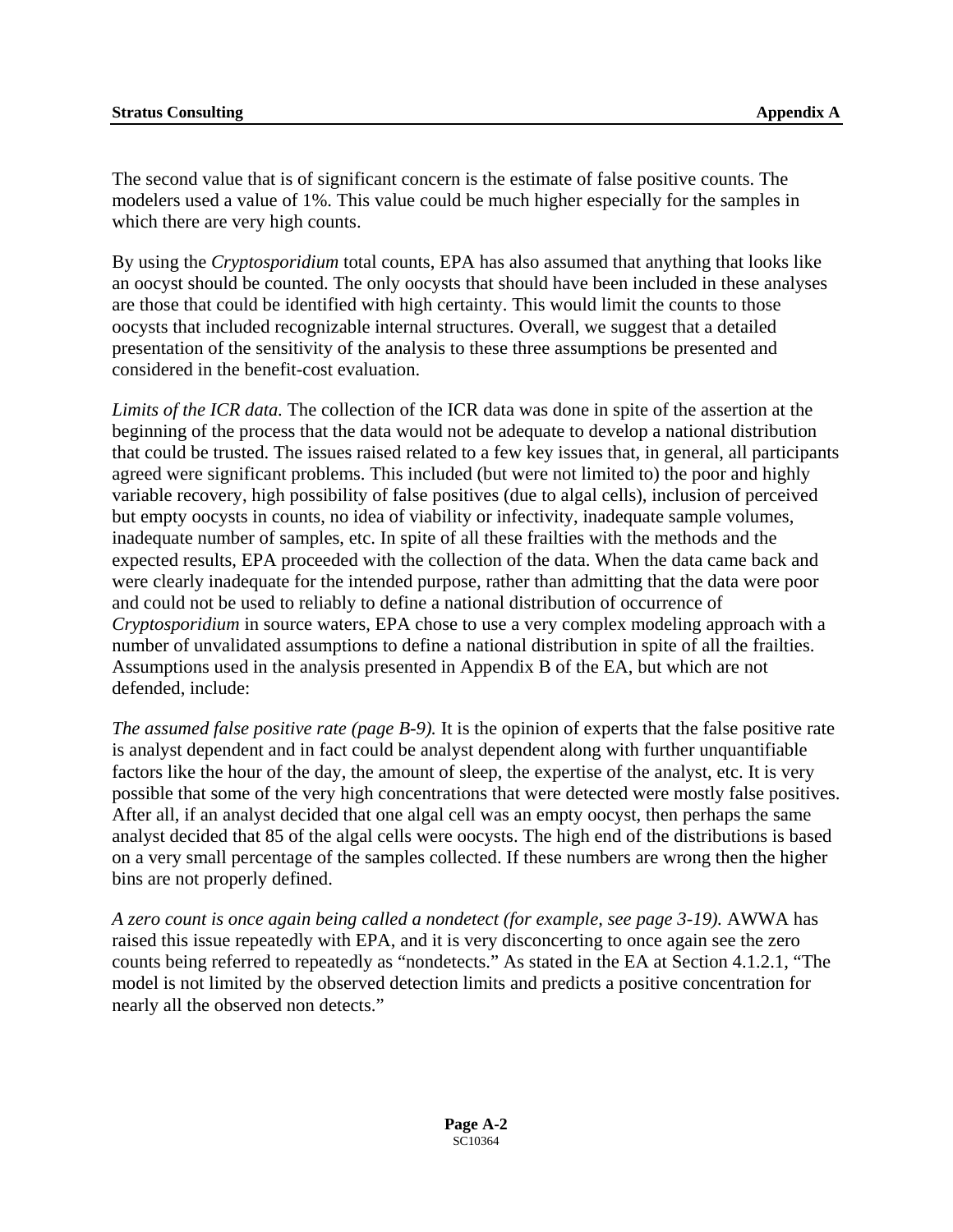This indicates that the modeling effort continues to insist that a zero is not a zero even though experts assert that some significant percentage (as high as 50%) of the zeros probably indicate that there are no oocysts in the sample. This says nothing about whether or not there are any oocysts in the body of water. If the intent of this effort is to characterize the concentration of oocysts in the water bodies, then the monitoring should be designed to properly assess the concentration in the water body. Such a study could be (but was not) designed. Disappointment in the quality of the data collected was predicted and anticipated before the sampling was required by the ICR.

This issue continues to plague the analysis on page B-12 of the EA. Here the assertion that almost none of the observed values are really zeros is established in the nomenclature of the model. The approach taken is counter to the advice presented by experts and counter to the discussions that we had during the technical working groups. Specifically, the definition of the true zero probability, which is called  $Z_i$ , should be the probability that an observed zero (not a nondetect) is in fact really a zero. This should be defined as a zero in the sample taken, not the absence of pathogens from the source body of water. The sampling unit here is a sample taken near the intake, not the water body. There is no way to estimate the probability that there is not a single oocyst in a body of water (read Lake Superior) from which the sample was taken. In fact, the *crypto* sample taken does not target quantifying the oocyst concentration in the water body. No scientist in their right mind would suggest that a single 10-100 L sample taken on one day at a single location in a large body of water could be used to characterize the concentration of *Cryptosporidium* in the entire water body. Instead they would suggest multiple samples at multiple locations at multiple time periods.

So if we assume that the sampling was meant to characterize the water near the intake, then the model should not be taking the leap from the one sample to the concentration of the entire water body. Returning to the true zero value then, we should estimate the number of samples taken for which a zero count was observed and ask the experts what is the probability that the sample taken and counted as zero was truly a zero value. The answer obtained from one expert was between 25 and 50%. This is a probability that should be denoted by  $Z_{ii}$ , not  $Z_i$ , to reflect the probability from sample j taken at location i.

It can be argued that this original intent is demonstrated on EA page B-12, where the authors mention that the true zero range explored during model development, evaluation, and validation was between 0 and 50% (page B-12, 4th paragraph). After exploring ranges from 0 to 50%, EPA chose to set their value for  $Z_i$  to 0.001% which is four orders of magnitude lower than one expert thinks it should be. With  $Z_i$  set to 0.001%, one out of every 100,000 values of  $Z_i$  generated would be a 1, there by making the concentration  $Z_{ij}$  equal to 0. There is no justification for this value nor the philosophy under which the model is defensible.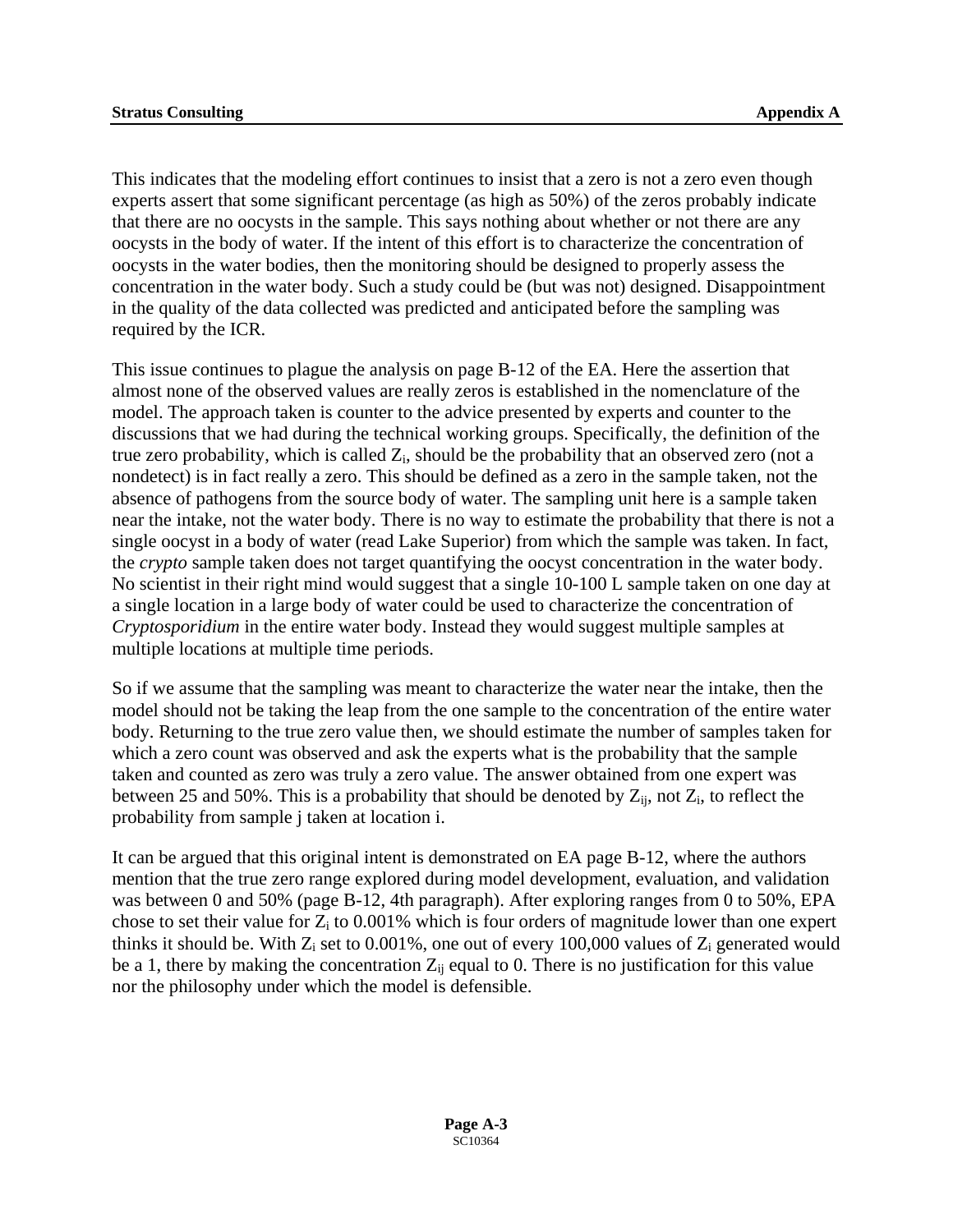$Z_i$  is presented as a probability, which it is not. In fact, it is either a 0 or a 1. Since the multiplier in the model is  $(1 - Z_i)$ , we assume that once out of every 100,000 draws of  $Z_i$  a 1 will be drawn and the concentration will be defined as a zero. A number of experts were asked if this is reasonable, and they have indicated that it is not. EPA thus needs to explain the following:

- 1. What exactly is  $Z_i$  and how was it decided to apply the true value to the entire water body instead of to the single concentration?
- 2. Why is a true zero being applied for each water body instead of estimating it for each sample?
- 3. What is the effect of using a true zero value on each concentration instead of for the water body?

Likewise, EPA needs to show the sensitivity analyses related to values of true zero from 0.001% to 50%. Does it matter? How will it change the results? What effect will it have on the benefitcost analyses?

This same issue continues to emerge as a pivotal matter in yet another location in the document. In Section B.1.3 (page B-5 — the basis for modeling), the authors again try to defend that a counted zero is something other than a zero. The discussion is missing one critical phrase in the second paragraph. It says ". . . and if the "true" underlying average concentration in the source water is 0.1 oocyst per liter, it is expected from the Poisson distribution that no Cryptosporidium oocysts would be observed in approximately 74 percent of the samples." Since the chart shown in Exhibit B.1 is a cumulative frequency distribution, this statement is missing five critical words "less than or equal to" It should read ". . . and if the "true" underlying average concentration in the source water is *less than or equal to* 0.1 oocyst per liter, it is expected from the poisson distribution that no Cryptosporidium oocysts would be observed in approximately 74 percent of the samples." The true value could be 1 oocyst per liter or it could be 1 oocyst in 10 liters or 1 oocyst in 100 liters. The fact of the matter is that the sampling that was done counted 0 not 1. The method and sampling plan is targeted at counting discrete oocysts. While EPA's arguments are elegant, they are irrelevant. At the end of the argument, we still do not know if the value is a 1 or a zero. We counted zero. We discussed the counting of zero with many statistical experts who all affirmed that the answer was that when a zero is counted with discrete items, it is a zero and not some number less than a concentration that you don't feel you can detect because of the limitations in the method. It is irrelevant if a model can demonstrate that with sufficient assumptions it is possible to say that the answer could have been as high as 1 oocyst per liter. It was not. If this was a level that was needed to answer the question asked, then the monitoring should have been designed to have a larger volume or a larger sample size. The expected count can be manipulated based on models and assumptions, but in the end, the count (not the expected count) is the value that matters.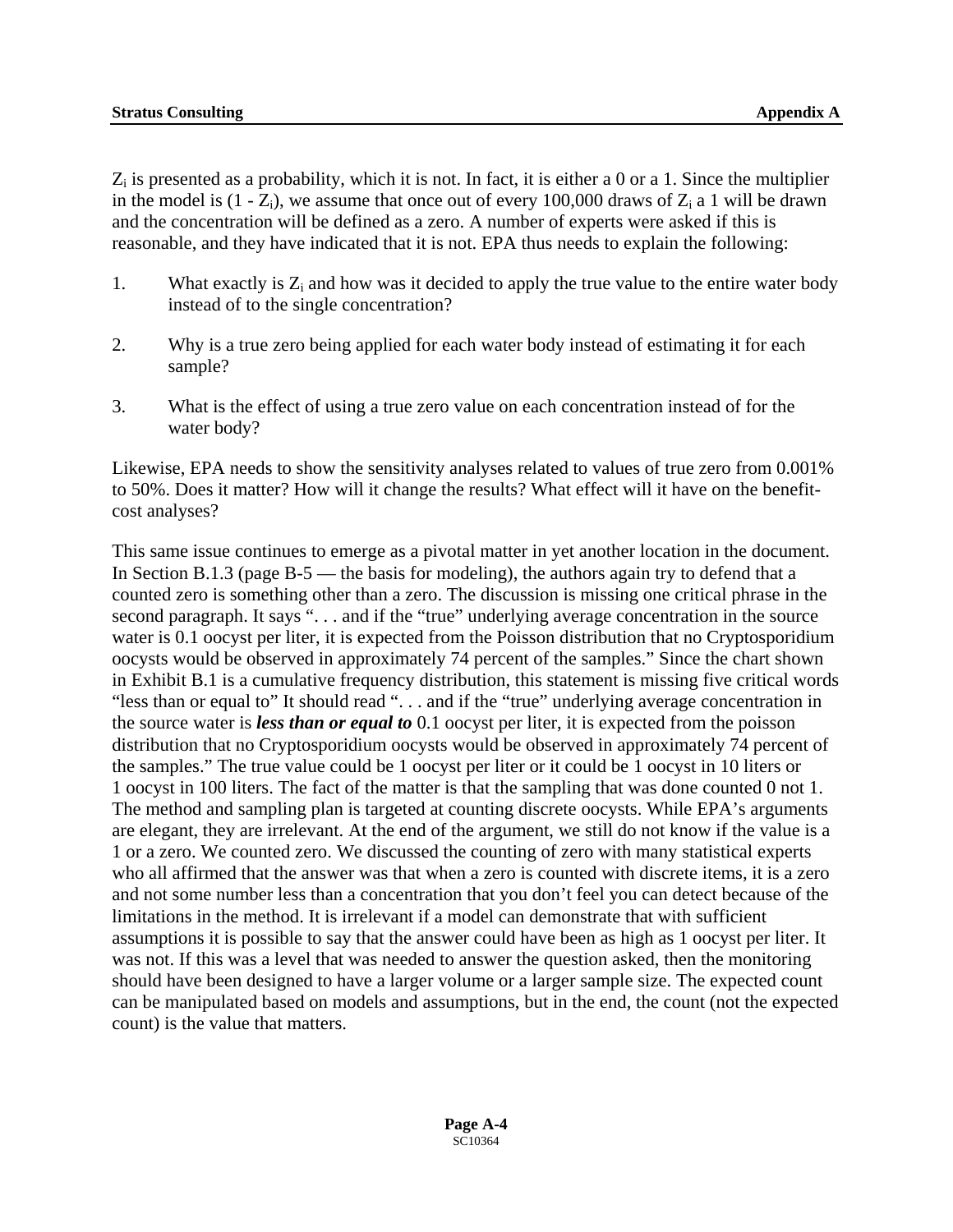## **B. Issues and Practices for Valuing Time**

EPA's "Enhanced COI" is an attempt to account for the value of time "lost" by individuals when they are sick. More precisely, it is an attempt to reflect the utility (individual welfare) lost when an individual — due to illness — cannot use their time as productively or in the manner they would otherwise prefer. In other words, the intent is to reflect the loss of well-being associated with having some daily activities impaired or restricted because of illness.

There are several problems and inconsistencies relative to standard and best practices in economics with how EPA develops and applies its Enhanced COI approach:

- $\blacktriangleright$  The approach can be simplified, because there is no need to make a distinction in the discussion between "leisure time" and "unpaid work time" (household production). When away from work, an individual will choose the activity that has the highest value (yields the most utility), regardless of what it is. Overall, EPA is searching for a proxy for the value of time away from work.
- ` In recreation demand modeling, this same issue of valuing time away from work arises. For example, in using travel cost-based models developed to value recreation, the "cost" of time spent en route to a recreation site (and perhaps the cost of time at the site while recreating) might be considered as part of the incurred cost of the experience, and thus could be used in estimating a demand curve and associated recreational "values." In recreation studies (for which a vast peer reviewed literature exists), time in transit is predominantly valued at some fraction of the wage rate, such as one-third (and on-site time is rarely included in the valuation).
- $\blacktriangleright$  Why is a fraction of the wage rate appropriate (rather than 100% of the pre- or post-tax wage rate)? From recreation studies, the following logic has been well articulated:
	- <sup> $\Box$ </sup> Many workers are salaried, and they do not have an opportunity to make more money at their current jobs by working longer hours.
	- $\Box$  If a worker were to take on a second job, it is likely that the second job would pay less, per hour, than the primary job. This is true for part-time work in many cases, which offers limited benefits and often lower hourly wages than a full-time job.
	- $\overline{a}$  The primary job is more likely to have higher wages than a second job simply because a worker is more likely to take a job with higher wages than lower wages, all else constant. The worker will typically take the most lucrative position available given the level of training and education.